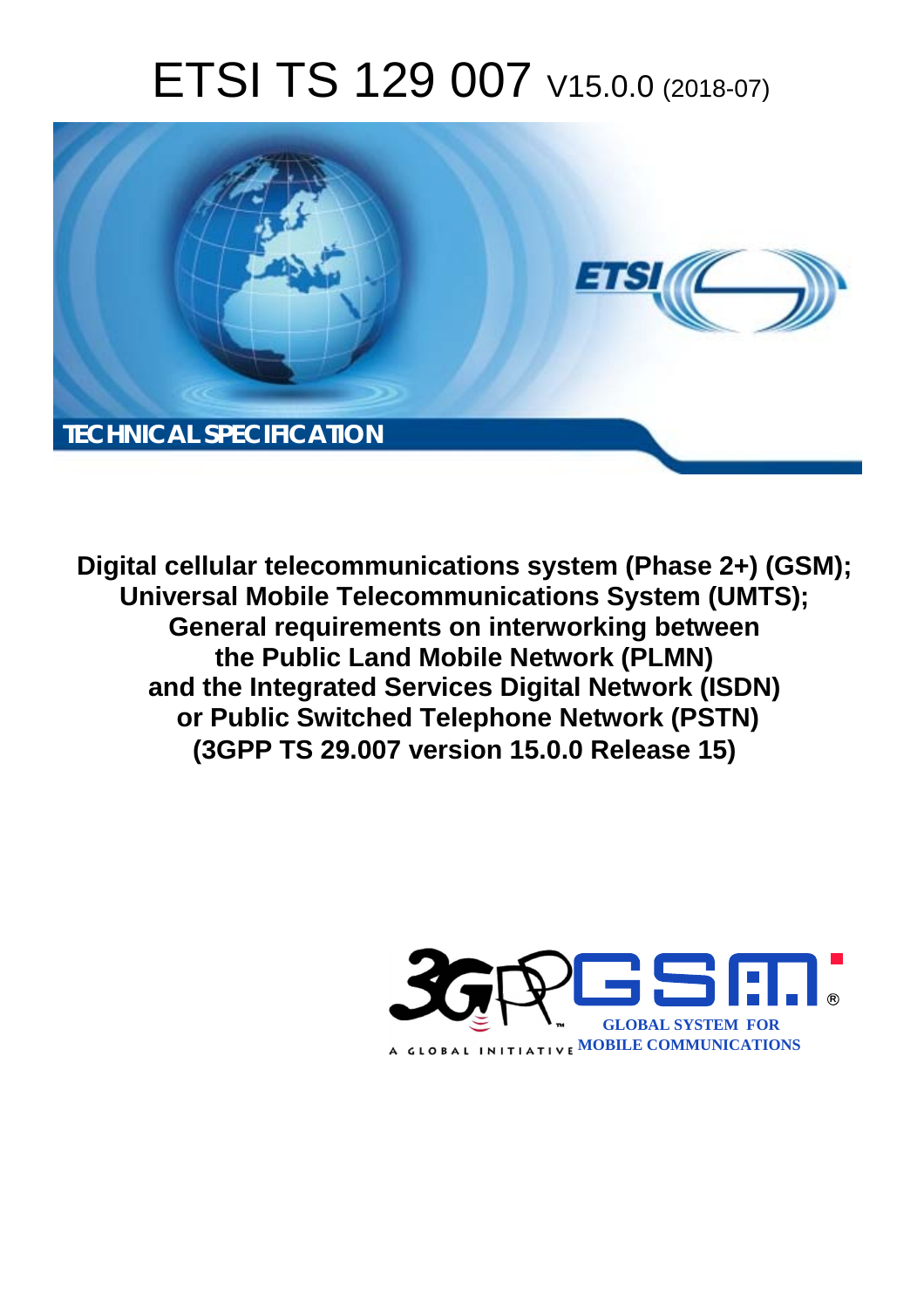Reference RTS/TSGC-0329007vf00

> Keywords GSM,UMTS

#### *ETSI*

#### 650 Route des Lucioles F-06921 Sophia Antipolis Cedex - FRANCE

Tel.: +33 4 92 94 42 00 Fax: +33 4 93 65 47 16

Siret N° 348 623 562 00017 - NAF 742 C Association à but non lucratif enregistrée à la Sous-Préfecture de Grasse (06) N° 7803/88

#### *Important notice*

The present document can be downloaded from: <http://www.etsi.org/standards-search>

The present document may be made available in electronic versions and/or in print. The content of any electronic and/or print versions of the present document shall not be modified without the prior written authorization of ETSI. In case of any existing or perceived difference in contents between such versions and/or in print, the only prevailing document is the print of the Portable Document Format (PDF) version kept on a specific network drive within ETSI Secretariat.

Users of the present document should be aware that the document may be subject to revision or change of status. Information on the current status of this and other ETSI documents is available at <https://portal.etsi.org/TB/ETSIDeliverableStatus.aspx>

If you find errors in the present document, please send your comment to one of the following services: <https://portal.etsi.org/People/CommiteeSupportStaff.aspx>

#### *Copyright Notification*

No part may be reproduced or utilized in any form or by any means, electronic or mechanical, including photocopying and microfilm except as authorized by written permission of ETSI. The content of the PDF version shall not be modified without the written authorization of ETSI. The copyright and the foregoing restriction extend to reproduction in all media.

> © ETSI 2018. All rights reserved.

**DECT**TM, **PLUGTESTS**TM, **UMTS**TM and the ETSI logo are trademarks of ETSI registered for the benefit of its Members. **3GPP**TM and **LTE**TM are trademarks of ETSI registered for the benefit of its Members and of the 3GPP Organizational Partners. **oneM2M** logo is protected for the benefit of its Members.

**GSM**® and the GSM logo are trademarks registered and owned by the GSM Association.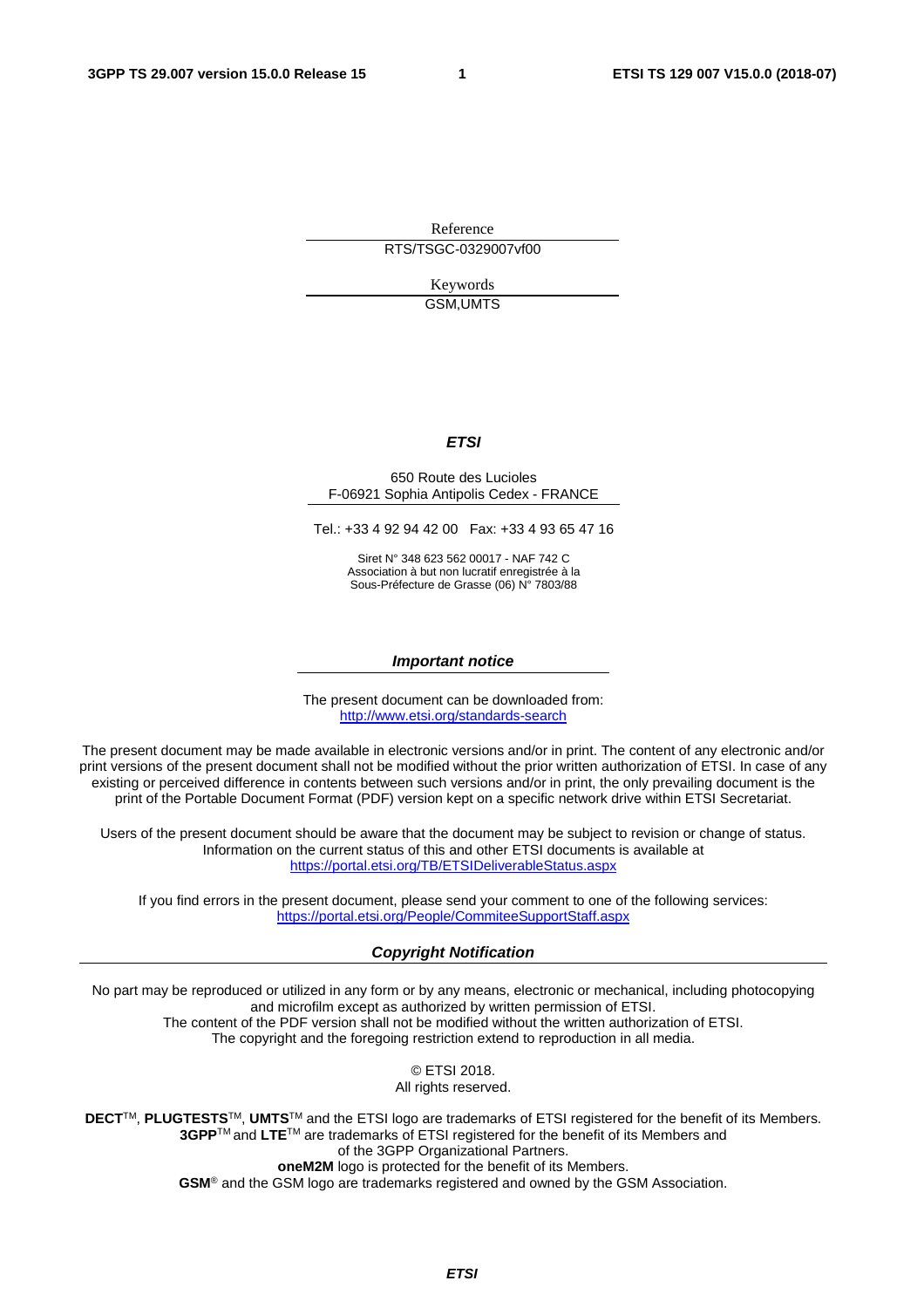# Intellectual Property Rights

#### Essential patents

IPRs essential or potentially essential to normative deliverables may have been declared to ETSI. The information pertaining to these essential IPRs, if any, is publicly available for **ETSI members and non-members**, and can be found in ETSI SR 000 314: *"Intellectual Property Rights (IPRs); Essential, or potentially Essential, IPRs notified to ETSI in respect of ETSI standards"*, which is available from the ETSI Secretariat. Latest updates are available on the ETSI Web server ([https://ipr.etsi.org/\)](https://ipr.etsi.org/).

Pursuant to the ETSI IPR Policy, no investigation, including IPR searches, has been carried out by ETSI. No guarantee can be given as to the existence of other IPRs not referenced in ETSI SR 000 314 (or the updates on the ETSI Web server) which are, or may be, or may become, essential to the present document.

#### **Trademarks**

The present document may include trademarks and/or tradenames which are asserted and/or registered by their owners. ETSI claims no ownership of these except for any which are indicated as being the property of ETSI, and conveys no right to use or reproduce any trademark and/or tradename. Mention of those trademarks in the present document does not constitute an endorsement by ETSI of products, services or organizations associated with those trademarks.

# Foreword

This Technical Specification (TS) has been produced by ETSI 3rd Generation Partnership Project (3GPP).

The present document may refer to technical specifications or reports using their 3GPP identities, UMTS identities or GSM identities. These should be interpreted as being references to the corresponding ETSI deliverables.

The cross reference between GSM, UMTS, 3GPP and ETSI identities can be found under [http://webapp.etsi.org/key/queryform.asp.](http://webapp.etsi.org/key/queryform.asp)

# Modal verbs terminology

In the present document "**shall**", "**shall not**", "**should**", "**should not**", "**may**", "**need not**", "**will**", "**will not**", "**can**" and "**cannot**" are to be interpreted as described in clause 3.2 of the [ETSI Drafting Rules](https://portal.etsi.org/Services/editHelp!/Howtostart/ETSIDraftingRules.aspx) (Verbal forms for the expression of provisions).

"**must**" and "**must not**" are **NOT** allowed in ETSI deliverables except when used in direct citation.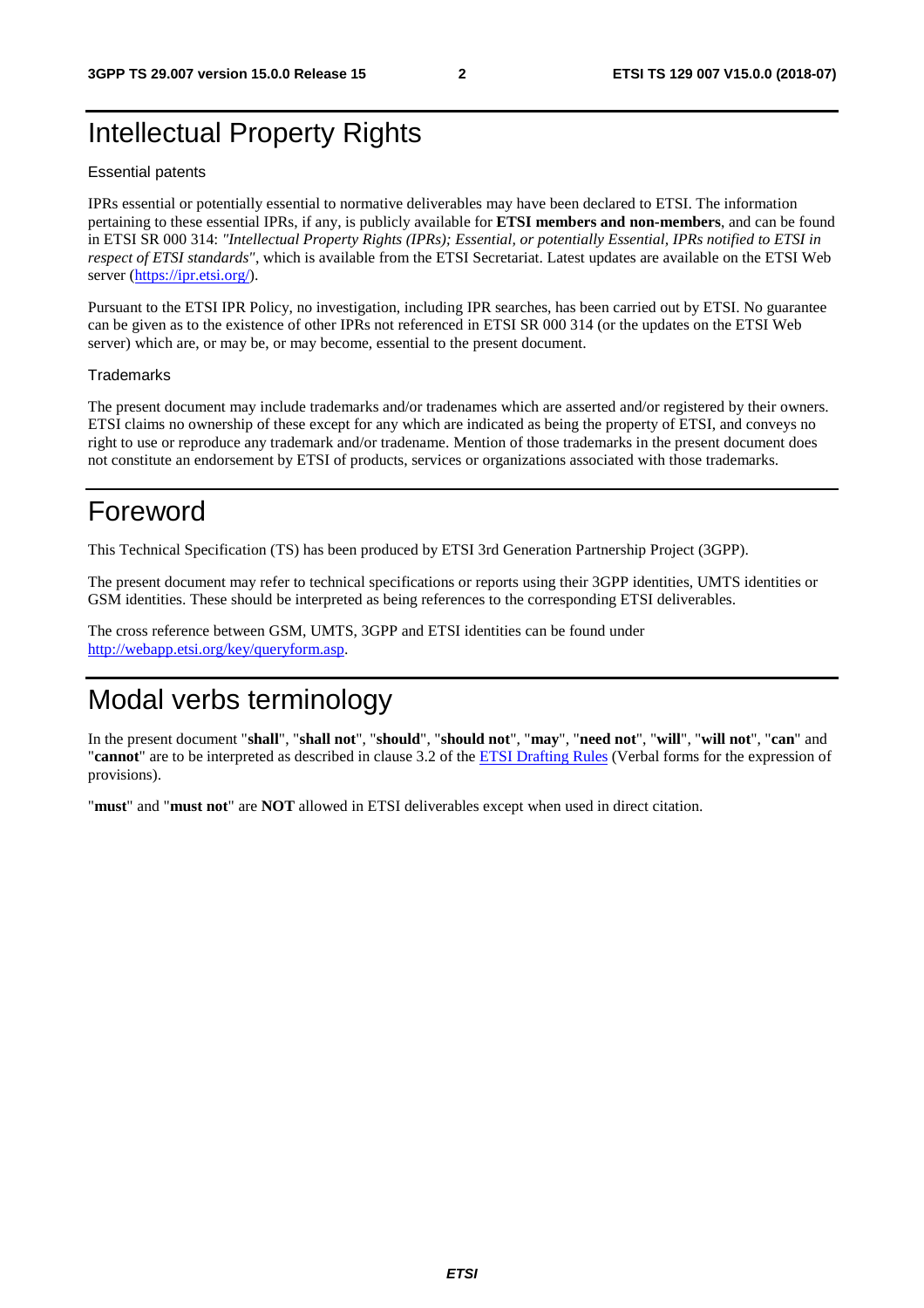$\mathbf{3}$ 

# Contents

| 1                  |  |  |  |
|--------------------|--|--|--|
| 2                  |  |  |  |
| 3                  |  |  |  |
| 3.1                |  |  |  |
| 3.2                |  |  |  |
| $\overline{4}$     |  |  |  |
| 5                  |  |  |  |
| 6                  |  |  |  |
| 6.1                |  |  |  |
| 6.1.1              |  |  |  |
| 6.1.2              |  |  |  |
| 6.1.3              |  |  |  |
| 7                  |  |  |  |
| 7.1                |  |  |  |
| 7.2                |  |  |  |
| 7.3                |  |  |  |
| 7.4                |  |  |  |
| 7.5                |  |  |  |
| 8                  |  |  |  |
| 9                  |  |  |  |
| 9.1                |  |  |  |
| 9.1.1              |  |  |  |
| 9.1.2              |  |  |  |
| 9.1.3              |  |  |  |
| 9.2                |  |  |  |
| 9.2.1              |  |  |  |
| 9.2.1.1            |  |  |  |
| 9.2.1.2            |  |  |  |
| 9.2.1.3            |  |  |  |
| 9.2.2              |  |  |  |
| 9.2.2.1            |  |  |  |
| 9.2.2.2            |  |  |  |
| 9.2.3              |  |  |  |
| 9.2.3.1            |  |  |  |
| 9.2.3.2<br>9.2.3.3 |  |  |  |
| 9.2.3.4            |  |  |  |
| 9.2.3.4.1          |  |  |  |
| 9.2.3.4.1.1        |  |  |  |
| 9.2.3.4.1.2        |  |  |  |
| 9.2.3.4.2          |  |  |  |
| 9.2.3.5            |  |  |  |
| 9.2.4              |  |  |  |
| 9.2.4.1            |  |  |  |
| 9.2.4.2            |  |  |  |
| 9.2.4.3            |  |  |  |
| 9.2.4.4            |  |  |  |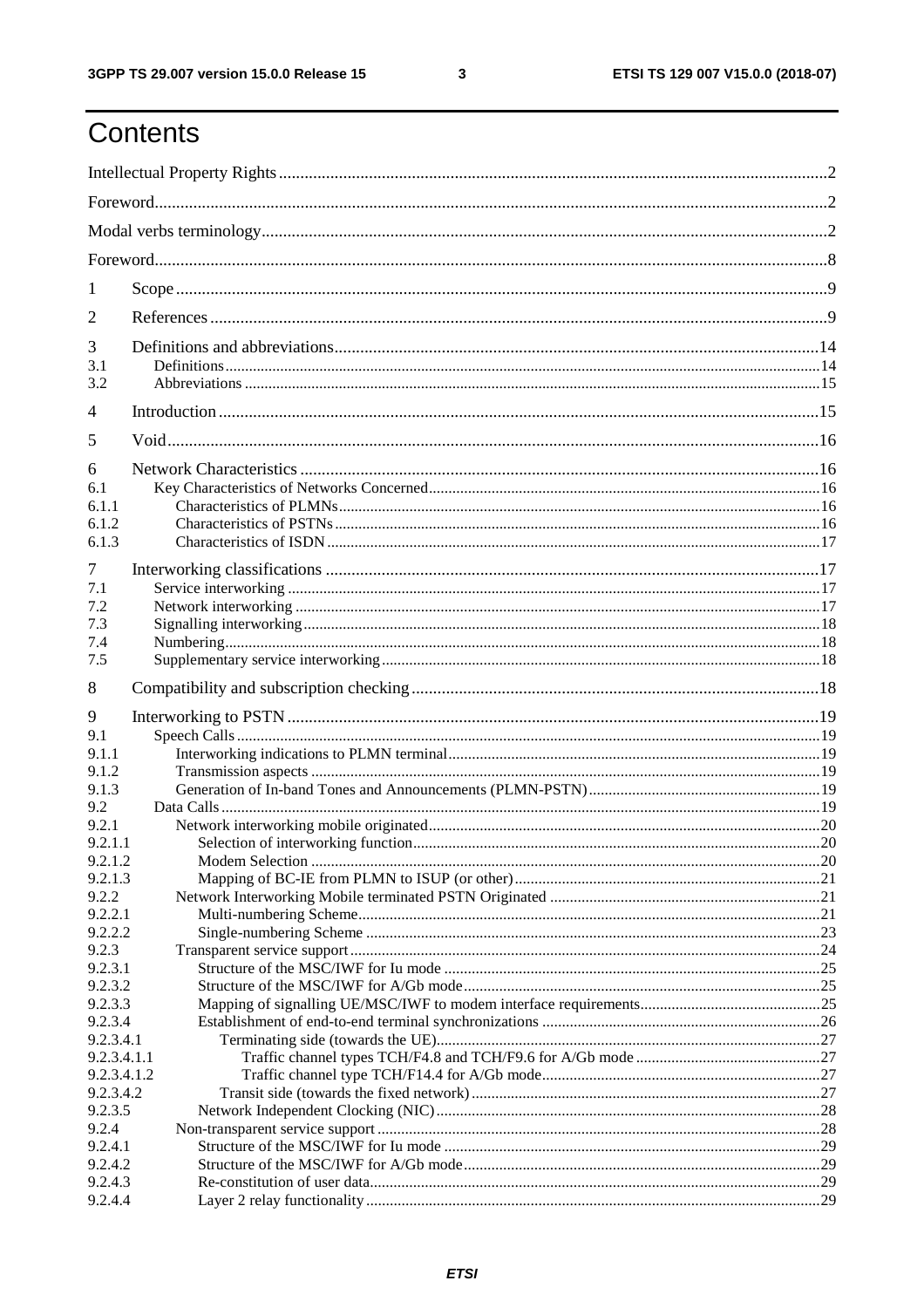| 9.2.4.5                    |                                                                                               |  |
|----------------------------|-----------------------------------------------------------------------------------------------|--|
| 9.2.4.5.1                  |                                                                                               |  |
| 9.2.4.5.2                  |                                                                                               |  |
| 9.2.4.6                    |                                                                                               |  |
| 9.2.4.6.1                  |                                                                                               |  |
| 9.2.4.6.2                  |                                                                                               |  |
| 9.2.4.7                    |                                                                                               |  |
| 9.2.4.8                    |                                                                                               |  |
| 9.2.4.9                    |                                                                                               |  |
| 9.2.4.10                   |                                                                                               |  |
| 9.2.4.10.1                 |                                                                                               |  |
| 9.2.4.10.2                 |                                                                                               |  |
| 9.2.4.11                   |                                                                                               |  |
| 9.2.4.12                   |                                                                                               |  |
| 9.2.5                      |                                                                                               |  |
| 9.3                        |                                                                                               |  |
| 9.3.1                      |                                                                                               |  |
| 9.3.2                      |                                                                                               |  |
| 9.3.3                      |                                                                                               |  |
| 9.3.4                      |                                                                                               |  |
| 9.4                        |                                                                                               |  |
| 9.4.1                      |                                                                                               |  |
| 9.4.1.1                    |                                                                                               |  |
| 9.4.1.2                    |                                                                                               |  |
| 9.4.2                      |                                                                                               |  |
| 9.4.2.1                    |                                                                                               |  |
| 9.4.2.2                    |                                                                                               |  |
| 9.4.3                      |                                                                                               |  |
|                            |                                                                                               |  |
| 10                         |                                                                                               |  |
| 10.1                       |                                                                                               |  |
| 10.2                       |                                                                                               |  |
| 10.2.1                     |                                                                                               |  |
| 10.2.2                     |                                                                                               |  |
| 10.2.2.1                   |                                                                                               |  |
| 10.2.2.2                   |                                                                                               |  |
| 10.2.2.3                   |                                                                                               |  |
| 10.2.2.4<br>10.2.2.4A      |                                                                                               |  |
|                            |                                                                                               |  |
| 10.2.2.5<br>10.2.2.6       |                                                                                               |  |
| 10.2.2.7                   |                                                                                               |  |
|                            |                                                                                               |  |
| 10.2.3                     |                                                                                               |  |
| 10.2.3.1<br>10.2.3.2       |                                                                                               |  |
|                            |                                                                                               |  |
| 10.2.3.3                   | Mapping of signalling UE/MSC/IWF to modem or ISDN (V.110) TA-function interface               |  |
|                            |                                                                                               |  |
| 10.2.3.4                   |                                                                                               |  |
| 10.2.3.4.1<br>10.2.3.4.1.1 |                                                                                               |  |
| 10.2.3.4.1.2               |                                                                                               |  |
| 10.2.3.4.1.3               |                                                                                               |  |
| 10.2.3.4.2                 |                                                                                               |  |
| 10.2.3.5                   |                                                                                               |  |
| 10.2.4                     |                                                                                               |  |
| 10.2.4.1                   |                                                                                               |  |
| 10.2.4.2                   |                                                                                               |  |
| 10.2.4.3                   |                                                                                               |  |
| 10.2.4.4                   |                                                                                               |  |
| 10.2.4.5                   |                                                                                               |  |
| 10.2.4.5.1                 | Conditions requiring flow control - if flow control is provided - towards the fixed network74 |  |
| 10.2.4.5.2                 |                                                                                               |  |
|                            |                                                                                               |  |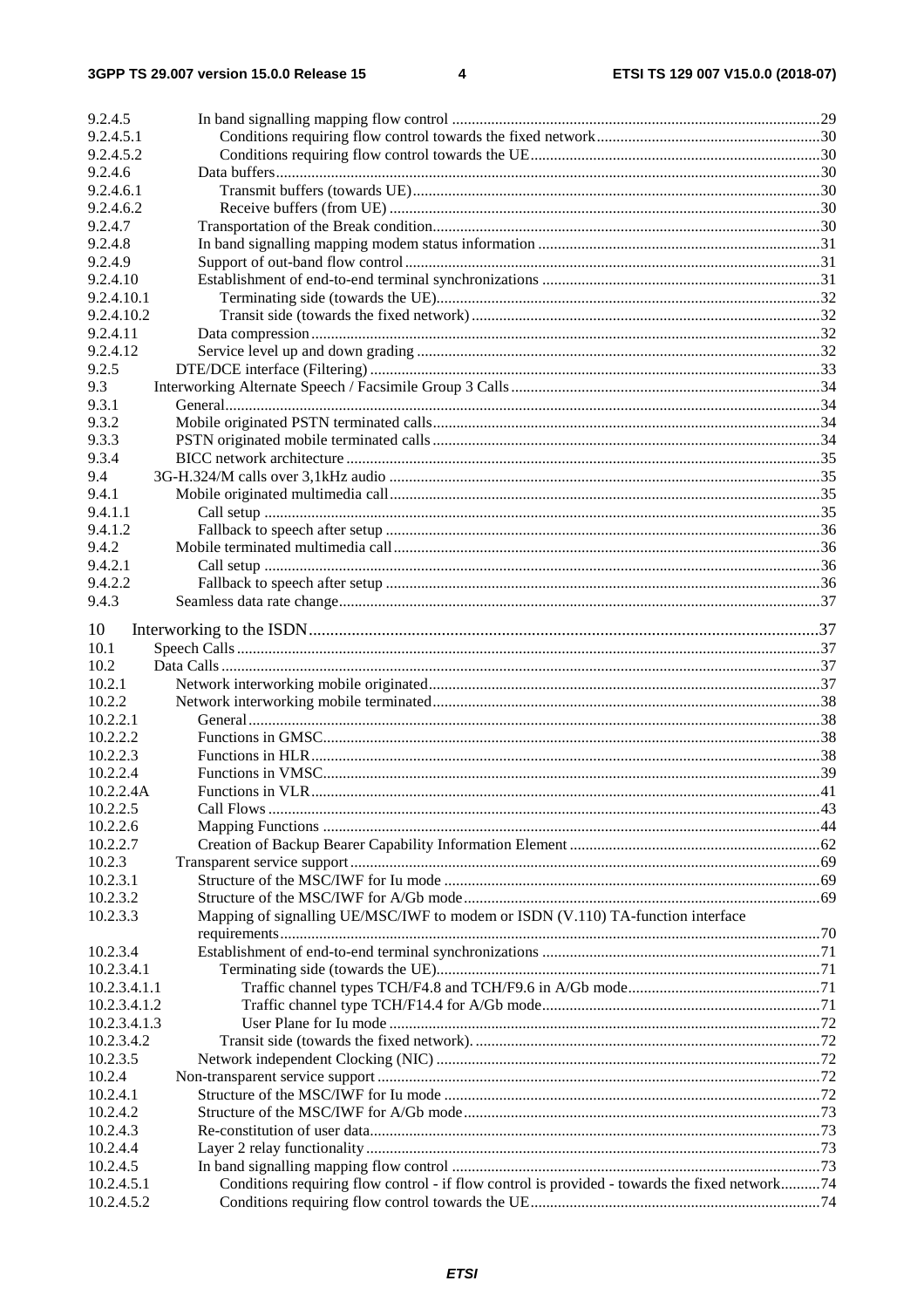| 10.2.4.6             |                                                                                |    |
|----------------------|--------------------------------------------------------------------------------|----|
| 10.2.4.6.1           |                                                                                |    |
| 10.2.4.6.2           |                                                                                |    |
| 10.2.4.7             |                                                                                |    |
| 10.2.4.8             | Signalling mapping of modem or ISDN (V.110, V.120 or PIAFS) TA-function status |    |
|                      |                                                                                |    |
| 10.2.4.9             |                                                                                |    |
| 10.2.4.10            |                                                                                |    |
| 10.2.4.10.1          |                                                                                |    |
| 10.2.4.10.2          |                                                                                |    |
| 10.2.4.10.3          |                                                                                |    |
| 10.2.4.10.4          |                                                                                |    |
| 10.2.4.10.4.1        |                                                                                |    |
| 10.2.4.10.4.2        |                                                                                |    |
| 10.2.4.11            |                                                                                |    |
| 10.2.4.12            |                                                                                |    |
| 10.2.4.12.1          |                                                                                |    |
| 10.2.4.12.2          |                                                                                |    |
| 10.2.4.12.3          |                                                                                |    |
| 10.2.4.12.4          |                                                                                |    |
| 10.2.4.13            |                                                                                |    |
| 10.2.4.13.1          |                                                                                |    |
| 10.2.4.13.2          |                                                                                |    |
| 10.2.4.14            |                                                                                |    |
| 10.2.4.15            |                                                                                |    |
| 10.2.4.16            |                                                                                |    |
| 10.2.5               |                                                                                |    |
| 10.3                 |                                                                                |    |
| 10.3.1               |                                                                                |    |
| 10.3.1.1             |                                                                                |    |
| 10.3.1.2             |                                                                                |    |
| 10.3.1.3             |                                                                                |    |
| 10.4                 |                                                                                |    |
| 10.4.1               |                                                                                |    |
| 10.4.1.1             |                                                                                |    |
| 10.4.1.2<br>10.4.1.3 |                                                                                |    |
| 10.4.2               |                                                                                |    |
| 10.4.2.1             |                                                                                | 80 |
| 10.4.2.2             |                                                                                |    |
|                      |                                                                                |    |
| 11                   |                                                                                |    |
| 11.0                 |                                                                                |    |
| 11.0.1               |                                                                                |    |
| 11.0.2               |                                                                                |    |
| 11.0.3               |                                                                                |    |
| 11.0.4               |                                                                                |    |
| 11.0.5               |                                                                                |    |
| 11.0.6               |                                                                                |    |
| 11.1                 |                                                                                |    |
| 11.2                 |                                                                                |    |
| 11.3                 |                                                                                |    |
| 11.3.1               |                                                                                |    |
| 11.3.2               |                                                                                |    |
| 11.4                 |                                                                                |    |
| 11.5                 |                                                                                |    |
| 11.6                 |                                                                                |    |
| 11a                  |                                                                                |    |
| 11a.1                |                                                                                |    |
| 11a.1.0              |                                                                                |    |
| 11a.1.1              |                                                                                |    |
|                      |                                                                                |    |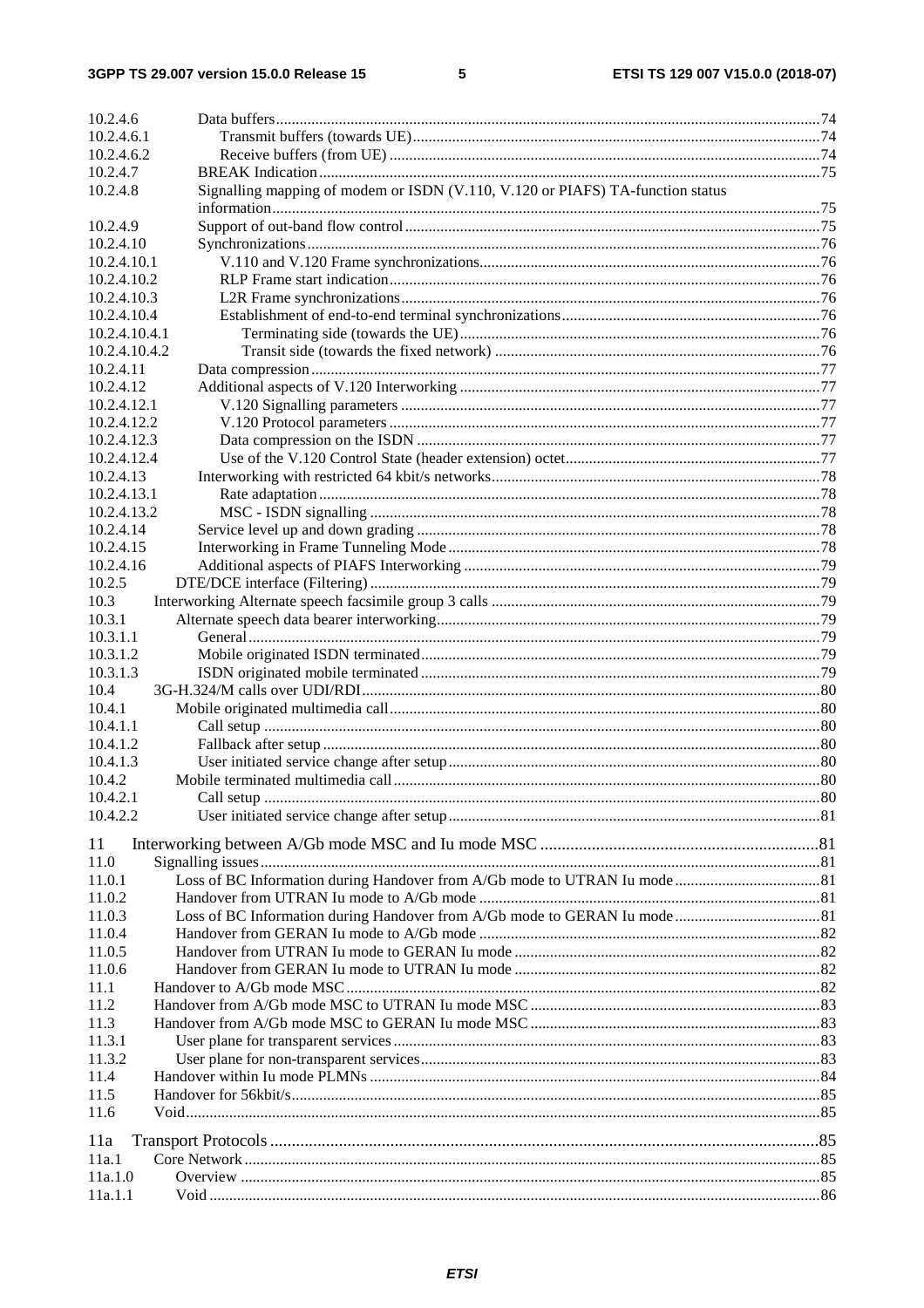| 11a.1.2                       |                                                                                      |  |
|-------------------------------|--------------------------------------------------------------------------------------|--|
| 11a.1.2.1                     |                                                                                      |  |
| 11a.1.2.2                     |                                                                                      |  |
| 11a.1.3                       |                                                                                      |  |
| 11a.1.3.0                     |                                                                                      |  |
| 11a.1.3.0a<br>11a.1.3.1       |                                                                                      |  |
| 11a.1.3.2                     |                                                                                      |  |
| 11a.2                         |                                                                                      |  |
|                               |                                                                                      |  |
|                               |                                                                                      |  |
|                               |                                                                                      |  |
|                               |                                                                                      |  |
|                               |                                                                                      |  |
|                               |                                                                                      |  |
| 11a.3                         |                                                                                      |  |
|                               |                                                                                      |  |
|                               |                                                                                      |  |
|                               |                                                                                      |  |
|                               |                                                                                      |  |
|                               |                                                                                      |  |
|                               |                                                                                      |  |
|                               |                                                                                      |  |
| 12                            |                                                                                      |  |
| 12.1                          |                                                                                      |  |
| 12.1.1<br>12.1.2              |                                                                                      |  |
| 12.1.2.1                      |                                                                                      |  |
| 12.1.2.2                      |                                                                                      |  |
| 12.2                          |                                                                                      |  |
| 12.2.1                        |                                                                                      |  |
| 12.2.2                        |                                                                                      |  |
|                               |                                                                                      |  |
| 13                            |                                                                                      |  |
| 14                            |                                                                                      |  |
| 14.1                          |                                                                                      |  |
| 14.1.1                        |                                                                                      |  |
| 14.1.2                        |                                                                                      |  |
| 14.2                          |                                                                                      |  |
| 15                            | RTP Payload Type Negotiation for Data Calls within a SIP-I based CS Core Network 103 |  |
| 15.1                          |                                                                                      |  |
| 15.2                          |                                                                                      |  |
|                               |                                                                                      |  |
| Annex A (informative):        |                                                                                      |  |
| <b>Annex B</b> (informative): | General mapping of V.24 circuits to channel status bits106                           |  |
| <b>Annex C</b> (normative):   | RTP payload type for SCUDIF in SIP-I based CS core network107                        |  |
| C.1                           |                                                                                      |  |
| C.2                           |                                                                                      |  |
| C.3                           |                                                                                      |  |
| C.4                           |                                                                                      |  |
| C.5                           |                                                                                      |  |
| <b>Annex D</b> (informative): | IANA registration information for RTP payload types for SCUDIF in                    |  |
|                               |                                                                                      |  |
| D.1                           |                                                                                      |  |
| D.2                           |                                                                                      |  |
| D.2.1                         |                                                                                      |  |
| D.2.2                         |                                                                                      |  |
| D.2.3                         |                                                                                      |  |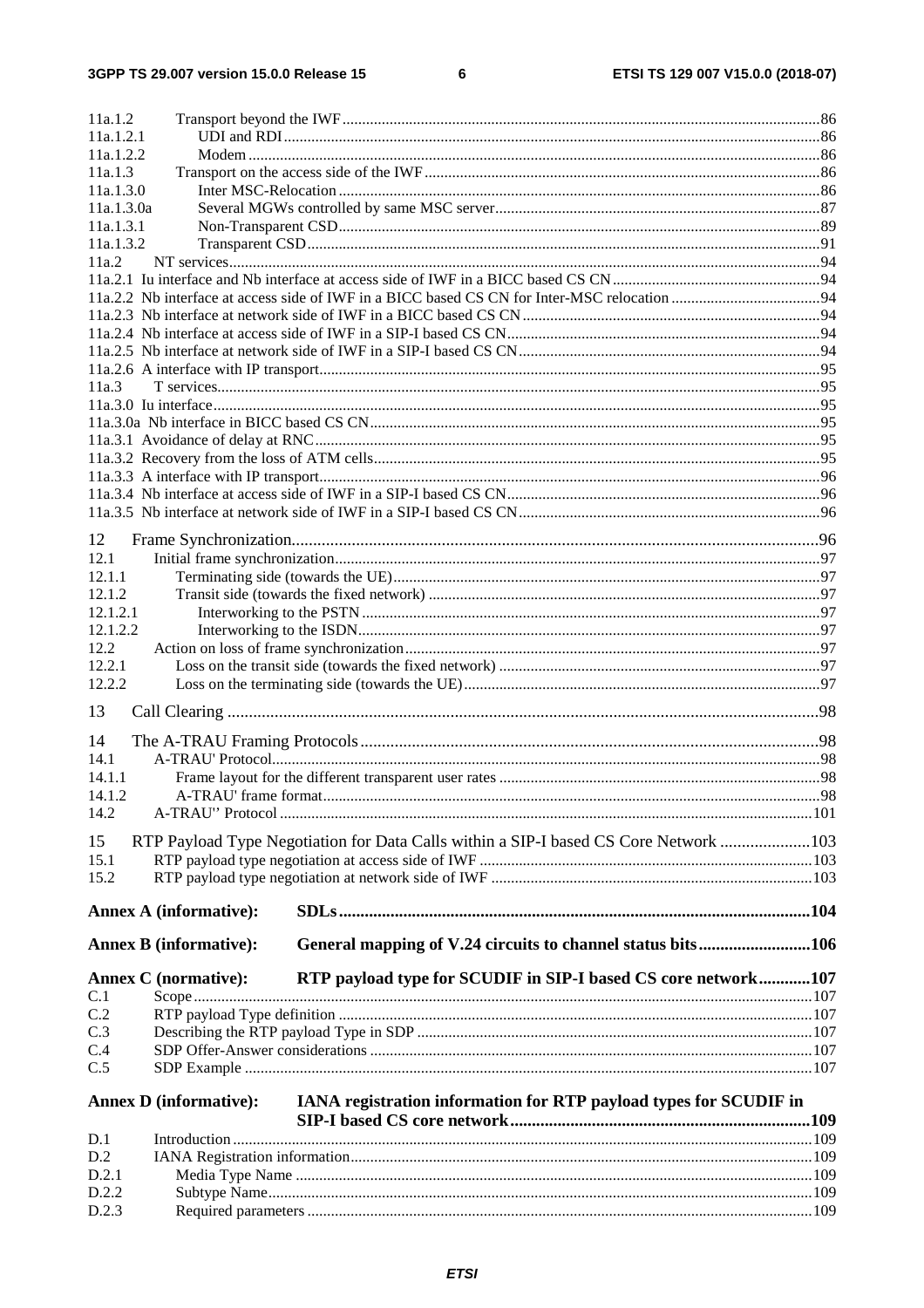$\overline{7}$ 

| D.2.4    |                               |  |
|----------|-------------------------------|--|
| D.2.5    |                               |  |
| D.2.6    |                               |  |
| D.2.7    |                               |  |
| D.2.8    |                               |  |
| D.2.9    |                               |  |
| D.2.10   |                               |  |
| D.2.10.1 |                               |  |
| D.2.10.2 |                               |  |
| D.2.10.3 |                               |  |
| D.2.10.2 |                               |  |
| D.2.11   |                               |  |
| D.2.12   |                               |  |
| D.2.13   |                               |  |
|          | <b>Annex E</b> (informative): |  |
|          |                               |  |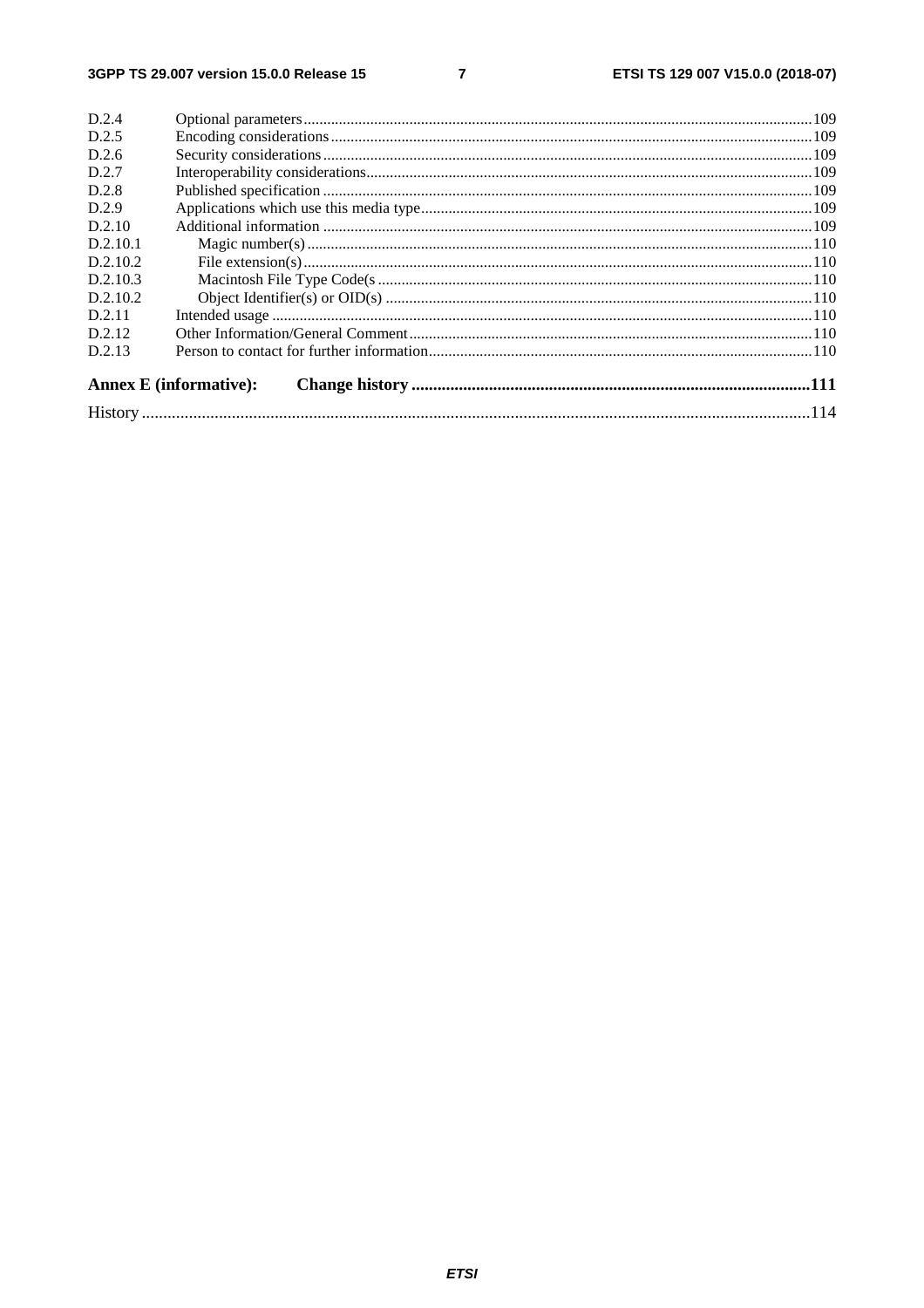# Foreword

This Technical Specification (TS) has been produced by the 3rd Generation Partnership Project (3GPP).

The present document identifies the Mobile-services Switching Centre/Interworking functions (MSC/IWFs) and requirements to support interworking between:

- i) PLMN and PSTN;
- ii) PLMN and ISDN;

within the 3GPP system.

The contents of the present document are subject to continuing work within the TSG and may change following formal TSG approval. Should the TSG modify the contents of the present document, it will be re-released by the TSG with an identifying change of release date and an increase in version number as follows:

Version x.y.z

where:

- x the first digit:
	- 1 presented to TSG for information;
	- 2 presented to TSG for approval;
	- 3 or greater indicates TSG approved document under change control.
- y the second digit is incremented for all changes of substance, i.e. technical enhancements, corrections, updates, etc.
- z the third digit is incremented when editorial only changes have been incorporated in the document.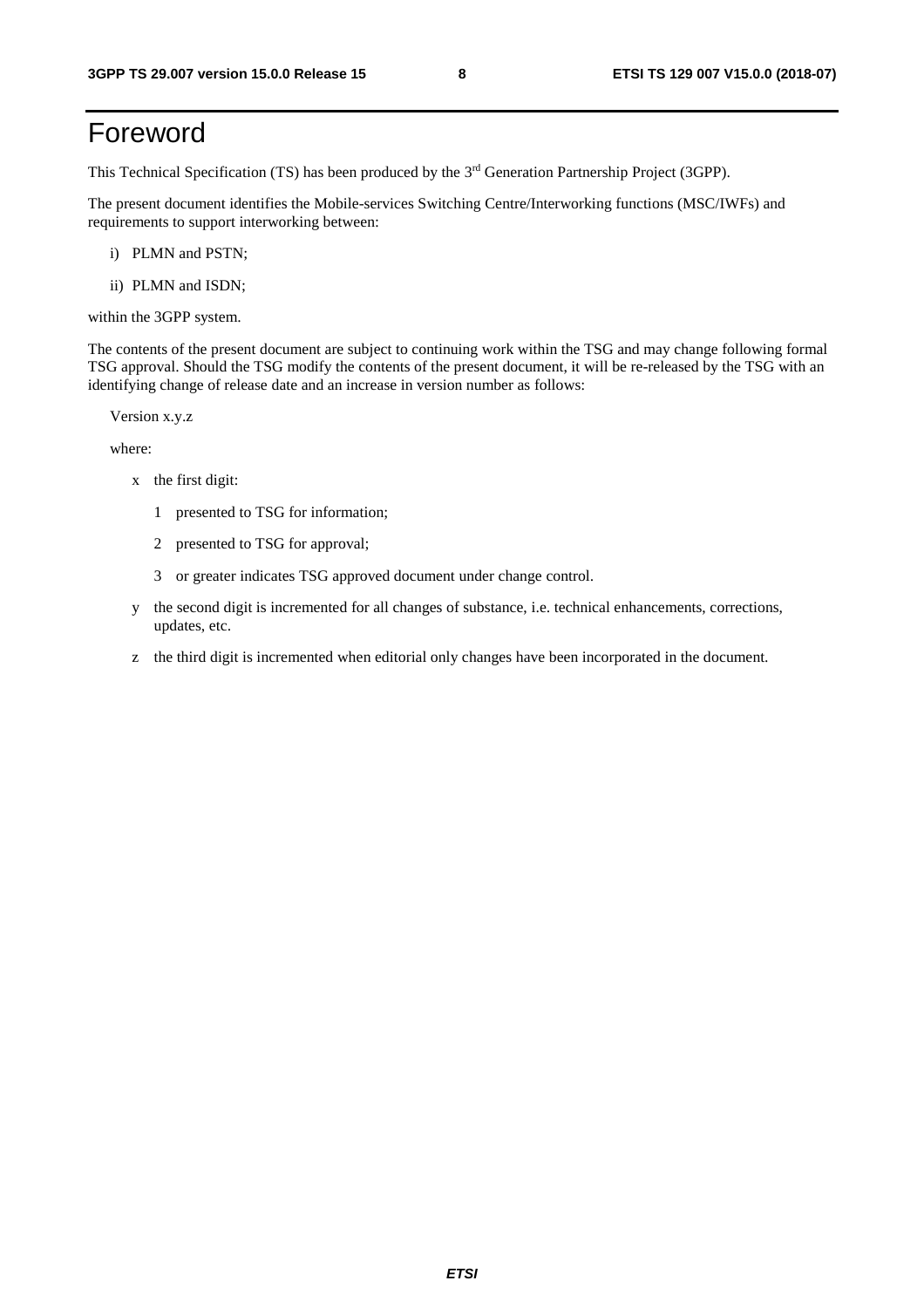# 1 Scope

The present document identifies the Mobile-services Switching Centre/Interworking Functions (MSC/IWFs) and requirements to support interworking between:

- a) PLMN and PSTN;
- b) PLMN and ISDN;

for circuit switched services in the PLMN. It is not possible to treat ISDN and PSTN as one type of network, even when both ISDN and PSTN subscribers are served by the same exchange because of the limitations of the PSTN subscribers access i.e. analogue connection without D-channel signalling.

Within the present document, the requirements for voice and non-voice (data) calls are considered separately.

From R99 onwards the following services are no longer required by a PLMN:

- the dual Bearer Services "alternate speech/data" (BS 61) and "speech followed by data" (BS 81);
- the dedicated services for PAD (BS  $4x$ ) and Packet access (BS  $5x$ );
- the single asynchronous and synchronous Bearer Services (BS 21..26, BS 31..34).

From Rel-4 onwards the following services are no longer required by a PLMN:

- the synchronous Bearer Service non-transparent (BS 30 NT);
- the Basic Packet access;
- Non-transparent facsimile (TS 61/62 NT) for the A/Gb mode and GERAN Iu mode.

If a PLMN still provides these services it shall fulfil the specification of former releases.

The present document is valid for a PLMN in A/Gb mode as well as in Iu mode. If text applies only for one of these systems it is explicitly mentioned by using the terms "A/Gb mode" and "Iu mode". If text applies to both of the systems, but a distinction between the ISDN/PSTN and the PLMN is necessary, the term "PLMN" is used.

NOTE: The Gb interface does not play any role in the scope of the present document although the term "A/Gb mode" is used.

# 2 References

The following documents contain provisions which, through reference in this text, constitute provisions of the present document.

- References are either specific (identified by date of publication, edition number, version number, etc.) or non-specific.
- For a specific reference, subsequent revisions do not apply.
- For a non-specific reference, the latest version applies. In the case of a reference to a 3GPP document (including a GSM document), a non-specific reference implicitly refers to the latest version of that document *in the same Release as the present document*.
- [1] ITU-T Recommendation G.711 (11/88): "Pulse Code Modulation (PCM) of voice frequencies".
- [2] ITU-T Recommendation I.460 (02/99): "Multiplexing, rate adaption and support of existing interfaces".
- [3] ITU-T Recommendation I.464 (02/99): "Multiplexing, rate adaption and support of existing interfaces for restricted 64 kbit/s transfer capability".
- [4] ITU-T Recommendation Q.922 (1992): "DSS 1 Data link layer: ISDN data link layer specification for frame mode bearer services".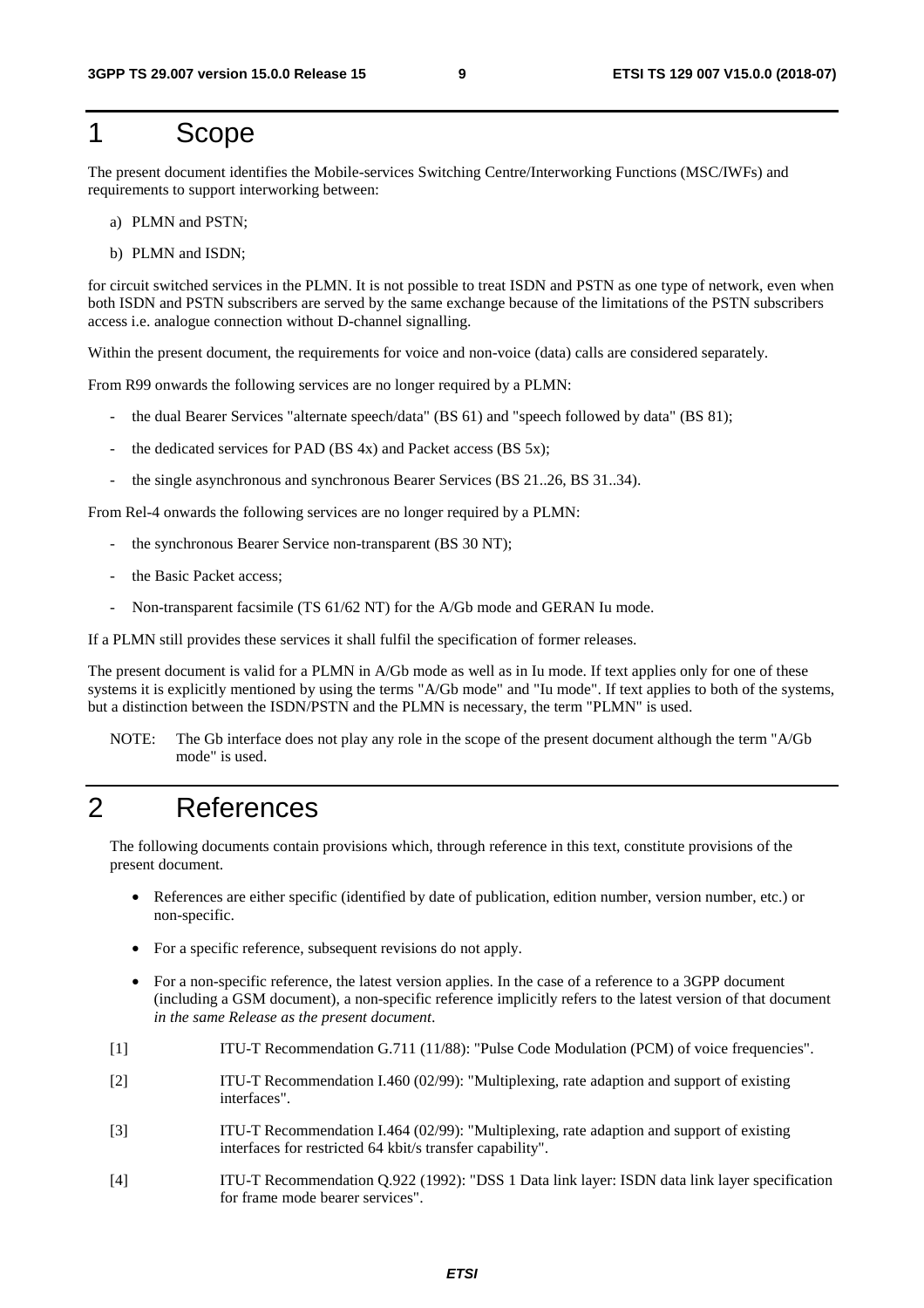- [5] ITU-T Recommendation Q.931 (05/98): "DSS 1 ISDN user network interface layer 3 specification for basic call control".
- [6] ITU-T Recommendation V.22 (11/88): "1200 bits per second duplex modem standardized for use in the general switched telephone network and on point-to-point 2-wire leased telephone-type circuits".
- [7] ITU-T Recommendation V.24: "List of definitions for interchange circuits between data terminal equipment (DTE) and data circuit-terminating equipment (DCE)".
- [8] ITU-T Recommendation V.25 (10/96): "Automatic answering equipment and general procedures for automatic calling equipment on the general switched telephone network including procedures for disabling of echo control devices for both manually and automatically established calls".
- [9] ITU-T Recommendation V.32 (03/93): "A family of 2-wire, duplex modems operating at data signalling rates of up to 9600 bit/s for use on the general switched telephone network and on leased telephone-type circuits".
- [10] ITU-T Recommendation V.32bis (02/91): "A duplex modem operating at data signalling rates of up to 14 400 bit/s for use on the general switched telephone network and on leased point-to-point 2-wire telephone-type circuits".
- [11] ITU-T Recommendation V.34 (02/98): "A modem operating at data signalling rates of up to 33 600 bit/s for use on the general switched telephone network and on leased point-to-point 2-wire telephone-type circuits".
- [12] ITU-T Recommendation V.42 (03/02): "Error-correcting procedures for DCEs using asynchronous-to-synchronous conversion".
- [13] ITU-T Recommendation V.42bis (01/90): "Data compression procedures for Data Circuit Terminating Equipment (DCE) using error correction procedures".
- [14] ITU-T Recommendation V.90 (09/98): "A digital modem and analogue modem pair for use on the Public Switched Telephone Network (PSTN) at data signalling rates of up to 56 000 bit/s downstream and up to 33 600 bit/s upstream".
- [15] ITU-T Recommendation V.110: "Support by an ISDN of data terminal equipments with V-Series type interfaces".
- [16] ITU-T Recommendation V.120 (10/96): "Support by an ISDN of data terminal equipment with V-Series type interfaces with provision for statistical multiplexing".
- [17] ETSI ETR 018 (11/95): "Integrated Services Digital Network (ISDN); Application of the Bearer Capability (BC), High Layer Compatibility (HLC) and Low Layer Compatibility (LLC) information elements by terminals supporting ISDN services".
- [18] ETSI ETS 300 102-1 Edition 1 (1990): "Integrated Services Digital Network (ISDN); User-network interface layer 3; Specifications for basic call control".
- [19] ETSI EN 300 403-1 V1.2.2 (1998-04): "Integrated Services Digital Network (ISDN); Digital Subscriber Signalling System No. one (DSS1) protocol; Signalling network layer for circuit-mode basic call control; Part 1: Protocol specification".
- [20] 3GPP TS 41.103: "GSM Release 5 specifications".
- [21] 3GPP TR 21.905: "Vocabulary for 3GPP specifications"
- [22] 3GPP TS 22.001: "Principles of circuit telecommunication services supported by a Public Land Mobile Network (PLMN)".
- [23] 3GPP TS 22.003: "Circuit teleservices supported by a Public Land Mobile Network (PLMN)".
- [24] 3GPP TS 43.010: "GSM Public Land Mobile Network (PLMN) connection types ".
- [25] 3GPP TS 43.045: "Technical realization of facsimile group 3 service transparent".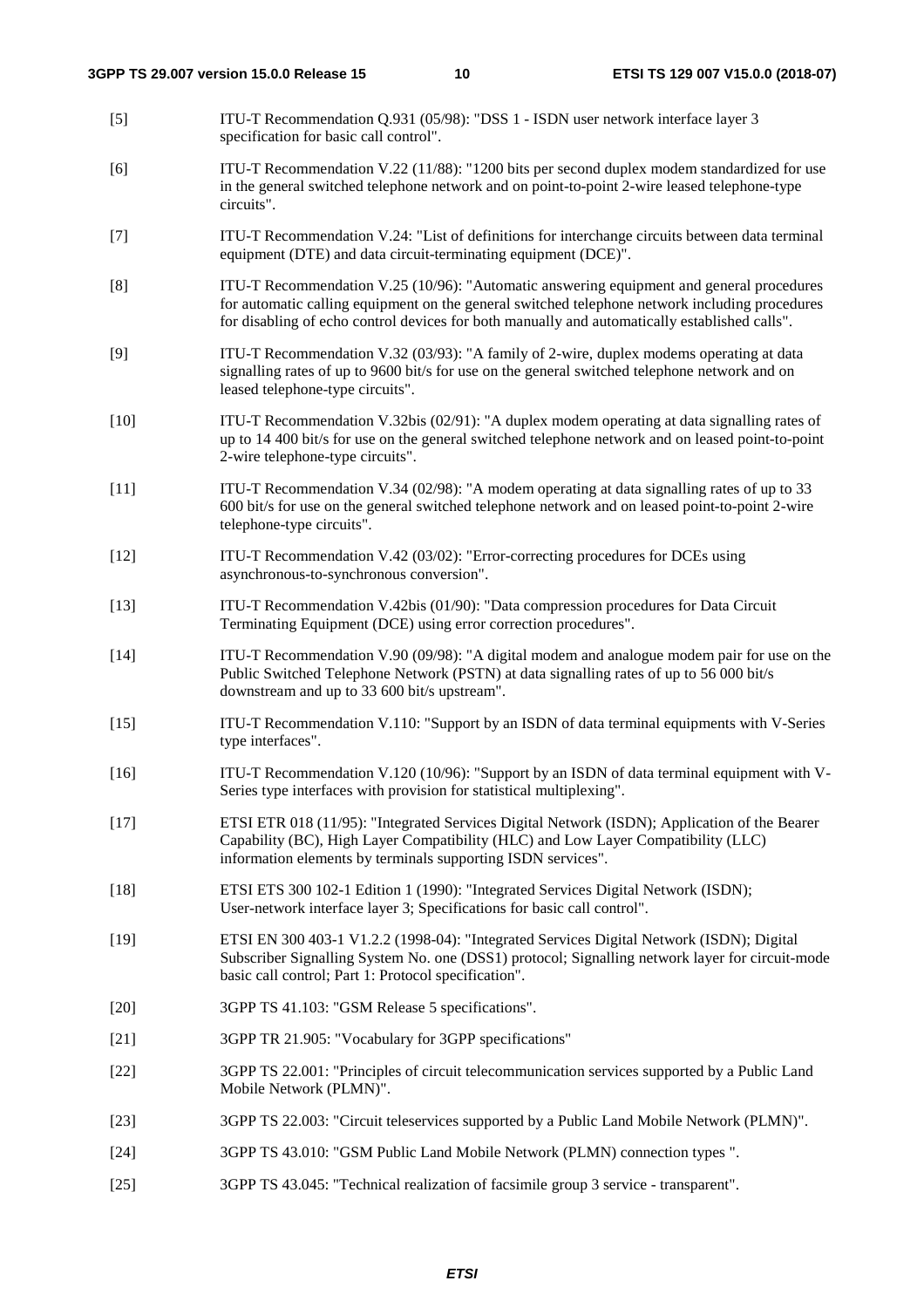- [26] 3GPP TS 43.050: "Transmission planning aspects of the speech service in the GSM Public Land Mobile Network (PLMN) system".
- [27] 3GPP TS 44.021: "Rate adaption on the Mobile Station Base Station System (MS BSS) interface".
- [28] 3GPP TS 48.020: "Rate adaption on the Base Station System Mobile-services Switching Centre (BSS - MSC) interface".
- [29] 3GPP TS 48.060: "Inband control of remote transcoders and rate adaptors for full rate traffic channels".
- [30] 3GPP TS 09.02 : "Mobile Application Part (MAP) specification GSM Phase 1".
- [31] 3GPP TS 49.003: "Signalling requirements on interworking between the Integrated Services Digital Network (ISDN) or Public Switched Telephone Network (PSTN) and the Public Land Mobile Network (PLMN)".
- [32] 3GPP TS 21.103: "3rd Generation mobile system Release 5 specifications ".
- [33] 3GPP TS 22.002: "Circuit Bearer Services (BS) supported by a Public Land Mobile Network (PLMN)".
- [34] 3GPP TS 22.004: "General on supplementary services".
- [35] 3GPP TS 23.003: "Numbering, addressing and identification".
- [36] 3GPP TS 23.008: "Organization of subscriber data".
- [37] 3GPP TS 23.011: "Technical realization of supplementary services".
- [38] 3GPP TS 23.146: "Technical realization of facsimile group 3 non-transparent".
- [39] Void.
- [40] 3GPP TS 24.008: "Mobile radio interface layer 3 specification; Core network protocols; Stage 3".
- [41] 3GPP TS 24.022: "Radio Link Protocol (RLP) for circuit switched bearer and teleservices ".
- [42] 3GPP TS 25.415: "UTRAN Iu interface user plane protocols".
- [43] 3GPP TS 27.001: "General on Terminal Adaptation Functions (TAF) for Mobile Stations (MS)".
- [44] 3GPP TS 27.002: "Terminal Adaptation Functions (TAF) for services using Asynchronous bearer capabilities".
- [45] 3GPP TS 27.003: "Terminal Adaptation Functions (TAF) for services using Synchronous bearer capabilities".
- [46] 3GPP TS 29.002: "Mobile Application Part (MAP) specification".
- [47] 3GPP TS 24.002: "GSM UMTS Public Land Mobile Network (PLMN) access reference configuration "
- [48] ISO/IEC 3309 (1993): "Information technology Telecommunications and information exchange between systems - High-level Data Link Control (HDLC) procedures - Frame structure".
- [49] IETF RFC 1662: "PPP in HDLC-like framing".
- [50] Mobile Internet Access Forum: "PIAFS Specification Ver. 1.1, 2.1".
- [51] ITU-T Recommendation V.8: "Procedures for starting sessions of data transmission over the public switched telephone network".
- [52] 3GPP TS 26.111: "Codec for circuit switched multimedia telephony service; Modifications to H.324".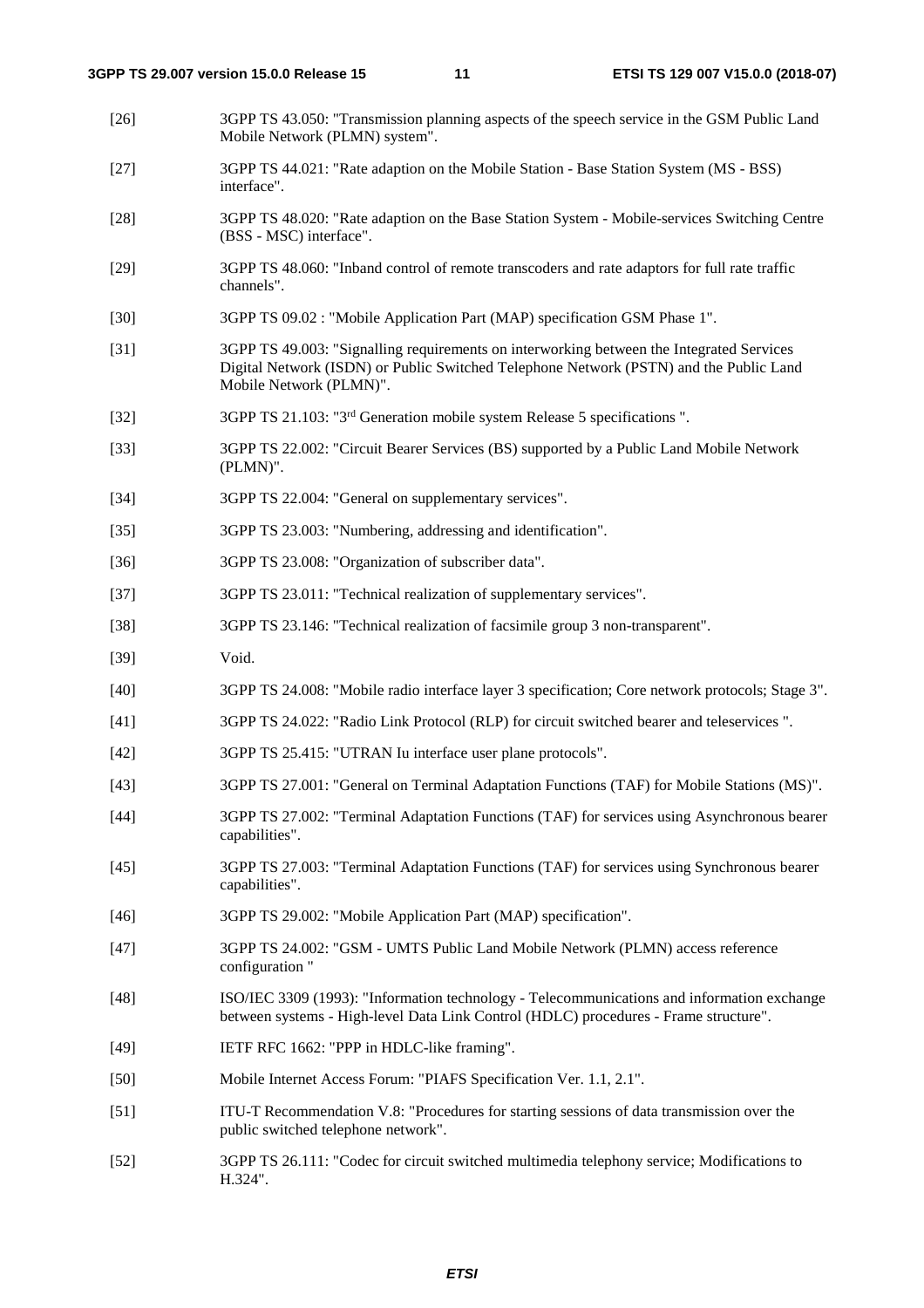| $[53]$ | Void                                                                                                                                                                                                                                                                                                                   |
|--------|------------------------------------------------------------------------------------------------------------------------------------------------------------------------------------------------------------------------------------------------------------------------------------------------------------------------|
| $[54]$ | ITU-T Recommendation H.223 (03/96): "Multiplexing protocol for low bit rate multimedia<br>communication".                                                                                                                                                                                                              |
| $[55]$ | ITU-T Recommendation H.223 (Annex A) (02/98): "Multiplexing protocol for low bit rate<br>multimedia communication over low error-prone channels".                                                                                                                                                                      |
| $[56]$ | ITU-T Recommendation H.223 (Annex B) (02/98): "Multiplexing protocol for low bit rate<br>multimedia communication over moderate error-prone channels".                                                                                                                                                                 |
| $[57]$ | ITU-T Recommendation H.223 (Annex C) (02/98): "Multiplexing protocol for low bit rate<br>multimedia communication over highly error-prone channels".                                                                                                                                                                   |
| $[58]$ | ITU-T Recommendation H.324: "Terminal for low bit-rate multimedia communication".                                                                                                                                                                                                                                      |
| $[59]$ | ITU-T Recommendation H.221: "Frame structure for a 64 to 1920 kbit/s channel in audiovisual<br>teleservices".                                                                                                                                                                                                          |
| [60]   | ITU-T Recommendation H.242: "System for establishing communication between audiovisual<br>terminals using digital channels up to 2 Mbit/s".                                                                                                                                                                            |
| [61]   | ITU-T Recommendation H.245: "Control protocol for multimedia communication".                                                                                                                                                                                                                                           |
| $[62]$ | ITU-T Recommendation V.8 bis: "Procedures for the identification and selection of common<br>modes of operation between data circuit-terminating equipments (DCEs) and between data<br>terminal equipments (DTEs) over the public switched telephone network and on leased point-to-<br>point telephone-type circuits". |
| $[63]$ | ITU-T Recommendation V.21 (11/88): "300 bits per second duplex modem standardized for use in<br>the general switched telephone network".                                                                                                                                                                               |
| $[64]$ | ITU-T Recommendation V.22bis (1988): "2400 bits per second duplex modem using the<br>frequency division technique standardized for use on the general switched telephone network and<br>on point-to-point 2-wire leased telephone-type circuits".                                                                      |
| $[65]$ | ITU-T Recommendation V.23 (11/88): "600/1200-baud modem standardized for use in the general<br>switched telephone network".                                                                                                                                                                                            |
| [66]   | ITU-T Recommendation V.26 (11/88): "2400 bits per second modem standardized for use on 4-<br>wire leased telephone-type circuits".                                                                                                                                                                                     |
| $[67]$ | ITU-T Recommendation V.26 bis (11/88): "2400/1200 bits per second modem standardized for<br>use in the general switched telephone network".                                                                                                                                                                            |
| $[68]$ | ITU-T Recommendation V.26 ter (11/88): "2400 bits per second duplex modem using the echo<br>cancellation technique standardized for use on the general switched telephone network and on<br>point-to-point 2-wire leased telephone-type circuits".                                                                     |
| $[69]$ | ITU-T Recommendation V.27 (11/88): "4800 bits per second modem with manual equalizer<br>standardized for use on leased telephone-type circuits".                                                                                                                                                                       |
| $[70]$ | ITU-T Recommendation V.27 bis (11/88): "4800/2400 bits per second modem with automatic<br>equalizer standardized for use on leased telephone-type circuits".                                                                                                                                                           |
| $[71]$ | ITU-T Recommendation V.29 (11/88): "9 600 bits per second modem standardized for use on<br>point-to-point 4-wire leased telephone-type circuits".                                                                                                                                                                      |
| $[72]$ | ITU-T Recommendation Q.921 (09/97): "ISDN user-network interface - Data link layer<br>specification".                                                                                                                                                                                                                  |
| $[73]$ | ITU-T Recommendation X.21 (09/92): "Interface between Data Terminal Equipment (DTE) and                                                                                                                                                                                                                                |

Data Circuit-terminating Equipment (DCE) for synchronous operation on public data networks".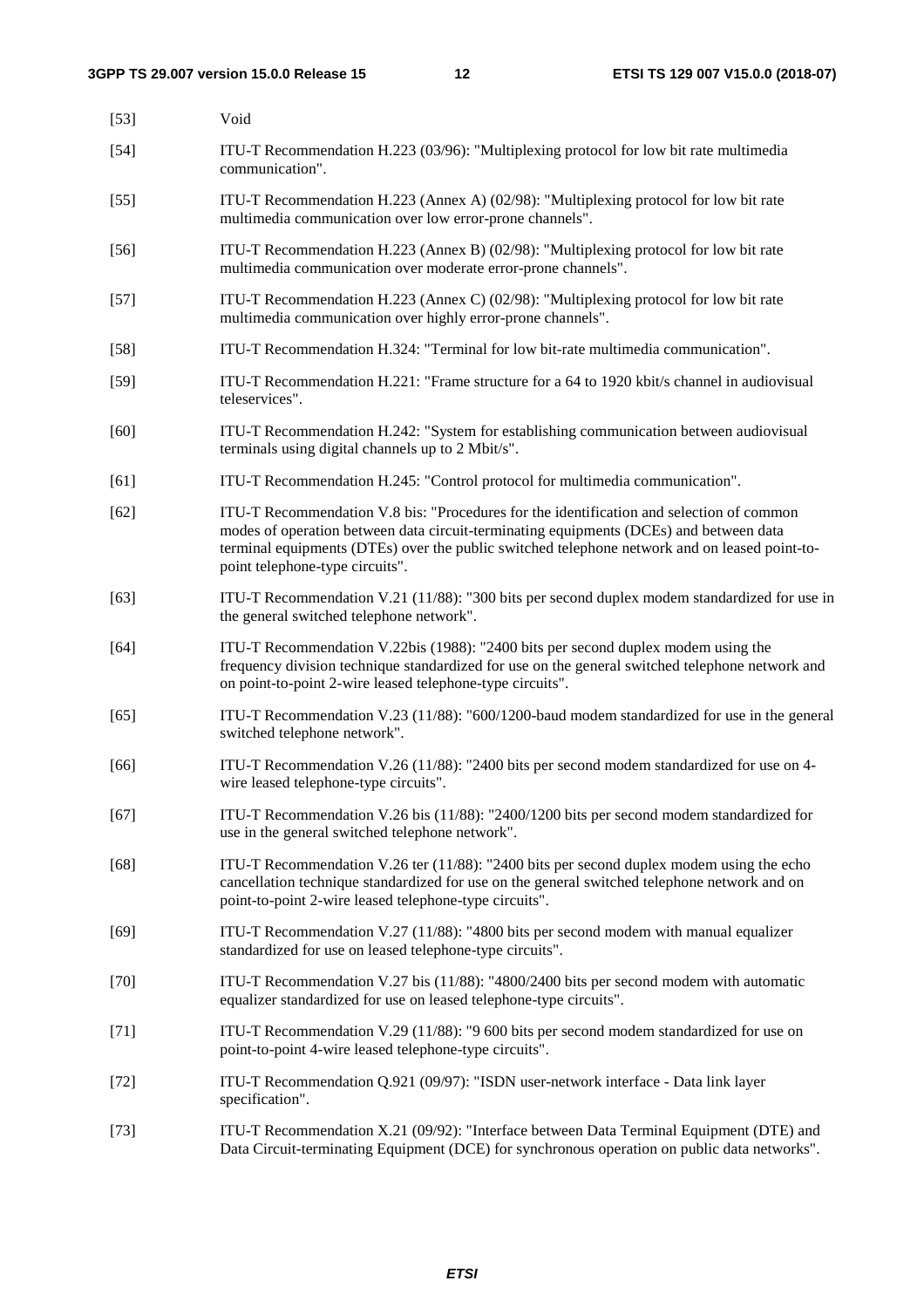- [74] ITU-T Recommendation X.25 (10/96): "Interface between Data Terminal Equipment (DTE) and Data Circuit - terminating Equipment (DCE) for terminals operating in the packet mode and connected to public data networks by dedicated circuit". [75] ITU-T Recommendation X.28 (12/97): "DTE/DCE interface for a start-stop mode Data Terminal
- Equipment accessing the Packet Assembly/Disassembly facility (PAD) in a public data network situated in the same country".
- [76] ITU-T Recommendation X.31 (11/95): "Support of packet mode terminal equipment by an ISDN".
- [77] ITU-T Recommendation X.75 (10/96): "Packet-switched signalling system between public networks providing data transmission services".
- [78] ISO 2110 (1989): "Information technology Data communication 25-pole DTE/DCE interface connector and contact number assignments".
- [79] ISO/IEC 6429 (1992): "Information technology Control functions for coded character sets".
- [80] 3GPP TS 29.415: "Core Network Nb Interface User Plane Protocols"
- [81] ITU-T Recommendation I.366.2: "AAL type 2 service specific convergence sublayer for trunking".
- [82] 3GPP TS 29.232: "Media Gateway Controller (MGC); Media Gateway (MGW) interface; Stage 3"
- [83] 3GPP TS 23.172: "Technical Realisation of the Circuit Switched (CS) multimedia service; UDI/RDI fallback and service modification; Stage 2"
- [84] ITU-T Recommendation E.163 (11/88): "Numbering plan for the international telephone service".
- [85] ITU-T Recommendation E.164 (02/05): "The international public telecommunication numbering plan".
- [86] 3GPP TS 27.001: "General on Terminal Adaption Functions (TAF) for Mobile Station (MS)".
- [87] ITU-T Recommendation I.363.2: "B-ISDN ATM Adaptation Layer specification : Type 2 AAL".
- [88] ITU-T Recommendation I.366.2: "AAL type 2 service specific convergence sublayer for narrowband services".
- [89] ITU-T Recommendation Q.2630.1 (12/99): "AAL type 2 signalling protocol (Capability Set 1)".
- [90] 3GPP TS 23.202: "Circuit switched data bearer services".
- [91] 3GPP TS 23.153: "Out of band transcoder control; Stage 2".
- [92] IETF RFC 4040: "RTP Payload Format for a 64 kbit/s Transparent Call "
- [93] 3GPP TS 29.414: "Core network Nb data transport and transport signalling ".
- [94] IETF RFC 2198: "RTP Payload for Redundant Audio Data".
- [95] IETF RFC 3551: "RTP Profile for Audio and Video Conferences with Minimal Control".
- [96] ITU-T Recommendation T.38: "Procedures for real-time Group 3 facsimile communication over IP networks"
- [97] IETF RFC 3362: "Real-time Facsimile (T.38) image/t38 MIME Sub-type Registration"
- [98] IETF RFC 4566: "SDP: Session Description Protocol".
- [99] 3GPP TS 23.231: "SIP-I based Circuit Switched Core Network; Stage 2"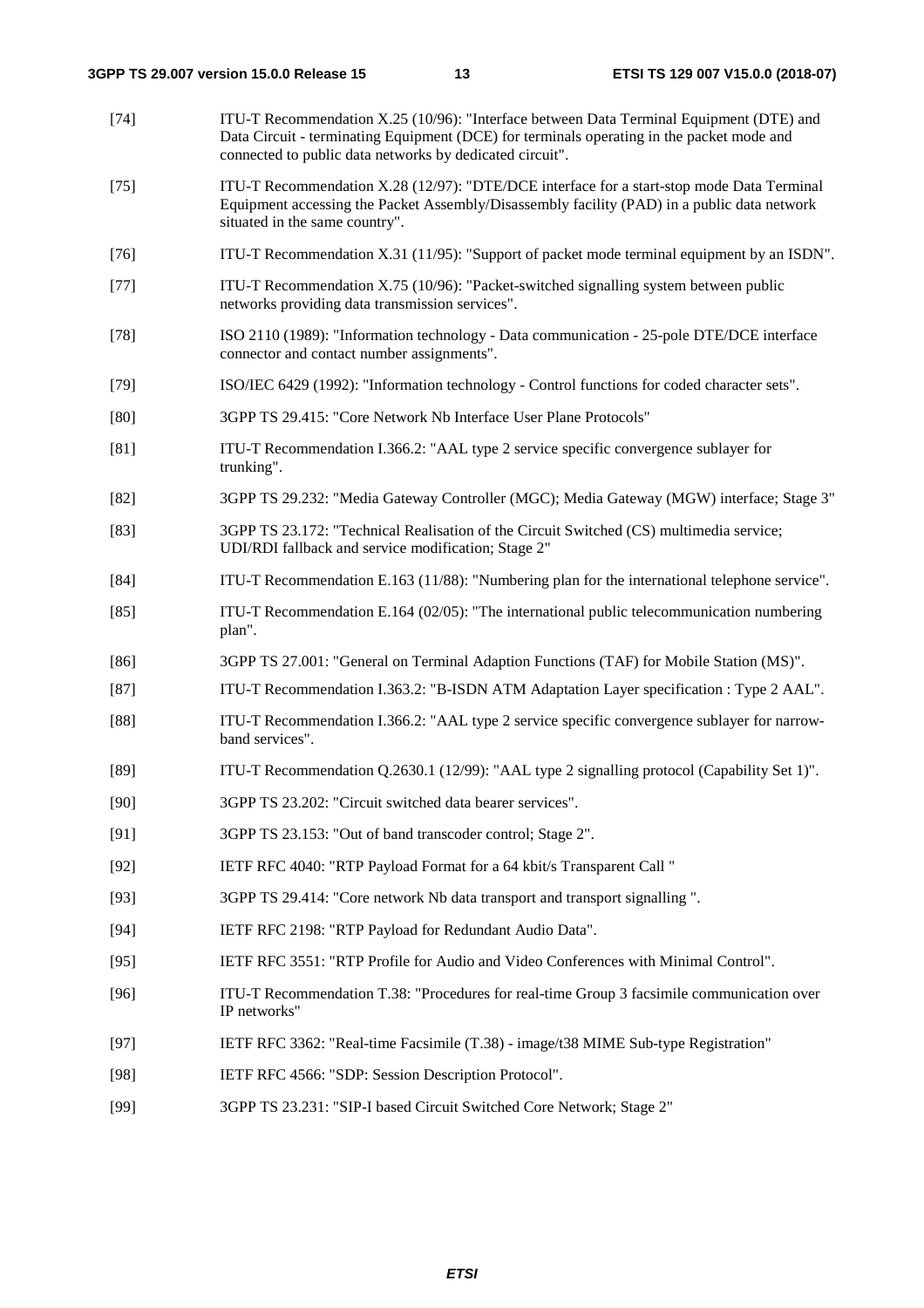# 3 Definitions and abbreviations

# 3.1 Definitions

For the purposes of the present document, the following terms and definitions apply:

**bearer capability information:** specific information defining the lower layer characteristics required within the network.

**low layer compatibility information:** information defining the lower layer characteristics of the terminal.

**high layer compatibility information:** information defining the higher layer characteristics of the terminal.

**compatibility information:** this term subsumes the entirety of Bearer Capability, Low Layer Compatibility, High Layer Compatibility, Progress Indicator and Address Information conveyed out-of-band prior to call establishment for the support of compatibility checking and terminal/function/service selection at the ISDN-type user-network interface.

**protocol identifier:** information defining the specific protocols utilized for the support of data transfer by a terminal.

**progress indicator:** information supplied to indicate to the terminal that network interworking has taken place.

**out-of-band parameter exchange:** information exchanged via an associated or non-associated signalling link e.g. SS No 7.

**PSTN:** subscriber to network interface supports only analogue terminals.

**ISDN:** subscriber to network interface supports digital or analogue terminals, plus a standardized user to network associated signalling system and a standardized internetwork signalling system.

**autobauding type 1:** this information element value may be contained in the setup or call confirm messages from the UE in association with a non transparent data service. This implies that the MSC/IWF may select any speed and modem type according to what it can negotiate with the remote modem on the PSTN/ISDN. The parameters User Rate and FNUR (Fixed Network User Rate), if present, has no meaning when Modem Type is autobauding type 1.

**Multi self selecting speed modem:** this term applies to V series modems capable of handling one or more lower speeds as a fall back position. When such a modem is requested in the call setup or call confirm message from the UE in association with a non transparent service, the MSC/IWF may select any of the speeds supported according to the negotiation with the remote modem on the PSTN/ISDN. The parameters User Rate and FNUR (Fixed Network User Rate), if present, has no meaning when Modem Type is autobauding type 1.

**Unrestricted 64 kbit/s network:** a digital network which has 64 kbit/s octet-structured Information Transfer Capability (ITC) with no restrictions on the contents of each octet.

**restricted 64 kbit/s network:** ITU-T Recommendation I.464 defines '"restricted 64 kbit/s transfer capability" as "64 kbit/s octet-structured capability with the exception that an all-zero octet is not permitted". In the present document, the term "restricted 64 kbit/s network" refers not only to networks with the ITU-T Recommendation I.464 restriction but also to those in which the 8<sup>th</sup> bit of each octet is unusable for data transmission.

**directly connected restricted 64 kbit/s network:** restricted 64 kbit/s network which is connected directly to the MSC/IWF.

**indirectly connected restricted 64 kbit/s network:** restricted 64 kbit/s network which is connected to the MSC/IWF via an unrestricted 64 kbit/s network.

**EDGE channel:** general term referring to channels based on 8PSK modulation; i.e. TCH/F28.8, TCH/F32.0, and TCH/F43.2.

**A/Gb mode:** a system or a subsystem operates in A/Gb mode if an A or Gb interface is used between the radio access network and the core network.

**Iu mode:** a system or a subsystem operates in Iu mode if an Iu-CS or Iu-PS interface is used between the radio access network and the core network. It operates in UTRAN Iu mode if UTRAN is used as radio access network. It operates in GERAN Iu mode if GERAN is used as radio access network.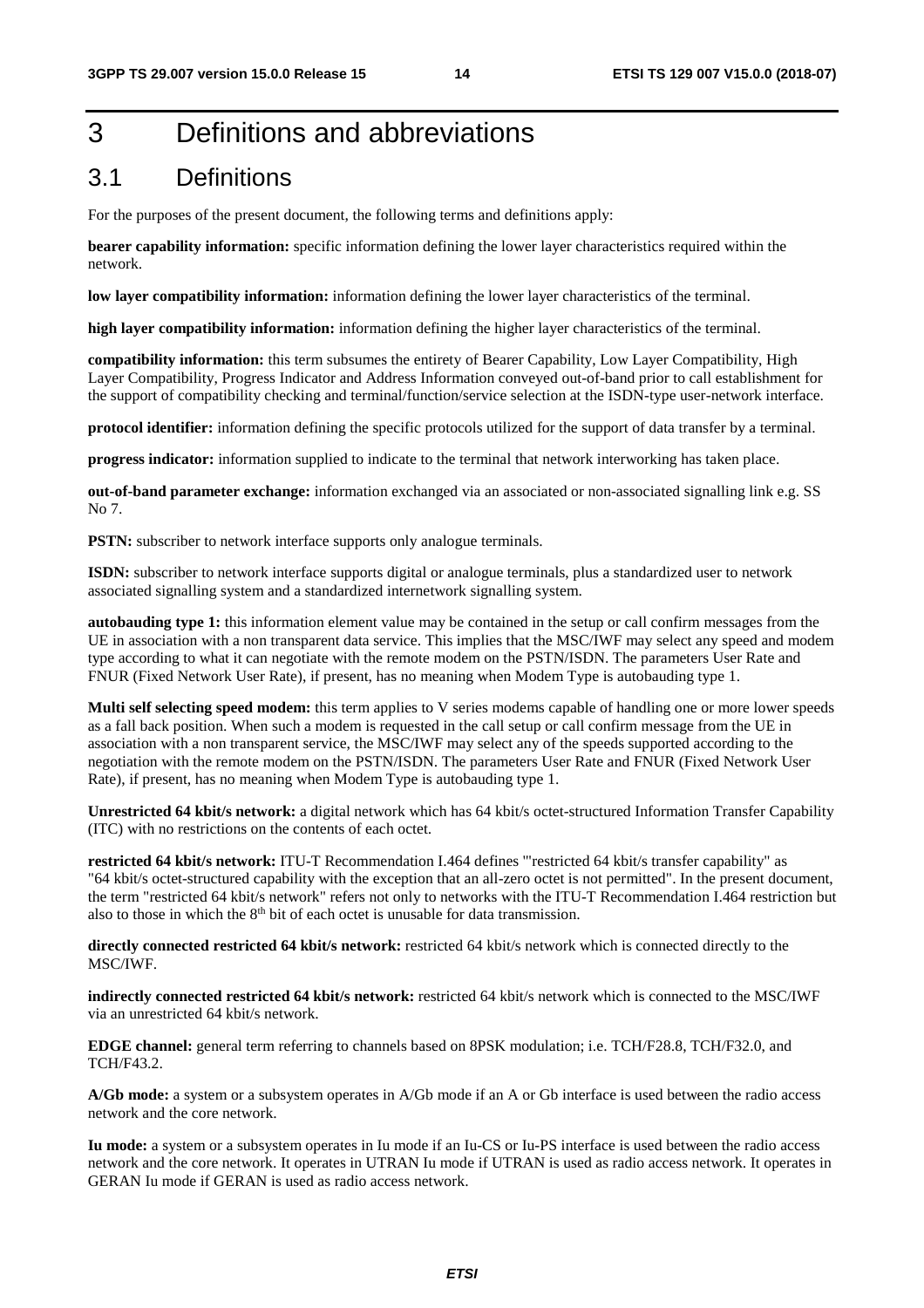# 3.2 Abbreviations

For the purposes of the present document, the abbreviations given in 3GPP TR 21.905 and the following apply:

| <b>BS</b><br><b>Bearer Service</b><br>Dial Pulse<br>DP<br>DSS <sub>1</sub><br>Digital Subscriber Signalling 1 |
|---------------------------------------------------------------------------------------------------------------|
|                                                                                                               |
|                                                                                                               |
|                                                                                                               |
| <b>FTM</b><br>Frame Tunnelling Mode                                                                           |
| <b>ITC</b><br><b>Information Transfer Capability</b>                                                          |
| LE<br>Local Exchange                                                                                          |
| NT.<br><b>Network Termination</b>                                                                             |
| NT<br>non-transparent                                                                                         |
| <b>PABX</b><br>Private Automatic Branch Exchange                                                              |
| <b>PIAFS</b><br><b>PHS</b> Internet Access Forum Standard                                                     |
| <b>PPP</b><br>Point to Point Protocol                                                                         |
| <b>SPC</b><br><b>Stored Program Control</b>                                                                   |
| SS No.7<br>Signalling System No.7                                                                             |
| T<br>transparent                                                                                              |
| TE<br>Terminal Equipment                                                                                      |
| <b>TA</b><br><b>Terminal Adaptor</b>                                                                          |
| <b>TS</b><br>Teleservice                                                                                      |
| TS<br><b>Technical Specification</b>                                                                          |
| <b>TUP</b><br>Telephone User Part (of Signalling System No.7)                                                 |
| <b>User Network Interface</b><br>UNI                                                                          |

# 4 Introduction

Since the numbering plan for the ISDN era (E.164) includes the numbering plan for the telephone network (E.163), it is not possible to distinguish by the number whether a given subscriber is a PSTN or ISDN subscriber. Further, in some countries both PSTN and ISDN subscribers will be connected to the same exchange, so the only difference for this type of combined network will be in the nature of the customer access. In the present document a PSTN is considered to support only an analogue interface towards the subscriber. An ISDN shall be considered to support digital interface towards the subscriber. In addition, the ISDN is considered to support a standardized outband signalling protocol both between the subscriber and the network and within the network, i.e. DSS1 and ISUP, thus enabling the generation and transport of Compatibility Information for compatibility checking and terminal/function/service selection at the user-network interface as well as for MSC/IWF selection.

There now exist networks which do not fall into either of these categories in that they provide for digital connectivity from subscriber to subscriber through the network. The subscribers have access to a wide range of services by a limited set of standard multi-purpose user network interfaces. However, these networks do not support the standardized inter-exchange signalling protocol throughout, in that they are e.g. using TUP or National User Part (NUP). These types of network support 64 kbit/s connections, so in service support are comparable to ISDN, however, the signalling system provided may not support transport of all Compatibility Information allowed for in the standardized ISDN signalling. The present document will therefore identify interworking to PSTN and ISDN on the principle of the network characteristics as identified in the previous paragraph. The aforementioned existing networks then constitute one particular case in the ISDN interworking scenarios. These cases will be itemized when the implication of the various degrees of exhaustiveness of the Compatibility Information - delivered via the ISDN - used for deducting a PLMN Basic Service needs to be set forth.

When two dissimilar networks are required to interwork in order to support a communication between two subscribers, one on each network, a number of Interworking Functions (MSC/IWFs) are required to support the communication. Some of these are related to the differences in signalling and are dealt with in 3GPP TS 49.003.

Examples of other aspects of interworking are:

- a) the need or otherwise of echo control devices;
- b) the need or otherwise of modem pools and network-based rate adaptation.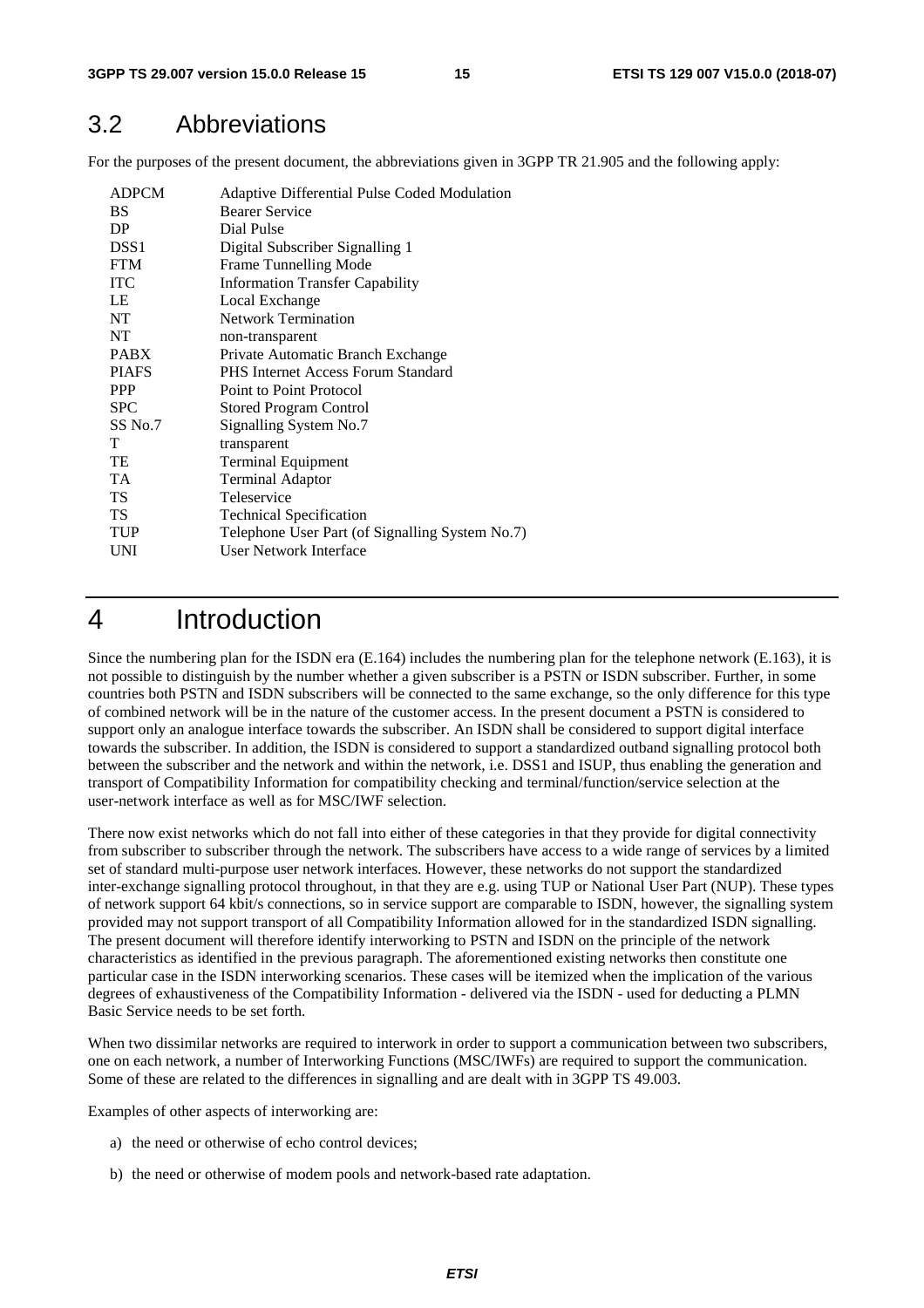For the purposes of determining the required MSC/IWFs, it is necessary, however, to consider separately each type of interworking (i.e. PLMN-ISDN and PLMN-PSTN) since, in the worst case, "PSTN" could refer to an essentially analogue network with electromechanical switching not controlled by software and without common-channel signalling.

Some facilities associated with alternate speech and facsimile group 3 may not be available with version 1 of the MAP (3GPP TS 09.02). Version 1 of the Mobile Application Part (MAP) does not support in-call modification and channel mode modification following an inter-MSC handover.

# 5 Void

6 Network Characteristics

# 6.1 Key Characteristics of Networks Concerned

| <b>Characteristic</b>                | <b>PLMN</b>                                                            | <b>ISDN</b>                                                   | <b>PSTN</b>                                                                   |
|--------------------------------------|------------------------------------------------------------------------|---------------------------------------------------------------|-------------------------------------------------------------------------------|
| lSubscriber Interface                | Digital                                                                | Digital                                                       | Analogue                                                                      |
| User-network signalling              | 3GPP TS 24.008                                                         | DSS1, other UNIs                                              | loop-disconnect and DTMF                                                      |
| User-terminal equipment<br>supported | see 3GPP TS 24.002                                                     | Digital TE<br>(ISDN NT, TE1 or<br>$TE2+TA$<br>see e.g. I.411  | Analogue TE (e.g. dial pulse<br>telephones PABXs modem<br>equipped DTEs)      |
| Inter-exchange signalling            | <b>ISS No.7 ISUP</b><br>TUP+. MAP                                      | SS No.7 ISUP<br>TUP+. TUP. NUP                                | lChannel associated<br>(e.g. R2, No.4, No.5) or<br>common channel (e.g. No.6) |
| Transmission facilities              | Digital                                                                | Digital                                                       | Analogue                                                                      |
| Exchange types                       | Digital                                                                | Digital                                                       | Analogue/digital                                                              |
| Information transfer mode            | Circuit                                                                | Circuit                                                       | Circuit                                                                       |
| Information transfer capability      | Speech, digital<br>unrestricted, alternate<br>speech/ group 3 fax etc. | Speech, digital<br>unrestricted, 3,1 kHz<br>audio, video etc. | 3.1 kHz audio<br>(voice/voice- band data)                                     |

#### **Table 1: Key Characteristics of Networks Concerned**

### 6.1.1 Characteristics of PLMNs

The PLMN is fully defined in the Technical Specifications summarised in 3GPP TS 41.003 for a 2<sup>nd</sup> generation PLMN (A/Gb mode) or in 3GPP TS 21.103 for a  $3<sup>rd</sup>$  generation PLMN (Iu mode).

### 6.1.2 Characteristics of PSTNs

Because of the efforts at an early stage to standardize ISDNs in different countries, the differences between any two ISDNs will be small compared with the differences between PSTNs, which have evolved in different ways in different countries. In some cases the evolution has occurred over many decades, and therefore each PSTN is distinct, and for a recommendation on interworking, it is necessary to make certain assumptions about a generalized PSTN.

Whilst the key characteristics of PSTNs are given in table 1 above, the specific MSC/IWFs needed to allow interworking between a PLMN and a PSTN will depend on the nature of the PSTN concerned.

Table 2 gives a number of categories that can be used to classify PSTNs and a number of possibilities within each category.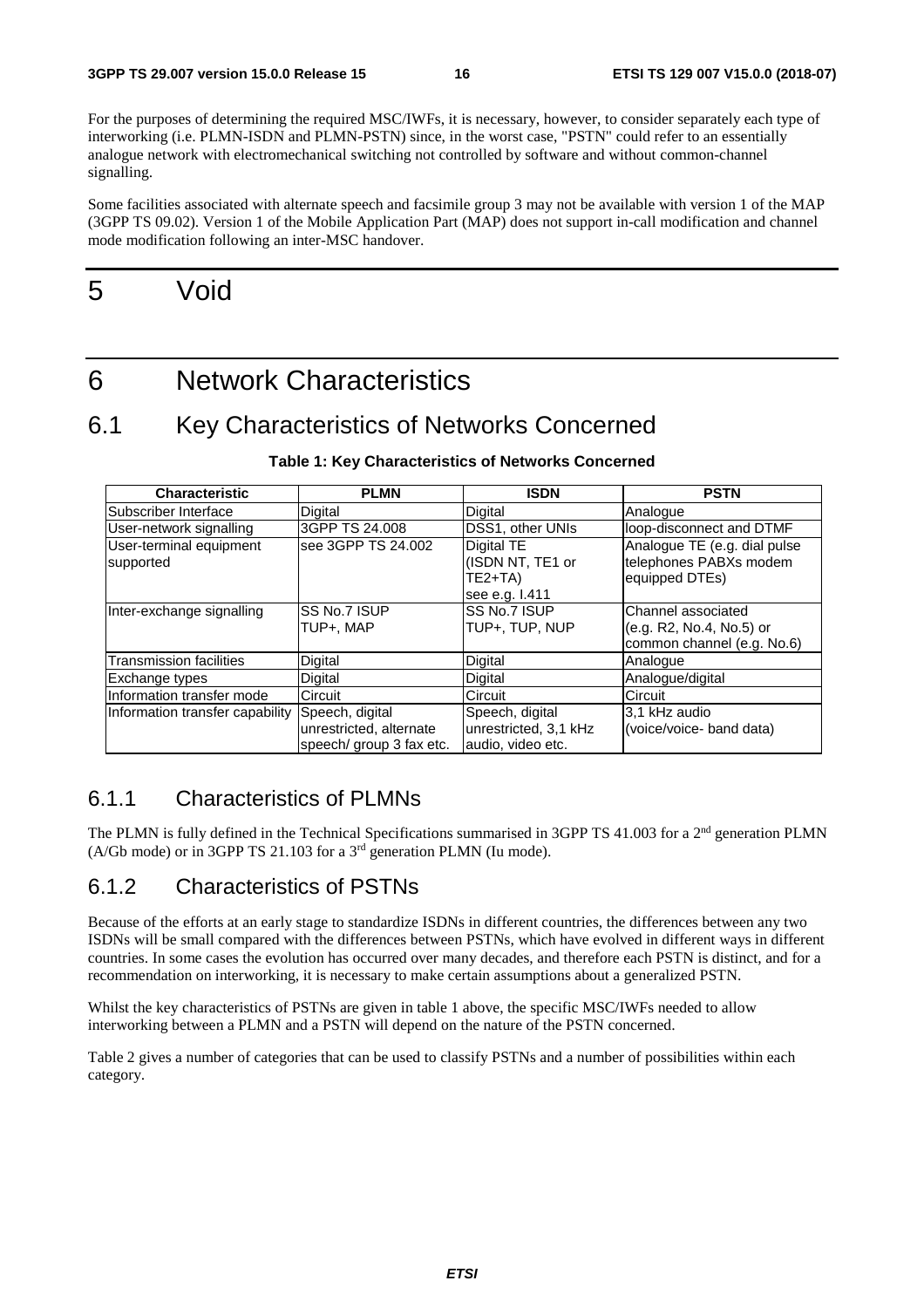| Category              | <b>Possibilities within Category</b>                                                         |  |
|-----------------------|----------------------------------------------------------------------------------------------|--|
| Type of subscriber    | a) PSTN with loop disconnect subscriber signalling (10 pps)                                  |  |
| signalling            | b) PSTN with DTMF subscriber signalling                                                      |  |
| Type of interexchange | a) PSTN with channel-associated signalling                                                   |  |
| signalling            | b) PSTN with common-channel signalling                                                       |  |
| Type of interexchange | a) Analogue                                                                                  |  |
| transmission          | b) Digital                                                                                   |  |
| Type of exchange      | a) PSTN with electro-mechanical switching                                                    |  |
| switching             | b) PSTN with electronic (non-digital) switching                                              |  |
|                       | c) PSTN with electronic digital switching                                                    |  |
| Type of exchange      | a) Non-SPC                                                                                   |  |
| control               | b) SPC                                                                                       |  |
| NOTE:                 | Under each category, it is possible that a PSTN will have a combination of the possibilities |  |
| rather than only one. |                                                                                              |  |

**Table 2: Characteristics of PSTNs** 

# 6.1.3 Characteristics of ISDN

For the "standardized ISDN" in principle taken into account here, these are defined in the ETS/ITU-T-series.

# 7 Interworking classifications

# 7.1 Service interworking

Service interworking is required when the Teleservices at the calling and called terminals are different. No service interworking, except for facsimile group 3 (Teleservice 61 or 62 interworking with standard facsimile group 3 service), has been identified as a requirement of the PLMN system for PSTN/ISDN network based services.

# 7.2 Network interworking

Network interworking is required whenever a PLMN and a non-PLMN together are involved to provide an end to end connection and may be required in instances of PLMN to PLMN connections.

The concept of Bearer Services was developed for the ISDN and has been extended to the PLMN. A bearer service is defined (in 3GPP TS 22.001) as.

A type of telecommunication service that provides the capability for the transmission of signals between user-network interfaces.

Bearer services are described by a number of attributes, where an attribute is defined as a specified characteristic of an object or element whose values distinguish that object or element from others.

For the purpose of the present document, a PSTN is assumed to provide a bearer service which equates to an ISDN 3,1 kHz audio bearer service.

Refer to 3GPP TS 22.002 for complete list of bearer services. Refer to 3GPP TS 24.008 for coding of Bearer Capabilities. Refer to 3GPP TS 27.001 for the allowed combinations of parameter value settings.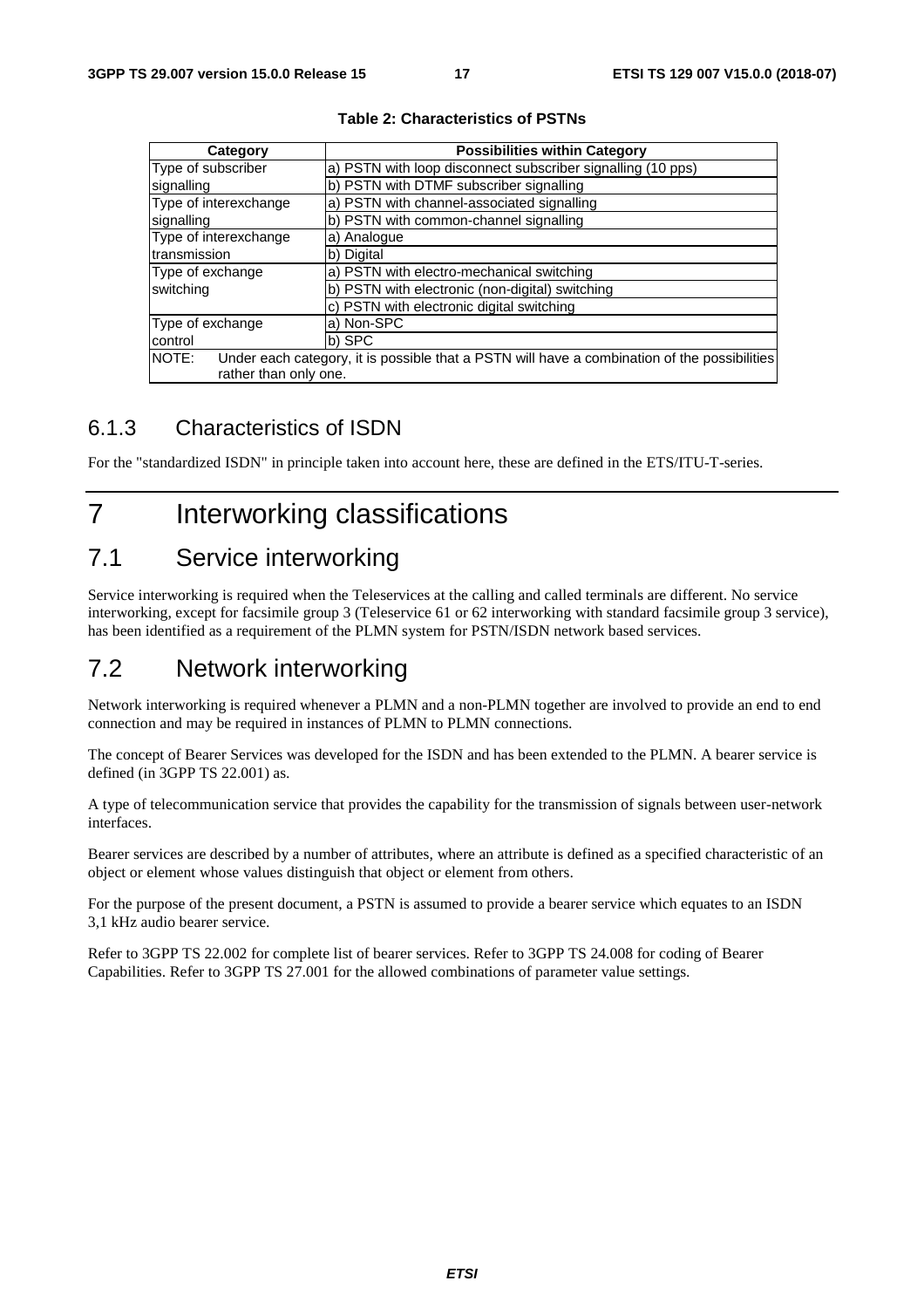| Bearer service category in PLMN                                   | <b>Bearer Service in PLMN</b> | Bearer service in<br><b>ISDN</b> | <b>Service in PSTN</b> |
|-------------------------------------------------------------------|-------------------------------|----------------------------------|------------------------|
| Circuit mode unstructured with<br>unrestricted digital capability | Asynchronous Data general     |                                  |                        |
| Transparent and Non-transparent                                   |                               | Cct mode structured              | Not Applicable         |
| Circuit mode unstructured with                                    | Synchronous Data general      | 164 kbit/s unrestricted          |                        |
| unrestricted digital capability                                   |                               |                                  |                        |
| Transparent                                                       |                               |                                  |                        |
| 3,1 kHz Audio Ex PLMN                                             | Asynchronous Data general     |                                  |                        |
| Transparent and Non-transparent                                   |                               | Cct Mode                         | Cct Mode               |
| 3,1 kHz Audio Ex PLMN                                             | Synchronous Data general      | 3.1 kHz Audio                    | 3.1 kHz Audio          |
| Transparent                                                       |                               |                                  |                        |

**Table 3: Bearer Service Interworking** 

#### **Table 4: Network interworking of Teleservices**

| Teleservice in<br><b>PLMN</b>          | Lower layer capabilities<br>addressed in the PLMN Bearer<br><b>Capabilities IE</b>                                     | <b>Bearer service</b><br>in ISDN | <b>Service</b><br>in PSTN  |
|----------------------------------------|------------------------------------------------------------------------------------------------------------------------|----------------------------------|----------------------------|
| Telephony                              | Unstructured with speech capability                                                                                    | Speech or Cct mode               | Cct Mode                   |
| Emergency calls                        | Unstructured with speech capability                                                                                    | 3.1 kHz audio                    | 3.1 kHz audio              |
| Alternate speech/<br>facsimile group 3 | Data Cct duplex synchronous (A/Gb<br>mode) / asynchronous (UTRAN lu<br>mode) access<br>alternate speech<br>group 3 fax | Cct mode 3,1 kHz<br>audio        | Cct mode 3,1 kHz<br>laudio |
| Automatic<br>Facsimile group 3         | Data Cct duplex synchronous (A/Gb)<br>mode) / asynchronous (UTRAN lu<br>mode) access<br>group 3 fax                    | Cct mode 3,1 kHz<br>audio        |                            |

This table does not identify any relationship between Teleservices in the PLMN with those in the ISDN/PSTN, it is merely to identify the interworking of the lower network layers of that teleservice with the network layers i.e. bearer service in the ISDN/PSTN.

# 7.3 Signalling interworking

See 3GPP TS 49.003[31].

# 7.4 Numbering

See 3GPP TS 23.003[35]

# 7.5 Supplementary service interworking

For general aspects of supplementary services refer to 3GPP TS 22.004[34] and 23.011[37].

Not every supplementary service may be used in combination with each basic service. The applicability of each supplementary service for a basic service is defined in 3GPP TS 22.004[34].

# 8 Compatibility and subscription checking

Compatibility checking is carried out on the following items:

- a) Low layer compatibility utilizing low layer compatibility and bearer capability information elements.
- b) High layer compatibility utilizing high layer compatibility information element.

The use of the progress indicator for compatibility checking is outside the scope of the present document.

Indication of compatibility requirements is carried out as described in subclauses 9.2.2 and 10.2.2.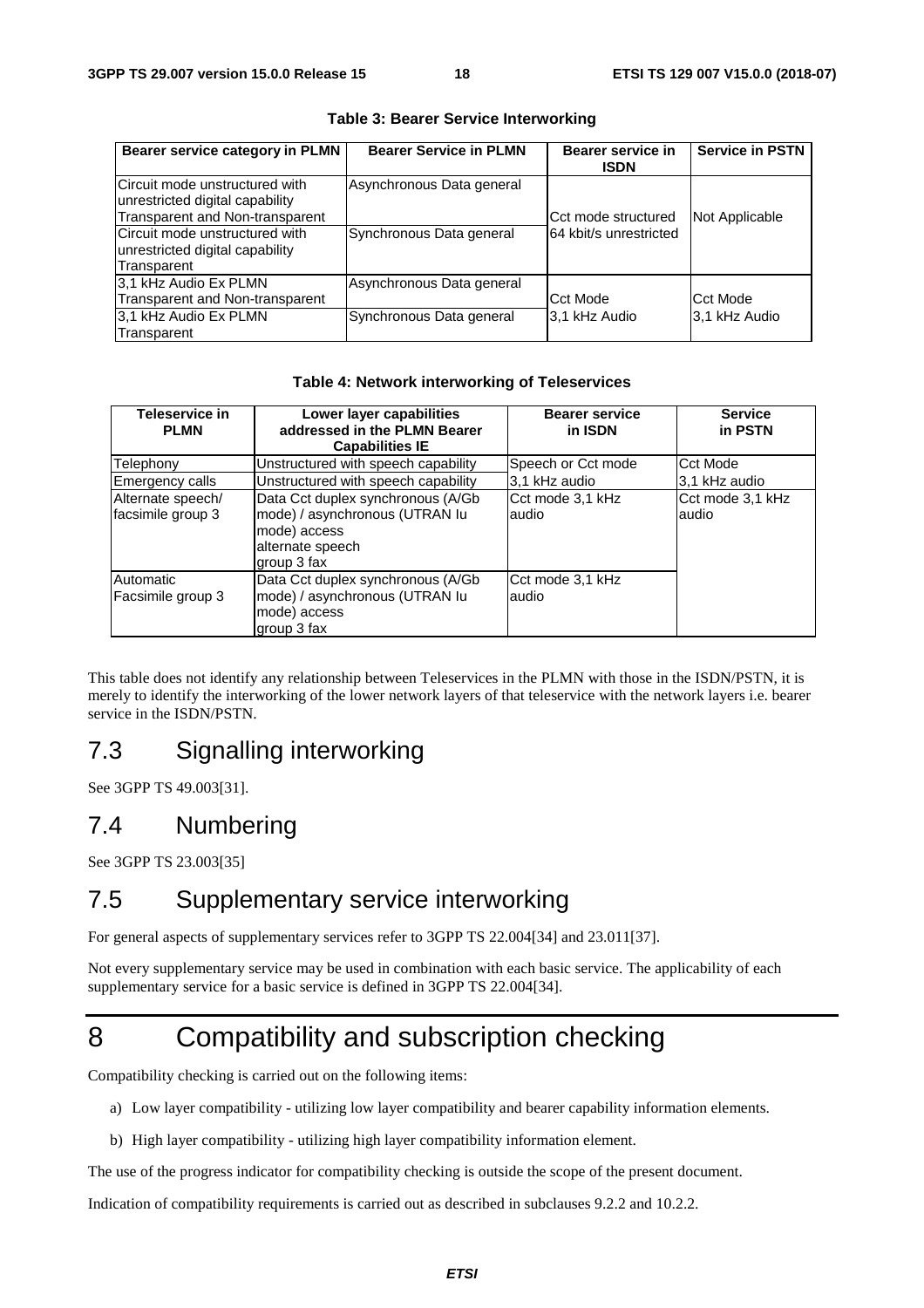For subscription checking, relevant for the interworking described in clauses 9 and 10 of the present document, refer to 3GPP TS 22.001.

# 9 Interworking to PSTN

# 9.1 Speech Calls

### 9.1.1 Interworking indications to PLMN terminal

An indication to inform the PLMN terminal that:

- i) instead of receiving out-of-band indications for certain types of failure conditions, a tone or announcement will be received in-band from the PSTN.
- ii) the available compatibility information will be not exhaustive for deducing a PLMN Basic Service and there will be a limitation on address - the terminal may be required to accept the call on the basis of indicating its compatibility requirements.
- iii) (if a DTE) in-band handshaking signals should be anticipated.

### 9.1.2 Transmission aspects

Includes control of Speech Processing and Echo Control Devices, see 3GPP TS 43.050.

### 9.1.3 Generation of In-band Tones and Announcements (PLMN-PSTN)

In-band tones and announcements shall be provided for all speech and 3,1 kHz audio bearer services between a PLMN and a PSTN.

# 9.2 Data Calls

Low Layer Compatibility Checking on the received PLMN bearer capability information element will be carried out by the MSC/IWF to check if the call setup is compatible to the bearer service (3,1 kHz audio) provided by a PSTN and to the IWFs provided by the PLMN.

In case the call setup does not conform to these requirements (e.g. an information transfer capability value "unrestricted digital information" is requested), the call shall fail with an error cause indicating that the network is unable to support the service requested.

As well as compatibility checking subscription checking shall be performed. If the subscription check fails the call setup shall be rejected.

For the case where the UE offers negotiable values in the PLMN bearer capability information element (e.g. both transparent and non-transparent connection element) refer to the definitions specified in 3GPP TS 27.001.

For interworking of data calls between a PLMN and a PSTN a modem will be utilized to provide the interworking function.



**Figure 1: PLMN PSTN interworking for circuit switched calls**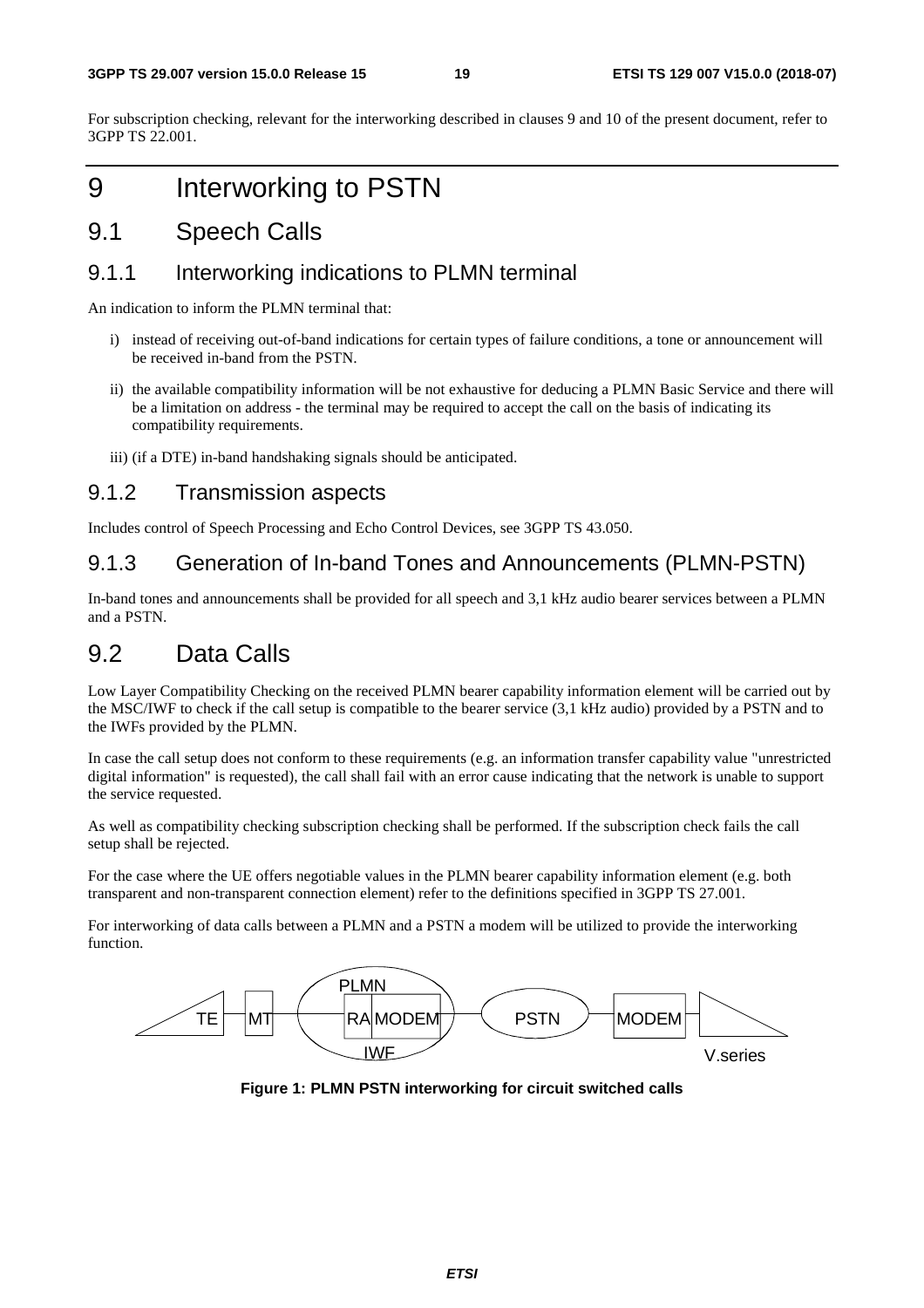# 9.2.1 Network interworking mobile originated

### 9.2.1.1 Selection of interworking function

The interworking function will need to negotiate with the user to establish the appropriate modem selection e.g. data rate, modulation scheme, etc. In addition, it will also be required to convert the signalling format, from a combination of out of band and in band, to that suitable for controlling the modem and the autocalling line procedure function where applicable. It is assumed that the interworking function and modems will be associated with each MSC.

For a data call originated by a circuit mode data terminal on the PLMN, the modem selection is done by using the elements "modem type" and "other modem type" in the bearer capability (PLMN-BC) of the call set-up message.

In addition, other elements of the call setup will indicate the user rate, etc. to be used via that modem. The use of this information however means that the network is only able to select a modem from the modem pool which conforms to the speed which the terminal is utilizing at the DTE/DCE interface at the UE (e.g. V.22 for 1 200 bps). The exception to this is where the user has selected the non transparent service in which case either an autobauding or multi self selecting speed modem (e.g. V.32) may be used.

If in A/Gb or GERAN Iu mode the PLMN-BC(s) received with the set-up message indicated a multislot, 14.4 kbit/s, or EDGE-operation (refer to 3GPP TS 27.001) and the network does not support any of the required such services, the PLMN-BC(s) sent with the call proceeding message shall not contain the "fixed network user rate", "other modem type" and "user initiated modification indicator" parameters - the MSC shall discard the multislot, 14.4 kbit/s and EDGErelated parameters and use the fall-back bearer service indicated by the remaining parameters of the PLMN-BS(s) on a singleslot configuration (refer to 3GPP TS 48.020 and 3GPP TS 44.021) on the MSC/IWF-RAN link. The MSC/IWF shall modify the relevant parameters in a possibly present LLC accordingly.

If the MSC supports in A/Gb or GERAN Iu mode the multislot, 14.4 kbit/s, or EDGE-operation or if the MSC supports UTRAN Iu mode, the PLMN-BC(s) shall include the "fixed network user rate", "other modem type" and if applicable the "user initiated modification indicator" parameters of the call proceeding message if these parameters were present in the call set-up message received from the UE. In A/Gb or GERAN Iu mode the MSC shall apply on the MSC/IWF-RAN link a singleslot or multislot configuration according to the rules defined in 3GPP TS 44.021, 3GPP TS 48.020 and 3GPP TS 24.022. In case the UE signals an ACC containing TCH/F4.8 only and the network does not support TCH/F4.8 channel coding, then the MSC may act as if TCH/F9.6 were included in the ACC.

If in A/Gb or GERAN Iu mode the PLMN-BC(s) received with the set-up message did not indicate a multislot, 14.4 kbit/s or EDGE-operation, the MSC shall not include the "fixed network user rate", "other modem type" and "user initiated modification indicator" parameters in the PLMN-BC(s) of the call proceeding message - the MSC shall use a singleslot configuration on the MSC/IWF-RAN link.

The MSC may negotiate parameters with the UE according to the rules defined in 3GPP TS 27.001. The MSC/IWF shall modify the relevant parameters in a possibly present LLC accordingly.

#### 9.2.1.2 Modem Selection

In general terms the indication of the bearer capability parameter "Information Transfer Capability" will be utilized in the call set-up message to determine when the modem should be selected in the call.

In case of single calls, the modem function shall operate in the calling mode in case of mobile originated calls and in the answering mode in case of mobile terminated calls.

In case of dual data calls (alternate speech/facsimile group 3) the operation mode of the modem (working in calling or answering mode) depend on the initial call setup direction and on the optional parameter "Reverse Call Setup Direction" information element of the MODIFY message. If this information element is omitted the direction is derived from the initial call setup direction, i.e. the mode is the same as in case of single calls.

For the attribute value "3,1 kHz audio Ex PLMN" and "facsimile group 3", the modem will be selected immediately. The line procedure according to ITU-T Recommendation V.25 will then be carried out using the appropriate modem functions.

For the Teleservice 61 "Alternate speech/facsimile group 3", (if speech is selected as the first service), the modem is made available but not selected until the subscriber indicates the change of service request (see subclause 9.3).

For "alternate speech/facsimile group 3" calls refer to 3GPP TS 43.045 (A/Gb mode) and 3GPP TS 23.146 (UTRAN Iu mode).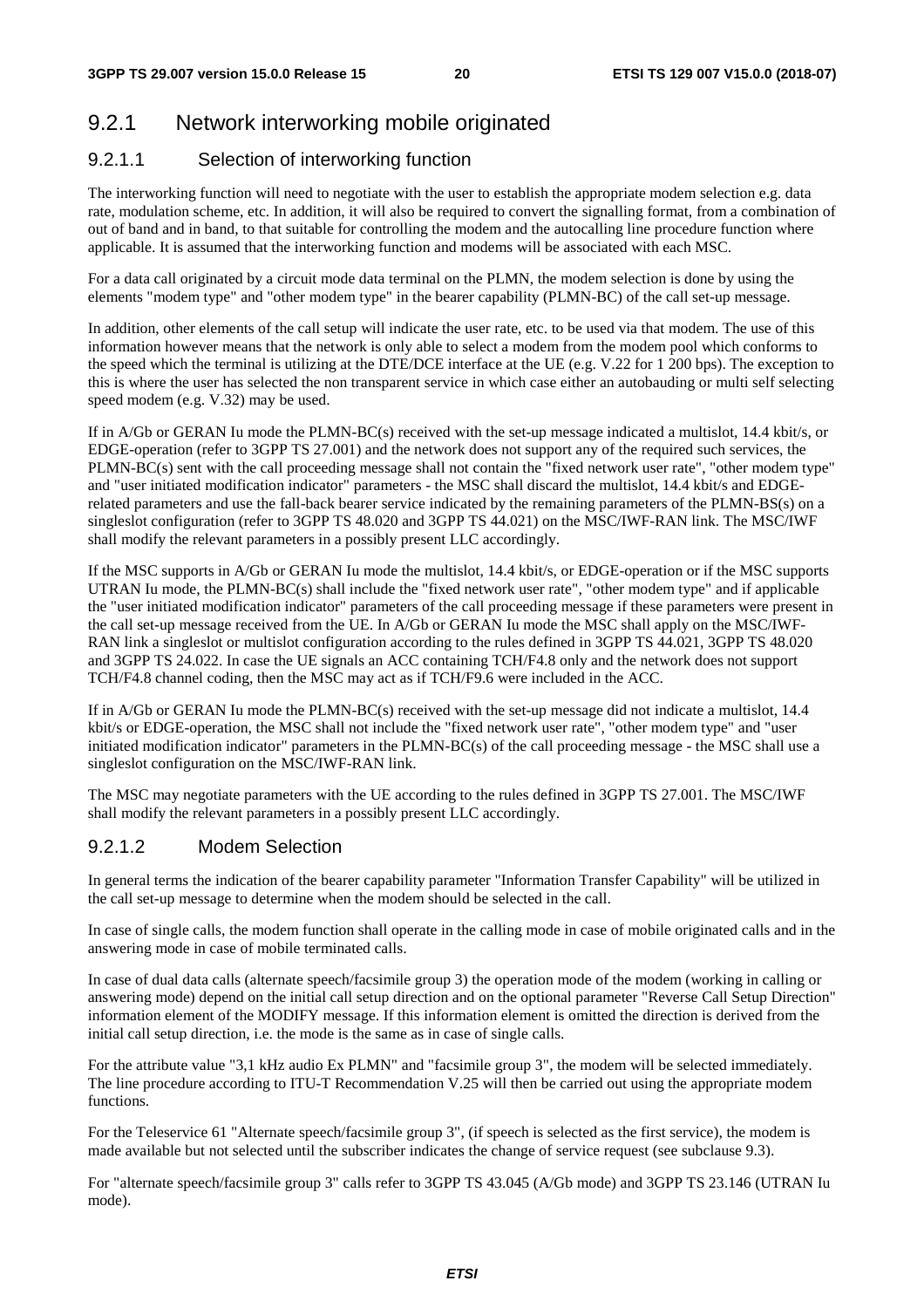### 9.2.1.3 Mapping of BC-IE from PLMN to ISUP (or other)

As it cannot be determined from the called address whether the distant network is a PSTN or an ISDN the same mapping takes place as for ISDN calls (see table 7A), if ISDN signalling is used between different MSCs (e.g. on the link VMSC - GMSC).

### 9.2.2 Network Interworking Mobile terminated PSTN Originated

This subclause describes the interworking of calls where the calling subscriber cannot generate or communicate Compatibility Information exhaustive for deducing a PLMN Basic Service to a PLMN (gateway MSC/interrogating node) because of lack of ISDN signalling capability. Thus the HLR is relieved from any compatibility checking for such calls.

Two methods of allocating UE International ISDN Numbers (MSISDNs) are allowed: Firstly, a separate MSISDN may be allocated for each service, or service option, which a subscriber uses for incoming calls; or, alternatively, a single number, applicable for all incoming calls is used.

It should be noted that it is possible for both schemes to co-exist within the PLMN and that they are not mutually exclusive.

- a) Multiple MSISDNs are used ("The Multi-numbering Scheme"). See figure 2.
- b) A single MSISDN is used ("The Single-numbering Scheme"). See figure 3.

#### 9.2.2.1 Multi-numbering Scheme

In this scheme, the HPLMN will allocate a number of MSISDNs to a subscriber and associate with each of these numbers a Bearer Capability to identify a Bearer or a Teleservice. This Bearer Capability comprises a complete PLMN Bearer Capability (PLMN BC) information element with contents according to 3GPP TS 27.001 and coded as per 3GPP TS 24.008. In either case, when the HLR receives an interrogation relating to an incoming call (i.e. the MAP "Send Routing Information" procedure), it requests a roaming number (MSRN) from the VLR. This request will contain the PLMN BC reflecting the service associated with the called MSISDN, i.e. the PLMN BC is passed to the VLR within the MAP parameter "GSM Bearer Capability" of the message "Provide Roaming Number".

If the HLR completes the MAP "Send Routing Information" procedure by providing the MAP "GSM Bearer Capability" to the interrogating entity, as specified in sub-clause 10.2.2.3, the GMSC may then map the received PLMN BC into the User Service Information field of the IAM message sent to the succeeding node according to the rules defined in table 7A. This allows subsequent transit switches to select a codec transparent for data call (e.g. G.711). If the GMSC belongs to a Layered Architecture -backbone, it may also use the PLMN BC to select an appropriate codec for the call during the BICC codec negotiation (e.g. transparent codec for a data call).

If the MAP "GSM Bearer Capability" is not included in the MAP "Send Routing Information" response, the GMSC may use the MAP "Basic Service Code", if received in the MAP "Send Routing Information" response, to determine whether the call is a speech or data call.

At the VMSC, when the incoming call arrives, the PLMN BC associated with the MSRN are retrieved from the VLR and sent to the UE at call set-up.

Where the PLMN specific parameter "connection element" contained in the retrieved PLMN BC-IE, indicates dual capabilities then the VMSC shall set it according to its capabilities/preferences. Additionally the parameters correlated to "connection element" shall be modified in accordance with 3GPP TS 27.001.

The same applies to the parameter modem type if "autobauding type 1" is indicated but the IWF does not support this feature. The parameter "data compression" may also be modified according to the capabilities of the IWF.

Where single capabilities are indicated then the VMSC shall use the requested values if it is able to support the service requested. If it is unable to support the requested service then it shall set them according to its capabilities/preferences.

Where the Compatibility Information is provided in a degree exhaustive to deduce a PLMN Basic Service (see application rules in subclause 10.2.2), then the VMSC in providing the PLMN BC IE in the setup message shall set the PLMN specific parameters to its capabilities/preferences.

On receipt of a Set-up message containing the compatibility information, the UE will analyse the contents to decide whether the service can be supported (with or without modification, see 3GPP TS 27.001) and the call will be accepted or rejected as appropriate.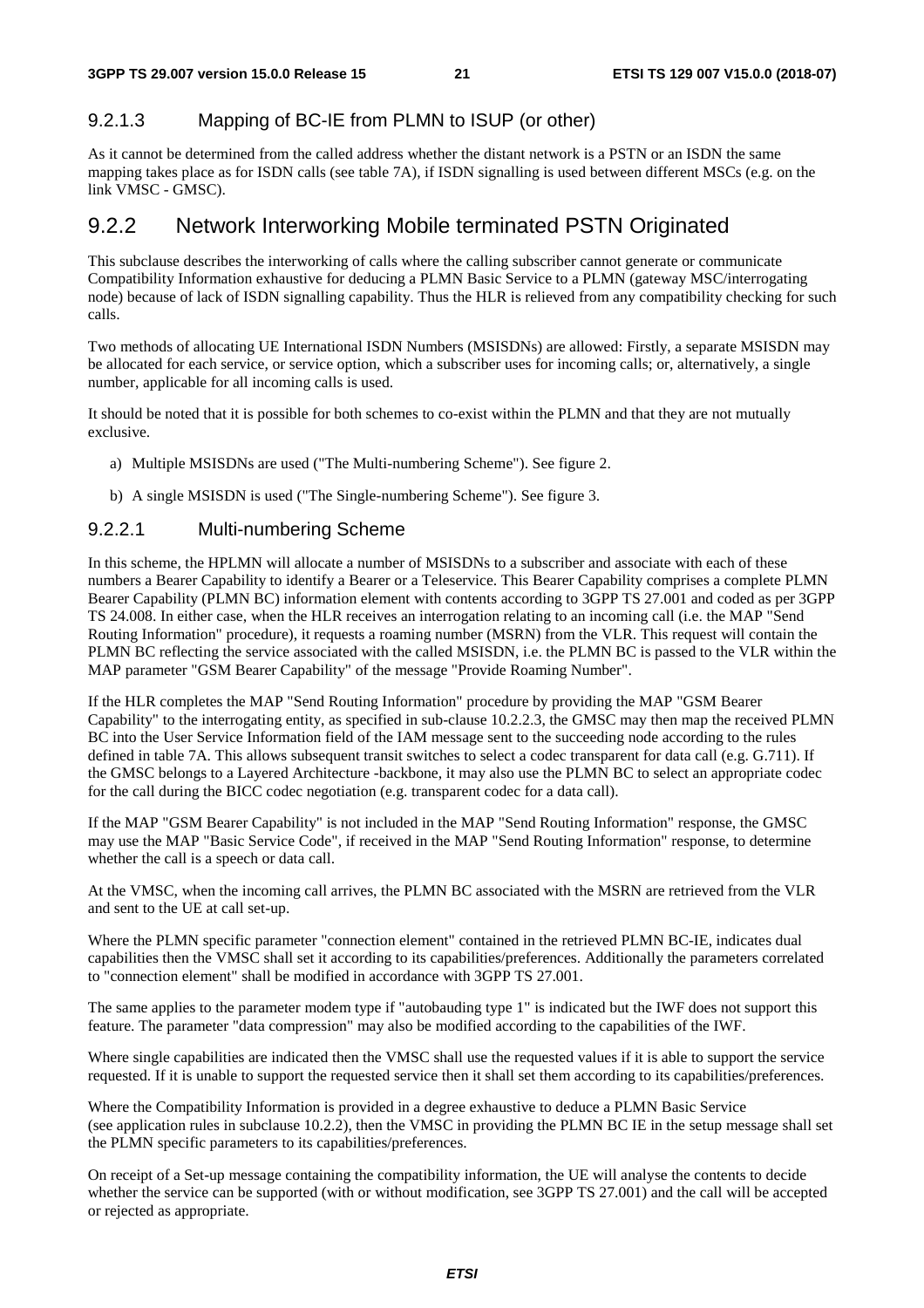The UE may negotiate parameters with the MSC according to the rules defined in 3GPP TS 27.001. If the UE proposes to the network to modify the User Rate as well as the correlated parameters Modem Type and Intermediate Rate in the call confirmed message or if the UE proposes to the network to modify the Fixed Network User Rate and Other Modem Type parameters for multislot, 14.4kbit/s, EDGE and Iu Mode operations, the network may accept or release the call (see 3GPP TS 27.001).

This negotiation takes place by means of the UE reflecting back to the MSC a complete bearer capability information element in the call confirmed message, with the relevant parameters changed. If this does not take place (i.e. if there is no PLMN BC present in the call confirmed message), than the MSC will assume that the values originally transmitted to the UE are accepted with the following exceptions:

- If in A/Gb or GERAN Iu mode, the PLMN-BC sent with the set-up message contained the "fixed network user rate", "other modem type" and if applicable the "user initiated modification indicator" parameters and no multislot, 14.4 kbit/s, and/or EDGE related parameters (refer to 3GPP TS 27.001 and 24.008) are received in the PLMN-BC of the call confirmed message or no PLMN-BC is received, the MSC shall discard the "fixed network user rate", "other modem type" and "user initiated modification indicator" parameters - the MSC shall use the fall-back bearer service indicated by the remaining parameters of the PLMN-BC on a singleslot configuration (refer to 3GPP TS 48.020 and 3GPP TS 44.021) on the MSC/IWF-RAN link.
- On the other hand, if in A/Gb or GERAN Iu mode the PLMN-BC received with the call confirmed message contain(s) multislot, 14.4kbit/s or EDGE-related parameters the MSC shall apply on the MSC/IWF-RAN link a singleslot or multislot configuration according to the rules defined in 3GPP TS 44.021, 3GPP TS 48.020 and 3GPP TS 24.022. In case the UE signals an ACC containing TCH/F4.8 only and the network does not support TCH/F4.8 channel coding, then the MSC may act as if TCH/F9.6 were included in the ACC.
- If in UTRAN Iu mode the PLMN-BC sent with the set-up message contained the "fixed network user rate", "other modem type" and if applicable the "user initiated modification indicator" parameters, but no related parameters (refer to 3GPP TS 27.001 and 24.008) are received in the PLMN-BC of the call confirmed message or no PLMN-BC is received, the MSC shall release the call.

The VMSC may map the received PLMN BC into an ISDN BC according to the rules defined in table 7A. This ISDN BC can be transported together with possibly available LLC and HLC in the access transport parameter of the Answer message (ANM) according to ITU-T Q.763.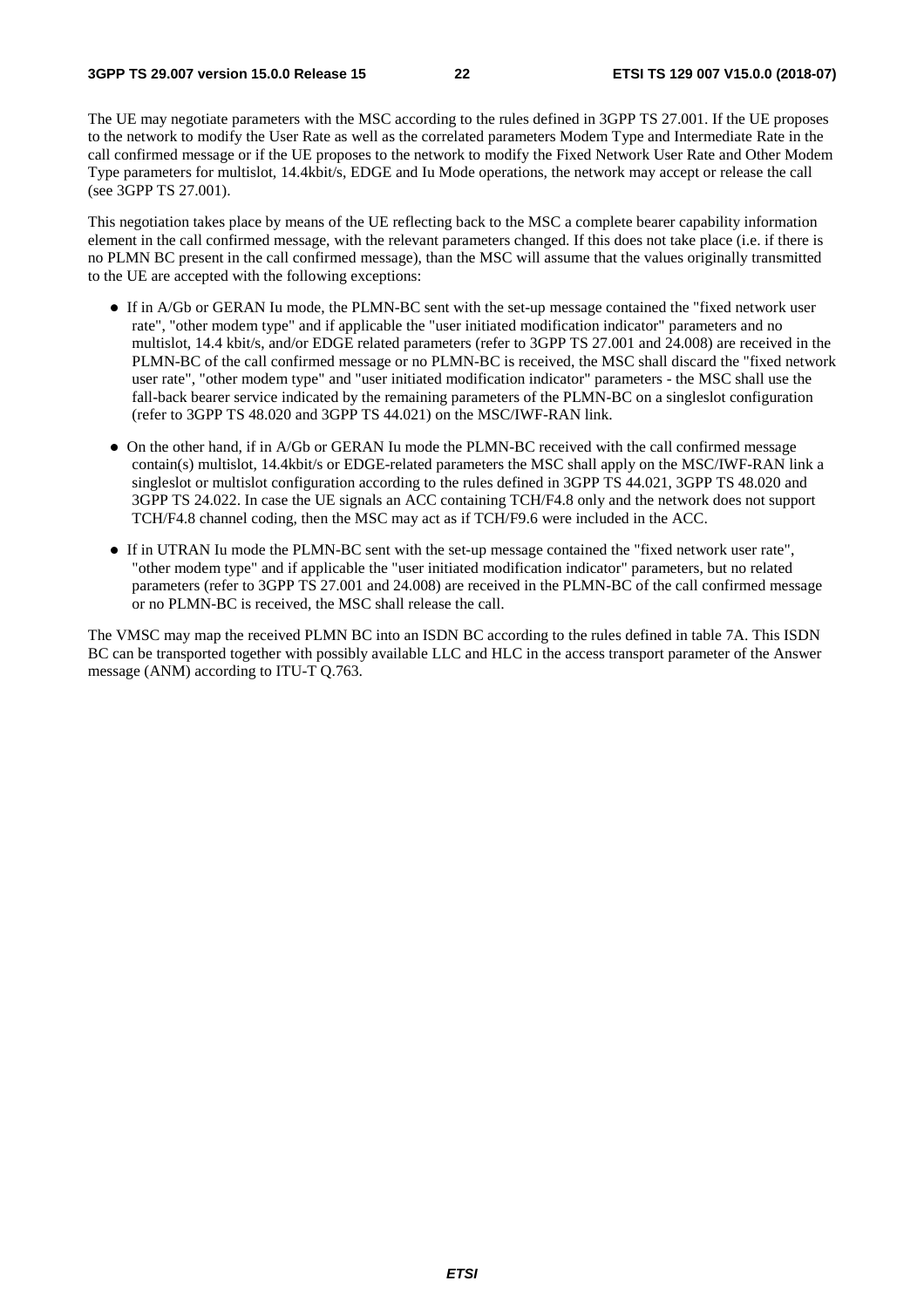

- NOTES: (1) The HLR translates the received MSISDN\_ called address (MSISDNk) into the relevant bearer capability information (BCk).
	- (2) Some parameters of BCk may be provided/modified according to the MSC's capabilities/preferences. See subclause 9.2.2.
	- (3) In the "Call Confirmed" message, the UE may modify some parameters of the BC. See subclause 9.2.2.
	- (4) The VMSC may map the PLMN BC (BC'k) into an ISDN BC (BC''k) according to the rules defined in table 7A.<br>SRI-
- 
- Abbr.: SRI Send Routing Information.<br>PRN Provide Roaming Number. Provide Roaming Number. MSRN - Mobile Station Roaming Number. IAM - Initial Address Message.<br>SIFICSU - Send Information For Ind SIFICSU - Send Information For Incoming Call Set Up.<br>ANM- Answer Message Answer Message

#### **Figure 2: Call Flow for a mobile terminated, PSTN originated call where the compatibility information provided are not exhaustive for deducing a PLMN Bearer Service; HLR uses multiple MSISDN numbers with corresponding BCs**

#### 9.2.2.2 Single-numbering Scheme

In the single-numbering scheme, the HPLMN will allocate one MSISDN to a subscriber, applicable to all services.

In this case, when the HLR receives an interrogation relating to an incoming call without compatibility information exhaustive for deducing a PLMN Basic Service (i.e. the MAP "Send Routing Information" procedure), the request to the VLR for a roaming number will not contain compatibility information i.e. a PLMN BC.

At the VLR, when the incoming call arrives, there is no PLMN BC associated with the MSRN and so the call set-up to the UE will not contain the PLMN BC information element. However, the VMSC may include all available information in the BACKUP BC information element of the call set-up message, see subclause 10.2.2.7.

In the case the PLMN was not able to provide a PLMN BC, the UE will return a complete single or dual PLMN BC in the Call Confirmed message, indicating the service required by the mobile subscriber. The VMSC will analyse this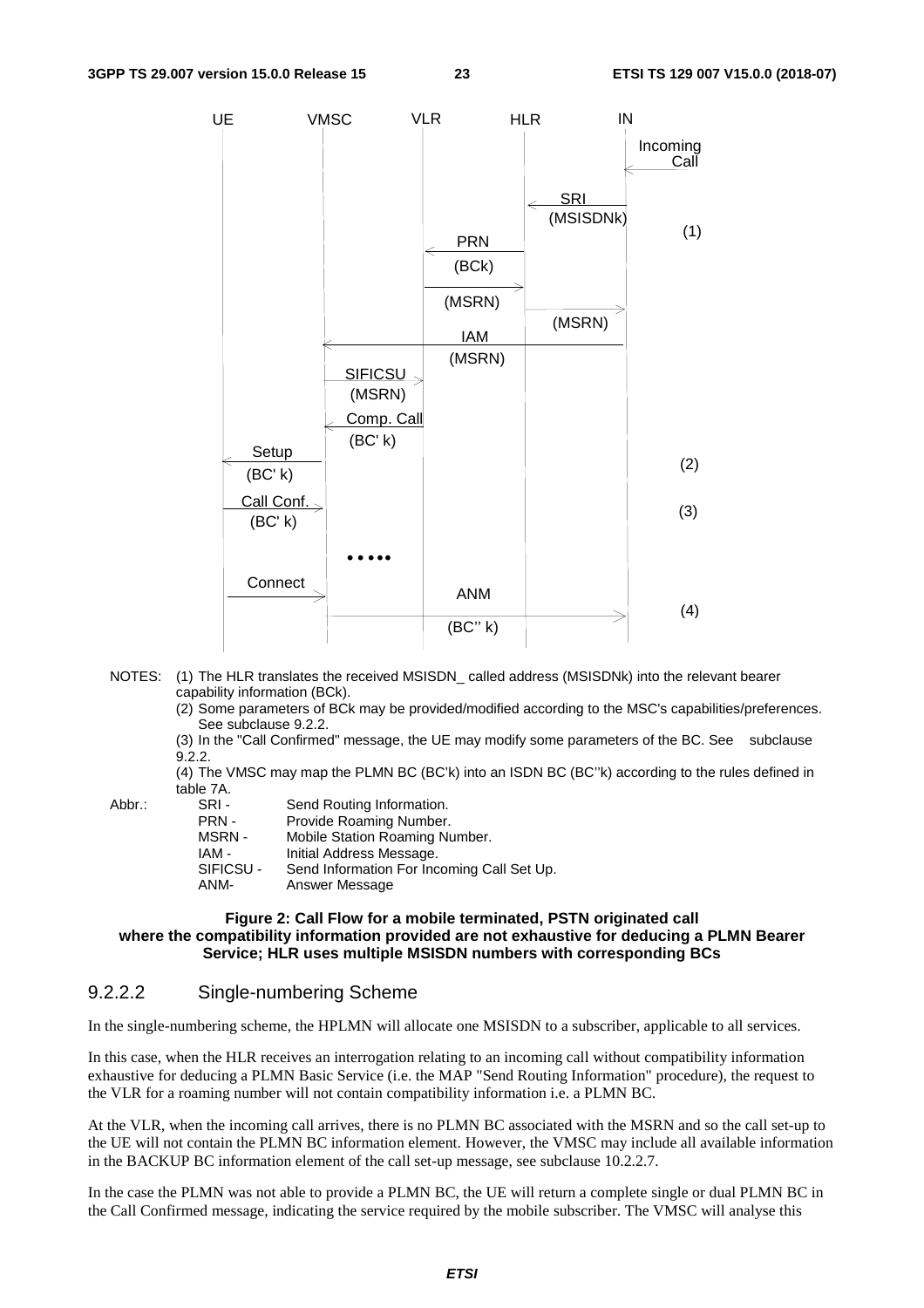PLMN BC and optionally perform subscription checking (see 3GPP TS 22.001). If the requested PLMN BC can be supported the call is established, otherwise the call will be released.

The VMSC may map the received PLMN BC into an ISDN BC according to the rules defined in table 7A. This ISDN BC can be transported together with possibly available LLC and HLC in the access transport parameter of the Answer message (ANM) according to ITU-T Q.763.



- NOTE: (1) This BC is derived from information stored in the UE, according to its configuration. The UE may also use the information provided in the Backup BC.
	- (2) The Backup BC may be included if the BC is missing.
	- (3) The VMSC may map the PLMN BC (BC) into an ISDN BC (BC') according to the rules defined in table 7A
	- (4) Abbreviations: see figure 2.

**Figure 3: Call Flow for a mobile terminated, PSTN originated call where the compatibility information provided are not exhaustive for deducing a PLMN Bearer Service; HLR uses single MSISDN numbers (no corresponding BC stored). Per call MSRN allocation** 

### 9.2.3 Transparent service support

The protocol stacks for transparent services are specified in 3GPP TS 43.010 and in Clause 11a.3.

In Iu mode, the transparent services are based in the Iu User Plane protocol specified in 3GPP TS 25.415.

In A/Gb mode the rate adaptation scheme shall be utilized on the RAN to MSC link as identified in 3GPP TS 48.020. The transcoding function will generate the 64 kbit/s rate adapted format utilizing the 8 and 16 kbit/s intermediate data rates. The MSC to MSC/IWF link (e.g. in the case of handover) will utilize the same 64 kbit/s rate adaptation scheme as that indicated in 3GPP TS 48.020.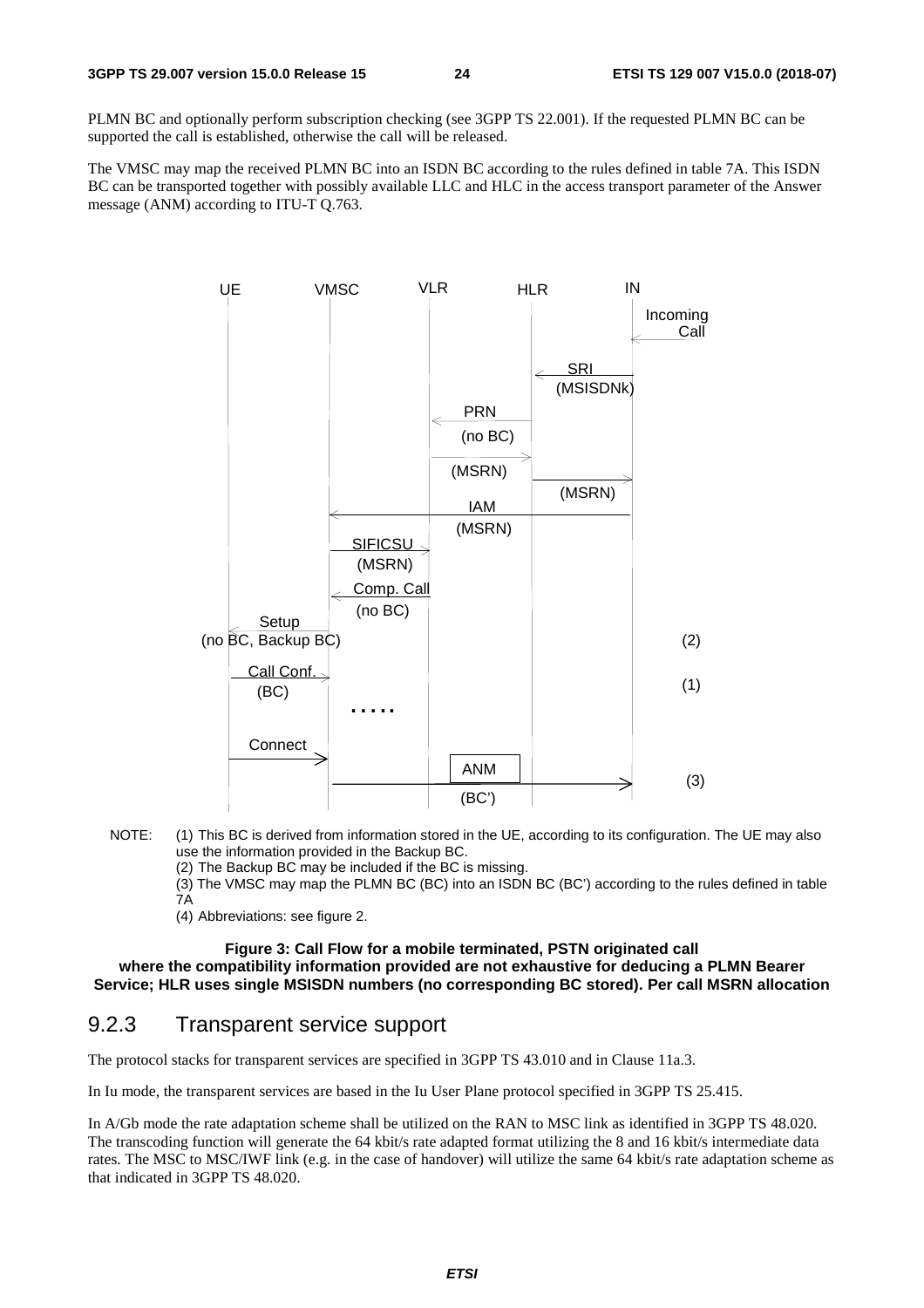For the transparent service support the MSC/IWF will select the modem and speed based on the Compatibility information contained in either the call set-up or call confirmed message reference subclauses 9.2.1 and 9.2.2. Where the modem type indicated is one of the multi-speed versions, e.g. V.32, then the MSC/IWF will restrict the modem to the speed indicated in the call set-up and call confirmed message, respectively, i.e. will inhibit the modem from changing speed, irrespective of the conditions, error rate, encountered on the PSTN link. This scenario is also applicable for the use of "autobauding" modems, in that only the specifically requested modem type and speed will be selected at the MSC/IWF (however Facsimile Group 3 can use channel mode modify).

#### 9.2.3.1 Structure of the MSC/IWF for Iu mode

The transmission towards the RNC is based on AAL2. The Iu UP is used in the transparent mode.



#### **Figure 4: Structure of MSC/IWF**

#### 9.2.3.2 Structure of the MSC/IWF for A/Gb mode

The rate adaptation process is a reverse of that provided in the Terminal Adaptation function of the UE. The rate adaptation RA1 is based on the ITU-T Recommendation V.110 80 bit frame for TCH/F2.4, TCH/F4.8 and TCH/F9.6 and on A-TRAU frame for TCH/F14.4. 3GPP TS 44.021 and 3GPP TS 48.020, respectively, refer to the rate adaptation mechanisms to be provided. For multislot configurations refer to 3GPP TS 43.010.

NOTE: From MSC/IWF's perspective a TCH/F28.8 EDGE configuration is identical to a multislot 2×TCH/F14.4 configuration.



#### **Figure 5: Rate adaptation schematic**

In case of asynchronous bearer services and the facsimile teleservices in the transparent mode, the IWF shall disregard the value of bits E4, E5, E6 and E7 in the data transmission phase.

#### 9.2.3.3 Mapping of signalling UE/MSC/IWF to modem interface requirements

This process also is a reverse of the function provided in the Terminal Adaptation function of the UE for the mapping of DTE/DCE signalling information to Dm channel and in band signalling information. See 3GPP TS 27.002 and 3GPP TS 27.003.



**Figure 6: Signalling mapping schematic** 

Status bits SA, SB and X can be used to convey channel control information associated with the data bits in the data transfer state. Table 5 shows the mapping scheme between the V.24 circuit numbers corresponding to the V-series DCE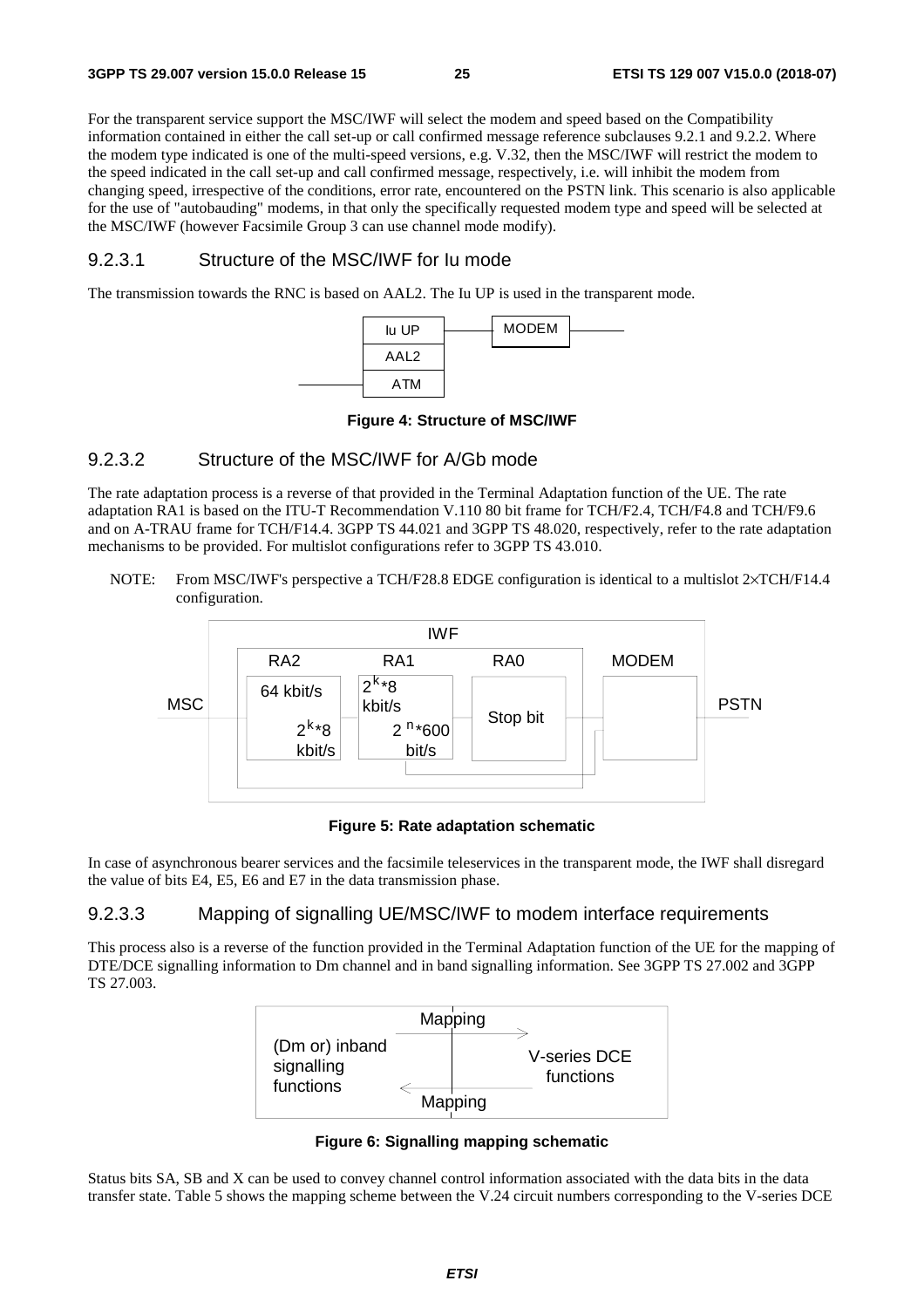functions and the status bits for the transparent mode. It also shows how the unused status bits should be handled. It is derived from the General Mapping scheme described in annex B. A binary 0 corresponds to the ON condition, a binary 1 to the OFF condition.

The transport of these status bits by the various channel codings is described in 3GPP TS 44.021 and 3GPP TS 48.020 for A/Gb mode. For Iu mode refer to Clause 11a.

NOTE Although the interface to the modem is described in terms of V.24 interchange circuit functions, this does not imply that such circuits need to be physically realised.

| <b>Mapping</b><br>direction: UE to IWF |                                                                                                                                                                                                                                                                                                                                                                                                                                                                              | <b>Mapping</b><br>direction: IWF to UE | Signal at IWF modem<br>interface or condition |
|----------------------------------------|------------------------------------------------------------------------------------------------------------------------------------------------------------------------------------------------------------------------------------------------------------------------------------------------------------------------------------------------------------------------------------------------------------------------------------------------------------------------------|----------------------------------------|-----------------------------------------------|
|                                        |                                                                                                                                                                                                                                                                                                                                                                                                                                                                              |                                        | within the <b>IWF</b>                         |
|                                        | always ON (note 1)                                                                                                                                                                                                                                                                                                                                                                                                                                                           |                                        | CT 105                                        |
|                                        |                                                                                                                                                                                                                                                                                                                                                                                                                                                                              | to status bit X                        | CT 106                                        |
|                                        |                                                                                                                                                                                                                                                                                                                                                                                                                                                                              | not mapped (note 5)                    | CT 107                                        |
|                                        | not mapped (note 6)                                                                                                                                                                                                                                                                                                                                                                                                                                                          |                                        | CT 108                                        |
|                                        |                                                                                                                                                                                                                                                                                                                                                                                                                                                                              | to status bit SB                       | CT 109                                        |
|                                        | always ON (note 2)                                                                                                                                                                                                                                                                                                                                                                                                                                                           |                                        | CT 133                                        |
|                                        | from status bit SA (note 3)                                                                                                                                                                                                                                                                                                                                                                                                                                                  |                                        | ignored by IWF                                |
|                                        | from status bit SB (note 1)                                                                                                                                                                                                                                                                                                                                                                                                                                                  |                                        | ignored by IWF                                |
|                                        | from status bit X (note 4)                                                                                                                                                                                                                                                                                                                                                                                                                                                   |                                        | ignored by IWF                                |
|                                        |                                                                                                                                                                                                                                                                                                                                                                                                                                                                              | to status bit SA (note 3)              | always ON                                     |
|                                        | NOTE 1: The SB bit towards the IWF, according to the General Mapping (annex B),<br>could be used to carry CT 105 from the mobile DTE to the modem in the<br>IWF. However, CT 105 should always be ON at the DTE interface in the<br>data transfer state since only duplex operation is supported. Also, many<br>DTEs use the connector pin assigned to CT 105 for CT 133. Therefore,<br>CT 105 shall always be set to ON at the IWF modem during the data<br>transfer state. |                                        |                                               |
| NOTE 4:                                | NOTE 2: CT 133 is not mapped since there is no flow control in transparent mode.<br>NOTE 3: The SA bits in both directions are available only with certain channel<br>codings. Therefore, for maximum compatibility, they should not be<br>mapped.<br>The X bit towards the IWF is not mapped since there is no flow control in                                                                                                                                              |                                        |                                               |
| NOTE 6:                                | transparent mode.<br>NOTE 5: CT 107 is not used by the IWF.<br>CT 108 is used in the call setup and answering processes.                                                                                                                                                                                                                                                                                                                                                     |                                        |                                               |

**Table 5: Mapping scheme at the IWF for the transparent mode** 

In general it is not required for the modem in the MSC/IWF to support a "remote looping" request from a modem in the PSTN. In addition the invocation of a "remote looping" request from the mobile subscriber to a modem in the PSTN need not be supported (see also 3GPP TS 27.001). Specific test loops for mobile subscribers to contact may be provided at the network operators discretion.

#### 9.2.3.4 Establishment of end-to-end terminal synchronizations

Prior to exposing the traffic channel of a PLMN connection to transmission of user data, the controlling entities of the connection shall assure of the availability of the traffic channel. This is done by a so called synchronizations process:

- starting on the indication of "physical connection established" resulting from the PLMN-inherent outband signalling procedure. This indication is given:
	- for MOC: on sending the CONNECT message;
	- for MTC: on sending the CONNECT ACKNOWLEDGE message;
	- for mobile initiated in-call modification: on sending the MODIFY COMPLETE message (which is sent after reception of the ASSIGNMENT COMPLETE or RAB ASSIGNMENT RESPONSE message); and
	- for network initiated in-call modification: on reception of the ASSIGNMENT COMPLETE or RAB ASSIGNMENT RESPONSE message;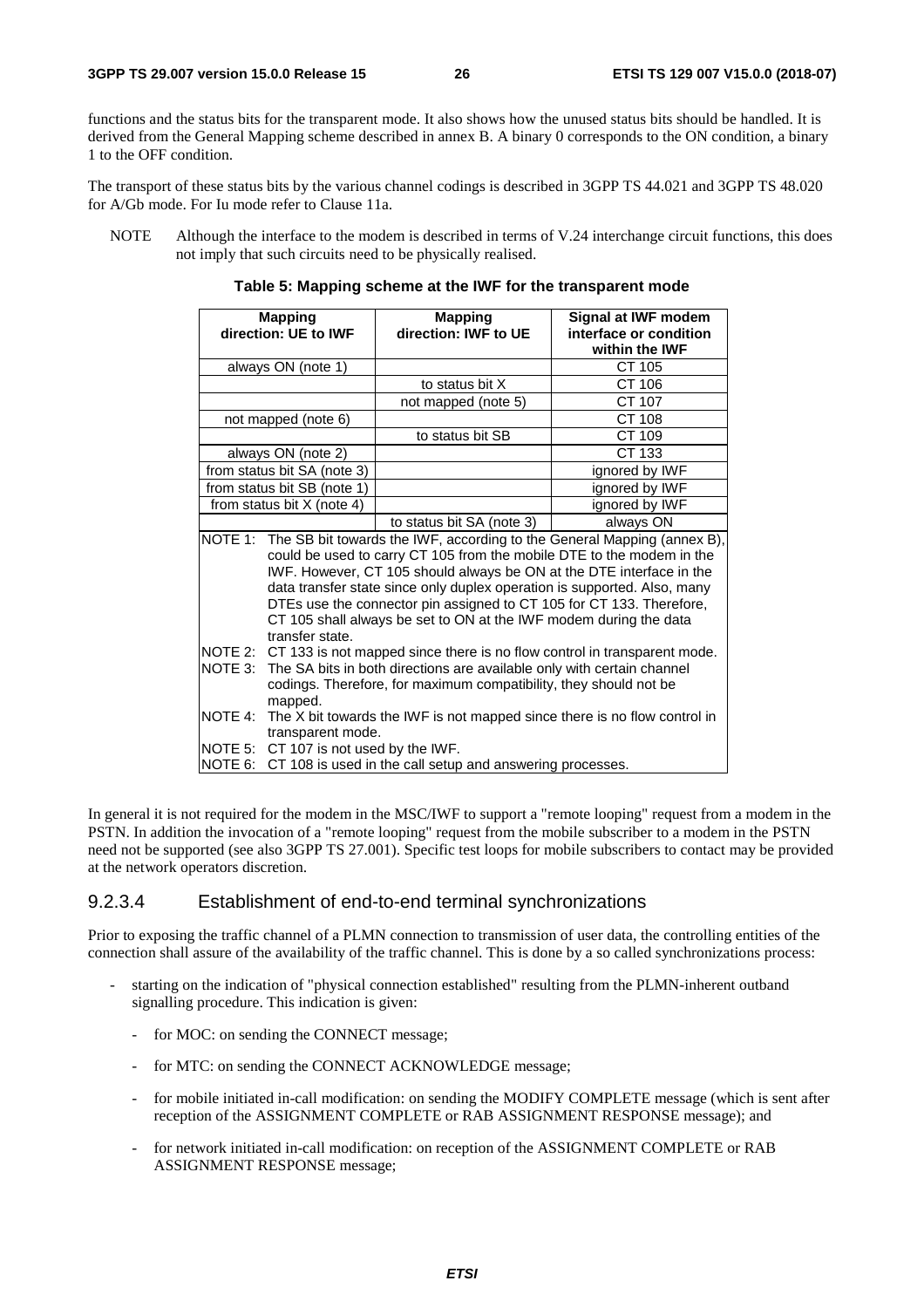#### **3GPP TS 29.007 version 15.0.0 Release 15 27 ETSI TS 129 007 V15.0.0 (2018-07)**

- ending by indicating the successful execution of this process to the controlling entity, which then takes care of the further use of the inband information (data, status).

Network interworking within an MSC/IWF is concerned with the terminating side (to the UE) and the transit side (to the fixed network) of a connection. Both sides have to be treated individually related to the synchronizations process.

### 9.2.3.4.1 Terminating side (towards the UE)

#### 9.2.3.4.1.1 Traffic channel types TCH/F4.8 and TCH/F9.6 for A/Gb mode

With respect to the terminating side the procedure is as follows:

- sending of synchronizations pattern 1/OFF (all data bits"1"/all status bits "OFF") to the UE using the RA1/RA2 rate adaptation function. In multislot transparent operation, the synchronisation pattern sent is 1/OFF with the exception of the bit positions  $S1$ , first X,  $S3$ , and  $S4$  which contain the substream number and multiframe alignment pattern (see 3GPP TS 44.021);
- searching for detection of the synchronizations pattern from the UE within valid V.110 frames, and in multislot operation, also searching for the multiframe alignment pattern "0000 1001 0110 0111 1100 0110 1110 101" (see 3GPP TS 44.021) in bit position S4 and substream numbers in bit positions S1, first X, and S3. This implies that the E1, E2 and E3 bit of the V.110 frame shall be checked for the appropriate user rate in order to distinguish the synchronization pattern from the RAN idle data frame;
- timer  $T$  (= 500 ms) is started for each of the allocated traffic channel(s) of the call on receipt of the synchronizations pattern from the UE;
- when the frame alignment pattern and, in case of multislot operation, the multiframe alignment pattern have been recognized as a steady state, the MSC/IWF continues sending the synchronizations patterns to the UE until a timer T expires.

### 9.2.3.4.1.2 Traffic channel type TCH/F14.4 for A/Gb mode

With respect to the terminating side the procedure is as follows:

- sending A-TRAU frames with the data rate set in the bits C1-C4 (TS 48.020) and data bits set to one, sending the multiframe structure with the alignment pattern (bit M1) and with the status bits OFF (bit M2) and, in a multislot case, sending substream numbers (bit M2);
- searching for the detection of the multiframe alignment pattern "0000 1001 0110 0111 1100 0110 1110 101" (TS 44.021) in the bit M1 and, in a multislot case, searching for substream numbers in the bit M2. (Any 5 bit sequence in the multiframe alignment pattern is unique, i.e. the multiframe alignment can take place by recognition of five successive M1 bits);
- timer  $T$  (= 500 ms) is started for each of the allocated traffic channel(s) of the call on receipt of the synchronizations pattern from the UE;
- when the frame alignment pattern and the multiframe alignment pattern have been recognized as a steady state, the MSC/IWF continues sending the synchronizations patterns to the UE until a timer T expires.

### 9.2.3.4.1.3 User Plane for Iu mode

The IWF does not send any frame down link until the modem connection has been established and the modems have synchronised. Thereafter the IWF through connects, mapping data from the fixed network side onto frames that are sent toward the UE, and mapping data in the received frames to the fixed network side.

### 9.2.3.4.2 Transit side (towards the fixed network)

With respect to the transit side the procedure is as follows:

- at the start of timer T for each of the allocated traffic channel(s) of the call, circuit 108 to the selected modem associated with the connection will be switched from the "OFF" to "ON" condition, thus initiating the establishment of the modem connection. In the case of mobile originated calls, this initiates the auto calling sequence and after signalling, calling tone according to V.25 shall be generated by the modem in the IWF;
- the interchange circuits towards the modem (with the exception of CT108) are held in the OFF condition until timer T expires, when they are switched to ON;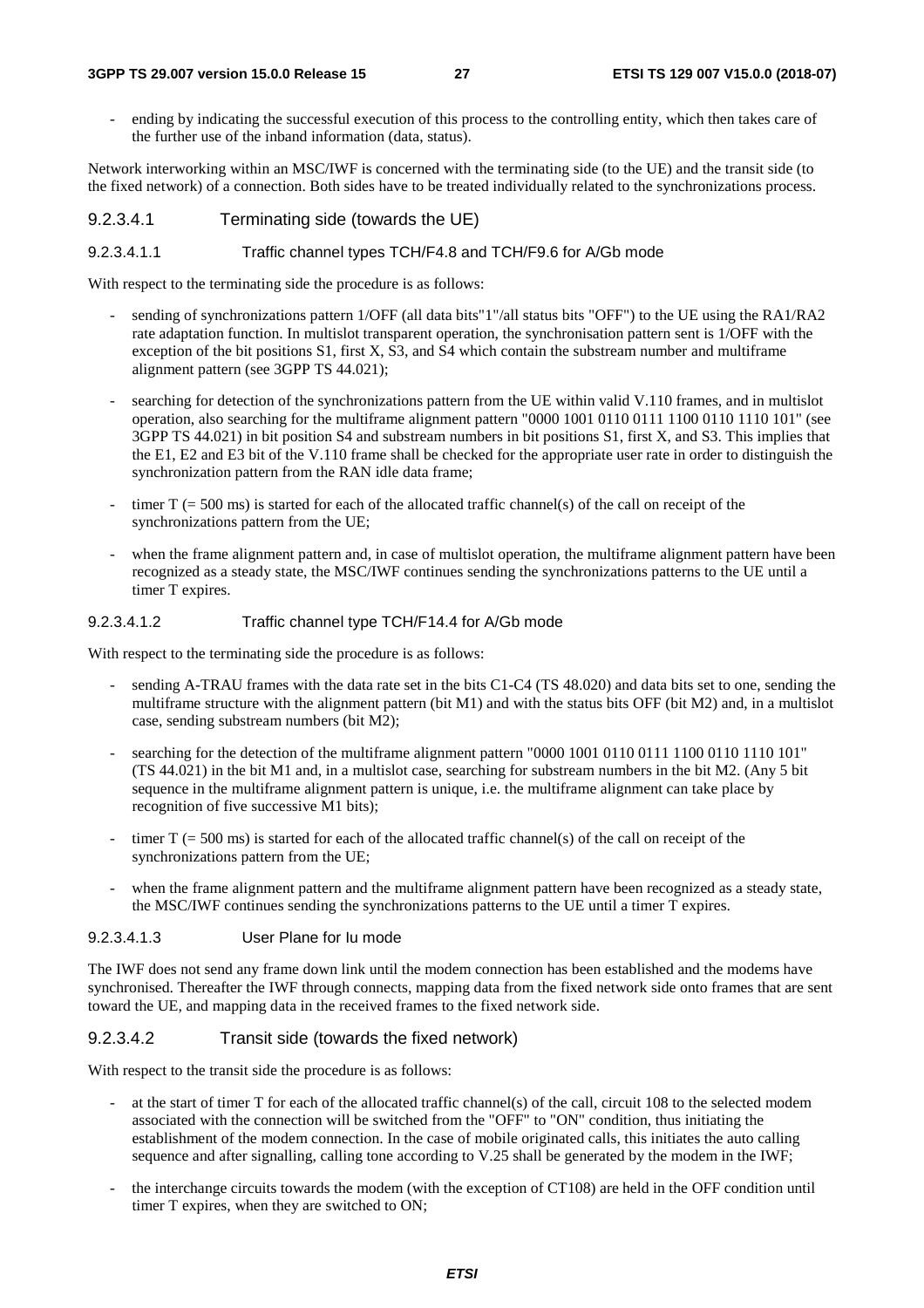from this time, after the expiration of the timer T of every allocated traffic channel, the information on CT106 and CT109 from the IWF Modem are directly mapped to the SB and X bits toward the UE. For TCH/F14.4 the SB and X bits are mapped to the M2 multiframe bits according to 3GPP TS 44.021. The IWF is allowed to map CT104 to the data bits sent towards the UE and to map data bits received from the UE to CT103.

#### 9.2.3.5 Network Independent Clocking (NIC)

The network independent clocking function applies only to A/Gb mode. It is invoked by the VMSC/IWF when the service requested (MO or MT) is 3,1 kHz Ex PLMN and synchronous. The above rule applies irrespective of the information contained in the 3GPP TS 24.008 setup message regarding NIC. For all other services NIC is not used.

Within the PLMN the coding of the values for bits associated with NIC is specified in 3GPP TS 44.021 and 3GPP TS 48.020. In the forward (transmitting) direction the multiframes shall be coded in exact accordance with that specified in those specifications. Bit E6 is set to "1" in alternate modified V.110 frames at the transmitter. However, the use of this bit at the receiver for monitoring frame synchronization, or any other purpose, is not specified and is left to the discretion of the implementer.

A "perfect linear block Code" is used in C1-C5, whose error correction properties may be utilized in the receiver, in order to ensure reliable operation of NIC.

The NIC sending function shall recognize when the difference between the applicable clock speed of the PLMN and the interface speed generates a positive or negative whole bit requirement. When this positive or negative condition occurs, the NIC codewords specified in 3GPP TS 44.021 are used to transport this condition to the receiving NIC function. Transmission of the codeword shall clear the positive or negative condition related to that codeword at the sending function. The sending function shall not send more than one positive or negative compensation within a contiguous period of time corresponding to 10 000 user data bits minus the maximum NIC code framing delay (e.g. in the case of TCH/F2.4, TCH/F4.8 or TCH/F9.6, the number of user data bits necessary to make up an even number of V.110 frames between compensation). NIC compensation is coded in two V.110 frames in the case of TCH/F2.4, TCH/F4.8 or TCH/F9.6 and in one multiframe in the case of TCH/F14.4. This results from the requirements to compensate for maximum clock differences of  $\pm 100$  parts per million. If the receiving function receives NIC compensations in the average more often than a contiguous period of time corresponding to 10000 user data bits, there is no guarantee that data will not be lost.

The NIC receiving function shall provide the capability to support the compensation requirements of the sending function. This compensation is managed by manipulating the clock speed of the interface, within the standard constraints of that interface.

Overall, the compensation functions shall be capable of managing clock tolerances of  $\pm 100$  parts per million.

Action on loss of synchronization.

If five consecutive NIC multiframes in the V.110 frame have incorrect framing bit values in E7 or if the A-TRAU multiframe synchronisation is lost, the receiver shall stop applying clocking compensation to the received data. Resynchronization will be attempted and compensation will resume when synchronization is achieved.

### 9.2.4 Non-transparent service support

The protocol stacks for non-transparent services are specified in 3GPP TS 43.010 and in Clause 11a.2. Both of the systems use the Radio Link Protocol (RLP) specified in 3GPP TS 24.022.

In Iu mode, the non-transparent services are based in the Iu User Plane protocol specified in 3GPP TS 25.415.

In A/Gb mode the corresponding necessary support concerning the rate adaptation scheme shall be utilized on the RAN-MSC link as identified in 3GPP TS 48.020.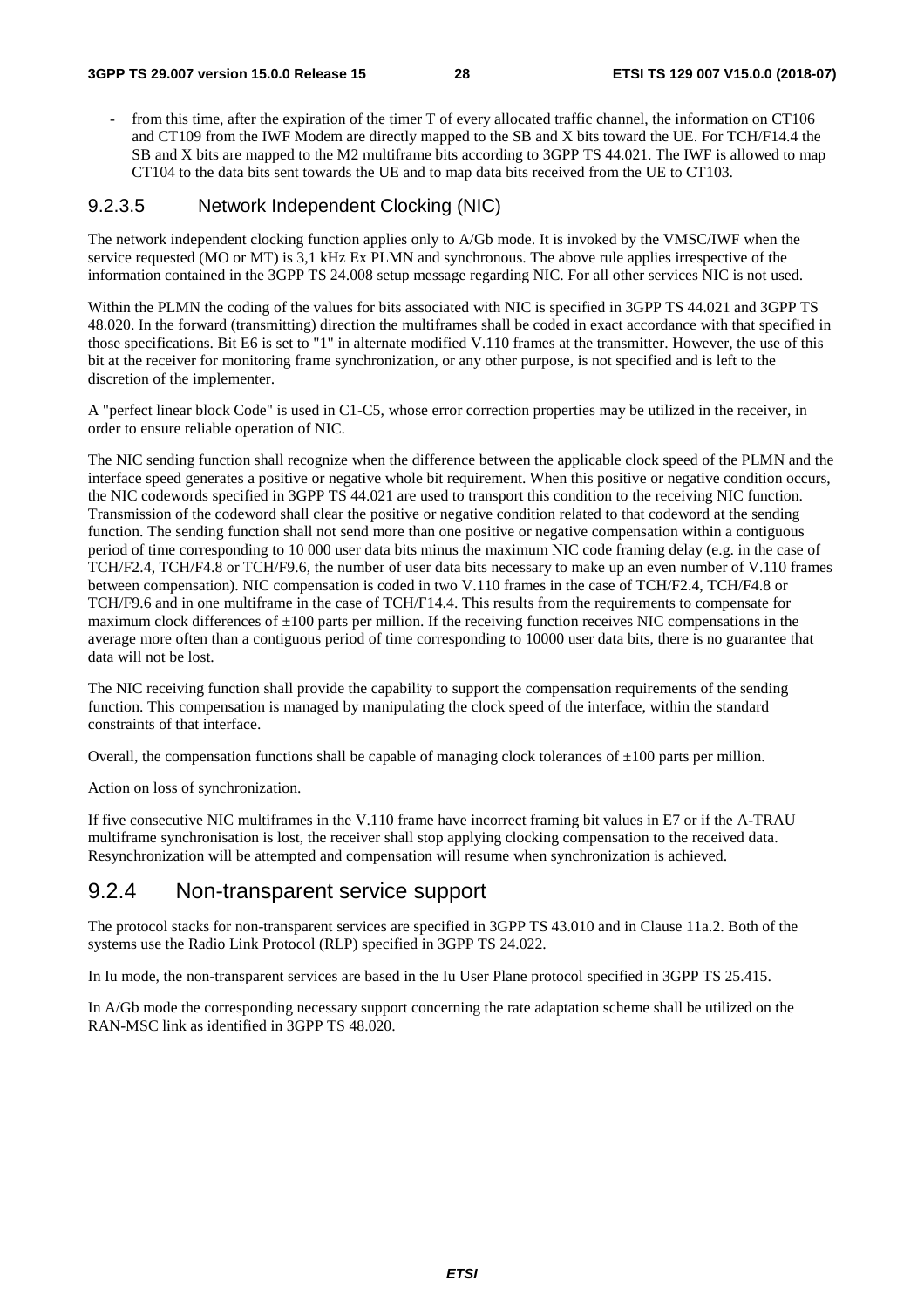For the non-transparent service support the MSC/IWF will select the modem and speed based on the Compatibility information contained in either the call set-up or call confirmed message, reference subclauses 9.2.1 and 9.2.2. Where the Modem Type indicated is autobauding type 1, the MSC/IWF may select any speed and modem type according to what it can negotiate with the remote modem. In this case User Rate and Fixed Network User Rate, if present, has no meaning.

#### 9.2.4.1 Structure of the MSC/IWF for Iu mode

The transmission towards the RNC is based on AAL2. The Iu UP is used in the support mode. The RLP/L2R extends to the UE.



**Figure 7: Structure of MSC/IWF** 

#### 9.2.4.2 Structure of the MSC/IWF for A/Gb mode

The rate adaptation process will be the same as for the transparent case (see figure 5), except that a TCH/F43.2 channel coding is also supported. From MSC/IWF's perspective a TCH/F43.2 EDGE configuration is identical to a multislot 3×TCH/F14.4 configuration.

3GPP TS 43.010 identifies the protocol layer structures for the non-transparent case, the physical layer to the PSTN is provided by means of a modem.

### 9.2.4.3 Re-constitution of user data

3GPP TS 24.022 refers to the frame of user data in the radio link protocol. The layer 2 relay functions in the UE and the MSC/IWF (identified in 3GPP TS 43.010) contain the mechanism for packing and unpacking the user data into the L2R protocol data units.

#### 9.2.4.4 Layer 2 relay functionality

Specific functionality is required of the L2R dependant upon the service which is being requested to be supported. The selection of the appropriate L2R function will be determined by the MSC/IWF on the basis of the bearer capability information signalled in either the call set-up request, or call confirmation messages. The prime information element being transparent or non transparent service indication. In addition the particular L2R function will be selected on the basis of the users layer 2 indication - type of protocol to be terminated and mode of flow control to be applied (see appropriate clauses of the 3GPP TS 27 series).

The specific interaction between the L2R function and the RLP function and the L2R frame structure will be the same as that detailed in the annex to the appropriate 3GPP TS 27 series.

#### 9.2.4.5 In band signalling mapping flow control

This entails the L2R function providing the means of controlling and responding to flow control functions of the modem plus any synchronization requirements related to flow control. For asynchronous services a specific rule applies for flow control (see 3GPP TS 27.001).

The flow control function chosen will be dependent upon the information contained or not contained in the "user information layer 2" information element of the PLMN BC received from the UE.

If flow control is provided, irrespective of the type used the L2R function shall:

- (a) provide immediate indication of flow control to the fixed network on receipt of flow control request from the UE; and/or
- (b) provide immediate indication of flow control to the UE on receipt of flow control request from the fixed network i.e. in the next available L2R status octet to be transmitted.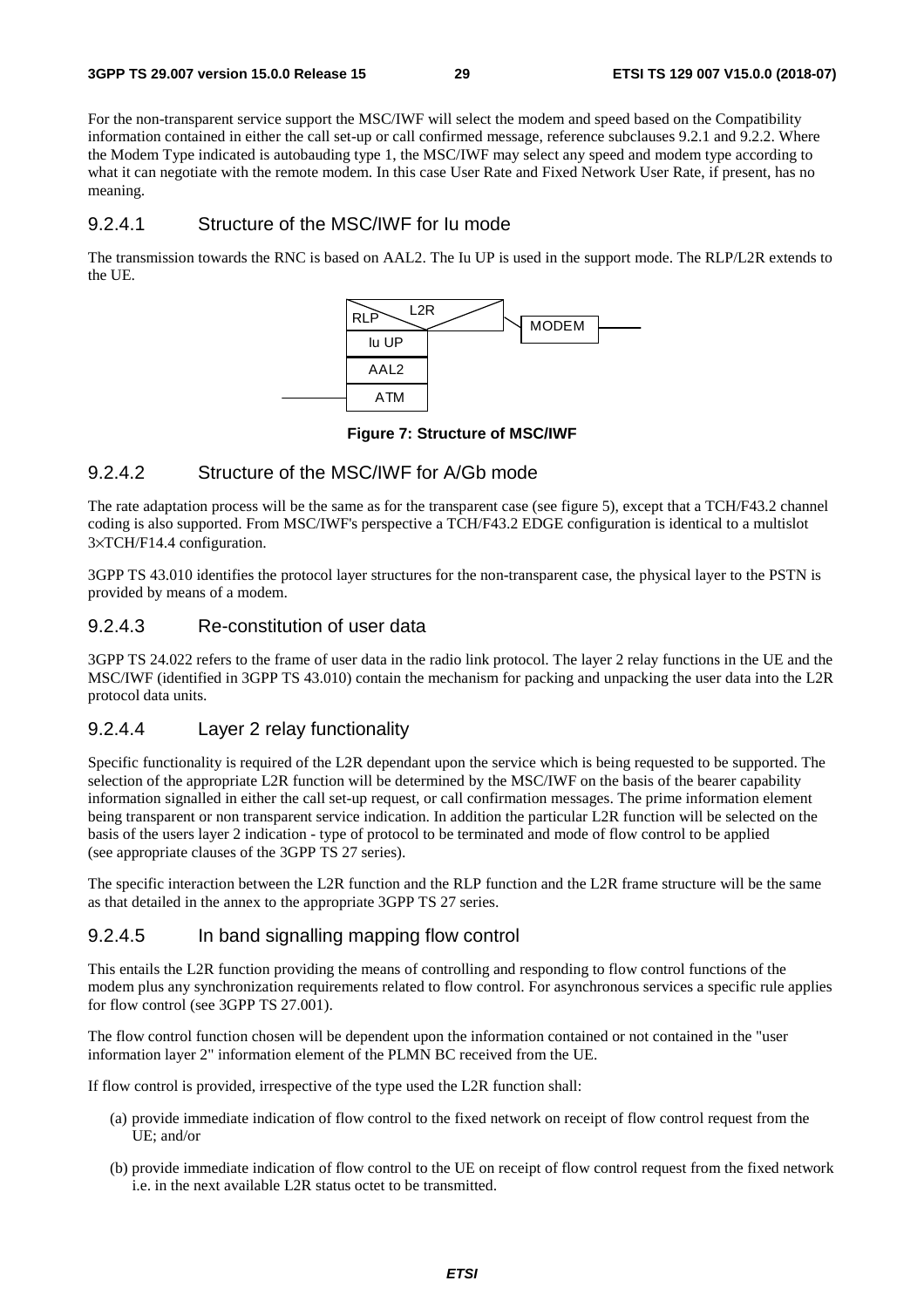Where in-band (X-on/X-off) flow control is in use, then the X-on/X-off characters will not be passed across the radio interface.

For outband flow control refer to subclause 9.2.4.9.

If no flow control is provided, the involved end systems are responsible for performing in-band flow control on their own by taking into account the buffer capacity of the MSC/IWF stated below.

#### 9.2.4.5.1 Conditions requiring flow control towards the fixed network

The L2R function will initiate flow control - if flow control is present - in the following circumstances:

- 1) the transmit buffer reaches a preset threshold (BACK PRESSURE);
- 2) the L2R function receives an explicit "flow control active" indication.

No flow control initiation/removal will take place at the L2R function and loss of data may occur if no flow control is provided.

On removal of buffer congestion or receipt of L2R "flow control inactive" the flow control will be removed.

#### 9.2.4.5.2 Conditions requiring flow control towards the UE

The L2R function will transmit to the UE an explicit "flow control active indication" if flow control is provided in the following circumstances:

- 1) if the receive buffer from the radio side reaches a preset threshold (BACK PRESSURE);
- 2) if a flow control indication is received from the fixed network customer. On receipt of this flow control indication, transmission of data from the receive buffers towards the fixed network terminal is halted.

On removal of the buffer congestion or fixed network flow control indication, the L2R function will send a "flow control inactive" indication towards the UE. In addition, for the fixed network indication, transmission of data from the receive buffers will be restarted.

If no flow control is provided at the L2R function, no flow control initiation/removal will take place by the MSC/IWF. Data might be lost without any indication by the MSC/IWF to the end systems involved.

#### 9.2.4.6 Data buffers

#### 9.2.4.6.1 Transmit buffers (towards UE)

Incoming data from the fixed network customer shall be buffered such that if the MSC/IWF is unable to transfer data over the radio path the data is not lost.

The buffer shall be capable of holding the data. Its size is up to the implementers. When the buffer is half full flow control towards the fixed network shall be initiated if flow control is provided as per subclause 9.2.4.5.1.

#### 9.2.4.6.2 Receive buffers (from UE)

Incoming data from the UE is buffered such that if the fixed network terminal is unable to accept the data then it is not lost.

The buffer shall be capable of holding the data. Its size is up to the implementers. When the buffer becomes half full, the L2R function will send a "flow control active" indication towards the UE if flow control is provided at the L2R function, as per subclause 9.2.4.5.2.

#### 9.2.4.7 Transportation of the Break condition

The "BREAK" condition shall be recognized by the L2R function and passed immediately to the UE. The L2R will generate a "BREAK" condition towards the fixed network on receipt of a break indication from the MS. The action of the "BREAK" on the L2R transmit and receive and the length of the "BREAK" signal to be generated towards the fixed network is described in 3GPP TS 27.002.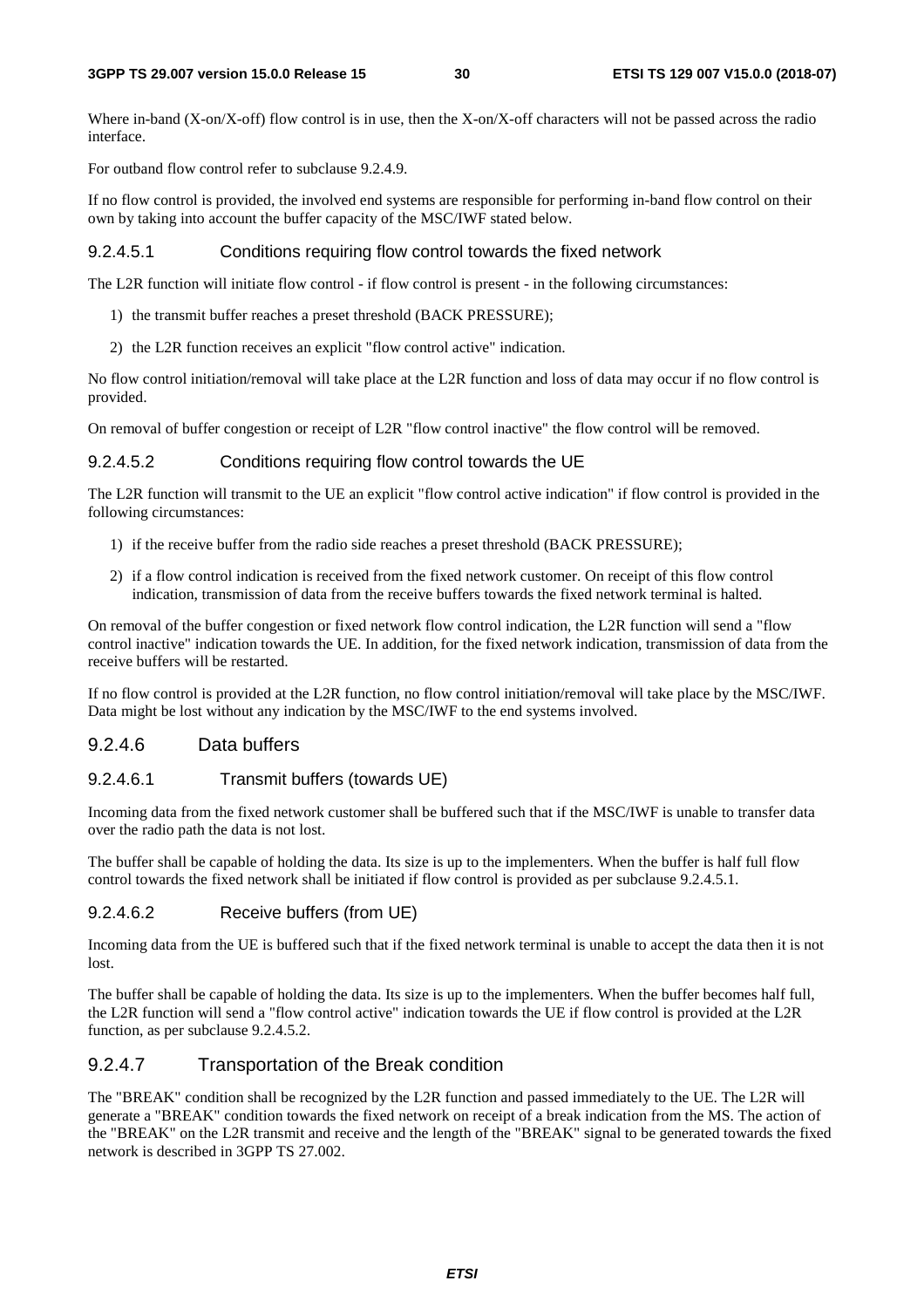### 9.2.4.8 In band signalling mapping modem status information

Status information is carried between the modem in the IWF and the terminal adaptation function in the UE by the L2R function. The L2RCOP entity transfers interface status information between L2Rs via the status octets SA, SB and X in L2RCOP-PDUs (3GPP TS 27.002). Table 6 shows the mapping scheme between the V.24 circuit numbers corresponding to the V-series DCE functions and the status bits for the non-transparent mode. It also shows how the unused status bits should be handled. It is derived from the general mapping scheme described in annex B. A binary 0 corresponds to the ON condition, a binary 1 to the OFF condition.

NOTE: Although the interface to the modem is described in terms of V.24 interchange circuit functions, this does not imply that such circuits need to be physically realised.

| Signal at IWF modem<br><b>Mapping</b><br><b>Mapping</b>                                  |                                                                                       |                                                                                  |                                                                                       |
|------------------------------------------------------------------------------------------|---------------------------------------------------------------------------------------|----------------------------------------------------------------------------------|---------------------------------------------------------------------------------------|
| direction: UE to IWF                                                                     |                                                                                       | direction: IWF to UE                                                             | interface or condition within                                                         |
|                                                                                          |                                                                                       |                                                                                  | the <b>IWF</b>                                                                        |
| always ON (note 1)                                                                       |                                                                                       |                                                                                  | CT 105                                                                                |
|                                                                                          |                                                                                       | to status bit $X$ (notes 4, 7)                                                   | CT 106 (note 7)                                                                       |
|                                                                                          |                                                                                       | not mapped (note 5)                                                              | CT 107                                                                                |
| not mapped (note 6)                                                                      |                                                                                       |                                                                                  | CT 108                                                                                |
|                                                                                          |                                                                                       | to status bit SB                                                                 | CT 109                                                                                |
| from status bit $X$ (note 8)                                                             |                                                                                       |                                                                                  | CT 133 (notes 3, 8)                                                                   |
| from status bit SA (note 2)                                                              |                                                                                       |                                                                                  | ignored by IWF                                                                        |
| from status bit SB (note 1)                                                              |                                                                                       |                                                                                  | ignored by IWF                                                                        |
|                                                                                          |                                                                                       | to status bit SA (note 2)                                                        | always ON                                                                             |
| NOTE 1: The SB bit towards the IWF, according to the General Mapping (annex B), could be |                                                                                       |                                                                                  |                                                                                       |
|                                                                                          | used to carry CT 105 from the mobile DTE to the modem in the IWF. However, CT         |                                                                                  |                                                                                       |
|                                                                                          | 105 should always be ON at the DTE interface in the data transfer state since only    |                                                                                  |                                                                                       |
|                                                                                          |                                                                                       | duplex operation is supported. Also, many DTEs use the connector pin assigned to |                                                                                       |
|                                                                                          |                                                                                       | CT 105 for CT 133. Therefore, CT 105 shall always be set to ON at the IWF modem  |                                                                                       |
|                                                                                          | during the data transfer state.                                                       |                                                                                  |                                                                                       |
| NOTE $2$ :                                                                               | The SA bits (both directions) are not mapped since CTs 107 and 108 are handled        |                                                                                  |                                                                                       |
|                                                                                          | locally (notes 5 and 6).                                                              |                                                                                  |                                                                                       |
| NOTE 3:                                                                                  | The condition of CT 133 (or other flow control mechanism) may also be affected by     |                                                                                  |                                                                                       |
|                                                                                          |                                                                                       |                                                                                  | the state of the L2R transmit buffer (towards the UE) in the IWF and the state of RLP |
|                                                                                          | $(RR/RNR)$ .                                                                          |                                                                                  |                                                                                       |
| NOTE 4:                                                                                  | The condition of status bit X towards the UE may also be affected by the state of the |                                                                                  |                                                                                       |
|                                                                                          |                                                                                       | L2R receive buffer (from the UE) in the IWF.                                     |                                                                                       |
|                                                                                          | NOTE 5: CT 107 is not used by the IWF.                                                |                                                                                  |                                                                                       |
| NOTE 6:                                                                                  | CT 108 is used in the call setup and answering processes.                             |                                                                                  |                                                                                       |
| NOTE 7:                                                                                  | For inband flow control, CT 106 is not mapped and the status bit X towards the UE is  |                                                                                  |                                                                                       |
|                                                                                          |                                                                                       | controlled by the reception of XON and XOFF characters from the modem.           |                                                                                       |
| NOTE 8:                                                                                  | For inband flow control, changes in the condition of the status bit X from the UE     |                                                                                  |                                                                                       |
|                                                                                          |                                                                                       | result in the sending of XON or XOFF to the modem. CT 133 is always set to ON.   |                                                                                       |

#### **Table 6: Mapping scheme at the IWF for the non-transparent mode**

#### 9.2.4.9 Support of out-band flow control

Out-band flow control in case of the asynchronous bearer service requires V.42 functionality in the modems in the MSC/IWF and the fixed network.

If this functionality is requested by the UE but cannot be provided by the MSC/IWF or the remote (fixed network) modem for any reason, the call shall be supported without V.42 functionality (fall back to the non-error correction mode according to ITU-T Recommendation V.42).

This implies that no flow control initiation/removal (refer to subclause 9.2.4.5.1) is possible towards the fixed network. In this case the L2R transmit buffers in the IWF (towards the UE, refer to subclause 9.2.4.6.1) shall overbridge temporary throughput problems on the radio interface and the case where the UE initiates flow control. The IWF however shall release the connection if an overflow of these buffers occurs.

#### 9.2.4.10 Establishment of end-to-end terminal synchronizations

Prior to exposing the traffic channel of a PLMN connection to transmission of user data, the controlling entities of the connection shall assure of the availability of the traffic channel. This is done by a so called synchronization process: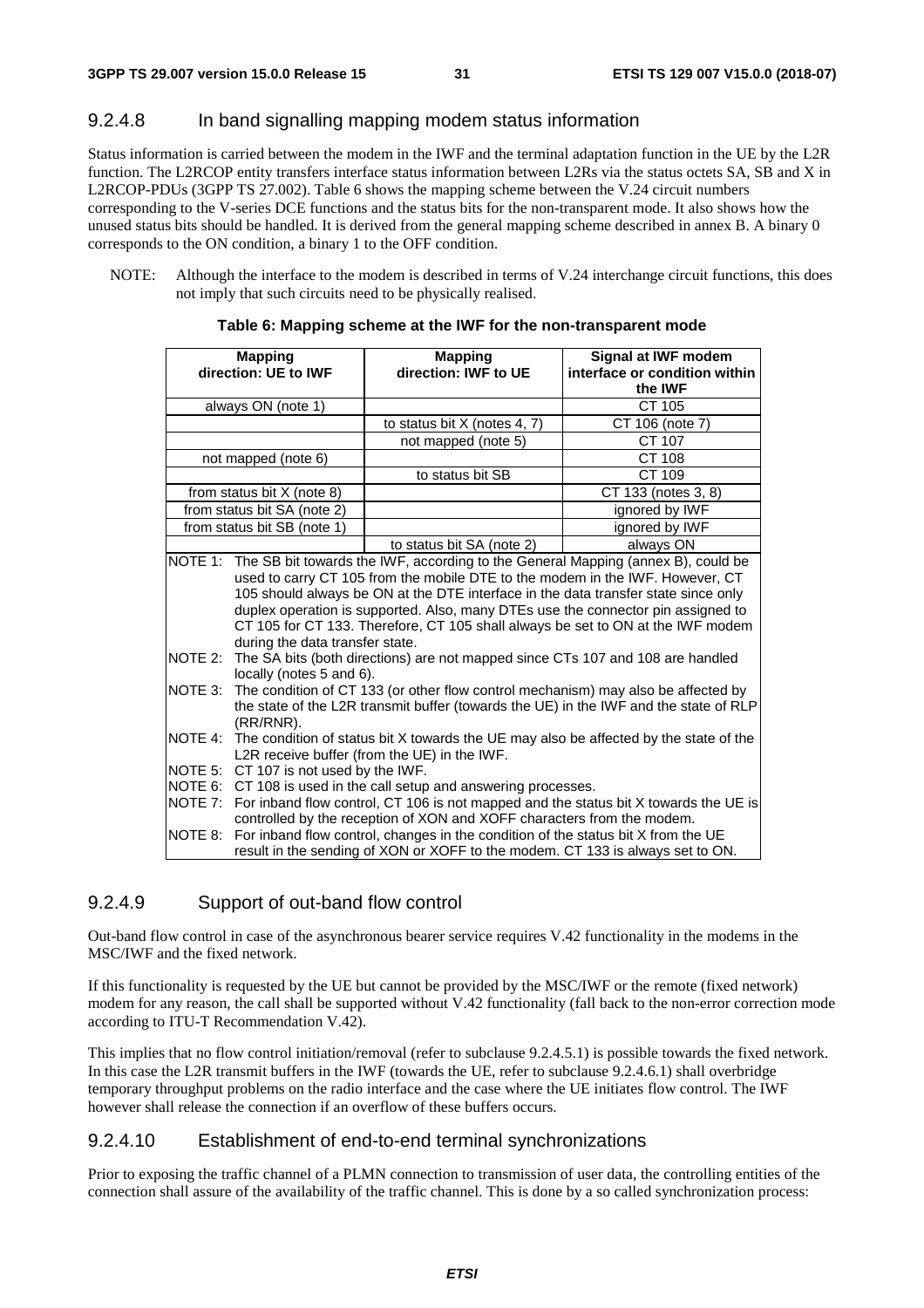- starting on the indication of "physical connection established" resulting from the PLMN-inherent outband signalling procedure. This indication is given:
	- for MOC: on sending the CONNECT message;
	- for MTC: on sending the CONNECT ACKNOWLEDGE message;
	- for mobile initiated in-call modification: on sending the MODIFY COMPLETE message (which is sent after reception of the ASSIGNMENT COMPLETE or RAB ASSIGNMENT RESPONSE message); and
	- for network initiated in-call modification: on reception of the ASSIGNMENT COMPLETE or RAB ASSIGNMENT RESPONSE message;
- ending by indicating the successful execution of this process to the controlling entity, which then takes care of the further use of the in-band information (data, status).

Network interworking within an MSC/IWF is concerned with the terminating side (to the UE) and the transit side (to the fixed network) of a connection. Both sides shall be treated individually related to the synchronization process.

#### 9.2.4.10.1 Terminating side (towards the UE)

With respect to the terminating side the procedure in A/Gb mode is as follows:

- reception of V.110 or A-TRAU frames on all allocated traffic channels for the call is required before the MSC/IWF shall reply with an RLP-UA frame to the MT's RLP link establishment request (if the MSC/IWF initiates the RLP link establishment, reception of V.110 frames or A-TRAU on all allocated traffic channels for the call shall be detected first);
- waiting for the RLP link establishment by the MT (in addition the MSC/IWF may initiate the RLP establishment).

In Iu mode at the IWF, the synchronisation of modems on the transit network is performed after establishment of the physical connection. The RLP establishment may be initiated by the IWF, but is normally initiated by the UE. If the modems synchronise before the RLP has been established, the IWF stores the information received from the other modem in the L2R buffers.

#### 9.2.4.10.2 Transit side (towards the fixed network)

Depending upon implementation - CT108 will be turned ON to enable the autocalling/autoanswering function of the selected modem either when the RLP has been established or in parallel to RLP establishment. If CT 108 is turned ON in parallel to the RLP establishment, the modem connection may be established before the RLP is established. In this case, data received from the transit side during RLP establishment shall be stored within the L2R buffers until the RLP establishment at the terminating side has been finished. When the RLP has been established, the information from/to the RLP including status changes will be mapped by the L2R entity applicable to the particular bearer capability. After signalling, for MO calls, calling tone according to V.25 shall be generated by the modem in the IWF.

#### 9.2.4.11 Data compression

When data compression is invoked within a non-transparent bearer service, interworking to the fixed network is realized as follows.

The PLMN BC is used to indicate the interworking modem type and user rate. The modems shall try to negotiate data compression and flow control. If negotiation of data compression fails in the fixed network, the call continues with data compression between UE and IWF only.

#### 9.2.4.12 Service level up and down grading

Service level up and down grading is only applicable for A/Gb mode and GERAN Iu mode. If the value of the RLP parameter "UP signalling" is negotiated to 1, the IWF shall send a suggestion to the UE to initiate an upgrading whenever the following condition holds:

#### The IWF:

1) is receiving user data from the fixed network side at a higher rate than the current AIUR; or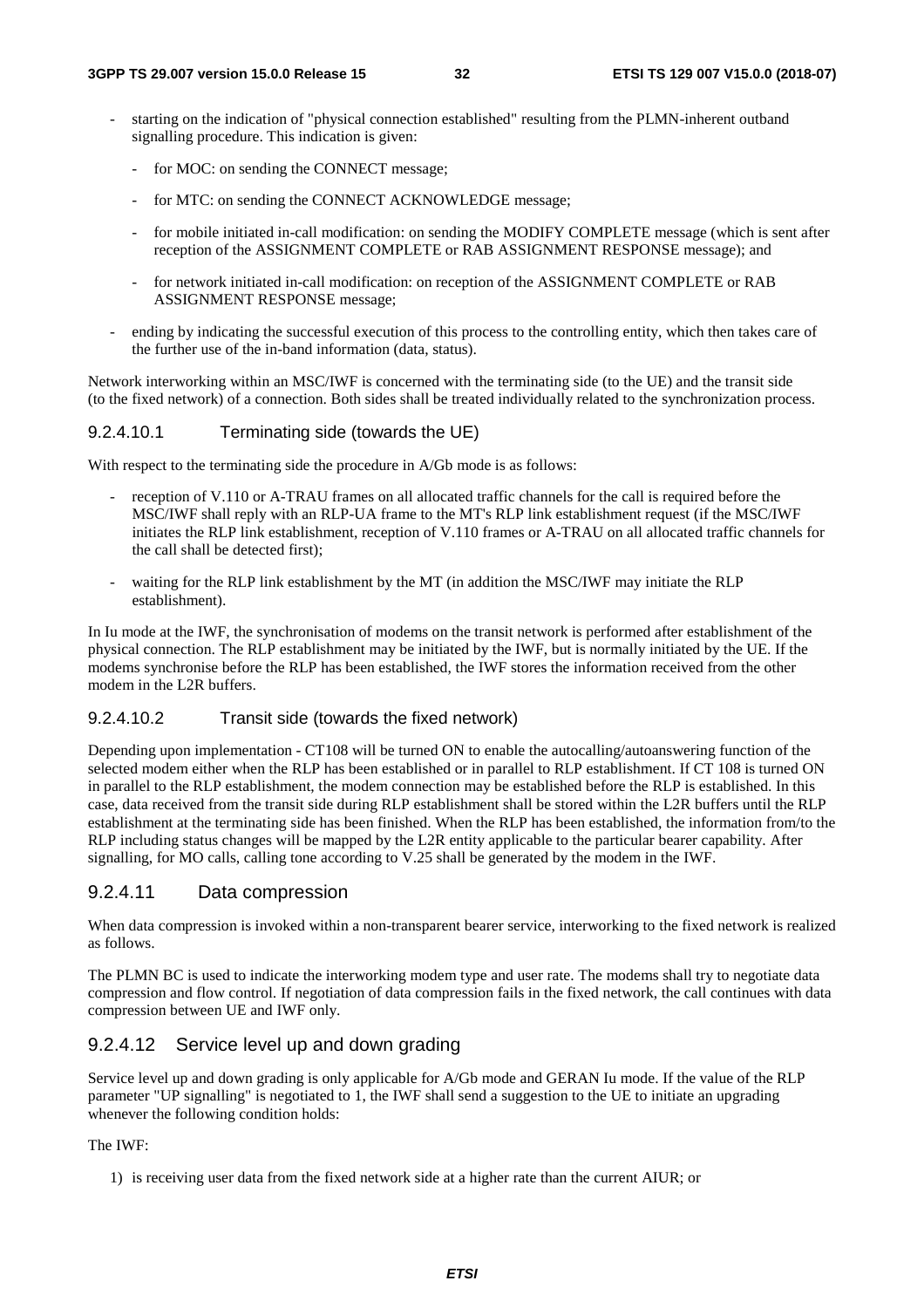2) in symmetrical calls only, can send user data towards the fixed network side at a higher rate than the current AIUR.

When the above condition does not hold, the IWF sets the value of the UP bit continuously to 0. When the condition above does hold, the IWF indicates the number of traffic channels to upgrade by, by sending that number of 1s between two consecutive 0s in the UP bit sequence. This indication is not repeated since the FCS protects it. For instance, if the current number of traffic channels is two and an upgrading to four traffic channels is suggested, the UP bit sequence shall be ..01100... How the IWF detects the condition and additional details for setting and resetting of the UP bit, e.g., hysteresis levels, may depend on implementation.

NOTE: From MSC/IWF's perspective a TCH/F28.8 or TCH/F43.2 EDGE configuration is identical to a multislot 2×TCH/F14.4 or 3×TCH/F14.4 configuration. In this case, rather than suggesting the number of channels to add, the IWF suggests a number of 14.4 substreams to add and therefore a factor of ½ or 1/3 shall be applied to the suggested increase when the assigned up link channel is TCH/F28.8 or TCH/F43.2 respectively.

# 9.2.5 DTE/DCE interface (Filtering)

The DTEs taken into account for the PLMN at the UE side conform to ITU-T's DTE/DCE interface specifications, which assume basically an error-free environment, i.e.:

- limited distance, point-to-point local interconnection of the interface circuits for data and status;
- steady state signalling.

The envisaged use of these DTE's in the PLMN environment leads to the exposure of these "interconnections" - which may, in the ISDN case, lead to the ISDN Rate Adaptation rather than to a Modem in the MSC/IWF - to the PLMN Radio Channel. To assure proper operation even under these conditions appropriate measures shall be taken. In the "non-transparent case" the RLP satisfies the requirement for both data and status lines. In the "transparent" case, the:

- data line aspects shall be dealt with end-to-end between the users; while
- status line aspects are of concern to the network which are dealt with in the following.

The use of the channel control information for the remote control of the DTE/DCE control interchange-circuits between the UE and the MSC/IWF (the conveyance of which is supported by the rate adaptation scheme adopted for PLMN application) requires alignment to the particular transmission occurrences in the traffic channel to be taken into account within the PLMN. In principle this can be best achieved by:

- relying only on the PLMN outband signalling as far as connection control is concerned;
- eliminating the dependence upon the transmission of channel control information via the radio link.

Support for this strategy is given to a certain extent by the confinement of PLMN data connections to:

- full duplex operation (no turning round of the connection is required);
- switched service (demand access);
- mapping of connection-control relevant conditions of the DTE/DCE control interchange-circuits to/from outband PLMN signalling according to 3GPP TS 24.008 after successful traffic channel synchronization;
- flow control by a network entity supported only in non-transparent mode;
- support of connections with the same user data rate only (no TA to TA end-to-end flow control in case of transparent mode).

The only DTE/DCE control interchange-circuit conditions, which actually are not covered by the above confinements, are the indications of readiness for data transmission, i.e. CT106/109 in case of V.-series interface and I-circuit of X.-series interface. As the effect of a condition change of the afore-mentioned DTE/DCE interchange-circuits depends on the:

- phase within the course of the connection;
- direction of change (ON-OFF or OFF-ON).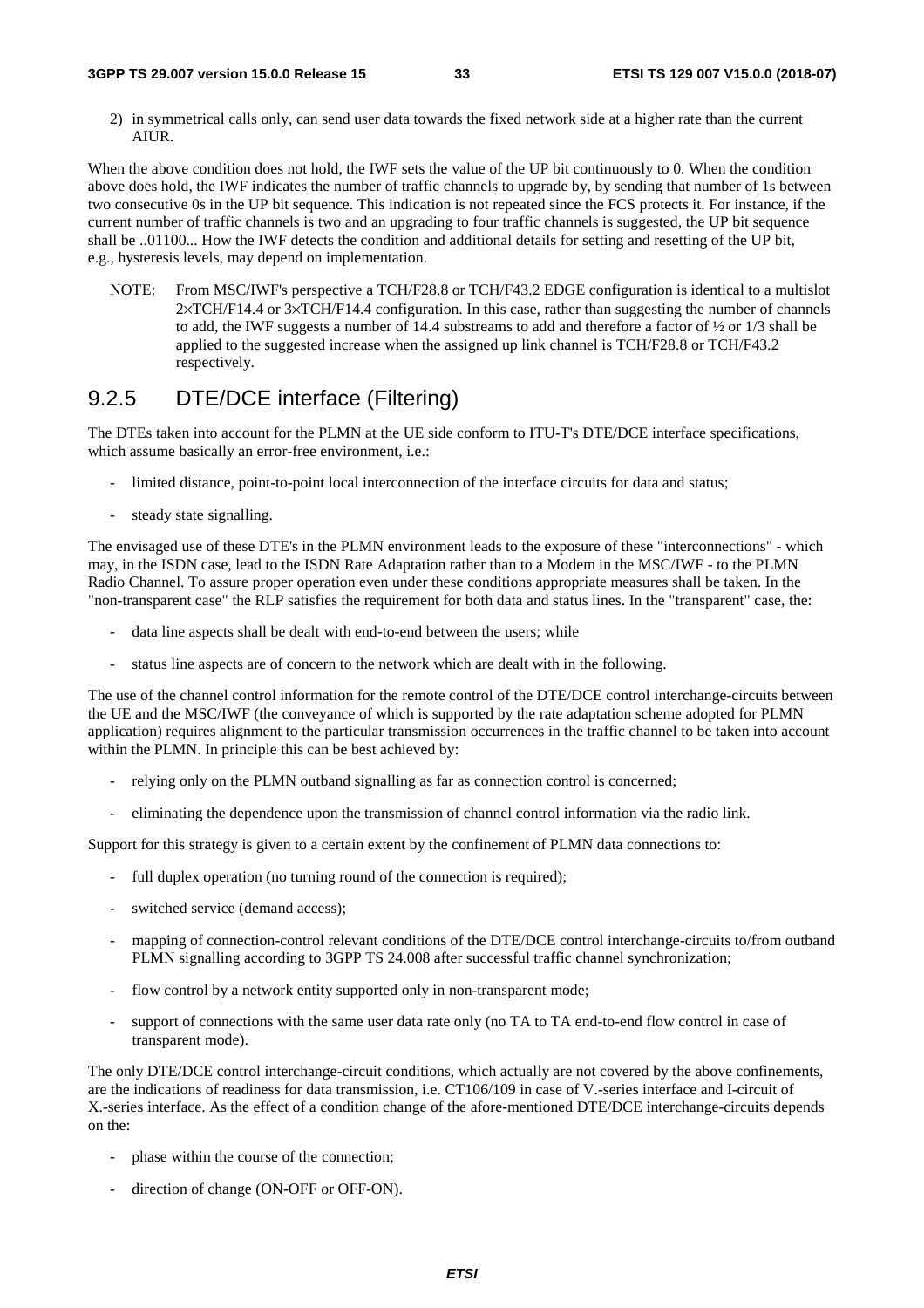The required precaution to be applied (Filtering) shall be determined individually in view of:

- function deduced from the change;
- resilience of the connection needed;
- error condition possibly invoked due to a delay in performing the condition change of the control interchange circuit;
- potential loss of performance in connection usage.

The details of the filtering function are laid down in 3GPP TS 27- series. Filtering of channel control information is only relevant at the UE side in the transparent mode of operation.

# 9.3 Interworking Alternate Speech / Facsimile Group 3 Calls

### 9.3.1 General

The procedure for the alternate speech/facsimile group 3 services is invoked at UE-MSC link during the call set-up phase. This service is invoked by indication of repeated bearer capability information elements in the setup message and/or call confirmed message respectively (preceded by a repeat indicator "circular"), one indicating speech and the other indicating facsimile group 3. The facsimile service requested will be indicated by the information transfer capability "facsimile group 3", as for a normal single call. The bearer capability first indicated i.e. speech or facsimile group 3 determines the first selection required of the network by the subscriber. Depending on the type of service requested and direction of call establishment (M0/MT, see relevant clauses of 3GPP TS 27 series) low layer and high layer capabilities may also be included. The MSC/IWF will perform both compatibility checking and subscription checking on both sets of capabilities as for normal data calls. If either the subscription check or the compatibility check fails then the call will be rejected. The only exception to this is when TS61/TS62 negotiation takes place, see 3GPP TS 27.001.

The applicable rules for provision of supplementary services are laid down in 3GPP TS 22.004.

The "speech" phase of the call, when invoked is handled by the transcoder and will utilize normal telephony teleservice interworking requirements and mobile network capabilities. This includes any requirements for echo cancellers etc. as indicated in subclause 9.1. The "facsimile group 3" phase of the call, when invoked, shall utilize the appropriate data interworking capability (IWF including modem) and shall use the transparent mobile network capability in A/Gb mode or the non-transparent mobile network capability in UTRAN Iu mode.

The network shall provide, for service and operational reasons, a rapid and reliable changeover of capability upon request from the mobile user. This changeover may involve the disabling, by-passing or introduction of particular network functions (e.g. speech coder, modem etc.) and change of the channel configuration on the radio interface. This changeover is initiated on the receipt of the "MODIFY" message (see 3GPP TS 24.008) from the UE. The network itself will not initiate a changeover.

### 9.3.2 Mobile originated PSTN terminated calls

The call is set up in the normal manner (but with repeated bearer capability information elements as described in subclause 9.3.1 and handled by the MSC/IWF as indicated in the general clause.

### 9.3.3 PSTN originated mobile terminated calls

The call set up request for this particular service is performed in a similar manner to that indicated in subclause 9.2 for normal PSTN originated calls.

When multiple MSISDNs are used by the HLR ("Multi-numbering scheme"), one PLMN BC-IE with the ITC value set to "alternate speech/facsimile group 3, starting with speech" is passed to the VLR in the MAP operation "provide roaming number". The VLR stores this information against the MSRN.

When the call arrives at the visited MSC this information is retrieved from the VLR and sent to the UE in the setup message as defined in 3GPP TS 27.001.

If the ITC of the PLMN BC-IE retrieved from the VLR has the value "alternate speech/facsimile group 3, starting with speech" this PLMN BC-IE shall be mapped to two PLMN BC-IEs (preceded by a repeat indicator "circular"), one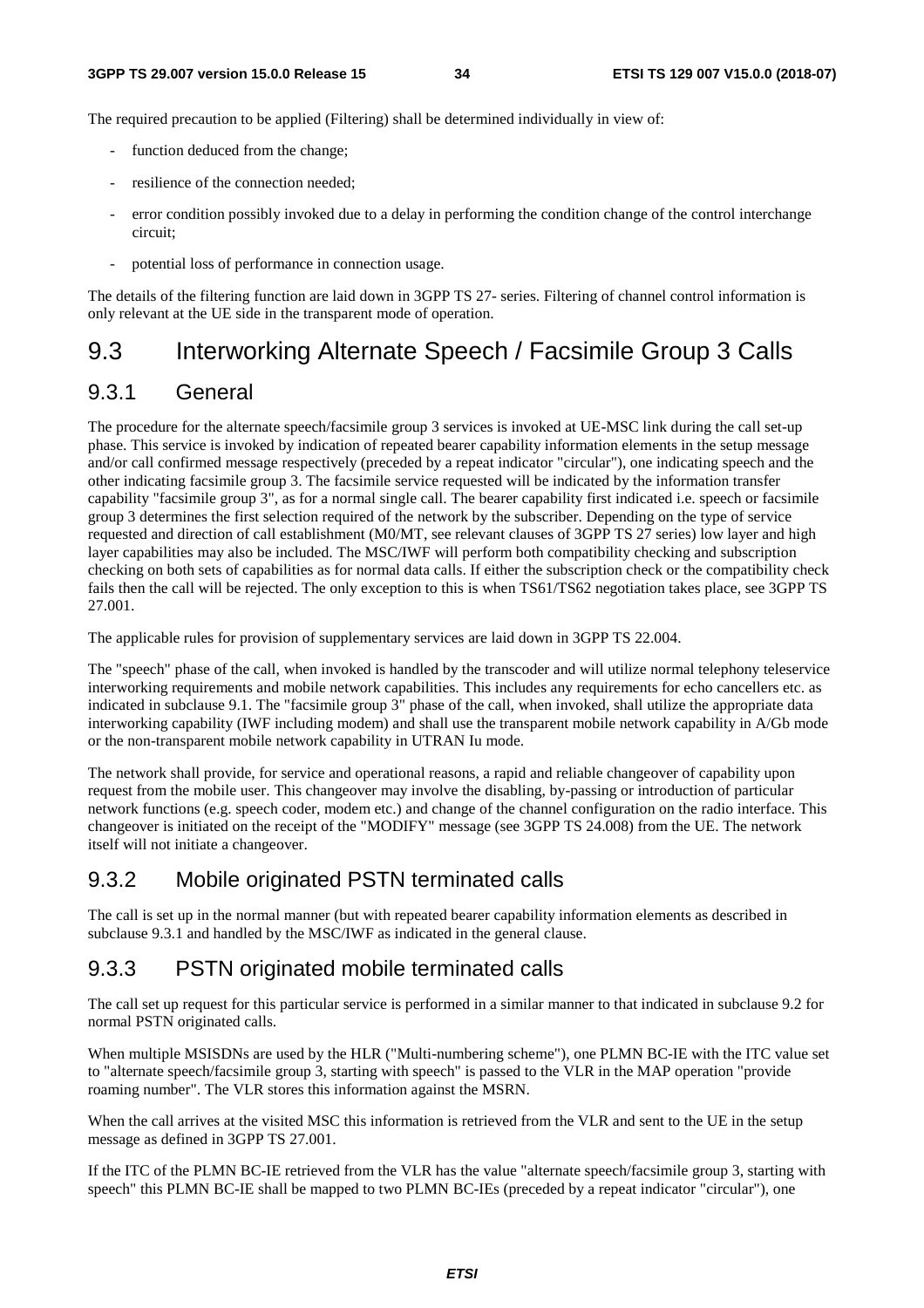representing speech, the other representing facsimile group 3. The order in which these two PLMN BC-IEs are sent towards the UE, in the setup message, is a network option.

In order to allow auto answering mode for the facsimile phase (i.e. the call starts automatically with the facsimile phase), the UE can reflect back to MSC the dual Bearer Capability in the Call Confirm message with the BC elements interchanged to those in the original Call Set-up message (i.e. facsimile element first or negotiate to facsimile only, see subclause 9.2.2 and 3GPP TS 27.001). In all other aspects it is handled as indicated for mobile originated.

NOTE: However, the PLMN specific parameters "connection element" and "radio channel requirements" of the retrieved PLMN BC-IE may be modified, or added in line with the principles identified in subclause 9.2.2.

When a single MSISDN is allocated to the subscriber ("single numbering scheme"), the call is handled as described in case b) of subclause 9.2.2. In the "call confirmed" message, however, two PLMN BC-IEs are preceded by a repeat indicator "circular", with the first PLMN BC-IE indicating the initial phase of the connection.

### 9.3.4 BICC network architecture

In a BICC network architecture the following procedures apply for both mobile originated and mobile terminated alternate speech/facsimile group 3 calls:

The PLMN BC-IE value of ITC equal to "alternate speech/facsimile group 3, starting with speech" shall not be used in the H.248 signalling towards the MGW. Instead, the MGW terminations shall be configured for the speech portion of the call using the Acodec property.

To switch to fax mode, the PLMNBC property with ITC indicating "facsimile group 3" shall be applied on appropriate terminations, as detailed in Clause 11a.1.3, to insert the MGW IWF and configure the fax call. Usual procedures to setup a CSD call is followed as described TS 29.232 [82].

Similarly, to switch from fax to speech mode, the PLMNBC property shall be removed and the terminations shall be reconfigured for the speech portion of the call using the Acodec property.

# 9.4 3G-H.324/M calls over 3,1kHz audio

In case of 3G-H.324/M calls over 3.1kHz audio, the IWF shall provide the V.34 modem modulation and the V.8 procedure with the indication of H.324 support in the call function category of the V.8 handshaking. H.223 and H.245 flow is not terminated in the modem function.

The performance of V.8bis by the modem function is FFS.

### 9.4.1 Mobile originated multimedia call

#### 9.4.1.1 Call setup

The setup message sent by the UE contains either a multimedia BC-IE indicating a multimedia only call request (i.e. no fallback to speech allowed) or both a speech BC-IE and a 3.1kHz multimedia BC-IE to indicate the support of a fallback to speech (see 3GPP TS 27.001 and 3GPP TS 24.008).

The MSC shall not accept a requested service to which the user has no subscription. On the condition the user has the required subscriptions (i.e. to multimedia and/or speech) the following applies:

- in case of a multimedia only BC-IE the MSC may accept the setup as such or with modifications sent to the UE in the call proceeding message (see 3GPP TS 27.001);
- in case of both a speech BC-IE and a 3.1kHz multimedia BC-IE the MSC may either accept the possibility of a fallback to speech by responding with two BC-IEs or turn the call to a speech call by sending only a speech BC-IE in the call proceeding message or turn the call to a multimedia only call by sending only a multimedia BC-IE in the call proceeding message (See 3GPP TS 27.001).

The IWF V.34 modem shall initiate the ITU-T Recommendation V.8 handshaking and indicate the support of H.324/M in the call function category of the V.8 handshaking. If the called party's modem does not indicate a H.324 support in its V.8 inband signalling response, the IWF may clear the call. If the called party responds with a modem answering tone but there is no V.8 response at all, the IWF shall clear the call.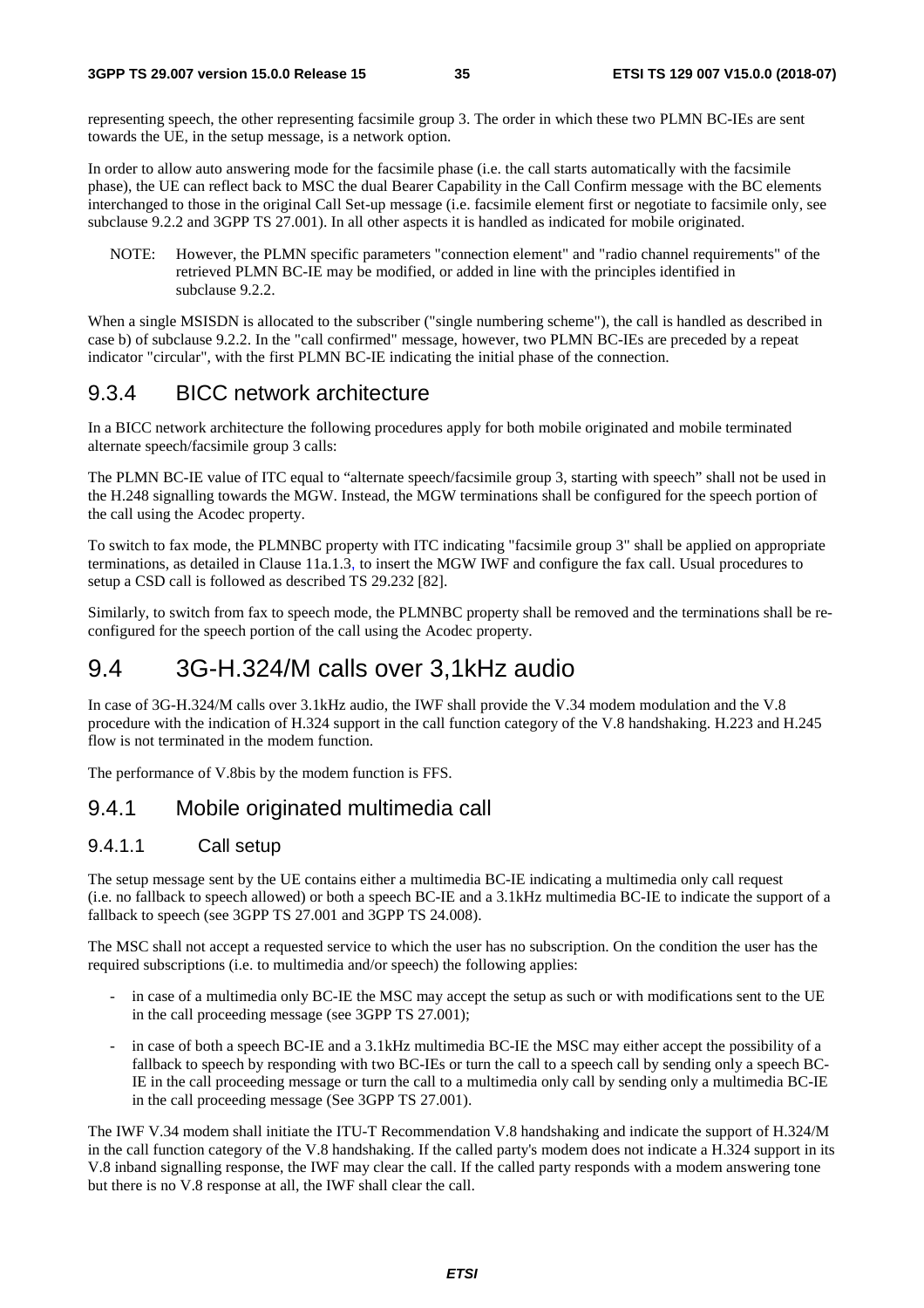If  $FNUR = 33.6$  kbit/s is agreed on in the setup, the IWF shall configure its V.34 modem to operate in automode with an upper data rate limit of 33.6 kbit/s and a lower data rate limit of 28.8 kbit/s. If the modems handshake to 31.2 kbit/s or 28.8 kbit/s, the MSC shall initiate a MODIFY message (see 3GPP TS 24.008) to indicate the new data rate to the UE. HDLC flag stuffing or the stuffing mode defined in ITU-T Recommendation H.223 (Annexes A, B and C) shall be used to adapt the 31.2 kbit/s or 28.8 kbit/s data rate to the 33.6 kbit/s traffic channel between the UE and the IWF. In order to be able to use the correct stuffing pattern, the IWF shall detect the stuffing mode patterns exchanged between the multimedia terminals after the traffic channel setup (see ITU-T Recommendation H.324). The IWF may start the stuffing immediately after the detection of the used method. In downlink stuffing the IWF inserts stuffing patterns between the H.223 frames. In uplink stuffing the IWF removes stuffing patterns from between the H.223 frames received from the UE. If the UE responds with a MODIFY REJECT message, the MSC shall clear the call.

## 9.4.1.2 Fallback to speech after setup

If the MSC has accepted the possibility of a fallback to speech and the IWF modem does not recognize the answering tone of the called modem within the expiration of a timer started at the reception of the answer message, the MSC IWF shall initiate an In Call Modification procedure (see 3GPP TS 24.008) in order to fall back to a speech mode. As a result of the procedure the IWF resource shall be released and a speech channel shall be set up between the calling UE and the fixed network. If the fallback fails e.g. due to a failing In Call Modification procedure, the IWF shall clear the call.

A recommended minimum value for the timer is 3 seconds (see ITU-T Recommendation V.25).

# 9.4.2 Mobile terminated multimedia call

## 9.4.2.1 Call setup

If the user has a subscription to both the multimedia bearer service and the speech teleservice and if the network supports both services and the fallback functionality, the MSC shall send both a multimedia BC-IE and a speech BC-IE in the setup message to the user equipment. If the user has a subscription only to the multimedia bearer service the MSC shall send only a multimedia BC-IE.

In case of both a speech BC-IE and a 3,1 kHz multimedia BC-IE in the setup the user equipment may either accept the possibility of a fallback to speech by responding with two BC-IEs or turn the call to a speech call by sending only a speech BC-IE in the call confirmed message or to a multimedia only call (i.e. no fallback to speech allowed) by sending only a multimedia BC-IE in the call confirmed message. In case of a multimedia only BC-IE in the setup the UE may accept the setup as such or with modifications sent to the MSC in the call confirmed message.

If no service definition is available in the network, the MSC shall send no  $BC-IE(s)$  to the user equipment in the call setup. The MSC shall analyse the received BC-IE(s) and optionally perform a subscription check to the multimedia and/or speech service(s) requested by the user equipment in the call confirmed message and shall not accept a requested service rejected by the subscription check.

The IWF V.34 modem shall await the ITU-T Recommendation V.8 handshaking to be initiated by the calling party's modem and shall recognize the support of H.324 in the call function category of the incoming V.8 handshaking. If the calling party's modem does not indicate a H.324 support in its V.8 inband signalling, the IWF may clear the call. If the calling modem tries to handshake another than V.34 modem scheme, the IWF shall clear the call.

If  $FNUR = 33.6$  kbit/s is agreed on in the setup, the IWF shall configure its V.34 modem to operate in automode with an upper data rate limit of 33.6 kbit/s and a lower data rate limit of 28.8 kbit/s. If the modems handshake to 31.2 or 28.8 kbit/s, the MSC shall initiate a MODIFY message (see 3GPP TS 24.008) to indicate the new data rate to the UE. HDLC flag stuffing or the stuffing mode defined in ITU-T Recommendation H.223 (Annexes A, B and C) shall be used to adapt the 31.2 or 28.8 kbit/s data rate to the 33.6 kbit/s traffic channel between the UE and the IWF. In order to be able to use the correct stuffing pattern, the IWF shall detect the stuffing mode patterns exchanged between the multimedia terminals after the traffic channel setup (see ITU-T Recommendation H.324). The IWF may start the stuffing immediately after the detection of the used method. In downlink stuffing the IWF inserts stuffing patterns between the H.223 frames. In uplink stuffing the IWF removes stuffing patterns from between the H.223 frames received from the UE. If the UE responds with a MODIFY REJECT message, the MSC shall clear the call.

## 9.4.2.2 Fallback to speech after setup

If the MSC supports a fallback to speech and the user has a subscription to the speech service and the user equipment accepts the possibility of a fallback to speech in the call confirmed message and the IWF modem does not recognize a call tone nor a V.8 Call Indication nor a V.8 Call Menu within the expiration of a timer started at the sending of the ANSam answer tone (i.e. the calling party is not a V.34 modem), the IWF shall initiate an In Call Modification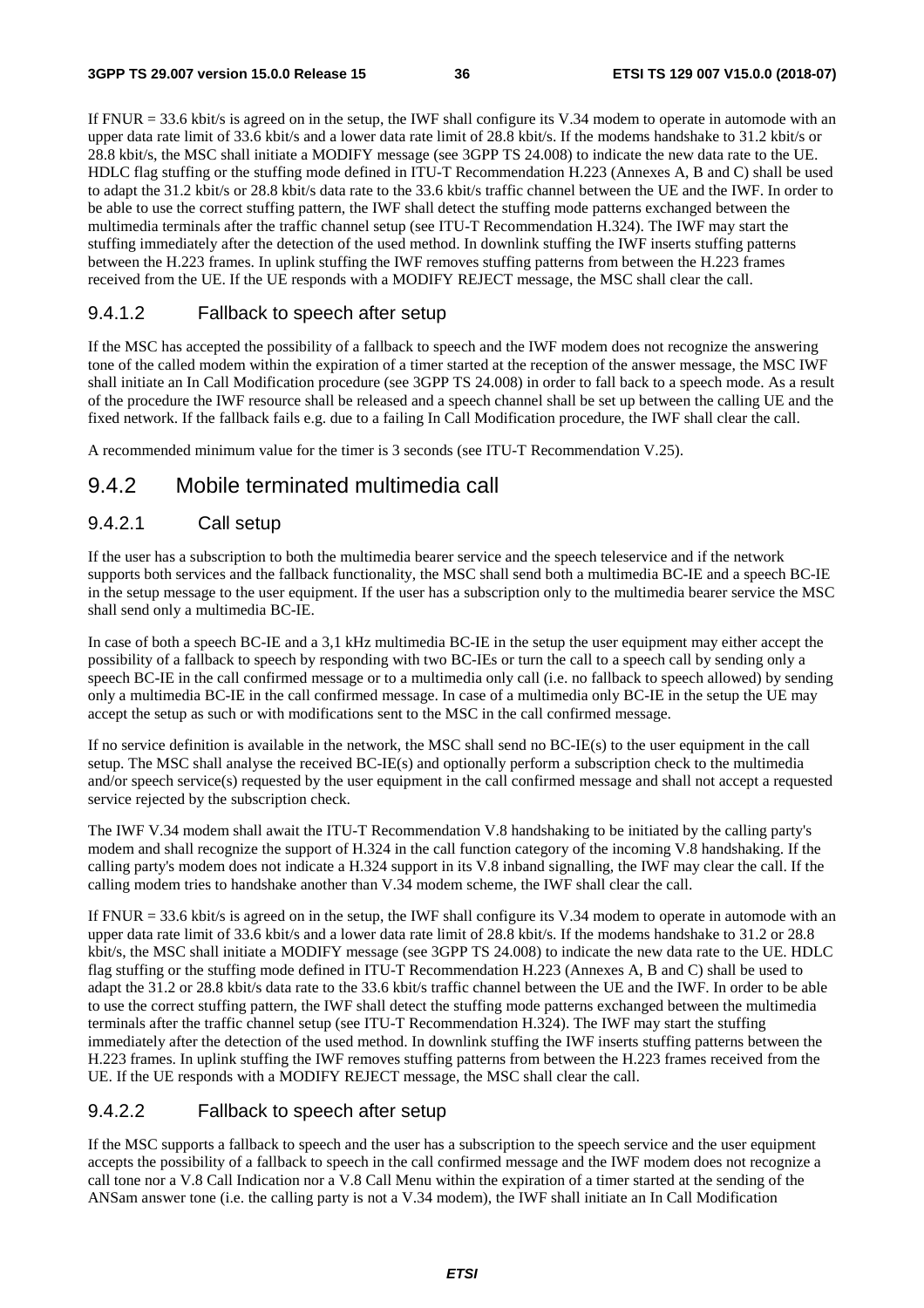procedure (see 3GPP TS 24.008) in order to fall back to a speech mode. As a result of the procedure the IWF resource shall be released and a speech channel shall be set up between the called UE and the fixed network. If the fallback fails e.g. due to a missing subscription to speech or a failing In Call Modification procedure, the IWF shall clear the call.

A recommended minimum timer value is 3 seconds (see ITU-T Recommendation V.8).

# 9.4.3 Seamless data rate change

If the modems change the data rate during an ongoing multimedia call (using the ITU-T Recommendation V.34 seamless data rate change mechanism), the MSC shall initiate a MODIFY message (see 3GPP TS 24.008) to indicate the new data rate to the UE. HDLC flag stuffing or the stuffing mode defined in ITU-T Recommendation H.223 (Annexes A, B and C) shall be used to adapt the 31.2 or 28.8 kbit/s data rate to the 33.6 kbit/s traffic channel between the UE and the IWF. The stuffing pattern found out during the traffic channel setup (see subclauses Call setup) is used. The IWF may start the stuffing immediately after the detection of the data rate change by the modems.

# 10 Interworking to the ISDN

The interworking to the ISDN is specified on the principle of the network supporting standardized associated signalling protocol as outlined in clause 6, i.e. DSS1 and ISUP. An ISDN not complying with this definition differs - for the purpose of the present document - in that it does not support the compatibility information to that degree necessary for deducing a PLMN Basic Service. These networks will find their reflection in the following where those implications are to be set out.

The calling address sent in a mobile originated call to the ISDN is always the basic MSISDN even if the ISDN user shall use a different MSISDN (multi numbering scheme, see 9.2.2 case a) for a mobile terminated call (call back) as only the basic MSISDN is available at the VLR (see 3GPP TS 29.002).

The scope of this clause is to describe the handling of the content of the Information Elements where "content" is understood to be the value of the parameter fields of the Information Elements, namely BC-IE, HLC and LLC, after the length indicator. For the transport of these Information Elements within the PLMN refer to 3GPP TS 29.002.

The handling of multislot, 14.4kbit/s, EDGE and Iu Mode related parameters of the call control signalling and the applicability of single- or multislot configurations (refer to 3GPP TS 48.020 and 3GPP TS 44.021) is the same as for the PSTN interworking cases.

# 10.1 Speech Calls

Since at the interworking point the transcoder provides for A-law or µ-law (PCS-1900) PCM at 64 kbit/s, no particular interworking is required. It is anticipated that the ISDN Teleservice Telephony and ISDN Bearer Service speech, respectively would be used. Transmission aspects are covered in 3GPP TS 43.050. Any further requirements are a national matter.

# 10.2 Data Calls

In this case it is assumed that the ISDN bearer service 3,1 kHz audio shall only be interworked by means of a modem pool in the PLMN. If a network operator provides this facility, then the MSC/IWF operation will be similar to that described for interworking to the PSTN.

Where the bearer capability information indicates that the call is a circuit switched unrestricted digital call, then the MSC/IWF shall select the appropriate rate adapted ISDN and PLMN bearer services.

# 10.2.1 Network interworking mobile originated

Low layer compatibility checking of the mobile originated call is carried out by the MSC/IWF to determine the appropriate bearer service selection in the ISDN. This will entail the MSC/IWF in mapping appropriately the PLMN BC-IE to the ISDN BC-IE (bearer capability information element). If it is not possible for the MSC/IWF to provide a bearer service match, then the MSC/IWF shall fail the call and indicate the reason to the user.

The UE shall provide further compatibility information (LLC/HLC-IEs) if required for defining end-to-end compatibility.

As well as compatibility checking, subscription checking should be performed.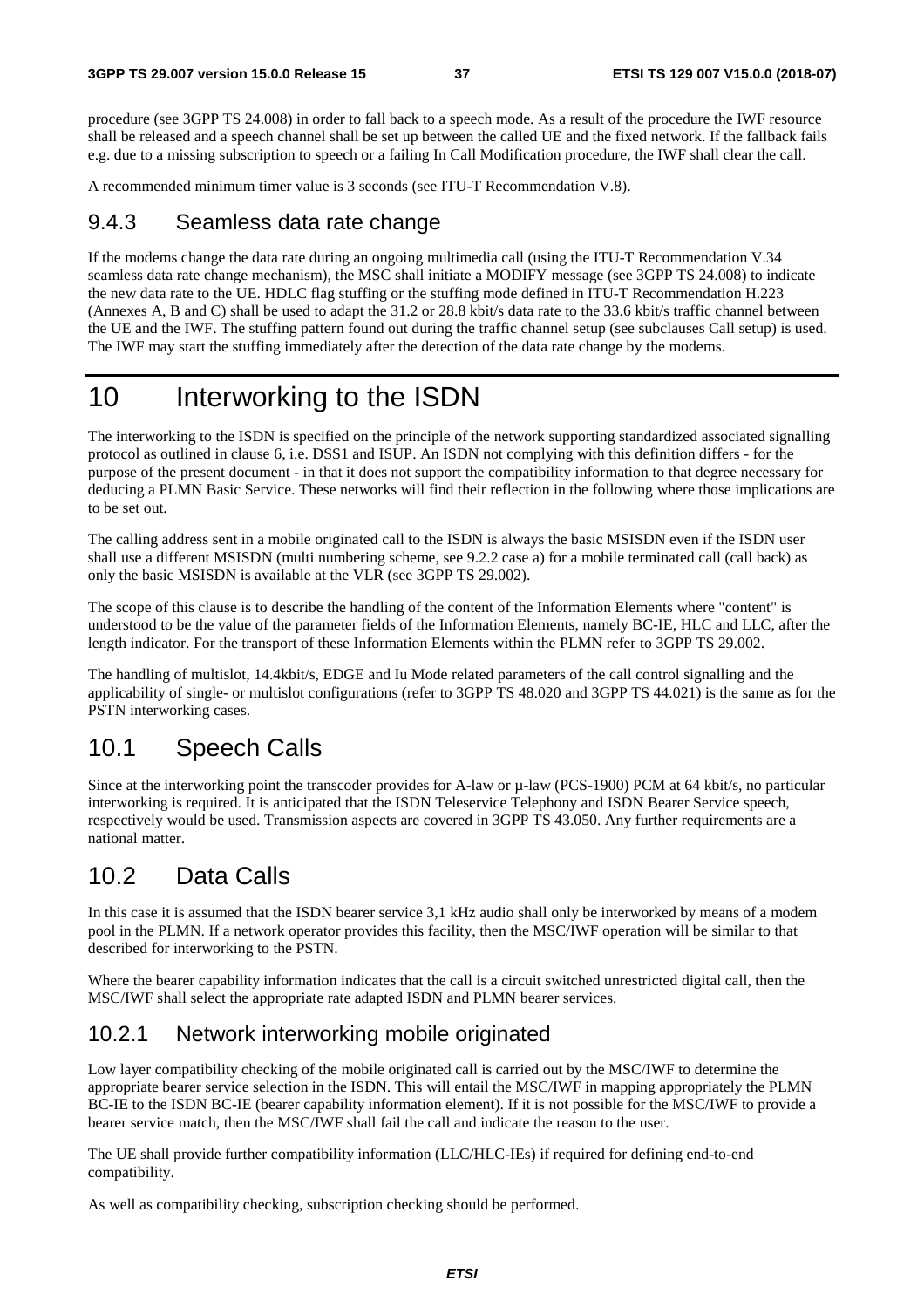The selection of the MSC/IWF will be by means of the bearer capability information within the call set up message. The mobile subscriber shall be able to select the unrestricted digital capability, which the MSC/IWF will map to the same capability in the ISDN call set up message. If an interworking point is encountered within the ISDN which does not support this service request, then either a call release message including an appropriate error cause or progress message is returned to the PLMN, indicating that the ISDN network is unable to support the service requested. In the case of a call release message the network shall release the call. In the case of progress message the network releases the call or forwards it (see 3GPP TS 24.008) to the mobile which will release the call.

# 10.2.2 Network interworking mobile terminated

## 10.2.2.1 General

This subclause describes the interworking of calls where the calling subscriber can communicate ISDN compatibility information with exhaustive contents for deducing a PLMN Basic Service to a PLMN (gateway MSC/interrogating node) i.e. by means of ISDN signalling.

The GMSC shall perform a mapping of the received Basic Service Information for the transport to the HLR, for details of this transport refer to 3GPP TS 29.002.

Compatibility checking of the low layers of the ISDN originated call is carried out by the MSC/IWF to determine the appropriate bearer service selection in the PLMN. This will entail the MSC/IWF in mapping appropriately the ISDN BC/LLC-IE to the PLMN BC-IE.

As well as compatibility checking, subscription checking should be performed. If either the subscription check or the compatibility check fails then the call will be rejected.

For ISDN originated calls it will not be possible to signal mobile specific requirements e.g. transparent/non transparent, full/half rate channel. Therefore the MSC/IWF shall select a default setting appropriate to the visited PLMN's network capabilities. In general it will be beneficial, where a network supports both full and half rate channels and transparent/non transparent capabilities, to indicate so in the appropriate PLMN BC field of 3GPP TS 24.008. The mobile subscriber has the option to indicate in the call confirmation message a change to this default setting according to the rules specified in 3GPP TS 27.001. The appropriate MSC/IWF shall be selected on the basis of this requirement.

# 10.2.2.2 Functions in GMSC

At call Set-up, the interrogating node passes in the "send routing information" to the HLR, the ISDN BC, LLC and HLC received in the initial address message. The coding of these parameters shall comply with Q.931 (05/98). For MT calls, and for backward compatibility purposes only, the mapping of the modem type according to ETS 300-102-1 (12/90) shall also be accepted, see note 12 of table 7B.

The information possibly signaled backwards from the VMSC to the GMSC contained in the access transport parameter of the Answer message (ANM) can be used to perform service related functions (e.g. accounting) at the GMSC.

## 10.2.2.3 Functions in HLR

-

According to the contents of the Compatibility Information, i.e. the ISDN BC, LLC and HLC received, the HLR applies one of the following:

- 1) No ISDN BC is received, or one from which a PLMN Basic Service cannot be deduced (i.e. with the information Transfer Capability field set to "3,1 kHz audio" but without any associated modem type**1** in the ISDN BC and LLC, or without HLC indication of group 3 facsimile). Two cases shall be considered:
	- a) The called MSISDN has a corresponding PLMN BC stored in the HLR (see 9.2.2.1); then the service attached to this number in the HLR tables is applicable and the corresponding PLMN BC is passed to the VLR in the "Provide Roaming Number" request. See figure 8;
	- b) The called MSISDN has no corresponding PLMN BC stored in the HLR (see 9.2.2.2). In this case no PLMN BC is passed to the VLR in the "Provide Roaming Number" request.

**<sup>1</sup>** "Modem type" in connection with the ITC value "3,1 kHz audio" means hereafter that either an ISDN BC modem type value is present or the autobauding modem function is indicated (see note 16 of table 7B)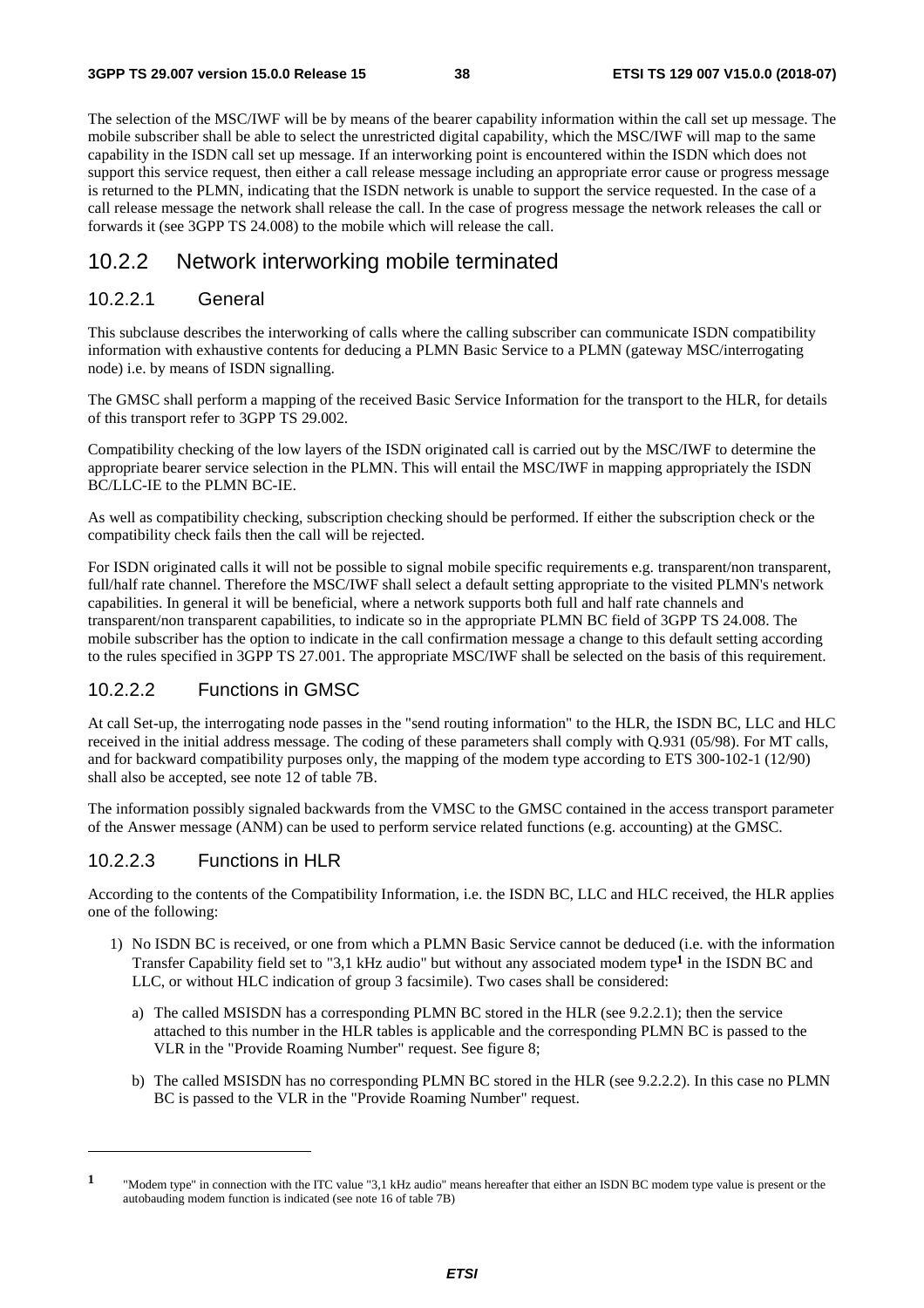2) Compatibility Information is received from which a PLMN Basic Service can be deduced, i.e. the ITC field in the ISDN BC is "unrestricted digital" and the fields for the applicable user layer 1 protocol and user rate (except for the 64kbit/s case, see Note 22 Table 7B) are available (in either the ISDN BC or the LLC), or the ITC field is "3,1 kHz audio", and a modem type, user rate, etc. is indicated but the HLC does not indicate "facsimile group 3". The received ISDN BC (and possibly LLC plus HLC) is then considered applicable regardless of the kind of MSISDN received (PLMN BC associated or not) and either the equivalent PLMN BC or the original ISDN BC/LLC is sent to the VLR. In both cases the originally received HLC may also be sent to the VLR; see figure 9.

As an exception to this the BC stored in the HLR is regarded as valid if one of the following cases applies:

- If ITC = UDI/RDI and User Rate = 32 kbit/s /56 kbit/s and User information layer 1 protocol = V.110, I.460/X.30 and the stored BC indicates FTM, PIAFS or Multimedia.
- If ITC = 3,1 kHz audio and User Rate = 28.8 kbit/s and Modem Type = V.34 and the stored BC indicates Multimedia.

 When the HLR interworks with a GSM phase 1 VPLMN (VLR/VMSC), then the HLR shall convert the ISDN BC to the equivalent PLMN BC, and forward it to the VLR. In this case the LLC cannot be forwarded.

- 3) Compatibility Information is received from which the PLMN Teleservice category Facsimile transmission can be deduced, i.e. the ITC field in the ISDN BC is "3,1kHz audio" and the HLC indicates "facsimile group 3" (see figure 9). The following two cases shall be considered:
	- a) The called MSISDN has a corresponding PLMN BC stored in the HLR (indicating either TS 61 or TS 62). In this case the service attached to the MSISDN in the HLR tables is applicable and the corresponding PLMN BC is passed to the VLR in the "Provide Roaming Number" request; see also subclause 10.3.1.3;
	- b) The called MSISDN has no corresponding PLMN BC stored in the HLR. In this case the HLR shall forward the appropriate PLMN BC to the VLR in line with the subscriber's subscription to Teleservice TS 61 or TS 62.

 For TS 61 the value of the PLMN BC parameter "Information Transfer Capability" shall be set to "alternate speech/facsimile group 3, starting with speech".

In both cases the HLC should be passed to the VLR in the "Provide Roaming Number" request.

 Alternatively the HLR may forward the originally received ISDN/LLC/HLC, when interworking with a GSM or later phase 2 VLR

- 4) If the Compatibility Information received does not allow the HLR to deduce a PLMN Bearer Service, i.e. the ITC field in the ISDN BC is "unrestricted digital", but without the fields indicating the applicable user layer 1 protocol, user rate, etc. (in either the ISDN BC or the ISDN LLC), then the call is managed as for a UDI call according to subclause 9.2.2, i.e. either the "multi numbering" or "single numbering" scenario is applied depending on which capability is provided by the home PLMN/HLR.
- 5) Compatibility information is received, the ITC field in the ISDN BC is "speech" and this value differs from the ITC field in the PLMN BC stored in the HLR. Then the PLMN BC stored in the HLR is considered applicable and shall be sent to the VLR.

If the HLR supports the option to return the MAP "GSM Bearer Capability" to the GMSC in the MAP "Send Routing Information" response, it shall pass the PLMN-BC stored in the HLR if the latter is considered applicable as per the preceding rules. Otherwise no MAP "GSM Bearer Capability" shall be returned. This requirement shall apply irrespectively of whether the MAP "Send Routing Information" response contains a MAP "MSRN", "GMSC Camel Subscription Info", "Forwarding Data" or not. As an exception, to avoid transferring twice the MAP "GSM Bearer Capability" for a call involving two MAP "Send Routing Information" procedures to the HLR, the HLR should not include the MAP "GSM Bearer Capability" in the MAP "Send Routing Information" response if the MAP "Send Routing Information" request contains the MAP "Suppress T-CSI" IE.

## 10.2.2.4 Functions in VMSC

When the incoming call arrives, the VMSC attempts to derive a PLMN basic service from the information received in the IAM, and requests information from the VLR to handle the call. In general, the LLC and HLC are sent with the PLMN BC to the UE at call set-up. In particular, however the following rules apply: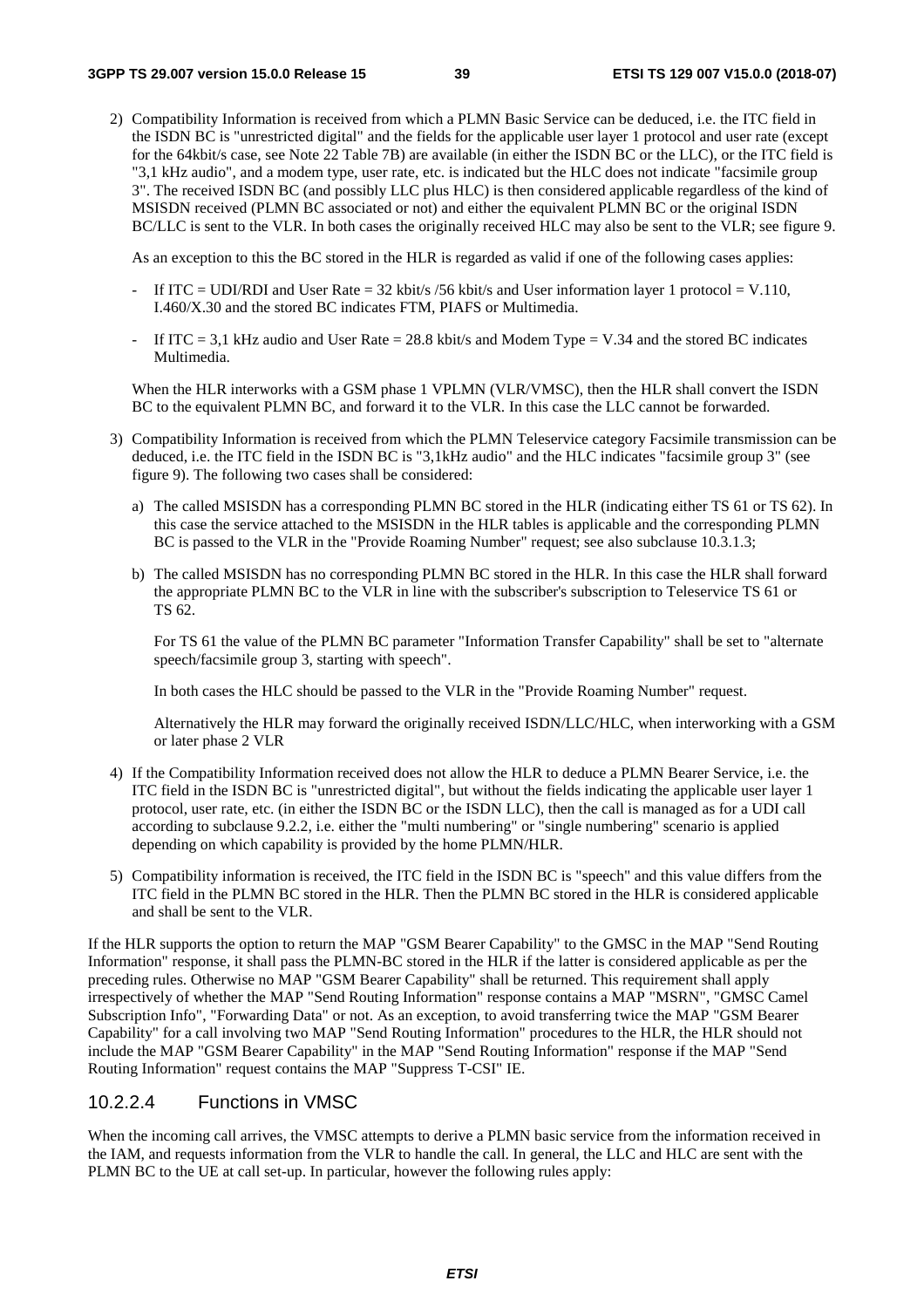- 1) If the Initial Address Message (IAM) contains no ISDN BC and no PLMN or ISDN BC/LLC/HLC was retrieved from the VLR, the call is handled as in subclause 9.2.2.2.
- 2) If there is no ISDN BC in the IAM but a PLMN or ISDN BC/LLC/HLC was retrieved from the VLR, the PLMN or ISDN BC/LLC/HLC retrieved from the VLR applies.
- 3) If there is an ISDN BC in the IAM with the ITC field set to "3,1 kHz audio" but without any associated modem type or indication of facsimile group 3 in the HLC, the PLMN or ISDN BC/LLC/HLC retrieved from the VLR is considered as applicable when it exists. If no PLMN or ISDN BC is retrieved from the VLR, the call is handled as in subclause 9.2.2.2.
- 4) If there is an ISDN BC in the IAM with the ITC field set to "unrestricted digital information" and the fields for the applicable user layer 1 protocol and user rate (except for the 64kbit/s case; see note 22 to table 7B) are available (either in the ISDN BC or ISDN LLC), or if 3,1 kHz audio and a modem type is indicated, this ISDN BC is applicable regardless of what has been retrieved from the VLR. In this case the ISDN BC shall be mapped to an appropriate PLMN BC (refer to table 7B).

As an exception to this the BC retrieved from the VLR is sent to the UE if one of the following applies:

If ITC = UDI/RDI and User Rate = 32 kbit/s /56 kbit/s and User information layer 1 protocol = V.110, I.460/X.30 and the BC retrieved from the VLR indicates FTM, PIAFS or Multimedia.

If ITC = 3,1 kHz audio and User Rate = 28,8 kbit/s and Modem Type = V.34 and the BC retrieved from the VLR indicates Multimedia.

5) If there is an ISDN BC in the IAM with the ITC field set to "3,1kHz audio" and there is an HLC indicating "facsimile group 3", the PLMN BC retrieved from the VLR is applicable when it exists. If a PLMN BC with the parameter "information transfer capability" set to "alternate speech/facsimile group 3, starting with speech" (i.e. TS 61) is retrieved from the VLR, this shall be mapped to two PLMN BC-IEs preceded by a repeat indicator, one representing speech, the other representing facsimile group 3.

 For TS 61, the order in which the two PLMN BC-IEs are sent towards the UE in the setup message is a network option.

6) If there is an ISDN BC in the IAM with the ITC field set to "unrestricted digital information" but without applicable "user layer 1 protocol" and "user rate", etc. fields, in either the ISDN BC no the ISDN LLC, then the PLMN or ISDN BC/LLC retrieved from the VLR is applicable, if available, otherwise subclause 9.2.2.2 applies.

 7) If there is an ISDN BC in the IAM with the ITC field set to "Speech" and this value differs from the ITC field of the BC retrieved from the VLR for this call, then the BC/LLC/HLC retrieved from the VLR is considered applicable. If no PLMN or ISDN BC is retrieved from the VLR, the call is handled as in subclause 9.2.2.2.

In all cases where the VMSC retrieves a PLMN BC from the VLR, the VMSC may add or modify PLMN-specific parameters in the PLMN BC, as described in subclause 9.2.2, before sending the PLMN BC $\Box$ IE towards the UE.

In all cases when no PLMN or ISDN BC is retrieved from the VLR and no ISDN Compatibility information allowing deduction of a PLMN Bearer Service is available, then no PLMN BC is inserted by the VMSC and subclause 9.2.2.2 applies.

The mapping between PLMN and ISDN BCs is shown in table 7.

The UE may negotiate parameters with the MSC according to the rules defined in 3GPP TS 27.001. If the UE proposes to the network to modify the User Rate as well as the correlated parameters Modem Type and Intermediate Rate in the call confirmed message, the network may accept or release the call (see 3GPP TS 27.001). For multislot, 14.4kbit/s, EDGE and Iu Mode operations, the UE may also propose to the network to modify the Fixed Network User Rate and Other Modem Type parameters (see 3GPP TS 27.001). In case a transparent service is used, the call shall be released. For a non-transparent service with flow control, the MSC/IWF shall use towards the fixed network the unmodified "fixed network user rate" and shall use the "wanted air interface user rate" or the modified "fixed network user rate" towards the user equipment.

The VMSC may map the received PLMN BC into an ISDN BC according to the rules defined in table 7A. This ISDN BC can be transported together with possibly available LLC and HLC in the access transport parameter of the Answer message (ANM) according to ITU-T Q.763.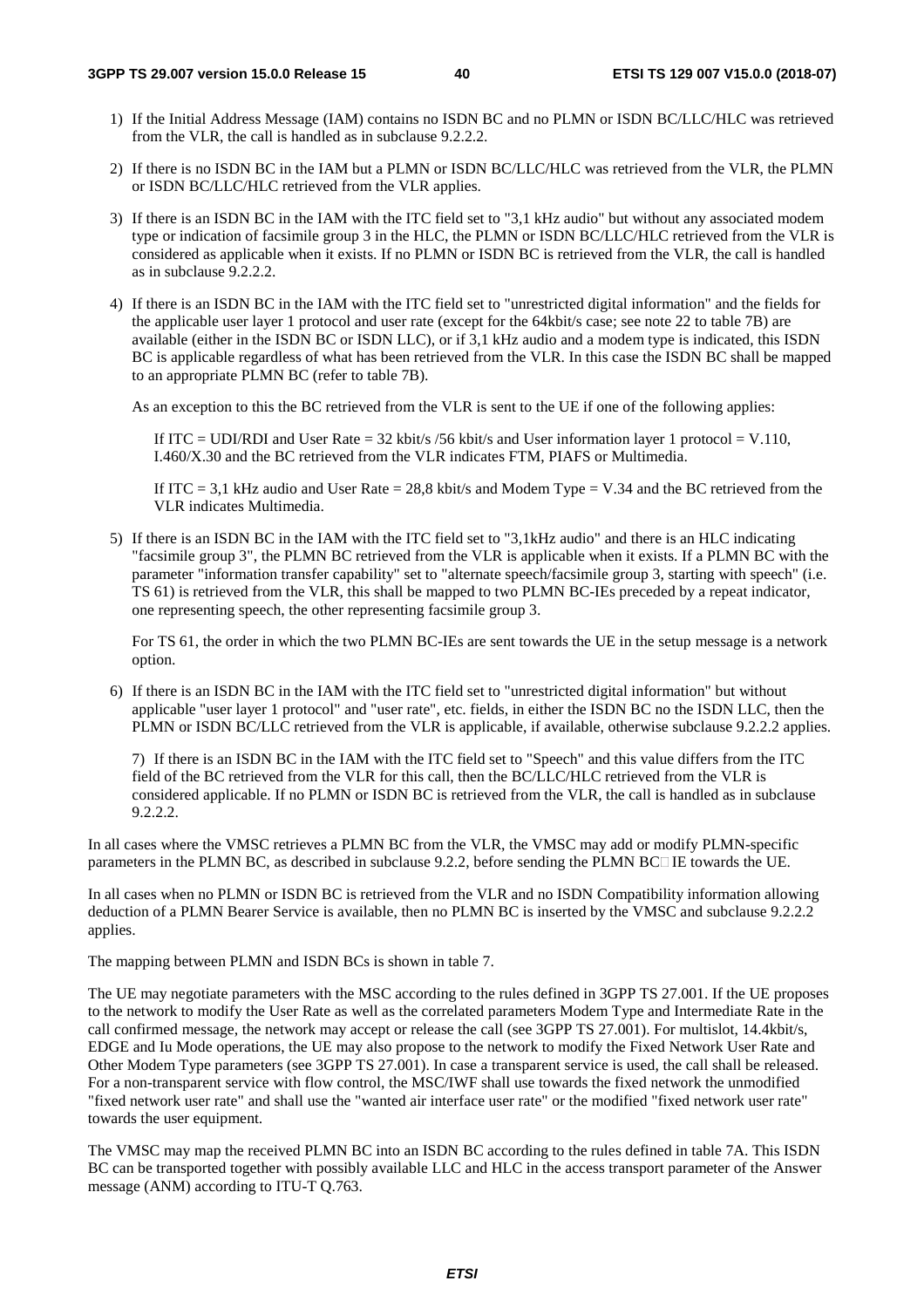# 10.2.2.4A Functions in VLR

When the VLR receives from the VMSC a request for information to handle an incoming call, it performs two functions:

- 1) It determines the basic service which applies for the call, according to the following principles:
	- a) If the basic service received in the request from the VMSC was the same as the basic service indicated by the compatibility information received in the "Provide Roaming Number" request, the VLR applies that basic service.
	- b) If the basic service received in the request from the VMSC was Telephony but the compatibility information received in the "Provide Roaming Number" request indicated a basic service different from Telephony, the VLR applies the basic service derived from the compatibility information received in the "Provide Roaming Number" request.
	- c) If the basic service received in the request from the VMSC was Facsimile Group 3 and the compatibility information received in the "Provide Roaming Number" request indicated Alternate Speech and Facsimile Group 3, the VLR applies the basic service Alternate Speech and Facsimile Group 3.
	- d) If the basic service received in the request from the VMSC was Telephony and no compatibility information was received in the "Provide Roaming Number" request, the VLR applies the basic service Telephony.
	- e) If the basic service received in the request from the VMSC was Facsimile Group 3 but no compatibility information was received in the "Provide Roaming Number" request, the VLR checks the subscription information stored in its database, and applies the appropriate subscribed basic service (Facsimile Group 3 or Alternate Speech and Facsimile Group 3).
	- f) If the basic service received in the request from the VMSC was anything except Telephony or Facsimile Group 3, the VLR applies the basic service received in the request from the VMSC, regardless of any information received in the "Provide Roaming Number" request or stored subscription information.
	- g) If no basic service was received in the request from the VMSC but compatibility information was received in the "Provide Roaming Number" request, the VLR applies the basic service derived from the compatibility information received in the "Provide Roaming Number" request.
	- h) If no basic service was received in the request from the VMSC and no compatibility information was received in the "Provide Roaming Number" request, the VLR applies the basic service determined by the network operator, taking account of the subscribed basic services.
- 2) It returns compatibility information (PLMN BC or ISDN BC, and possibly ISDN HLC and ISDN LLC, according to the following principles:
	- a) If the request from the VMSC included a basic service Facsimile Group 3, the VLR checks the subscription information stored in its database, and returns the appropriate compatibility information according to the subscribed basic service:
		- i) A PLMN BC with the parameter "information transfer capability" set to "alternate speech/facsimile group 3, starting with speech" (i.e. TS 61) if the subscribed basic service is Alternate Speech and Facsimile Group 3;
		- ii) A PLMN BC with the parameter "information transfer capability" set to " facsimile group 3" (i.e. TS 62) if the subscribed basic service is Facsimile Group 3.
	- b) If the request from the VMSC did not include a basic service Facsimile Group 3 and compatibility information was received in the "Provide Roaming Number" request, the VLR processes the compatibility information received in the "Provide Roaming Number" request:
		- i) If the compatibility information received in the "Provide Roaming Number" request consisted of an ISDN BC/LLC/HLC the VLR maps this to an appropriate PLMN BC as shown in table 7B.
		- ii) If the compatibility information received in the "Provide Roaming Number" request consisted of a PLMN BC, possibly with an ISDN LLC/HLC, the VLR retains the PLMN BC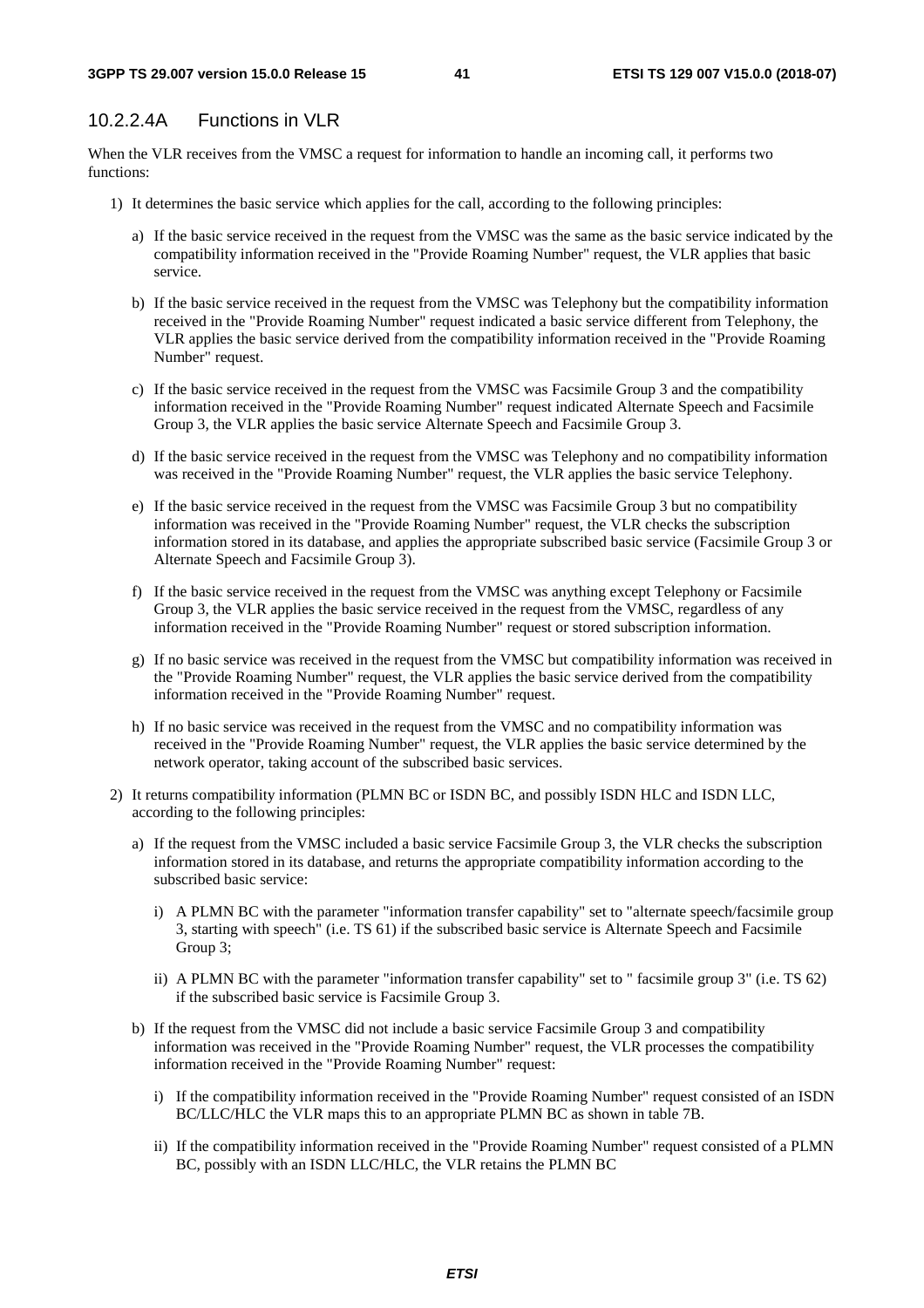c) If the request from the VMSC did not include a basic service Facsimile Group 3 and no compatibility information was received in the "Provide Roaming Number" request, the VLR sends no compatibility information to the VMSC.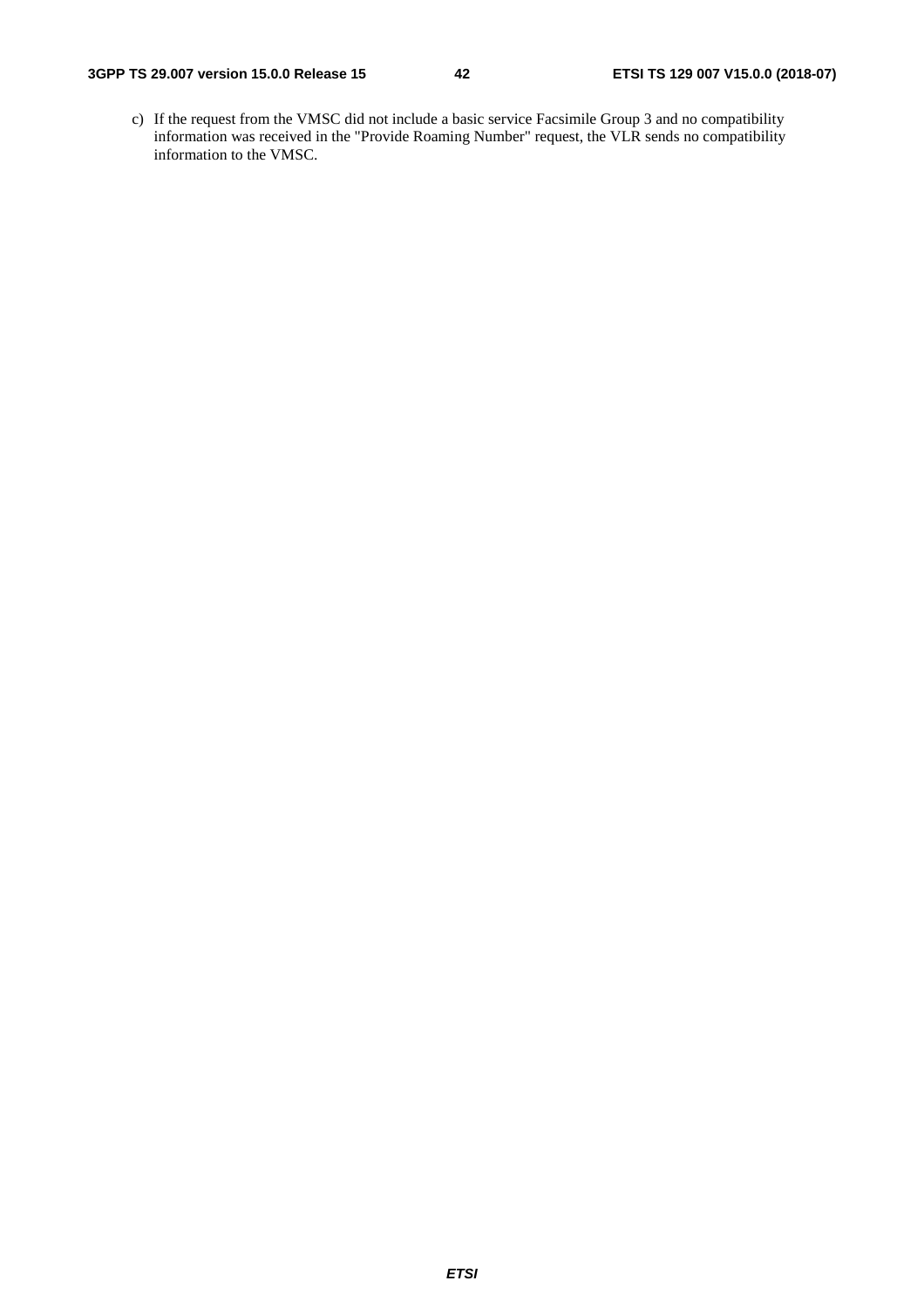## 10.2.2.5 Call Flows



- NOTE: (1) Some parameters of BCgk may be provided/modified according to the MSC's capabilities/preferences. See subclause 9.2.2.
	- (2) In the "Call Confirm" message, the UE may modify some parameters of the PLMN BC. See subclause 9.2.2.

(3) The VMSC may map the PLMN BC (BC''gk) into an ISDN BC (BC'''gk) according to the rules defined in table 7A

(4) Abbreviations: see figure 2.

**Figure 8: Call Flow for a mobile terminated, ISDN originated call where compatibility information provided are not exhaustive for deducing a PLMN Bearer Service, but Information Transfer Capability = 3,1 kHz audio, no modem type and no HLC IE indicating facsimile group 3 HLR stores PLMN BC against MSISDN number multi-numbering scheme**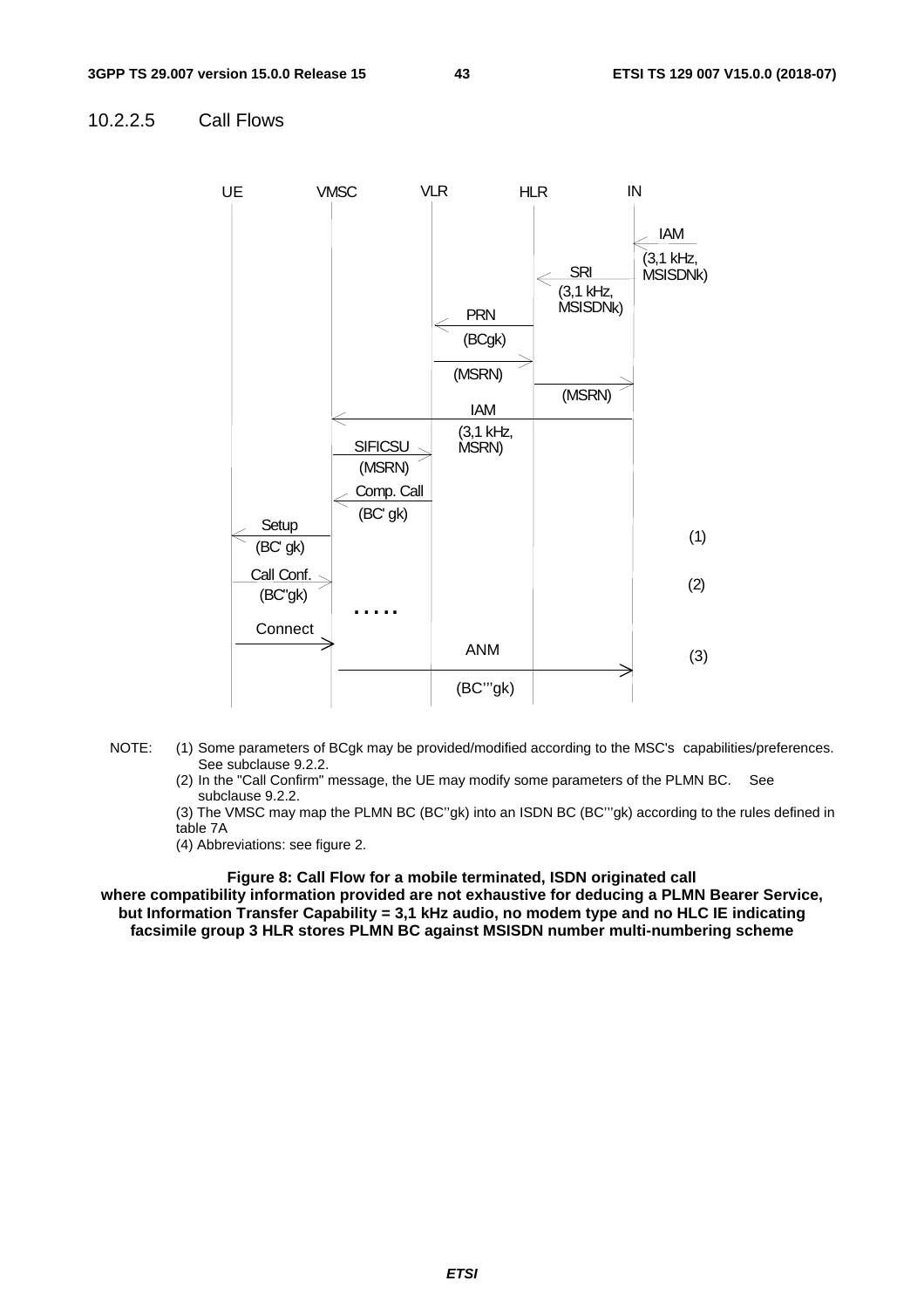

- NOTES: (1) BCij denotes ISDN BC\*; BCgj is the corresponding PLMN BC.
	- (2) Assumes signalling capabilities permit the transfer of BC between IN and VMSC. If this is not the case, the VLR uses the stored BC/LLC/HLC.
	- (3) BC'ij denotes BCij as maybe modified by intervening networks.
	- (4) Some parameters of BCgk may be provided/modified according to the MSC's capabilities/preferences. See subclause 9.2.2.
	- (5) In the "Call Confirm" message, the UE may modify some parameters of the BC. See subclause 9.2.2. (6) For details on how the BC, HLC, and LLC are transported, refer to 3GPP TS 29.002.
	- HLC and LLC refers to ISDN values.
	- (7) The VMSC may map the PLMN BC (BC''gj,LLC,HLC) into an ISDN BC (BC'''gj,LLC,HLC) according to the rules defined in table 7A
	- (8) Abbreviations: see figure 2.

#### **Figure 9: Call Flow for a mobile terminated, ISDN originated call where compatibility information provided are sufficient information to deduce a PLMN Bearer Service or Information Transfer Capability = 3,1 kHz audio with HLC IE indicating facsimile group 3**

#### 10.2.2.6 Mapping Functions

The following tables  $(7A + 7B)$  show that only the ISDN BC is used for mapping (exceptions are indicated).

NOTE: The ISDN/PLMN BC-IE mapping shall be performed as specified in tables 7A and 7B. This shall be done to allow setup of a compatible end-to-end connection between two UEs or one UE and an ISDN terminal.

In the following tables 7A and 7B the comparison is drawn between parameters in the PLMN call set up request message and that of the ISDN call set up request message. In some cases no comparable values are available and these will be marked as such. In these cases reference will need to be made to the table of network interworking in 3GPP TS 29.007 to identify the appropriate choice. In some cases it is not necessary to support a particular option, and in this case those parameters will be annotated appropriately.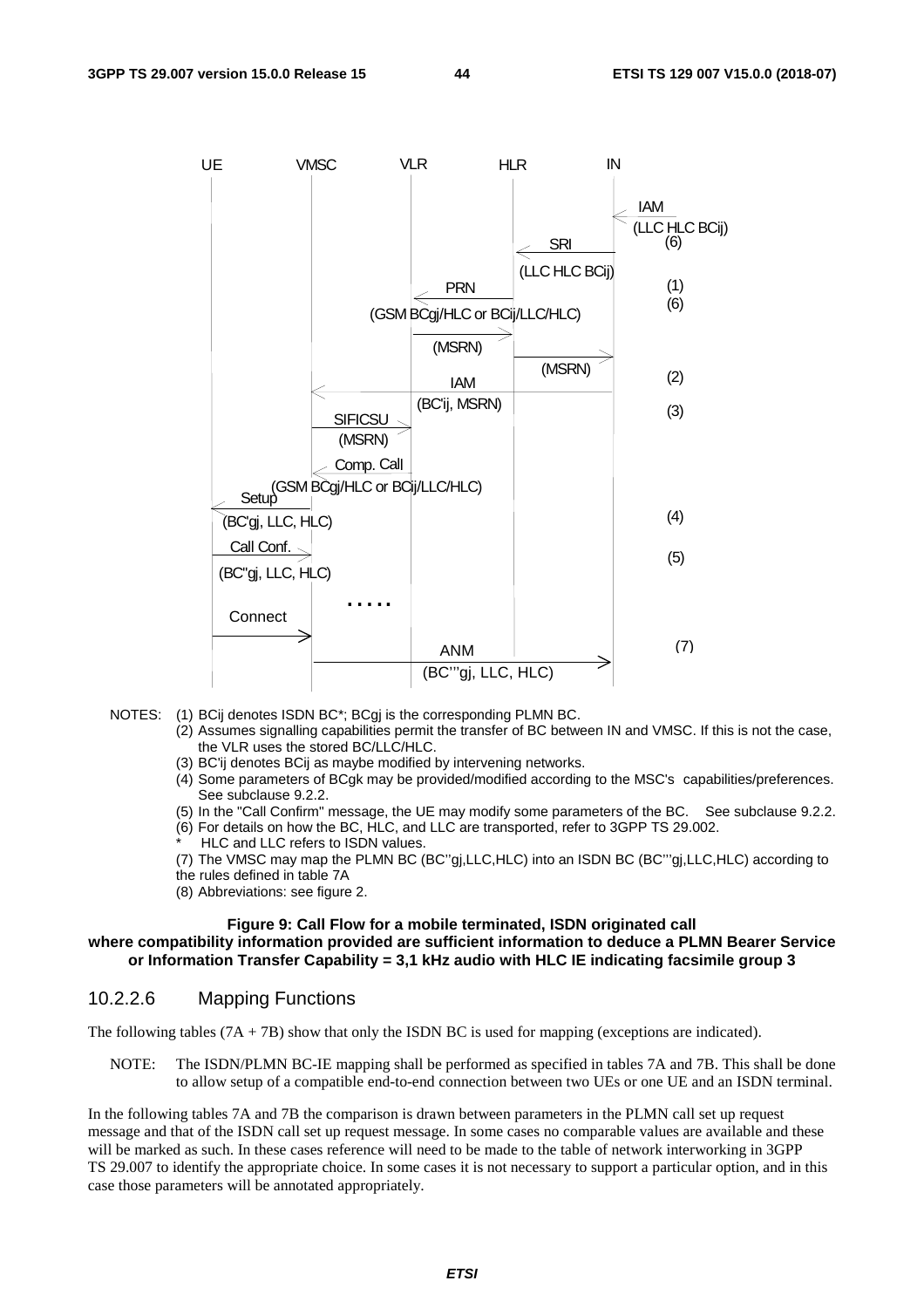The PLMN parameters and values are as in 3GPP TS 24.008 in combination as in 3GPP TS 27.001. The ISDN parameters and values are as in Q.931 (05/98).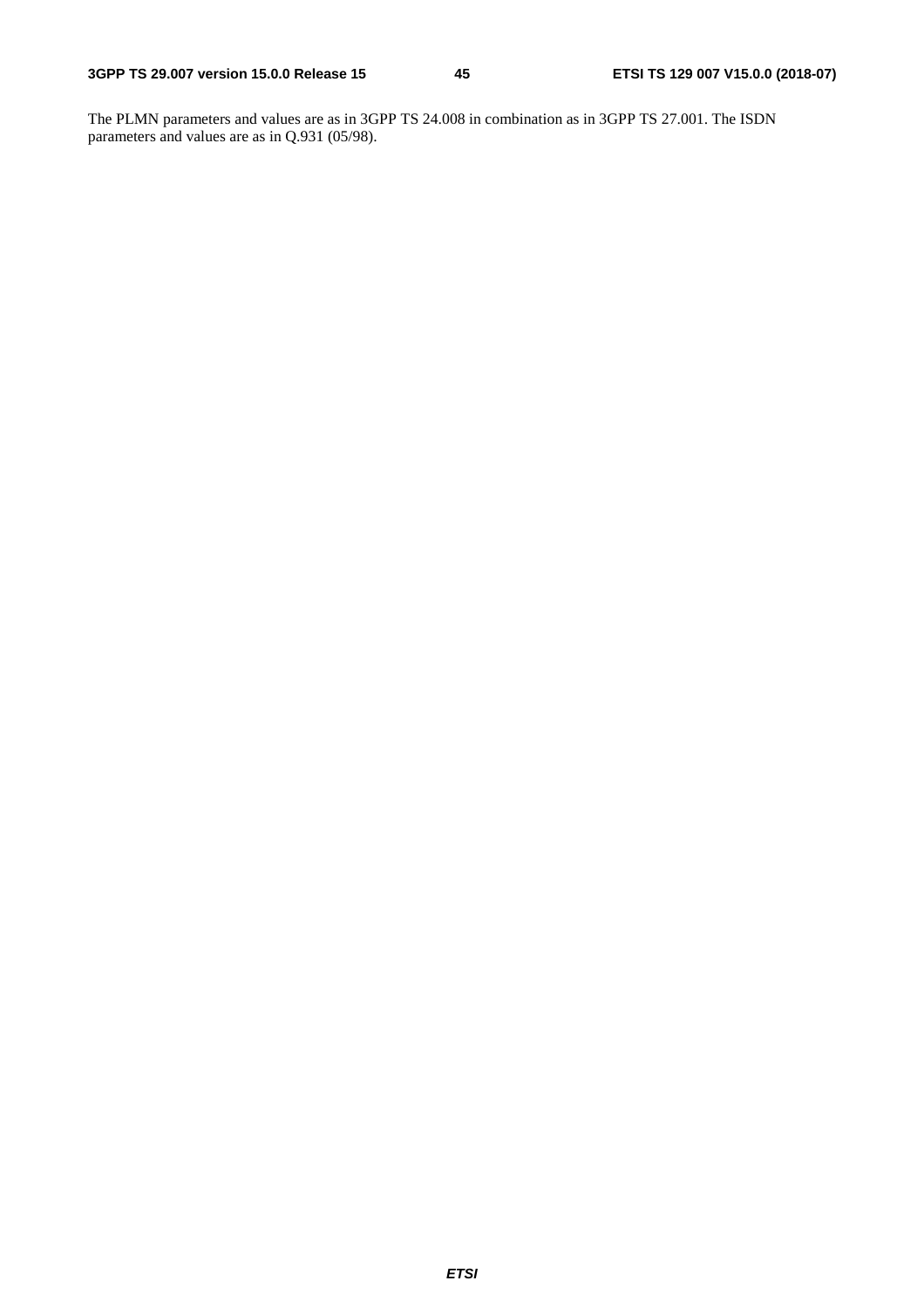**Table 7A: Comparable setting of parameters in PLMN and ISDN: Mobile Originated**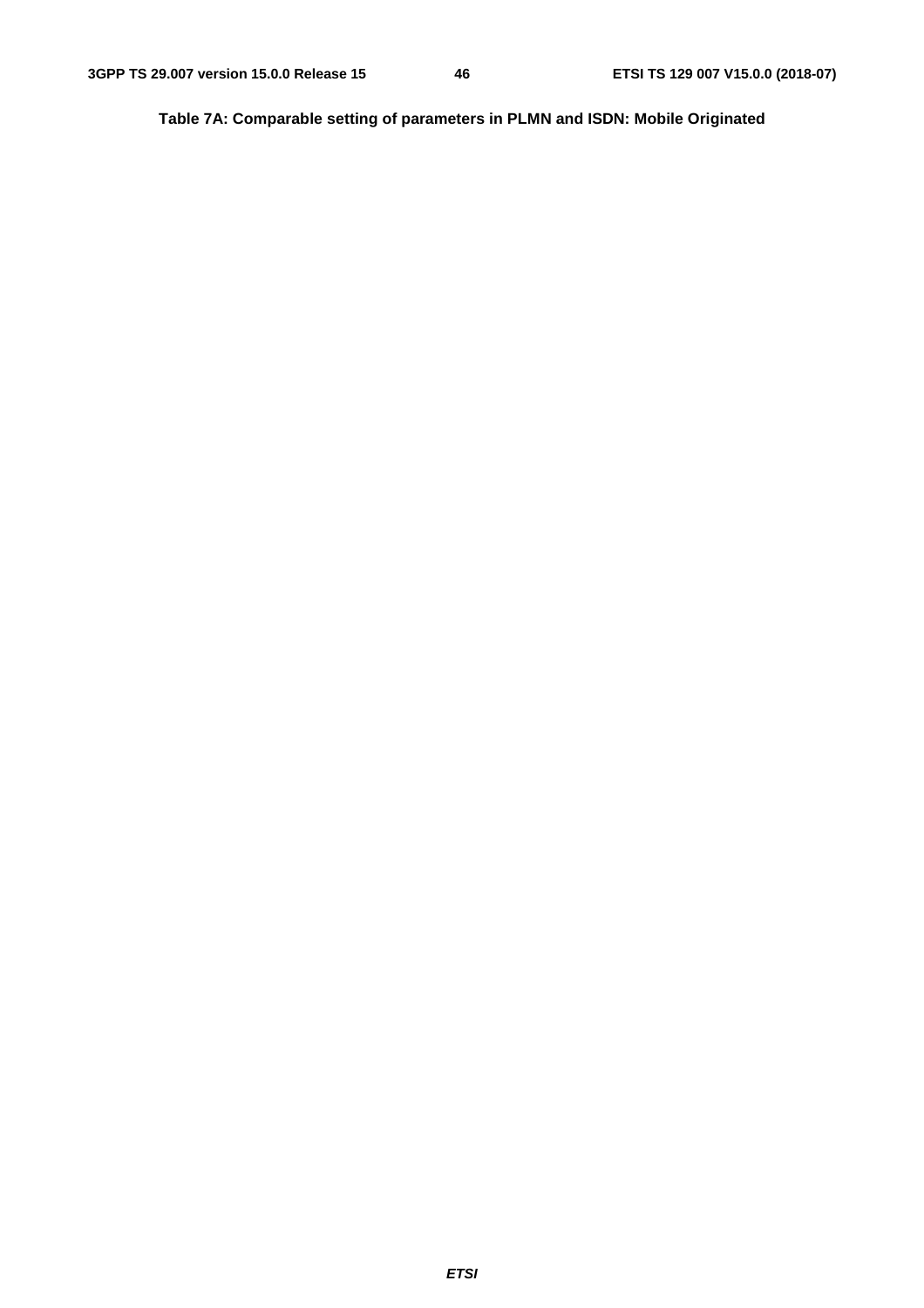| Octet                | <b>PLMN BC parameter value</b>       | Octet          | <b>ISDN BC parameter value</b>        |
|----------------------|--------------------------------------|----------------|---------------------------------------|
| $\mathbf{1}$         | <b>Bearer Capability IEI</b>         |                | <b>Bearer Capability IEI</b>          |
| $\overline{2}$       | <b>Length of BC contents</b>         | $\overline{2}$ | <b>Length of BC contents</b>          |
|                      |                                      |                |                                       |
| $\overline{3}$       | Radio channel requirement            |                | No comparable field                   |
| #76                  | half rate channel                    |                |                                       |
|                      | full rate channel                    |                |                                       |
|                      | dual, full, rate preferred           |                |                                       |
|                      | dual, half rate preferred            |                |                                       |
| $\overline{3}$       | <b>Coding Standard</b>               | 3              | <b>Coding Standard</b>                |
| #5                   | GSM standard coding                  | #76            | CCITT standardized coding             |
| 3                    | <b>Transfer mode</b>                 | 4              | Transfer mode                         |
| #4                   | circuit mode                         | #76            | circuit mode                          |
|                      | packet mode (note7)                  |                | packet mode                           |
| 3                    | Information transfer capability      | 3              | Information transfer capability       |
| #3.1                 | speech                               | #51            | speech                                |
|                      | unrestricted digital                 |                | unrestricted digital                  |
|                      | 3,1 kHz audio ex PLMN                |                | 3,1 kHz audio                         |
|                      | facsimile group 3 (note 1)           |                | 3,1 kHz audio                         |
|                      | other ITC (see octet 5a)             |                | no comparable value                   |
| 5a                   | Other ITC                            |                |                                       |
| #76                  | restricted digital                   |                | (note 18)                             |
| $\overline{4}$       | Compression (note 14)                |                | No comparable field                   |
| #7                   | data compression allowed             |                |                                       |
|                      | data compression not allowed         |                |                                       |
| $\overline{4}$       | Structure                            | 4a             | Structure (note 4)                    |
| #65                  | SDU integrity                        | #75            |                                       |
|                      | unstructured                         |                |                                       |
| $\overline{4}$       | <b>Duplex mode</b>                   | 5d             | <b>Duplex mode</b>                    |
| #4                   | half duplex                          | #7             | half duplex                           |
|                      | full duplex                          |                | full duplex                           |
|                      | Configuration                        | 4a             | Configuration<br>(note 4)             |
| $\overline{a}$<br>#3 |                                      |                |                                       |
|                      | point to point                       | #4.3           |                                       |
| $\overline{4}$       | <b>Establishment</b>                 | 4a             | Establishment (note 4)                |
| #1                   | demand                               | #21            |                                       |
| 4                    | <b>NIRR</b> (note $12$ )             |                |                                       |
|                      | no meaning                           |                | No comparable field                   |
|                      | Data $\leq$ 4.8kbit/s, FR nt,        |                |                                       |
|                      | 6kbit/s radio interface is requested |                |                                       |
| 5                    | <b>Rate adaptation</b>               | 5              | User information layer 1 protocol     |
| #5.4                 | no rate adaptation<br>(note 2)       | #51            | no comparable value                   |
|                      | V.110, I.460/X.30 rate adaptation    |                | CCITT standardized rate adaption      |
|                      |                                      |                | V.110, I.460/X.30                     |
|                      | CCITT X.31 flag stuffing (note 25)   |                | (note 25)                             |
|                      |                                      |                | Recommendation G.711 µ-law            |
|                      | No comparable value(note 11)         |                | Recommendation G.711 A-law (note      |
|                      | No comparable value(note 11)         |                | 3)                                    |
|                      |                                      |                | Recommendation G.721 32 kbit/s        |
|                      | No comparable value(note 11)         |                | ADPCM and I.460                       |
|                      |                                      |                | No comparable value                   |
|                      | other rate adaptation (see octet 5a) |                |                                       |
| 5a                   | Other rate adaptation                |                |                                       |
| #54                  | V.120 (note 17)                      |                | No comparable value                   |
|                      | PIAFS (note 27)                      |                |                                       |
|                      | H.223 & H.245                        |                | H.223 & H.245 (note 26)               |
| 5                    | <b>Signalling access protocol</b>    |                | No comparable field                   |
| #31                  | 1.440/1.450                          |                |                                       |
|                      | X.21 (note 24)                       |                |                                       |
|                      | X.28, ded.PAD, indiv.NUI (note 24)   |                |                                       |
|                      | X.28, ded PAD, univ.NUI (note 24)    |                |                                       |
|                      | X.28, non-ded PAD (note 24)          |                |                                       |
|                      | X.32 (note 24)                       |                |                                       |
| 6                    | Synchronous/asynchronous             | 5a             | Synchronous/asynchronous              |
| #1                   | synchronous                          | #7             | synchronous                           |
|                      | asynchronous                         |                | asynchronous                          |
| 6                    | User info. layer 1 protocol          | 5              | User info. layer 1 protocol           |
| #52                  | default layer 1 protocol             | #51            | see section under rate adaptation for |
|                      |                                      |                | 3GPP TS 24.008 above                  |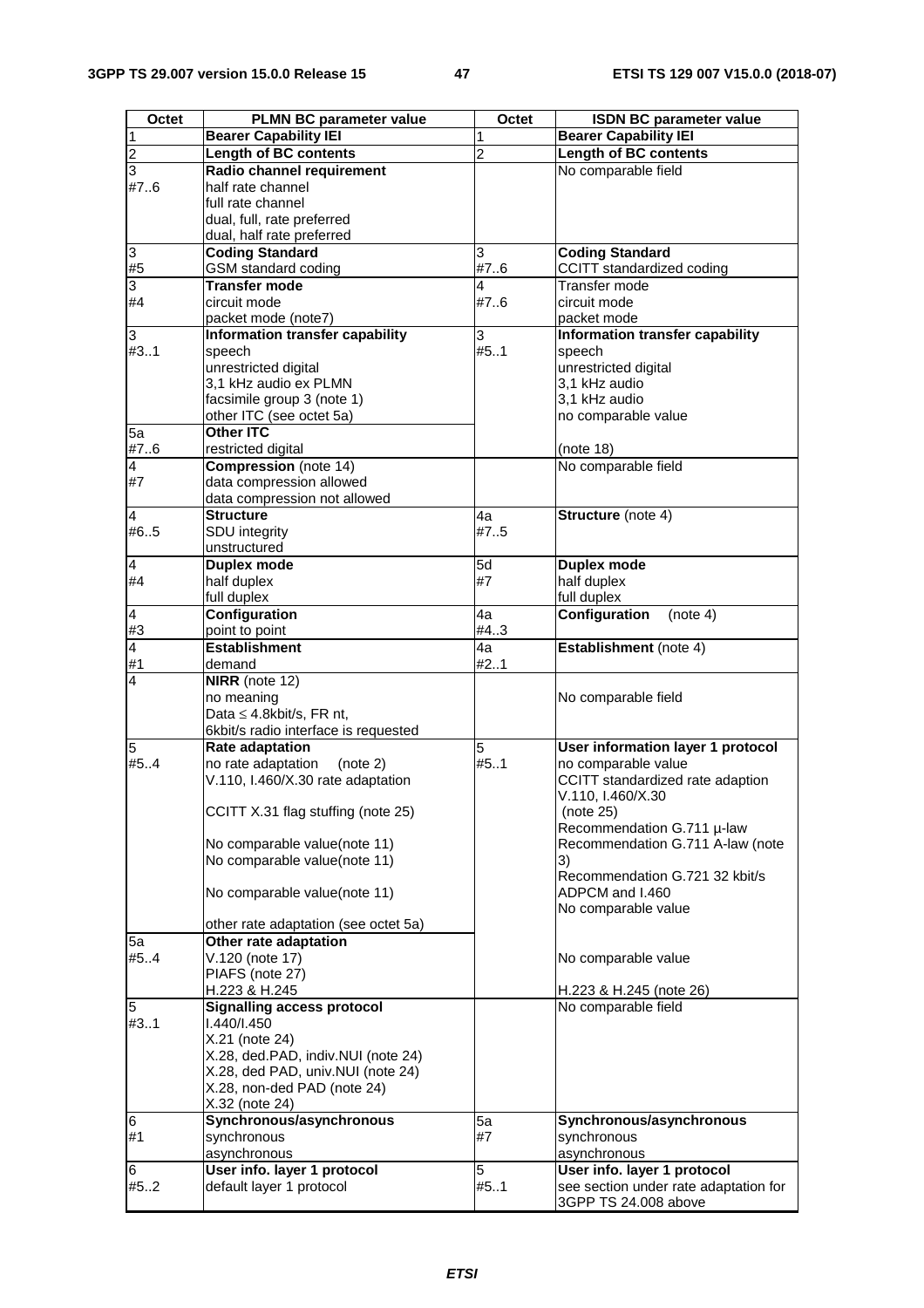| <b>Octet</b>   | <b>PLMN BC parameter value</b>         | Octet          | <b>ISDN BC parameter value</b>     |
|----------------|----------------------------------------|----------------|------------------------------------|
| 6a             | <b>Number of stop bits</b>             | 5c             | <b>Number of stop bits</b>         |
| #7             | 1 bit                                  | #7.6           | 1 bit                              |
|                | 2 bits                                 |                | 2 bits                             |
| 6a             | <b>Negotiation</b>                     | 5a             | <b>Negotiation</b>                 |
| #6             | In band neg. not possible              | #6             | In band neg. not possible          |
|                | no comparable value                    |                | In band neg. possible<br>(note 10) |
| 6a             | <b>Number of data bits</b>             | 5c             | Number of data bits excluding      |
| #5             |                                        | #54            | parity if present                  |
|                | 7 bits                                 |                | 7 bits                             |
|                | 8 bits<br>User rate                    |                | 8 bits<br>User rate                |
| l6a<br>#4.1    | 0.3 kbit/s                             | 5a<br>#51      | $0.3$ kbit/s                       |
|                | $1.2$ kbit/s                           |                | $1.2$ kbit/s                       |
|                | 2.4 kbit/s                             |                | 2.4 kbit/s                         |
|                | 4.8 kbit/s                             |                | 4.8 kbit/s                         |
|                | 9.6 kbit/s                             |                | 9.6 kbit/s                         |
|                | 12 kbit/s (note 7)                     |                | 12 kbit/s                          |
|                | 1.2 kbit/s / 75 bit/s (note 24)        |                | 75 bit/s / 1.2 kbit/s              |
|                | any value                              |                | 19.2 kbit/s (note 14)              |
|                | no comparable value                    |                | Ebits or inband negotiation        |
|                |                                        |                | (note 10)                          |
| 6 <sub>b</sub> | Intermediate rate                      | 5 <sub>b</sub> | Intermediate rate (note 13)        |
| #7.6           | 8 kbit/s                               | #7.6           | 8 kbit/s or not used               |
|                | 16 kbit/s                              |                | 16 kbit/s or not used              |
|                | any value                              |                | 32 kbit/s or not used (note 14)    |
| 6b             | NIC on Tx                              | 5 <sub>b</sub> | NIC on Tx                          |
| #5             | does not require                       | #5b            | does not require                   |
|                | requires (note7)                       |                | requires<br>(note 8)               |
| 6 <sub>b</sub> | NIC on Rx                              | 5b             | NIC on Rx                          |
| #4             | cannot accept                          | #4             | cannot accept                      |
|                | (note 7)<br>can accept                 |                | can accept<br>(note 8)             |
| 6 <sub>b</sub> | <b>Parity information</b>              | 5c             | <b>Parity information</b>          |
| #3.1           | odd                                    | #31            | odd                                |
|                | even<br>none                           |                | even<br>none                       |
|                | forced to 0                            |                | forced to 0                        |
|                | forced to 1                            |                | forced to 1                        |
| 6c             | <b>Connection element</b>              |                | No comparable field                |
| #7.6           | transparent                            |                |                                    |
|                | non-transparent (RLP)                  |                |                                    |
|                | both, transp. preferred                |                |                                    |
|                | both, non-transp. preferred            |                |                                    |
| 6c             | Modem type                             | 5d             | <b>Modem type</b>                  |
| #51            | none                                   | #61            | no comparable value (note 5)       |
|                | V.21                                   |                | V.21                               |
|                | V.22                                   |                | V.22                               |
|                | V.22bis                                |                | V.22bis                            |
|                | V.23 (note 24)                         |                | V.23                               |
|                | $V.26$ ter<br>V.32                     |                | V.26ter<br>V.32                    |
|                | modem for undef, interface             |                | No comparable value (note 5)       |
|                | autobauding type 1                     |                | No comparable value (note 5,       |
|                |                                        |                | note 10)                           |
| $\overline{7}$ | User info. layer 2 protocol            | 6              | User info.layer 2 prot. (note 6)   |
| #5.1           | X.25 link level (note 24)              |                | X.25 link level                    |
|                | ISO 6429, codeset 0                    |                | no comparable value                |
|                | <b>COPnoFICt</b>                       |                | no comparable value                |
|                | videotex profile 1 (note 7)            |                | no comparable value                |
|                | X.75 layer 2 modified (CAPI) (note 24) |                | X.25 link level                    |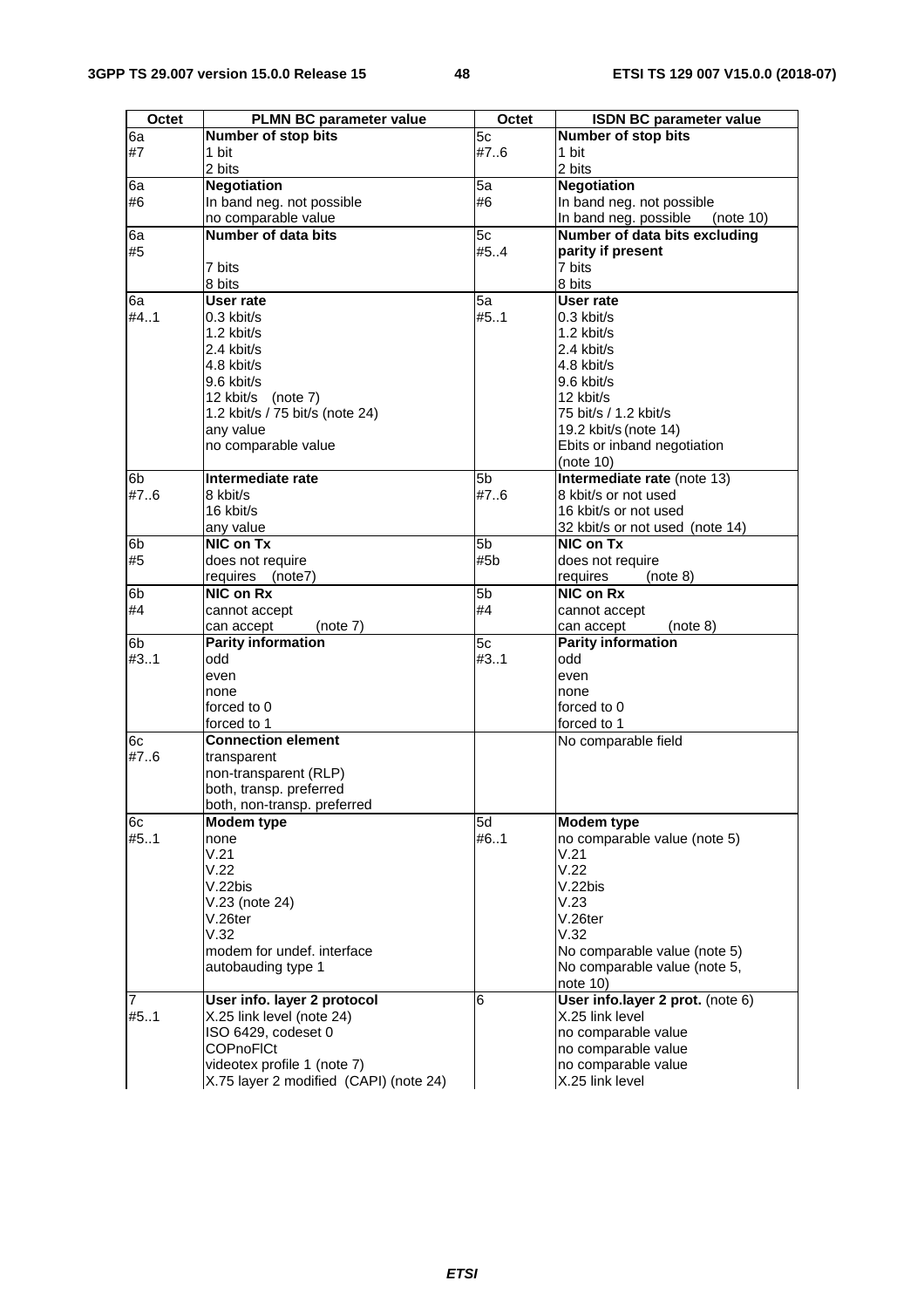| Octet | <b>PLMN BC parameter value</b>               | Octet | <b>ISDN BC parameter value</b> |
|-------|----------------------------------------------|-------|--------------------------------|
| 6d    | Fixed network user rate (note 15)            | 5a    | User rate                      |
| #51   | FNUR not applicable (note 7)                 | #51   | no comparable value            |
|       | 9,6 kbit/s                                   |       |                                |
|       | 12 kbit/s (note 7)                           |       | 9,6 kbit/s<br>12 kbit/s        |
|       | 14.4 kbit/s                                  |       |                                |
|       |                                              |       | 14,4 kbit/s                    |
|       | $19,2$ kbit/s                                |       | $19,2$ kbit/s                  |
|       | 28,8 kbit/s                                  |       | 28,8 kbit/s                    |
|       | 32.0 kbit/s                                  |       | 32.0 kbit/s                    |
|       | 33.6 kbit/s                                  |       | no comparable value            |
|       | 38,4 kbit/s                                  |       | 38,4 kbit/s                    |
|       | 48,0 kbit/s                                  |       | 48,0 kbit/s                    |
|       | 56,0 kbit/s                                  |       | 56,0 kbit/s                    |
|       | 64,0 kbit/s                                  |       | no comparable value (note 16)  |
| l6e   | Maximum number of traffic channels           |       | No comparable field            |
| #3.1  | 1 TCH                                        |       |                                |
|       | 2 TCH                                        |       |                                |
|       | 3 TCH                                        |       |                                |
|       | 4 TCH                                        |       |                                |
|       | 5 TCH                                        |       |                                |
|       | 6 TCH                                        |       |                                |
|       | 7 TCH (note 7)                               |       |                                |
|       | 8 TCH (note 7)                               |       |                                |
| 6f    | Wanted air interface user rate (note 23)     |       | No comparable field            |
| #4.1  | air interface user rate not applicable (note |       |                                |
|       | 7)                                           |       |                                |
|       | 9,6 kbit/s                                   |       |                                |
|       | 14,4 kbit/s                                  |       |                                |
|       | 19,2 kbit/s                                  |       |                                |
|       | 28,8 kbit/s                                  |       |                                |
|       | 38,4 kbit/s                                  |       |                                |
|       | 43,2 kbit/s                                  |       |                                |
|       | 57,6 kbit/s                                  |       |                                |
|       | interpreted by the network as 38.4 kbit/s    |       |                                |
|       | (note 7)                                     |       |                                |
| 6d    | Other modem type (note 15)                   | 5d    | Modem type                     |
| #76   | No other modem type                          | #61   | no comparable value            |
|       | V.34                                         |       | V.34                           |
| l6e   | <b>Acceptable channel coding(s)</b>          |       | No comparable field            |
| #74   | TCH/F4.8 acceptable (note 19)                |       |                                |
|       | TCH/F9.6 acceptable                          |       |                                |
|       | TCH/F14.4 acceptable                         |       |                                |
| 6f    | User initiated modification indicator        |       | No comparable field            |
| #75   | (note 23)                                    |       |                                |
|       | User initiated modification not              |       |                                |
|       | required                                     |       |                                |
|       | User initiated modification upto 1           |       |                                |
|       | TCH/F may be requested                       |       |                                |
|       | User initiated modification upto 2           |       |                                |
|       | TCH/F may be requested                       |       |                                |
|       | User initiated modification upto 3           |       |                                |
|       | TCH/F may be requested                       |       |                                |
|       | User initiated modification upto 4           |       |                                |
|       | TCH/F may be requested                       |       |                                |
| l6g   | Acceptable channel coding(s) (note 20)       |       | No comparable field            |
| #7.5  | TCH/F28.8 acceptable                         |       |                                |
|       | TCH/F32.0 acceptable                         |       |                                |
|       | TCH/F43.2 acceptable (note 22)               |       |                                |
| l6g   | <b>Asymmetry preference indication (Note</b> |       | No comparable field            |
| #43   | 23)                                          |       |                                |
|       | no preference                                |       |                                |
|       | up link biased asymmetry preference          |       |                                |
|       | down link biased asymmetry preference        |       |                                |

General Notes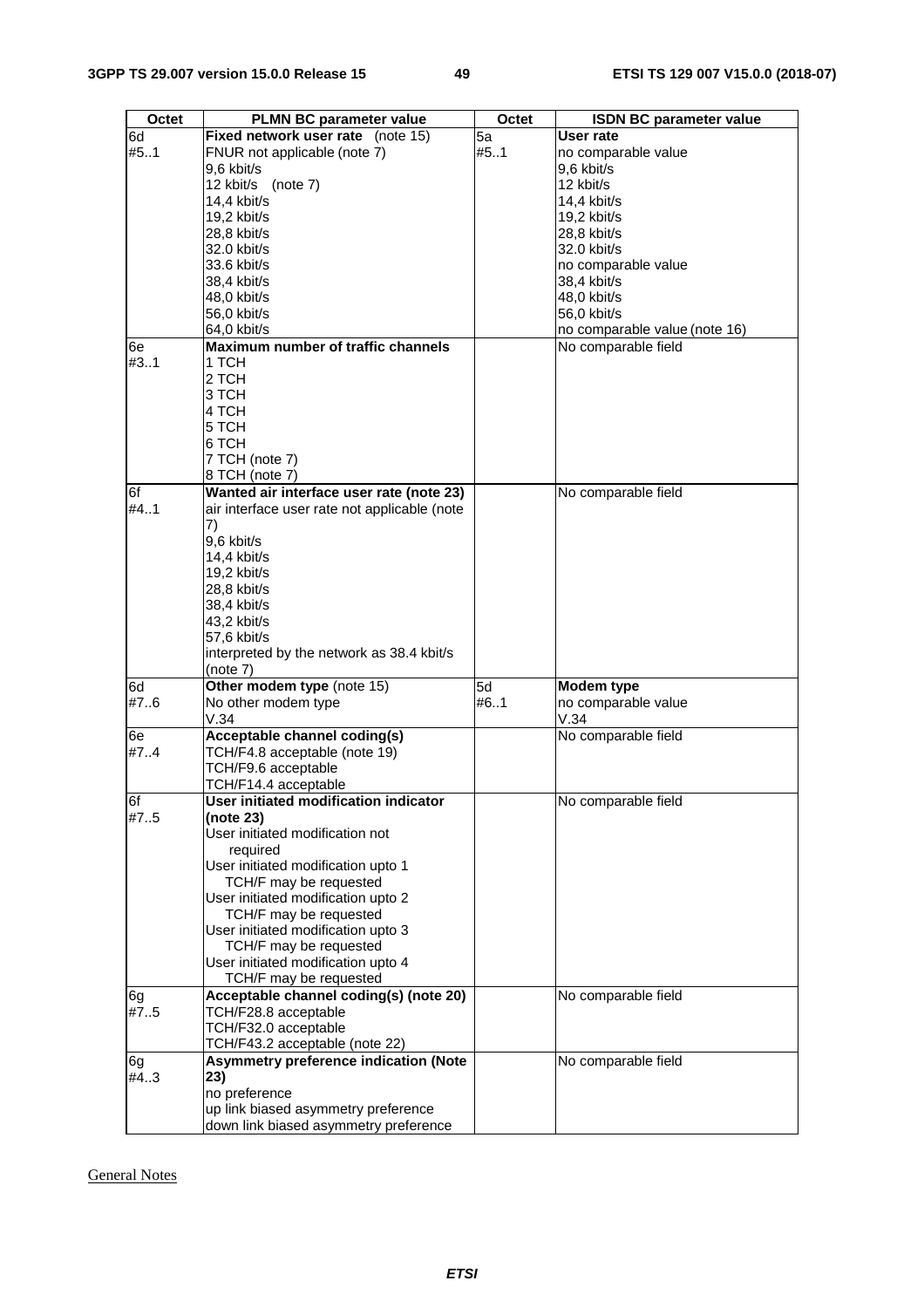The application rules for coding the information elements ISDN-BC/LLC/HLC as set out in ETR 018 and Q.931 (05/98) shall apply.

Other field values in the ISDN BC-IE not supported in 3GPP TS 24.008 are:

| Information transfer rate:         | In this case default 64 kbit/s is selected.                                                                                                                                                              |
|------------------------------------|----------------------------------------------------------------------------------------------------------------------------------------------------------------------------------------------------------|
| Flow control on transmission:      |                                                                                                                                                                                                          |
| Flow control on reception:         | This shall be selected if outband flow control applies. Outband flow control<br>is indicated by the absence of the UIL2P parameter for non-transparent<br>connections.                                   |
| User information layer 3 protocol: | Octet 7 shall not be sent unless specific application rules are given for<br>particular cases (to be defined by PLMN). End-to-end significant User<br>Information layer 3 protocol shall be sent by LLC. |

Notes regarding particular entries in table 7A:

NOTE 1: If the PLMN BC "Information Transfer Capability" indicates "Facsimile group 3" and only a single PLMN BC is contained in the call set-up request then this shall be mapped to an ISDN BC with:

|                | - coding standard:                 | CCITT:                                   |
|----------------|------------------------------------|------------------------------------------|
|                | - information transfer capability: | 3.1 kHz audio;                           |
| $\overline{a}$ | transfer mode:                     | circuit:                                 |
| 200            | information transfer rate:         | $64$ kbit/s:                             |
| 40.            | user layer 1 protocol:             | G711 A-law or $\mu$ -law (PCS-1900); and |
|                |                                    |                                          |

- if an HLC is not present, the network will insert a "Facsimile group  $2/3$ " HLC;
- if an HLC element is present, the network will pass it through unmodified.

 If the PLMN BC "Information Transfer Capability" indicates "Facsimile group 3" and two PLMN BCs are contained in the call set-up request, then the same ISDN BC as mentioned above is created. If the first PLMN BC indicates "facsimile group 3" an HLC "facsimile group 2/3" will be inserted by the network (if not received from the UE). However if the first PLMN BC indicates "speech", the network will not send a HLC, irrespective where a HLC was received from the UE or not.

- NOTE 2: This value is present in combination with information transfer capability parameter value "3,1 kHz audio Ex PLMN" or "facsimile group 3" and will therefore be mapped to the value "Recommendation G.711 A-law" or Recommendation G.711 µ-law" (PCS-1900) of the Q.931 (05/98) parameter user layer 1 protocol (see note 3).
- NOTE 3: The value "Recommendation G.711 A-law" or "Recommendation G.711  $\mu$ -law" (PCS-1900) applies only when the Q.931 (05/98) parameter information transfer capability indicates "3,1 kHz audio" or "speech".
- NOTE 4: When interworking with an ISDN according to ETS 300 102-1 octets 4a and 4b shall not be included because default values apply. In an ISDN according to Q.931 (05/98) these octets no more exist.
- NOTE 5: In this case octet 5d shall not be included.
- NOTE 6: Octet 6 shall not be sent unless specific application rules are given for a particular case (PLMN specified). End-to-end significant user information layer 2 protocol shall be sent by LLC.
- NOTE 7: Not used for currently defined Bearer Services and Teleservices.
- NOTE 8: These values will only be set if the "Information Transfer Capability" indicates "3,1 kHz audio", synchronous data transmission is used and octet 5b of the ISDN BC is present.
- NOTE 9: (VOID).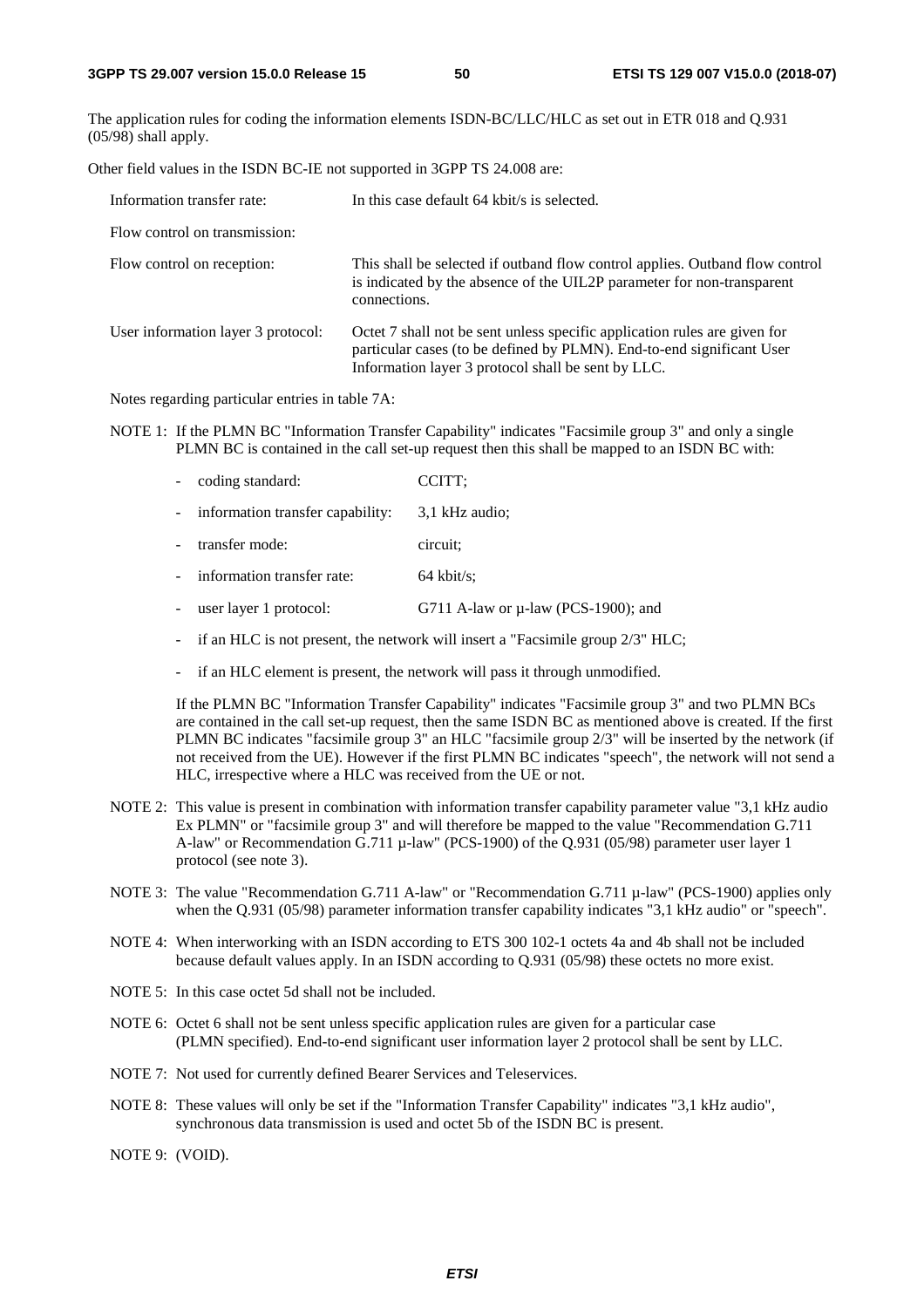- NOTE 10: The PLMN BC-IE parameter value "autobauding modem type 1" will be mapped to the ISDN BC-IE parameter values "inband negotiation possible" and "user rate indicated by E-bits specified in ITU-T Recommendation I.460 or may be negotiated inband" (octet 5a of ISDN BC-IE). If data compression is used, high speed modems, like V.32bis, V.34 and/or V.90 may be used in the IWF. Autobauding may also be used to support user rates less than 9.6 kbit/s towards the PSTN.
- NOTE 11: The ITC value of the PLMN BC-IE "speech", "3,1 kHz audio Ex PLMN" will indicate these requirements.
- NOTE 12: For the use of NIRR see 3GPP TS 27.001.
- NOTE 13: The value of the Intermediate Rate field of the ISDN Bearer Capability information element shall only depend on the values of the User Rate and the Information Transfer Capability in the same information element. The correspondence is:

Intermediate Rate = not used if User Rate > than 19.2 kbit/s. Intermediate Rate =  $32$  kbit/s if User Rate =  $19.2$  kbit/s or  $14.4$  kbit/s. Intermediate Rate = 16 kbit/s if User Rate =  $9.6$  kbit/s. Intermediate Rate  $= 8$  kbit/s otherwise.

For Audio calls the value of the Intermediate Rate may be set to "not used".

NOTE 14: If compression is supported by the MSC and "data compression allowed" is indicated, then the ISDN user rate for UDI calls shall be set as follows. If the parameter "FNUR" is present the ISDN user rate shall be set to this value. Otherwise the PLMN user rate shall be mapped to an equal or any higher ISDN user rate value (for V.110 the highest ISDN user rate shall be 19,2 kbit/s). The Intermediate Rate shall be set to an appropriate value.(see subclause 10.2.4.11).

 For "3,1 kHz audio" the modem shall try to negotiate data compression and flow control (see subclause 9.2.4.11). For "autobauding type 1" high speed modems may be used (see note 10).

NOTE 15: User rate of the PLMN -BC is overridden by the fixed network user rate of the PLMN BC-IE if available. When the MT indicates "autobauding", "modem for undefined interface" or "none", the other modem type shall be set to ,,no other modem type"; any other value of the modem type is overridden by the other modem type value (see 3GPP TS 27.001). In Iu mode, if octet 6d is not present in the PLMN BC, the MSC shall reject the call. The support of user rates lower than 9.6 kbit/s in Iu mode are only possible in the scope of autobauding (see note 10).

NOTE 16: In the case Other rate adaptation = H.223 & H.245 the ISDN BC-IE shall be coded as follows:

 Coding standard: ITU-T Information Transfer capability: UDI Transfer mode: circuit Information transfer rate: 64 kbit/s User information layer 1 protocol: H.223 & H.245

In all the other cases the ISDN-BC will consist of the octets 1 to 4 only, coded:

| Coding standard:                 | <b>CCITT</b> |
|----------------------------------|--------------|
| Information Transfer capability: | UDI.         |
| Transfer mode:                   | circuit      |
| Information transfer rate:       | $64$ kbit/s  |

#### NOTE 17: V.120 interworking is selected.

 If an LLC element is not present, the network will insert an LLC. If an LLC is present it may be modified. The PLMN -BC parameters negotiated with the UE shall be mapped to the LLC parameters. The LLC parameter Rate Adaptation will be set to "V.120".

When interworking with unrestricted 64 kbit/s networks the ISDN BC shall be coded according to note 16.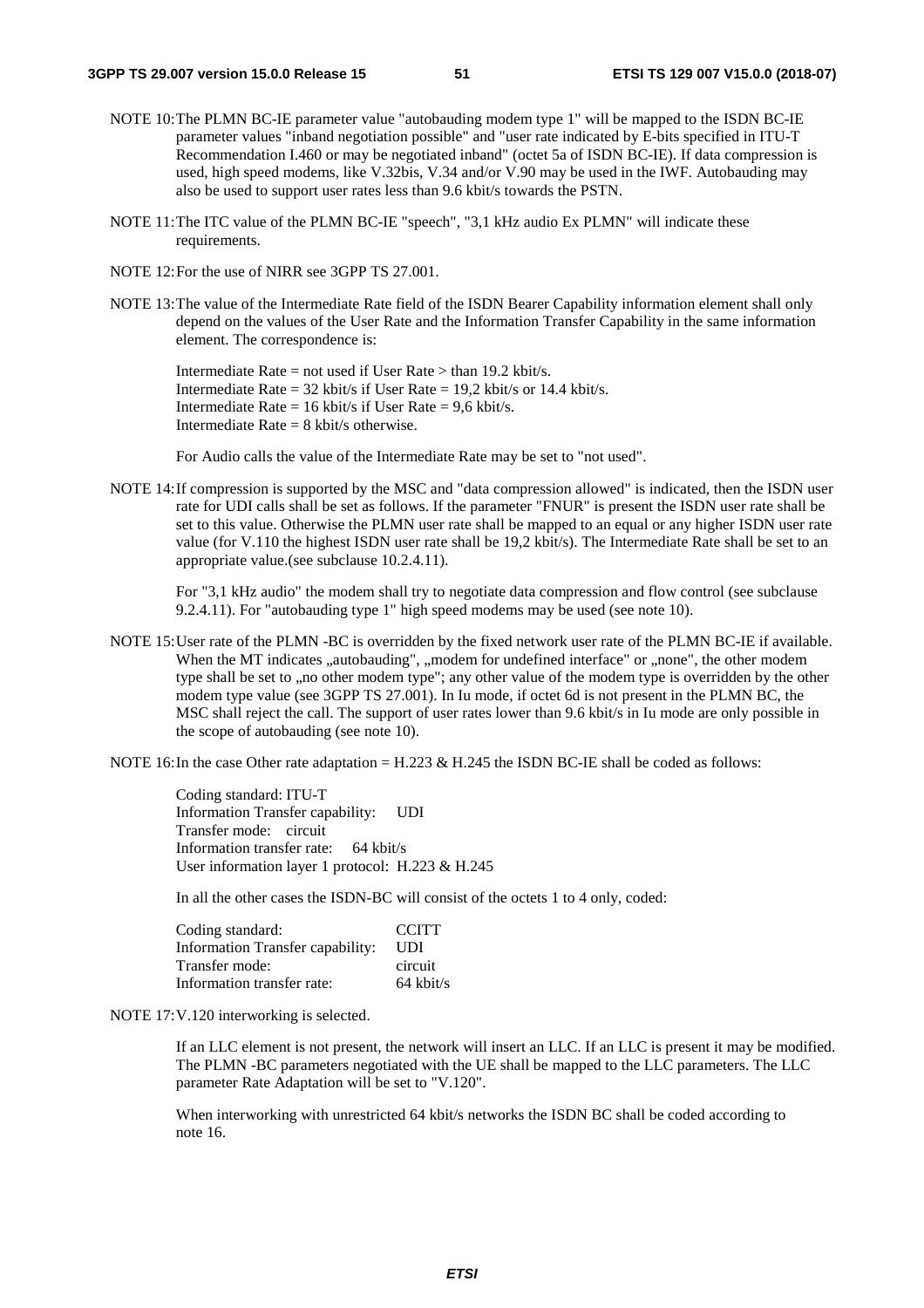NOTE 18: When the MSC is directly connected to a restricted 64 kbit/s network, the ISDN BC-IE is coded with an  $ITC = RDI$ .

When indirectly interworking with a restricted 64 kbit/s network the ISDN BC-IE shall be coded according to ETR 018, as shown below:

| Coding standard:                   | <b>CCITT</b>                     |
|------------------------------------|----------------------------------|
| Information Transfer capability:   | <b>UDI</b>                       |
| Transfer mode:                     | circuit                          |
| Information transfer rate:         | $64$ kbit/s                      |
| User information layer 1 protocol: | V.110/X.30                       |
| Synchronous/Asynchronous:          | synchronous                      |
| Negotiation:                       | In-band negotiation not possible |
| User rate:                         | 56 kbit/s                        |

 If an LLC element is not present, the network will insert an LLC. If an LLC is present it may be modified. The PLMN -BC parameters negotiated with the UE shall be mapped to the LLC parameters according to the rules in this table. The LLC parameter Information Transfer Capability will be set to "restricted digital"

NOTE 19:If the UE signals an ACC containing TCH/F4.8 only and the network does not support TCH/F4.8 channel coding, then the MSC may act as if TCH/F9.6 were included in the ACC.

NOTE 20: Extension of the 'Acceptable channel codings' field in octet 6e if EDGE channel codings are supported.

NOTE 21: Void

NOTE 22: Only applicable for non-transparent services.

NOTE 23: This parameter shall be included if EDGE channel codings are indicated in ACC. In cases where this parameter would not otherwise be included, the value is set to 'Air interface user rate not applicable' or 'User initiated modification not requested' or 'No preference'.

NOTE 24: This value was used by services defined for former PLMN releases and does not need to be supported.

NOTE 25: The case of FTM is identified by Rate adaptation in the PLMN BC-IE set to "CCITT X.31 flag stuffing", Connection element set to "non-transparent", and Synchronous/asynchronous set to "asynchronous". The MSC applies one of the following alternatives:

1) IF FNUR=64 kbit/s

- the ISDN BC-IE shall be coded as follows:

| Coding standard:                 | <b>ITU-T</b>        |
|----------------------------------|---------------------|
| Information Transfer capability: | UDI                 |
| Transfer mode:                   | circuit             |
| Information transfer rate:       | $64 \text{ kbit/s}$ |
|                                  |                     |

- the LLC-IE shall be coded according to ETR 018 as follows:

| Coding standard:                   | <b>ITU-T</b>                                |
|------------------------------------|---------------------------------------------|
| Information Transfer capability:   | <b>UDI</b>                                  |
| Transfer mode:                     | circuit                                     |
| Information transfer rate:         | $64$ kbit/s                                 |
| User information layer 1 protocol: | (CCITT standardized rate adaptation)        |
|                                    | X.31 HDLC flag stuffing) (note: the         |
|                                    | absence of octet 5 indicates that HDLC flag |
|                                    | stuffing applies)                           |
| User information layer 2 protocol: | Recommendation X.25, link layer             |
| User information layer 3 protocol: | Recommendation X.25, packet layer           |
|                                    |                                             |

If user information layer 1 protocol is indicated by absence of octet 5 user information layer 2/3 protocol are also absent.

 2) If FNUR=56 kbit/s and the MSC is directly connected to a restricted 64 kbit/s network: - the ISDN BC-IE shall be coded as follows: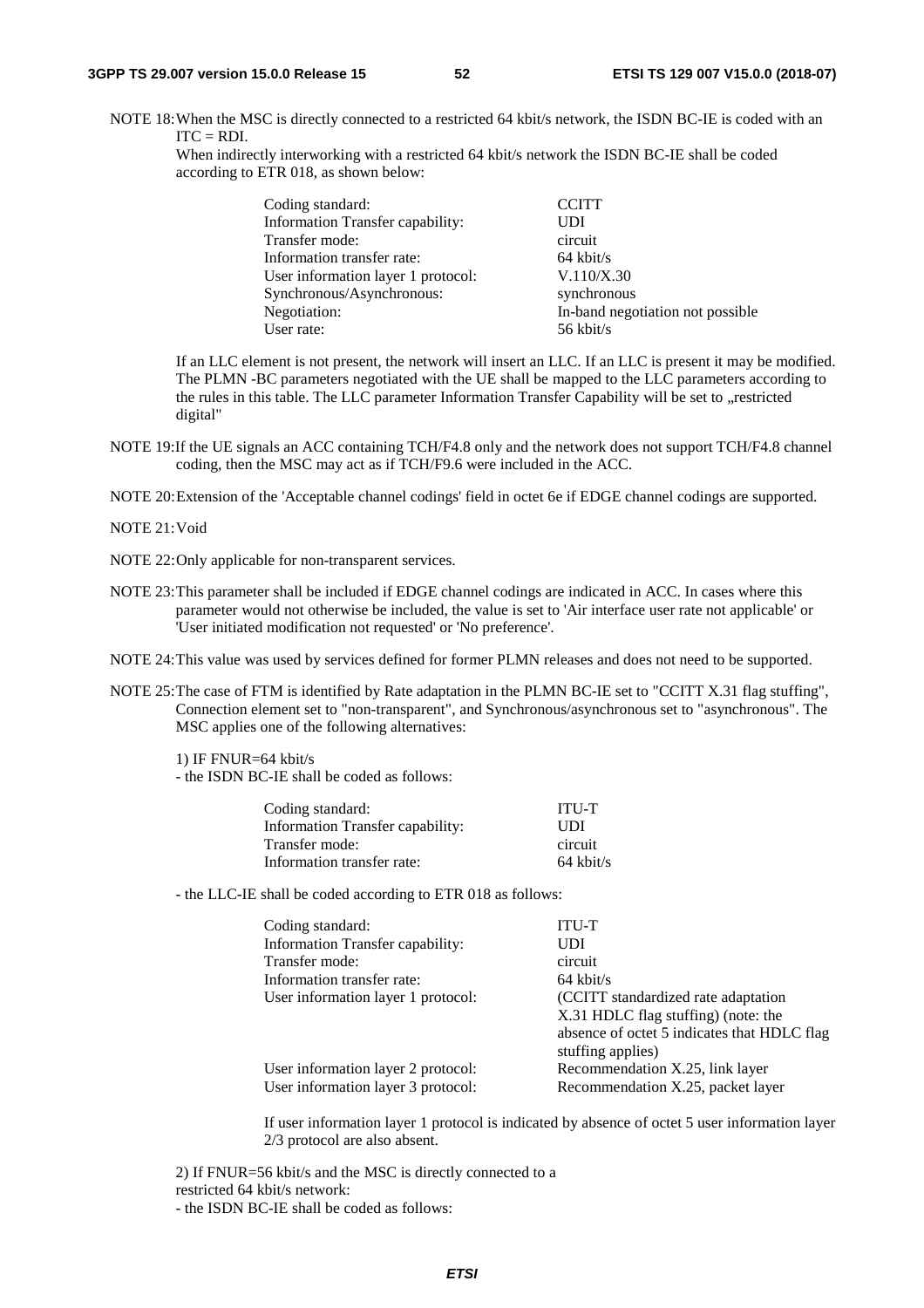| Coding standard:                        | <b>ITU-T</b>                                |
|-----------------------------------------|---------------------------------------------|
| Information Transfer capability:        | <b>RDI</b>                                  |
| Transfer mode:                          | circuit                                     |
| Information transfer rate:              | $64$ kbit/s                                 |
| - the LLC-IE shall be coded as follows: |                                             |
| Coding standard:                        | <b>ITU-T</b>                                |
| Information Transfer capability:        | <b>RDI</b>                                  |
| Transfer mode:                          | circuit                                     |
| Information transfer rate:              | $64 \text{ kbit/s}$                         |
| User information layer 1 protocol:      | (CCITT standardized rate adaptation)        |
|                                         | X.31 HDLC flag stuffing) (note: the         |
|                                         | absence of octet 5 indicates that HDLC flag |
|                                         | stuffing applies)                           |
| User information layer 2 protocol:      | Recommendation X.25, link layer             |
| User information layer 3 protocol:      | Recommendation X.25, packet layer           |

If user information layer 1 protocol is indicated by absence of octet 5 user information layer 2/3 protocol are also absent.

 3) If FNUR=56 kbit/s and the MSC is indirectly interworking with a restricted 64 kbit/s network: - the ISDN BC-IE shall be coded according to ETR 018, as shown below:

| Coding standard:                   | ITU-T                            |
|------------------------------------|----------------------------------|
| Information Transfer capability:   | <b>UDI</b>                       |
| Transfer mode:                     | circuit                          |
| Information transfer rate:         | $64$ kbit/s                      |
| User information layer 1 protocol: | V.110/X.30                       |
| Synchronous/Asynchronous:          | synchronous                      |
| Negotiation:                       | In-band negotiation not possible |
| User rate:                         | 56 kbit/s                        |

- If an LLC element is not present, the network will insert an LLC. If an LLC is present it may be modified. The PLMN -BC parameters negotiated with the MS shall be mapped to the LLC parameters according to the rules in this table. The LLC parameter Information Transfer Capability will be set to "restricted digital" and the LLC parameter User information layer 1 protocol will be set to "X.31 flag stuffing".

NOTE 26: If FNUR=64 kbit/s the ISDN BC-IE shall be coded as follows:

| Coding standard:                   | <b>ITU-T</b>        |
|------------------------------------|---------------------|
| Information Transfer capability:   | UDI                 |
| Transfer mode:                     | circuit             |
| Information transfer rate:         | $64 \text{ kbit/s}$ |
| User information layer 1 protocol: | H.223 and H.245     |

If FNUR=56 kbit/s the ISDN BC-IE shall be coded as in note 18.

If FNUR=32 kbit/s the ISDN BC-IE shall be coded as follows:

| Coding standard:                   | <b>ITU-T</b>                     |
|------------------------------------|----------------------------------|
| Information Transfer capability:   | UDI                              |
| Transfer mode:                     | circuit                          |
| Information transfer rate:         | $64$ kbit/s                      |
| User information layer 1 protocol: | V.110, I.460 & X.30              |
| Synchronous/Asynchronous:          | synchronous                      |
| Negotiation:                       | In-band negotiation not possible |
| User rate:                         | $32 \text{ kbit/s}$              |

If FNUR=28.8 kbit/s the ISDN BC-IE shall be coded as follows: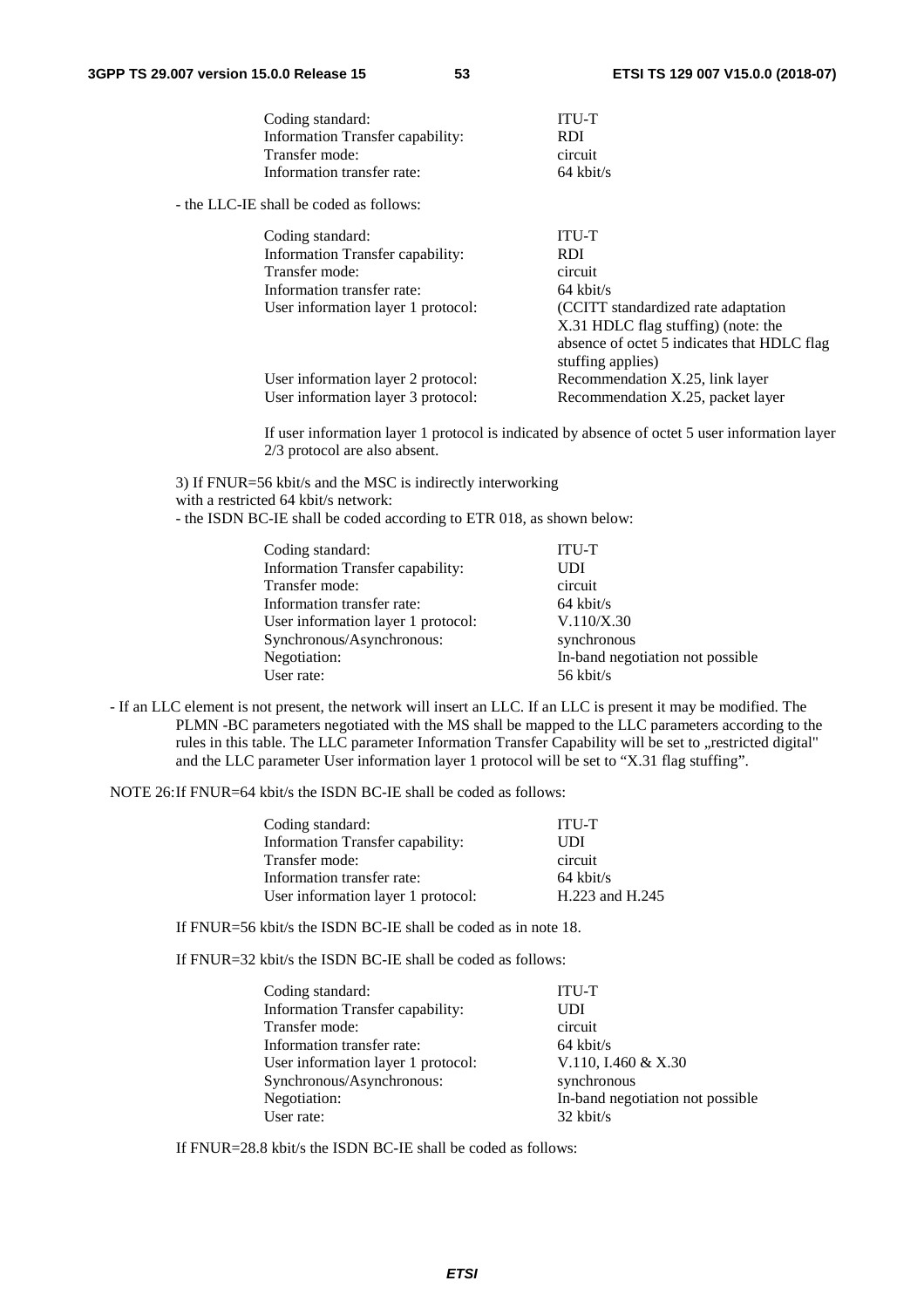| Coding standard:                   | <b>ITU-T</b>                     |
|------------------------------------|----------------------------------|
| Information Transfer capability:   | 3,1 kHz Audio                    |
| Transfer mode:                     | circuit                          |
| Information transfer rate:         | $64$ kbit/s                      |
| User information layer 1 protocol: | G.711 A-law or $\mu$ -law        |
| Synchronous/Asynchronous:          | synchronous                      |
| Negotiation:                       | In-band negotiation not possible |
| Modem type:                        | V.34                             |
| User rate:                         | $28.8$ kbit/s                    |
|                                    |                                  |

If FNUR=33.6 kbit/s the ISDN BC-IE shall be coded as follows:

| Coding standard:                   | <b>ITU-T</b>              |
|------------------------------------|---------------------------|
| Information Transfer capability:   | 3.1 kHz Audio             |
| Transfer mode:                     | circuit                   |
| Information transfer rate:         | $64 \text{ kbit/s}$       |
| User information layer 1 protocol: | G.711 A-law or $\mu$ -law |

NOTE 27: If FNUR=32 kbit/s the ISDN BC-IE shall be coded for PIAFS as follows:

| Coding standard:                   | <b>ITU-T</b>                     |
|------------------------------------|----------------------------------|
| Information Transfer capability:   | <b>UDI</b>                       |
| Transfer mode:                     | circuit                          |
| Information transfer rate:         | $64$ kbit/s                      |
| User information layer 1 protocol: | V.110, I.460 and X.30            |
| Synchronous/Asynchronous:          | synchronous                      |
| Negotiation:                       | In-band negotiation not possible |
| User rate:                         | $32$ kbit/s                      |

If FNUR=64 kbit/s the ISDN BC-IE shall be coded for PIAFS as in note 16.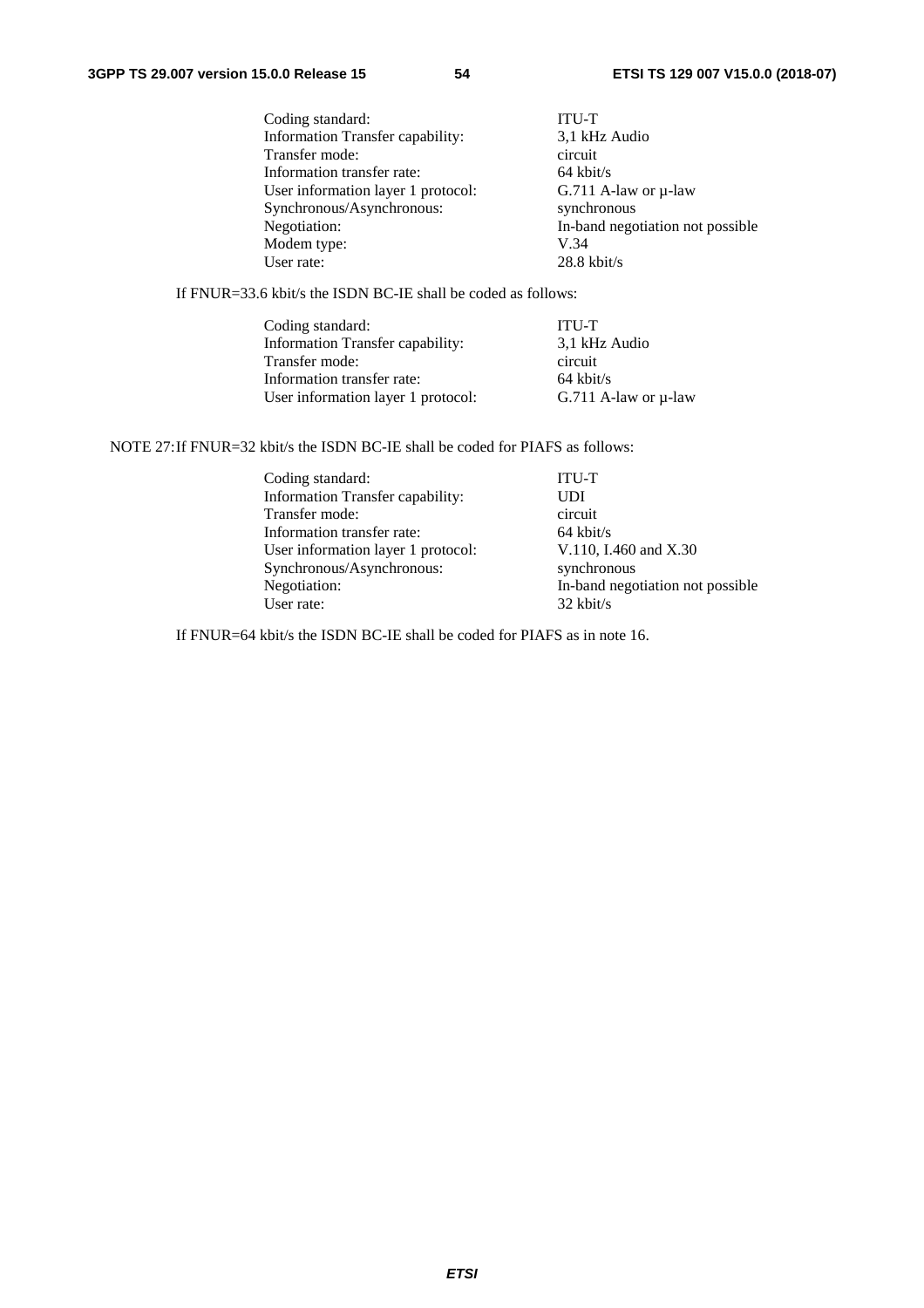**Table 7B: Comparable setting of parameters in PLMN and ISDN: Mobile Terminated**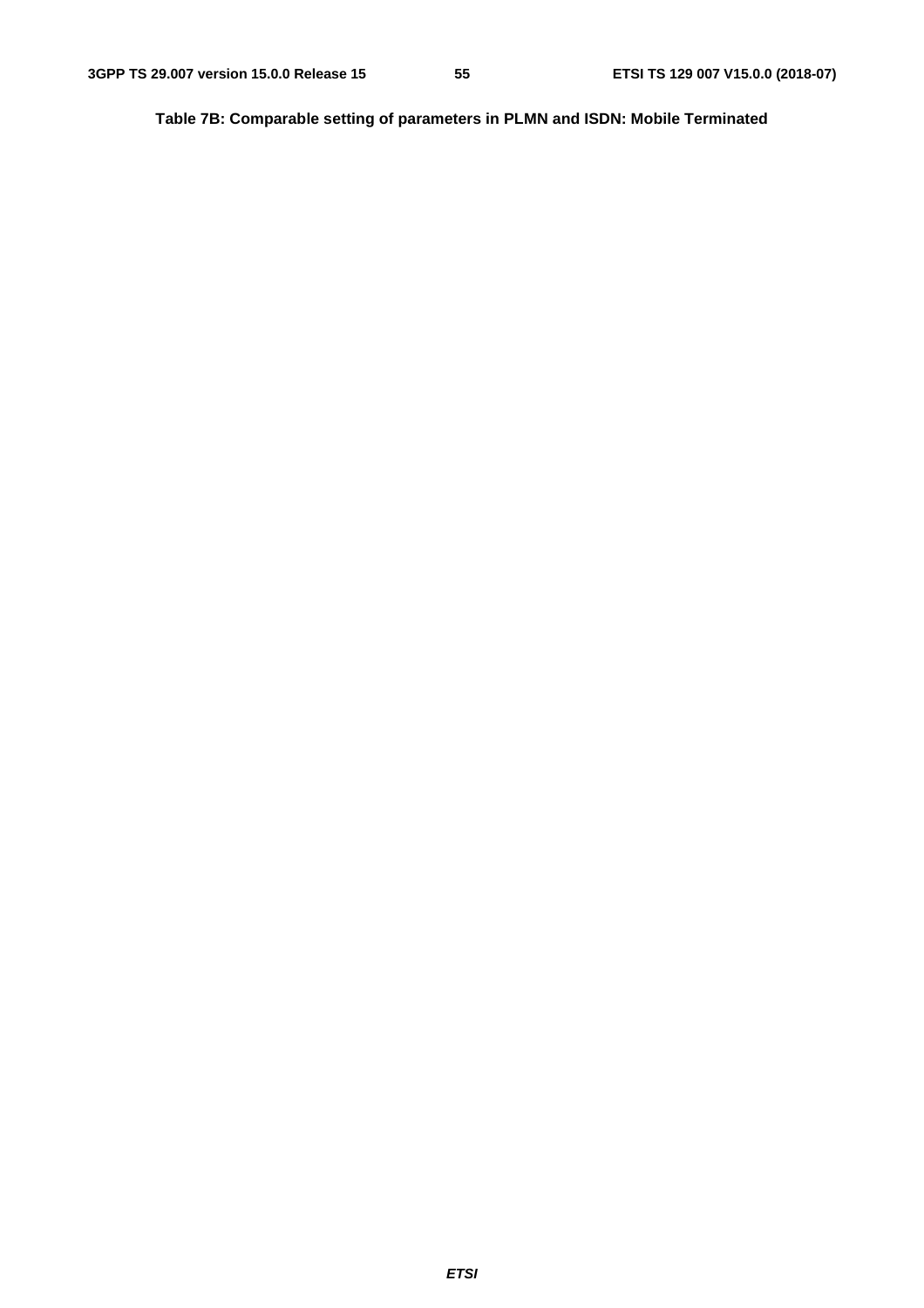| Octet                   | <b>ISDN BC parameter value</b>          | Octet          | <b>PLMN BC parameter value</b>                             |
|-------------------------|-----------------------------------------|----------------|------------------------------------------------------------|
| 1                       | <b>Bearer Capability IEI</b>            | 1              | <b>Bearer Capability IEI</b>                               |
| $\overline{\mathbf{c}}$ | <b>Length of BC contents</b>            | $\overline{c}$ | <b>Length of BC contents</b>                               |
|                         |                                         | 3              | Radio channel requirement                                  |
|                         | no comparable field                     | #7.6           | full rate channel (these bits are spare in the             |
|                         |                                         |                | network to UE direction)                                   |
| 3                       | <b>Coding standard</b>                  | 3              | <b>Coding standard</b>                                     |
| #76                     | CCITT standardized coding               | #5             | GSM standardized coding                                    |
| 3                       | Information transfer capability         | 3              | Information transfer capability                            |
| #51                     | speech                                  | #31            | speech                                                     |
|                         | unrestricted digital                    |                | unrestricted digital                                       |
|                         | 3,1 kHz audio                           |                | 3,1 kHz audio ex PLMN (note2)                              |
|                         | no comparable value                     |                | facsimile group 3 (note 3)                                 |
|                         | no comparable value                     |                | other ITC (see octet 5a)                                   |
|                         | 7 kHz audio                             |                | not supported                                              |
|                         | video                                   | 5a             | not supported<br><b>Other ITC</b>                          |
|                         |                                         | #76            |                                                            |
| $\overline{4}$          | (note 23)<br><b>Transfer mode</b>       | 3              | restricted digital<br><b>Transfer mode</b>                 |
| #7.6                    | circuit mode                            | #4             | circuit mode                                               |
|                         | packet mode                             |                | not supported                                              |
| 4                       | Information transfer rate               |                |                                                            |
| #51                     | 64 kbit/s                               |                | no comparable field                                        |
|                         | No comparable field                     | 4              | <b>Compression</b><br>(note 18)                            |
|                         |                                         | #7             | data compression possible                                  |
|                         |                                         |                | data compression not possible                              |
|                         |                                         | (4)4           | Structure (note 9)                                         |
|                         | No comparable field (note 4)            | #65            | <b>SDU</b> integrity                                       |
|                         |                                         |                | unstructured                                               |
| 4a                      |                                         | 4              | Configuration                                              |
| #4.3                    | No comparable field (note 4)            | #3             | point-to-point (note 5)                                    |
|                         |                                         | 4              | <b>NIRR</b><br>(note 17)                                   |
|                         | No comparable field                     | #2             | No meaning                                                 |
|                         |                                         |                | Data $\leq$ 4.8 kbit/s, FR nt,                             |
|                         |                                         |                | 6 kbit/s radio interface requested<br><b>Establishment</b> |
| 4a<br>#2.1              | No comparable field (note 4)            | 4<br>#1        | demand<br>(note 5)                                         |
| 4 <sub>b</sub>          |                                         |                |                                                            |
| #76                     |                                         |                |                                                            |
| 4 <sub>b</sub>          |                                         |                |                                                            |
| #51                     |                                         |                |                                                            |
| 5                       | User information layer 1 protocol       | 5              | <b>Rate adaption</b>                                       |
| #51                     | no comparable value                     | #5.4           | no rate adaption (note 11)                                 |
|                         | CCITT V.110, I.460 / X.30               |                | V.110, I.460/X.30 rate adaption                            |
|                         | G.711 A-law                             |                | no comparable value                                        |
|                         | CCITT X.31 flag stuffing                |                | not supported                                              |
|                         | no comparable value                     |                | other rate adaption (see octet 5a)                         |
|                         |                                         | 5a             | Other rate adaptation                                      |
|                         | No comparable value                     | #54            | V.120 (note 24)                                            |
|                         |                                         |                | <b>PIAFS</b>                                               |
|                         | H.221 & H.242(note 28)<br>H.223 & H.245 |                | H.223 & H.245<br>H.223 & H.245                             |
|                         | no comparable field                     | 5              | <b>Signalling access protocol</b>                          |
|                         |                                         | #3.1           | 1.440/1.450                                                |
|                         |                                         |                | X.21 (note 26)                                             |
|                         |                                         |                | X.28, ded.PAD, indiv.NUI (note 26)                         |
|                         |                                         |                | X.28, ded.PAD, univ.NUI (note 26)                          |
|                         |                                         |                | X.28, non-ded.PAD (note 26)                                |
|                         |                                         |                | X.32 (note 26)                                             |
|                         |                                         | 6              | User information layer 1 protocol                          |
|                         | any of the above values                 | #52            | default layer 1 protocol                                   |
| 5a                      | Synchronous / asynchronous              | 6              | Synchronous/asynchronous                                   |
| #7                      | synchronous                             | #1             | synchronous                                                |
|                         | asynchronous                            |                | asynchronous                                               |
| 5a                      | <b>Negotiation</b>                      | 6a             | <b>Negotiation</b>                                         |
| #6                      | not possible                            | #6             | not possible                                               |
|                         | inband neg, possible<br>(note 16)       |                | no comparable value                                        |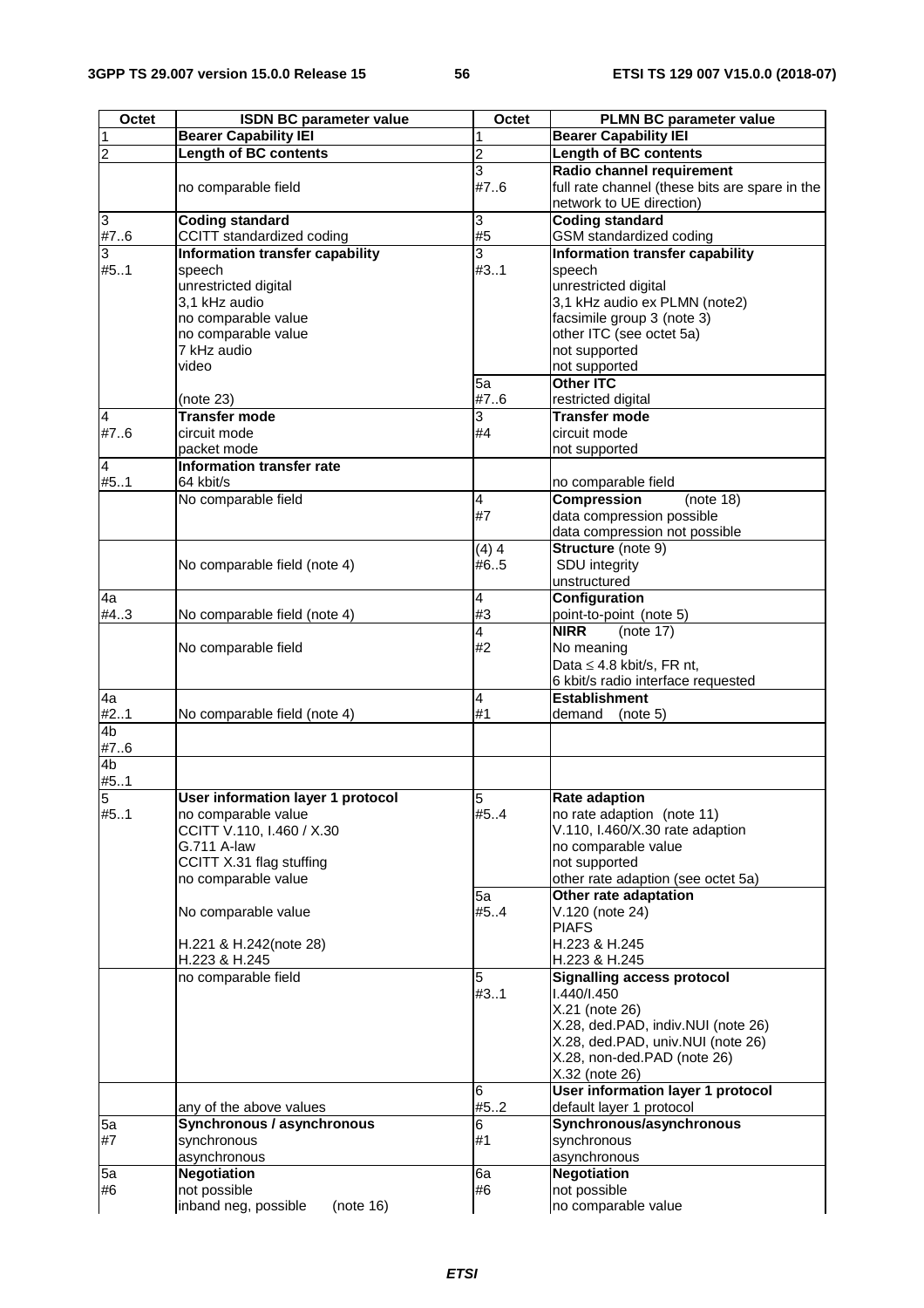| Octet          | <b>ISDN BC parameter value</b>                 | Octet          | <b>PLMN BC parameter value</b>          |
|----------------|------------------------------------------------|----------------|-----------------------------------------|
| 5a             | <b>User rate</b>                               | 6a             | User rate (note 18 and 29)              |
| #51            | 0,3 kbit/s                                     | #4.1           | 0,3 kbit/s                              |
|                | 1,2 kbit/s                                     |                | 1,2 kbit/s                              |
|                | 2,4 kbit/s                                     |                | 2,4 kbit/s                              |
|                | 4,8 kbit/s                                     |                | 4,8 kbit/s                              |
|                | 9,6 kbit/s                                     |                | 9,6 kbit/s                              |
|                | 12 kbit/s                                      |                | 12 kbit/s<br>(note 13)                  |
|                | rate is indicated by Ebit as specified in rec. |                | (note $16$ )                            |
|                | 1.460                                          |                |                                         |
|                | 0,6 kbit/s                                     |                | not supported                           |
|                | 3,6 kbit/s                                     |                | not supported                           |
|                | 7,2 kbit/s                                     |                | not supported                           |
|                | 8 kbit/s                                       |                | not supported                           |
|                | 14,4 kbit/s<br>16 kbit/s                       |                | (note 20)                               |
|                | 19.2 kbit/s                                    |                | not supported<br>(note 20)              |
|                | 28.8 kbit/s                                    |                | (note 20)                               |
|                | 32 kbit/s                                      |                | (note 20)                               |
|                | 38.4 kbit/s                                    |                | (note 20)                               |
|                | 48 kbit/s                                      |                | (note 20)                               |
|                | 56 kbit/s                                      |                | (note 20)                               |
|                | 57.6 kbit/s                                    |                | not supported                           |
|                | 0,1345 kbit/s                                  |                | not supported                           |
|                | $0.1$ kbit/s                                   |                | not supported                           |
|                | 75 bit/s / 1,2 kbit/s                          |                | not supported                           |
|                | 1,2 kbit/s / 75 bit/s                          |                | not supported                           |
|                | $0.110$ kbit/s                                 |                | not supported                           |
|                | $0.2$ kbit/s                                   |                | not supported                           |
| 5 <sub>b</sub> | Intermediate rate                              | 6 <sub>b</sub> | Intermediate rate<br>(note 6) (note 18) |
| #7.6           | not used (note 19)                             | #7.6           | 8 or 16 kbit/s<br>8 kbit/s              |
|                | 8 kbit/s<br>16 kbit/s                          |                | 16 kbit/s                               |
|                | 32 kbit/s                                      |                |                                         |
| 5b             | NIC on Tx (note 14)                            | 6b             | NIC on Tx                               |
| #5             | does not require                               | #5             | does not require                        |
|                | requires                                       |                | requires<br>(note 13)                   |
| 5 <sub>b</sub> | NIC on Rx (note 14)                            | 6b             | NIC on Rx                               |
| #4             | cannot accept                                  | #4             | cannot accept                           |
|                | can accept                                     |                | can accept<br>(note 13)                 |
| 5 <sub>b</sub> | Flow control on Tx (note 15)                   |                | no comparable field                     |
| #3             | Not Required                                   |                |                                         |
|                | Required                                       |                |                                         |
| 5 <sub>b</sub> | Flow control on Rx (note 15)                   |                | no comparable field                     |
| #2             | Cannot Accept                                  |                |                                         |
|                | Accept<br>Number of stop bits                  |                |                                         |
| 5c<br>#7.6     | 1 bit                                          | 6a<br>#7       | Number of stop bits<br>1 bit            |
|                | 2 bits                                         |                | 2 bits                                  |
|                | not used                                       |                | no comparable value                     |
|                | 1.5 bits                                       |                | not supported                           |
| 5c             | Number of data bits                            | 6a             | <b>Number of data bits</b>              |
| #54            | 7 bits                                         | #5             | 7 bits                                  |
|                | 8 bits                                         |                | 8 bits                                  |
|                | not used                                       |                | no comparable value                     |
|                | 5 bits                                         |                | not supported                           |
| 5c             | <b>Parity information</b>                      | 6b             | <b>Parity information</b>               |
| #31            | odd                                            | #3.1           | odd                                     |
|                | even                                           |                | even                                    |
|                | none                                           |                | none                                    |
|                | forced to 0                                    |                | forced to 0                             |
|                | forced to 1                                    |                | forced to 1                             |
|                |                                                | 6c             | (note 1)<br><b>Connection element</b>   |
|                | no comparable field                            | #7.6           | transparent<br>non-transparent (RLP)    |
|                |                                                |                | both, transp. preferred                 |
|                |                                                |                | both, non-transp preferred              |
|                |                                                |                |                                         |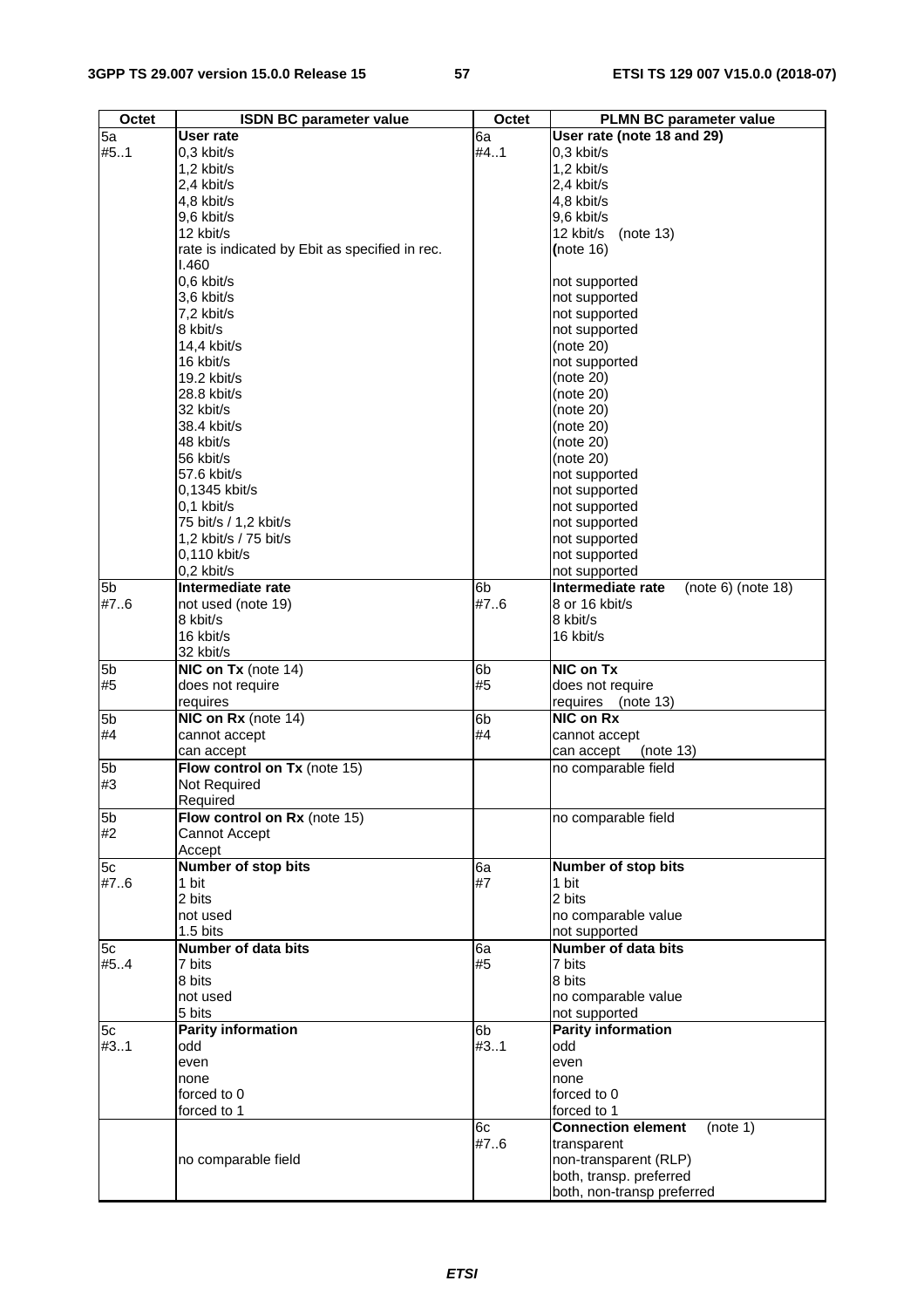| Octet          | <b>ISDN BC parameter value</b>           | Octet | <b>PLMN BC parameter value</b>                               |
|----------------|------------------------------------------|-------|--------------------------------------------------------------|
| 5d             | <b>Duplex mode</b>                       | 4     | <b>Duplex mode</b>                                           |
| #7             | half duplex                              | #4    | half duplex<br>(note 13)                                     |
|                | full duplex                              |       | full duplex (note 5)                                         |
| 5d             | Modem type                               | 6c    | Modem type (note 12)                                         |
| #61            | reserved                                 | #5.1  | none (note 7)                                                |
|                | V.21                                     |       | V.21                                                         |
|                | V.22                                     |       | V.22                                                         |
|                | V.22bis                                  |       | V.22bis                                                      |
|                | V.23                                     |       | not supported                                                |
|                | $V.26$ ter                               |       | V.26ter                                                      |
|                | V.32                                     |       | V.32                                                         |
|                | V.26                                     |       | not supported                                                |
|                | V.26bis                                  |       | not supported                                                |
|                | V.27                                     |       | not supported                                                |
|                | V.27bis                                  |       | not supported                                                |
|                | V.29                                     |       | not supported                                                |
|                |                                          |       |                                                              |
|                | no comparable value                      |       | autobauding type 1<br>(note 16)                              |
| 5a             | User rate                                | 6d    | Fixed network user rate<br>(note $20$ )                      |
| #51            | no comparable value                      | #51   | FNUR not applicable                                          |
|                | 9,6 kbit/s                               |       | 9,6 kbit/s                                                   |
|                | 14,4 kbit/s                              |       | 14,4 kbit/s                                                  |
|                | $19,2$ kbit/s                            |       | 19,2 kbit/s                                                  |
|                | 28,8 kbit/s                              |       | 28,8 kbit/s                                                  |
|                | 32.0 kbit/s                              |       | 32.0 kbit/s (note 27)                                        |
|                | 38,4 kbit/s                              |       | 38,4 kbit/s                                                  |
|                | 48 kbit/s                                |       | 48,0 kbit/s                                                  |
|                | 56 kbit/s                                |       | 56,0 kbit/s                                                  |
|                | no comparable value                      |       | 64,0 kbit/s (note 22)                                        |
|                | Modem type                               | 6d    | Other modem type                                             |
|                | no comparable value (note 21)            | #7.6  | No other modem type                                          |
|                | V.34                                     |       | V.34                                                         |
|                | No comparable field                      | 6f    | User initiated modification indicator                        |
|                |                                          | #7.5  | (note 1) (note 25)                                           |
|                |                                          |       | User initiated modification not                              |
|                |                                          |       | required                                                     |
|                |                                          |       | User initiated modification upto 1<br>TCH/F may be requested |
|                |                                          |       | User initiated modification upto 2                           |
|                |                                          |       | TCH/F may be requested                                       |
|                |                                          |       | User initiated modification upto 3                           |
|                |                                          |       | TCH/F may be requested                                       |
|                |                                          |       | User initiated modification upto 4                           |
|                |                                          |       | TCH/F may be requested                                       |
| 6              | <b>User information layer 2 protocol</b> | 7     | User information layer 2 protocol (note                      |
|                | (note 10)                                |       | 8)                                                           |
| #51            | Q.921 (I.441)                            |       | no comparable value                                          |
|                | X.25, link level                         |       | not supported                                                |
|                | no comparable value                      |       | ISO 6429, codeset 0                                          |
| $\overline{7}$ | User information layer 3 protocol        |       |                                                              |
|                | (note 10)<br>Q.931 (I.451)               |       |                                                              |
|                |                                          |       | not supported                                                |
|                | X.25, packet level                       |       | not supported                                                |

General notes:

- 1) Other ISDN BC parameter values than those listed in the table, if indicated in the BC-IE, will be rejected by clearing the call, exception see mapping note 4.
- 2) Only the PLMN BC parameter values listed in the table may be generated (comparable values) during a mobile-terminated call by mapping the ISDN BC parameter values, exception see (10).
- 3) According to Q.931 (05/98) and 3GPP TS 24.008, respectively, the octets are counted from 1 to n onwards; the bit position in a particular octet is indicated by  $\#x.$ .y, with  $\{x,y\} = 1.08$  (bit 1 is the least and bit 8 the most significant bit).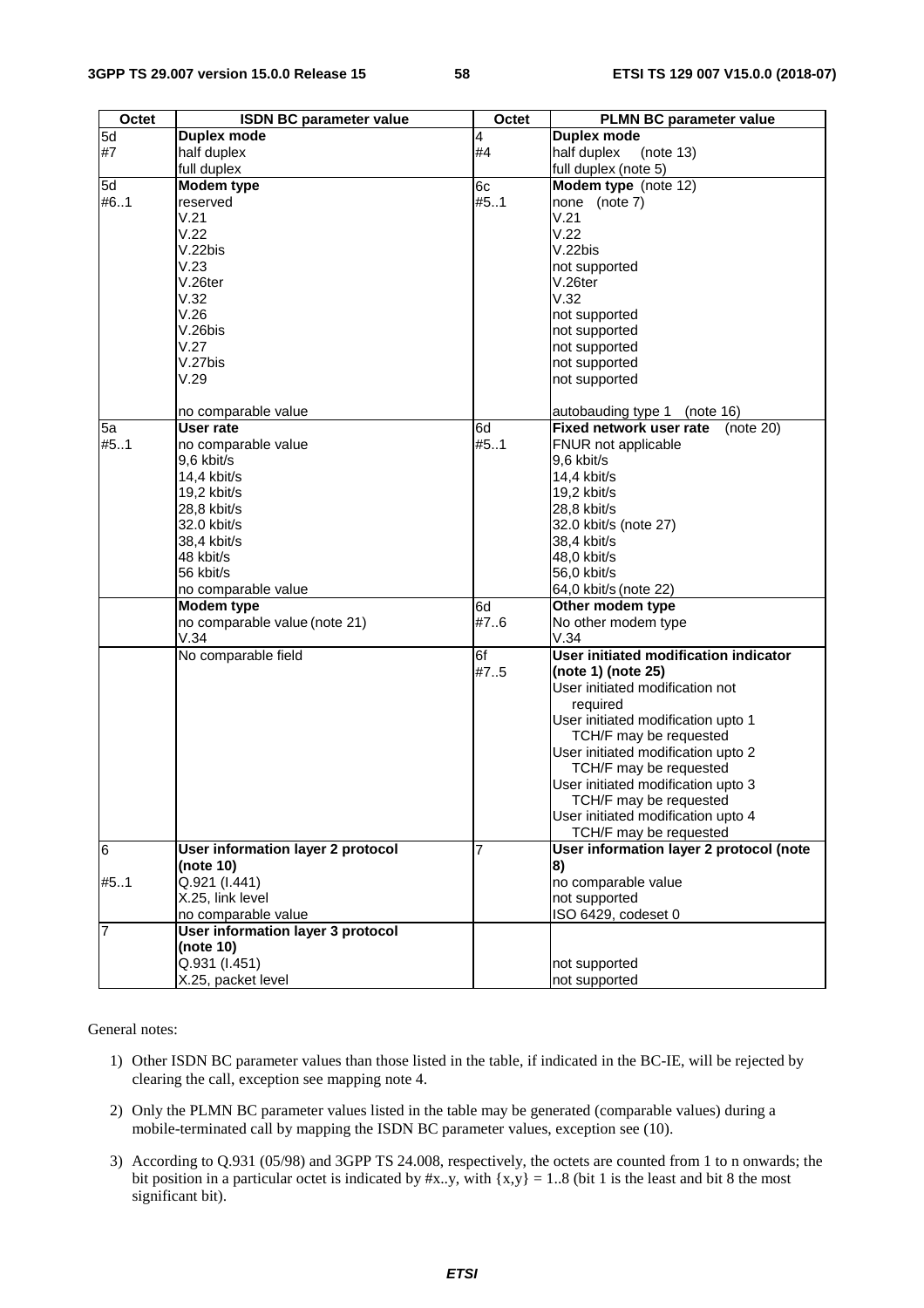- 4) If octets 5 to 5d of the ISDN BC are absent but present in the LLC, the LLC octets should apply for the mapping as indicated above. For V.120 interworking (see note 24) these LLC octets shall apply.
- 5) If within the ISDN BC the parameters information transfer capability indicates "3,1 kHz audio" and user layer 1 protocol indicates "G711 A-law" or "G.711 µ-law" (PCS-1900) but no modem type is available and the HLC does not indicate "facsimile group 3", octets 5 to 5d of the LLC, if available, apply for the above mapping procedure.
- 6) The number of octets which shall be encoded for the PLMN BC-IE must comply to encoding rules in 3GPP TS 24.008 and the combination of the different parameter values shall be in accordance to 3GPP TS 27.001.

Notes regarding particular entries in table 7B:

- 1) This PLMN parameter value is inserted according to user rate requirements and network capabilities / preferences.
- 2) This PLMN parameter value is inserted, if the information transfer capability in ISDN BC is "3,1kHz audio" and a comparable modem type is specified.
- 3) This PLMN parameter value is inserted, if the information transfer capability is "3,1 kHz audio" and the content of the HLC-IE, if any, indicates "facsimile group 2/3", (for details refer to subclause 10.2.2.3 case 3 for HLR action and subclause 10.2.2.4 case 5 for VMSC action). Note that via MAP the value "alternate speech/facsimile group 3 - starting with speech" shall be used, when TS 61 applies.
- 4) When interworking with an ISDN according to ETS 300 102-1, octets 4a and 4b may be present. The values are ignored and PLMN values are set according to notes 5 and 9.
- 5) This PLMN parameter value is inserted if the comparable ISDN parameter value is missing.
- 6) The value of the Intermediate Rate field of the PLMN Bearer Capability information element shall only depend on the value of the user rate in the same information element. If the connection element is "transparent", the value is 16 kbit/s, if the user rate is 9.6 or 12 kbit/s, and 8 kbit/s otherwise. For any other connection element setting the value is 16 kbit/s.
- 7) This PLMN BC parameter value is inserted, if the PLMN BC parameter "Information Transfer Capability" indicates "Unrestricted digital information", "facsimile group 3" or "alternate speech/facsimile group 3, starting with speech".
- 8) Where the network indicates "asynchronous" and connection elements "non-transparent", "both, transparent preferred" or "both, non-transparent preferred" , then the PLMN BC should be forwarded without parameter user information layer 2 protocol, see also (10).
- 9) The PLMN parameter value shall be set to "unstructured" where the network indicates connection element "transparent". Where the network indicates connection elements "non transparent" "both, transparent preferred" or "both, non transparent preferred" the value of the parameter structure shall be set to "SDU Integrity".
- 10) Mapping of parameter values of this octet to PLMN BC parameters and values are subject to specific application rules, i.e. unless otherwise explicitly stated in an appropriate TS mapping to PLMN BC parameters shall not take place.
- 11) This value shall be used when the value of the PLMN BC parameter "Information Transfer Capability" indicates the value "3,1 kHz audio ex PLMN", "facsimile group 3" or "alternate speech/facsimile group 3, starting with speech" which is reserved for MAP operations.
- 12) The modem encoding of both Q.931 (05/98) and ETS 300 102-1 version 1 shall be accepted and mapped according to 3GPP TS 24.008.
- 13) Value not used for currently defined bearer services and Teleservices.
- 14) NIC is only supported in A/Gb mode for "3,1 kHz Ex PLMN audio" interworking with synchronous data transmission.
- 15) Because the required flow control mechanism can not be indicated to the UE (refer to 3GPP TS 27.001), the network shall check if the flow control mechanism selected by the UE and indicated in the CALL CONFIRMED message suits to the requirements requested by the ISDN terminal adaptor. If there is a mismatch the call shall be released in the IWF.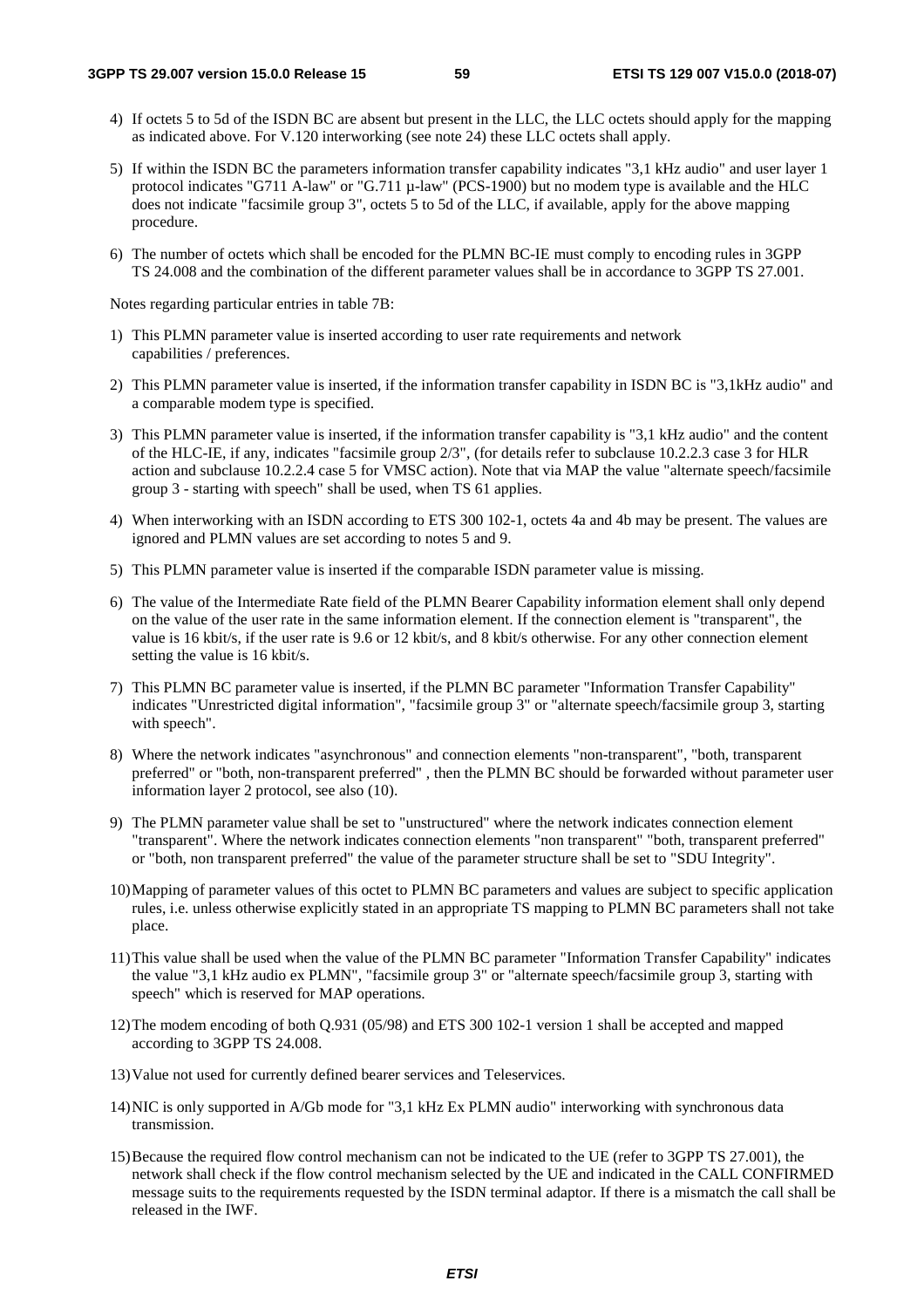Because an asymmetric flow control mechanism (with respect to transmitting and receiving side) is not supported in the PLMN, the different values of the ISDN BC-IE parameters "flow control on Tx" and "flow control on Rx" shall be interpreted in the following way:

- "Flow control on Rx" set to "accepted" matches with "outband flow control", irrespective of the value of the parameter "flow control on Tx".
- "Flow control on Rx" set to "not accepted" and "flow control on Tx" set to "not required" matches with "inband flow control" and "no flow control".
- where "Flow control on Rx" is set to "not accepted" and "flow control on Tx" to "required" the call shall be released by the IWF.
- 16) If 3,1 kHz audio interworking "inband negotiation possible" is indicated and the parameter user rate is set to "rate is indicated by E bits specified in Recommendation I.460 or may be negotiated inband" the user rate in the PLMN BC-IE shall be set according to a network preferred value. If ISDN-BC parameter modem type is present, its value shall be ignored. The PLMN BC parameter modem type shall be set according to the user rate for connection element "transparent" and to "autobauding type 1" for connection element "non transparent", "both, transparent preferred" or "both, non transparent preferred". If data compression is used, high speed modems, like V.32bis, V.34 and/or V.90 may be used in the IWF. Autobauding may also be used to support user rates less than 9.6 kbit/s towards the PSTN.

 For unrestricted digital interworking the call shall be rejected if these values are indicated. If the PLMN-BC parameter modem type indicates "autobauding type 1" or "none", then the PLMN-BC parameter other modem type shall be set to "no other modem type".

- 17) For the use of NIRR see 3GPP TS 27.001. The VMSC shall set this parameter dependent upon its capabilities and preferences.
- 18) If compression is supported by the MSC, the value "data compression possible" may be set. Depending on the capabilities of the MSC, the user rate value and the intermediate rate value is set to an appropriate value.
- 19) Only applicable if the parameter ISDN-BC ITC indicates "3,1 kHz audio" and for "UDI" calls if User Rate > "19,2 kbit/s".
- 20) The user rate of the PLMN BC is set to the value for the fall-back bearer service. If the user equipment does not support the fixed network user rate (i.e. the call confirmation message does not contain the fixed network user rate parameter), the network may release the call for a transparent connection element.
- 21) The modem type parameter of the PLMN -BC is taken into account, only.
- 22) If no LLC is received and the ISDN-BC received consists of octets 1 to 4 only, coded:

| Coding standard:                 | <b>CCITT</b> |
|----------------------------------|--------------|
| Information Transfer capability: | UDI          |
| Transfer mode:                   | circuit      |
| Information transfer rate:       | $64$ khit/s  |

the following PLMN -BC parameters, shall be set to:

| fixed network user rate: | $64 \text{ kbit/s}$                     |
|--------------------------|-----------------------------------------|
| connection element:      | transparent                             |
|                          | bothNT or bothT (If IWF supports PIAFS) |

The other parameters of the PLMN -BC shall be set to values indicating a fall-back service.

If an LLC indicating UIL1P=X.31 (either explicitly or implicitly by octet 5 missing) is received and the ISDN-BC received consists of 1 to 4 only, coded:

| Coding standard:                 | <b>ITU-T</b> |
|----------------------------------|--------------|
| Information Transfer capability: | UDI          |
| Transfer mode:                   | circuit      |
| Information transfer rate:       | $64$ khit/s  |

the following PLMN BC parameters, shall be set to: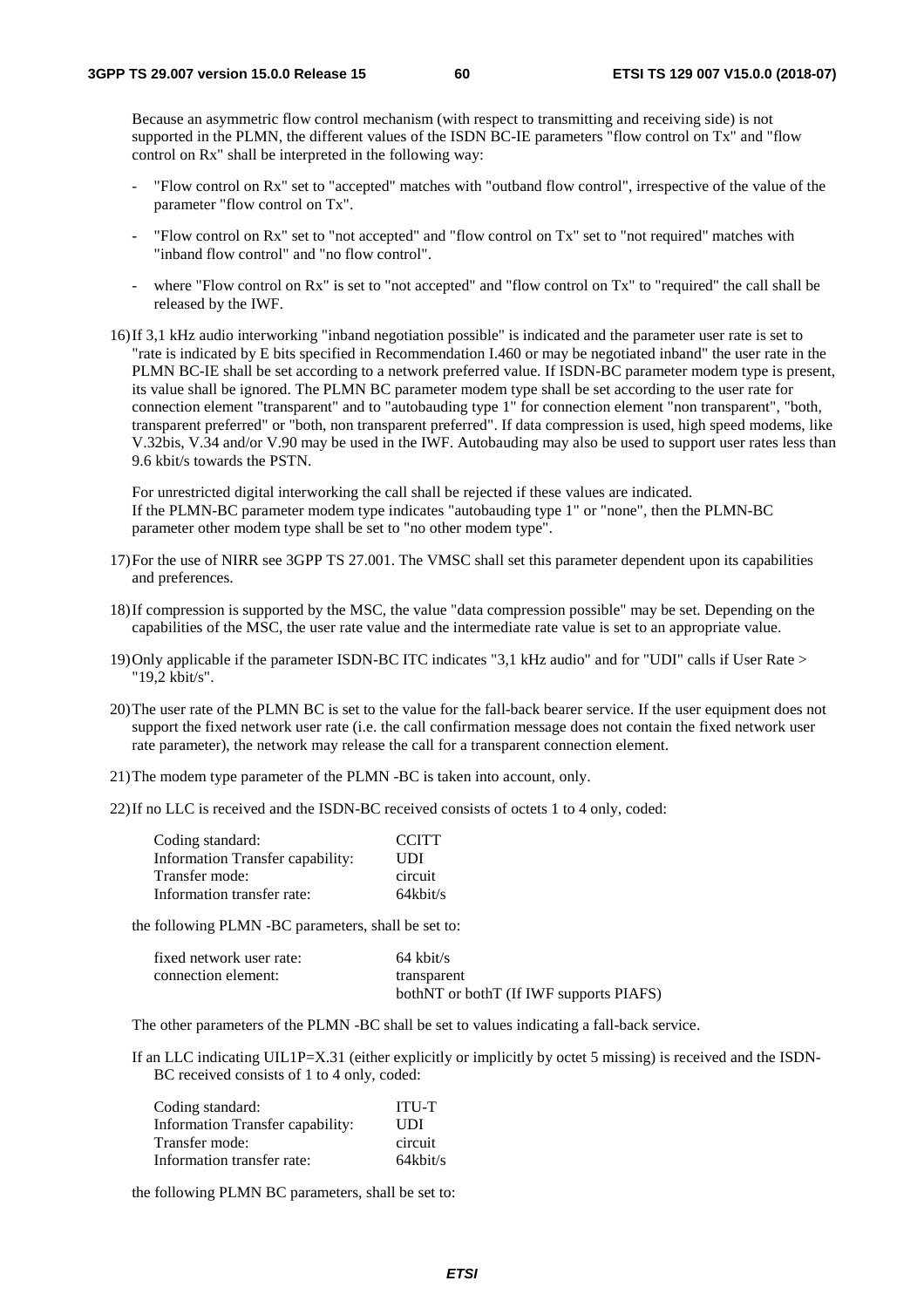| fixed network user rate:                                                       | $64 \text{ kbit/s}$ |
|--------------------------------------------------------------------------------|---------------------|
| connection element:                                                            | non-transparent     |
| Synchronous/Asynchronous                                                       | asynchronous        |
| all other parameters shall be set according to 3GPP TS 27.001 to indicate FTM. |                     |

If an LLC indicating UIL1P=X.31 (either explicitly or implicitly by octet 5 missing) is received and the ISDN-BC received consists of 1 to 4 only, coded:

| Coding standard:                 | <b>ITU-T</b> |
|----------------------------------|--------------|
| Information Transfer capability: | RDI          |
| Transfer mode:                   | circuit      |
| Information transfer rate:       | $64$ khit/s  |

the following PLMN BC parameters, shall be set to:

 fixed network user rate: 56 kbit/s connection element: non-transparent Synchronous/Asynchronous asynchronous all other parameters shall be set according to 3GPP TS 27.001 to indicate FTM.

23) When the MSC is directly connected to a restricted 64 kbit/s network, the ISDN BC-IE is coded with an  $ITC = RDI$ .

An ISDN BC-IE, as specified in ETR 018 and shown below, shall be taken to indicate that interworking with an indirectly connected restricted 64 kbit/s network is required:

| Coding standard:                   | <b>CCITT</b>                     |
|------------------------------------|----------------------------------|
| Information Transfer capability:   | UDI                              |
| Transfer mode:                     | circuit                          |
| Information transfer rate:         | $64$ kbit/s                      |
| User information layer 1 protocol: | V.110/X.30                       |
| Synchronous/Asynchronous:          | synchronous                      |
| Negotiation:                       | In-band negotiation not possible |
| User rate:                         | $56$ kbit/s                      |
|                                    |                                  |

In this case the PLMN BC parameter Information Transfer Capability is set to "Other ITC" and Other ITC parameter is set to "restricted digital". If ISDN LLC exists, all the corresponding fields in the PLMN BC shall be derived from the ISDN LLC. Otherwise, the corresponding fields in the PLMN BC shall be derived from the ISDN BC. In the above both case, Connection element is set as follows.

| Connection element: | transparent                                                       |
|---------------------|-------------------------------------------------------------------|
|                     | both NT or both T (If IWF supports FTM) and LLC does not indicate |
|                     | User information layer 1 protocol = "X.31 flag stuffing")         |
|                     | non-transparent (if IWF supports FTM and LLC indicates            |
|                     | User information layer 1 protocol = "X.31 flag stuffing")         |

- 24) V.120 interworking is required if the ISDN LLC parameter User Information Layer 1 Protocol is set to "V.120". In this case the PLMN BC parameter Rate Adaptation is set to "Other rate adaptation" and Other Rate Adaptation parameter is set to , V.120". All the corresponding fields in the PLMN BC shall be derived from the ISDN LLC.
- 25) This parameter is only included for non-transparent multislot connections.
- 26) This value was used by services defined for former PLMN releases and does not need to be supported.
- 27) Following BC parameters in SETUP message shall be set to:

| Fixed network user rate | $32 \text{ kbit/s}$                                           |
|-------------------------|---------------------------------------------------------------|
| Connection element      | transparent (for multimedia)                                  |
|                         | both NT or both T (If IWF supports PIAFS, UTRAN Iu mode only) |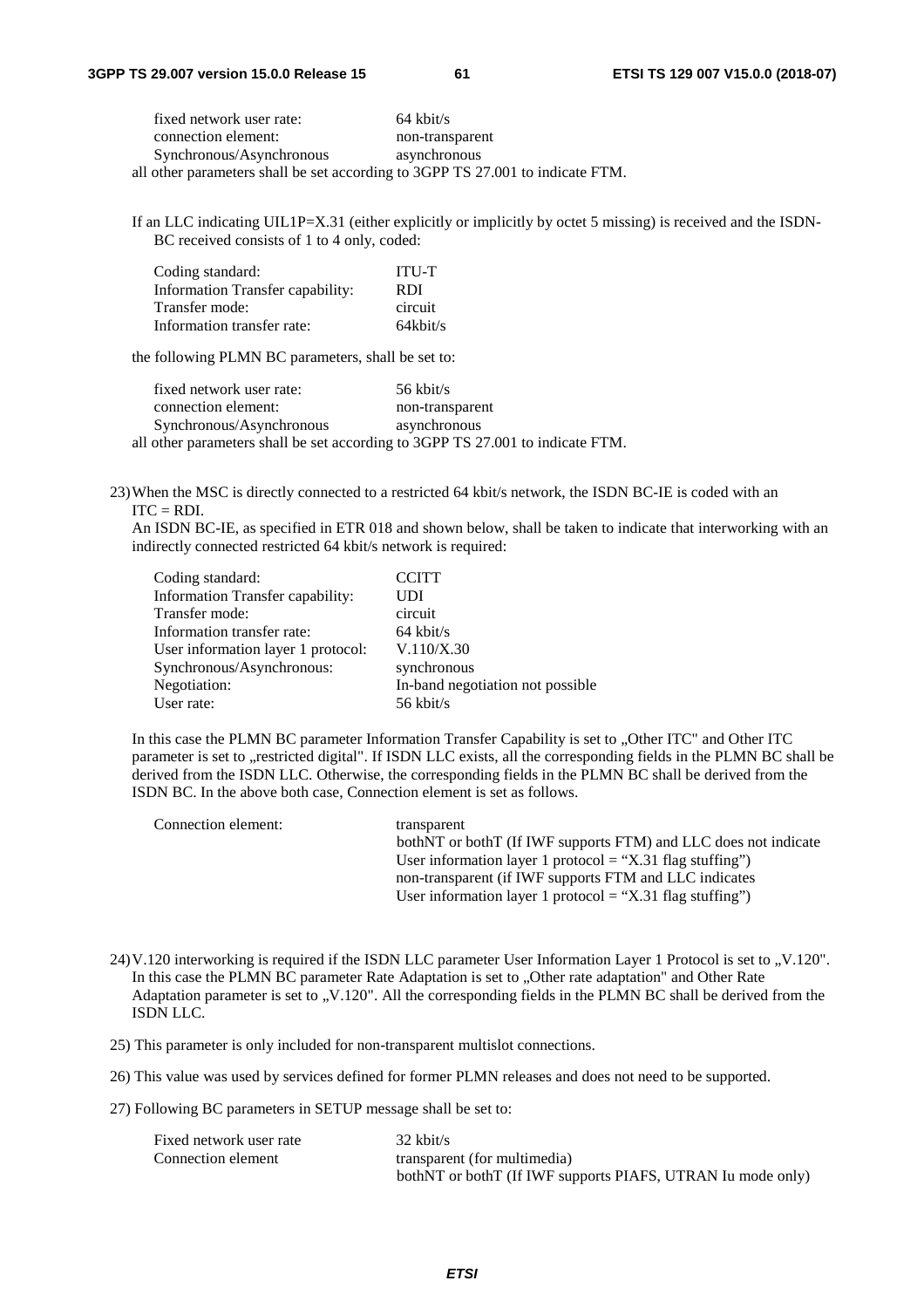- 28) UIL1P is set to "H.221 & H.242" or "H.223 & H.245" by H.324/I. If UIL1P is set to "H.221 and H.242", this should be mapped to "H.223 & H.245".
- 29) In Iu mode, if the User Rate of the ISDN BC is less than 9,6 kbit/s and the Connection Element is mapped to "NT", then FNUR is fixed to 9,6 kbit/s.

### 10.2.2.7 Creation of Backup Bearer Capability Information Element

If the VMSC is not able to send a PLMN BC to the MS/UE for mobile terminated calls, it may include all available information in the Backup BC information element (Backup BC IE) of the call set-up message.

In the following table 7C the comparison is drawn between parameters in the ISDN call set up request message and that of the PLMN call set up request message. In some cases no comparable values are available and these will be marked as such. In some cases it is not necessary to support a particular option, and in this case those parameters will be annotated appropriately.

The PLMN parameters and values shall as in 3GPP TS 24.008 in combination as in 3GPP TS 27.001. The ISDN parameters and values are as in Q.931 (05/98).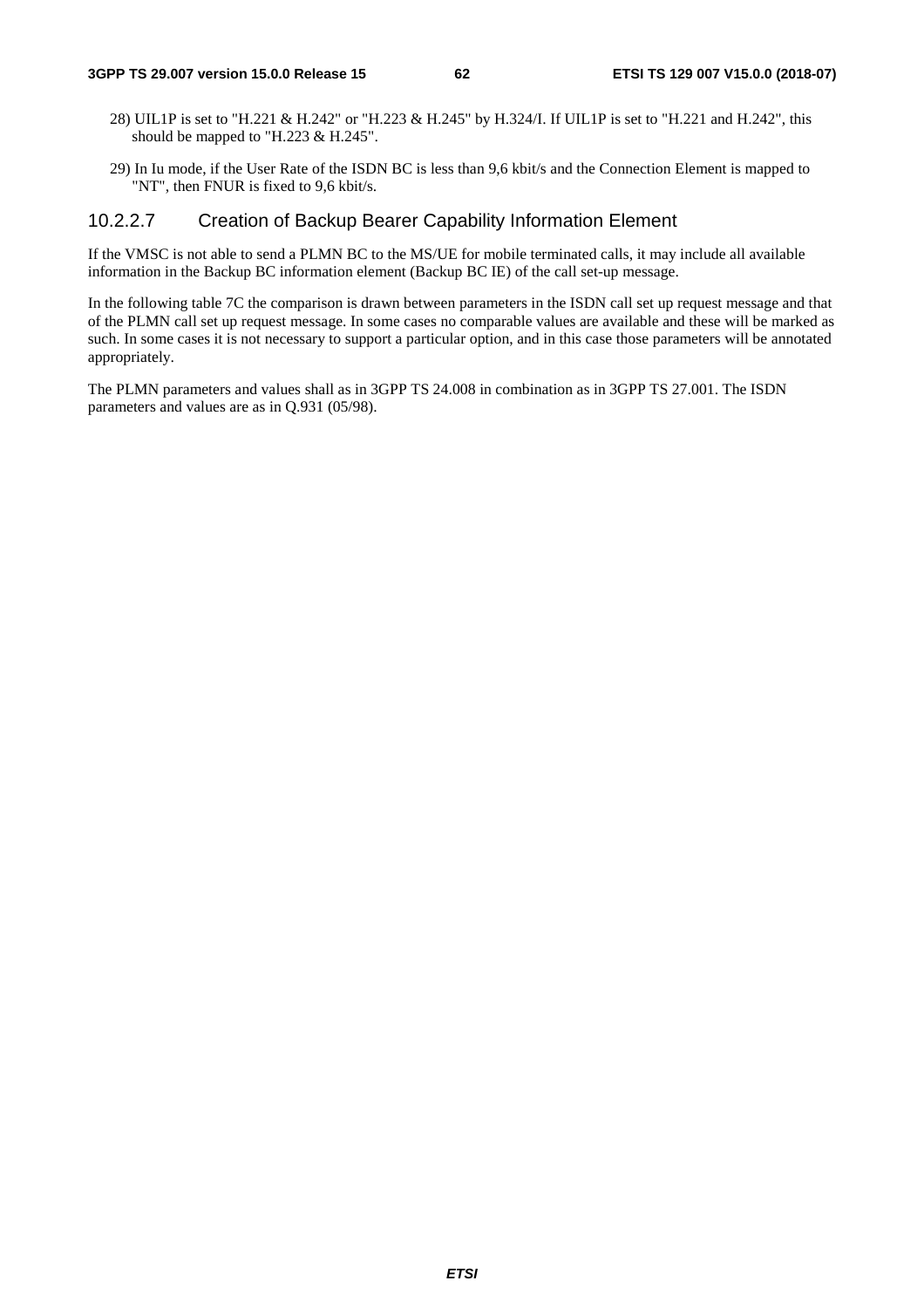**Table 7C: Setting of parameters in Backup BC IE**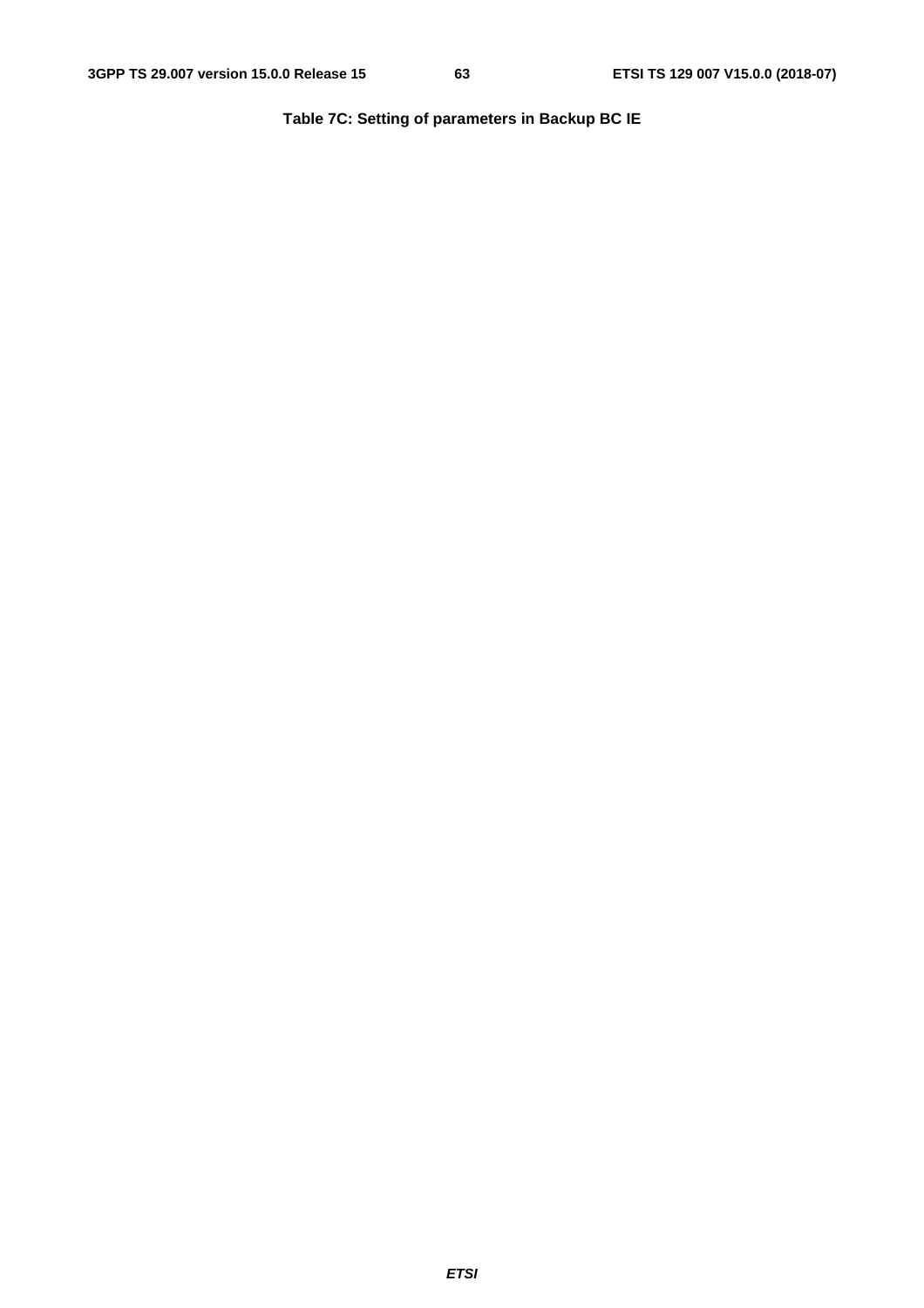| Octet          | ISDN BC / LLC parameter value            | Octet                   | <b>BACKUP BC parameter value</b>         |
|----------------|------------------------------------------|-------------------------|------------------------------------------|
| $\mathbf 1$    | <b>Bearer Capability IEI</b>             | 1                       | <b>Bearer Capability IEI</b>             |
| $\overline{c}$ | <b>Length of BC contents</b>             | 2                       | <b>Length of BC contents</b>             |
|                | no comparable field                      | 3                       | Radio channel requirement                |
|                |                                          | #76                     | full rate channel (these bits are spare) |
| 3              | <b>Coding standard</b>                   | 3                       | <b>Coding standard</b>                   |
| #7.6           | CCITT standardized coding                | #5                      | GSM standardized coding                  |
| 3              | Information transfer capability          | 3                       | Information transfer capability          |
| #51            | speech                                   | #3.1                    | speech                                   |
|                | unrestricted digital                     |                         | unrestricted digital                     |
|                | 3,1 kHz audio                            |                         | 3,1 kHz audio ex PLMN (note2)            |
|                | no comparable value                      |                         | facsimile group 3 (note 3)               |
|                | no comparable value                      |                         | other ITC (see octet 5a)                 |
|                | 7 kHz audio                              |                         | not supported                            |
|                | video                                    |                         | not supported                            |
|                |                                          | 5a                      | <b>Other ITC</b>                         |
|                | (note 23)                                | #76                     | restricted digital                       |
| 4              | <b>Transfer mode</b>                     | 3                       | <b>Transfer mode</b>                     |
| #7.6           | circuit mode                             | #4                      | circuit mode                             |
|                | packet mode                              |                         | not supported                            |
|                | no comparable field                      | $\overline{\mathbf{4}}$ | <b>Compression</b><br>(note 18)          |
|                |                                          | #7                      | data compression not possible            |
| 4a             | no comparable field (note 4)             | (4)4                    | Structure (note 9)                       |
| #75            |                                          | #65                     | SDU integrity                            |
|                |                                          |                         | unstructured                             |
| 4a             | no comparable field (note 4)             | 4                       | Configuration                            |
| #4.3           |                                          | #3                      | point-to-point (note 5)                  |
|                | no comparable field                      | 4                       | <b>NIRR</b><br>(note 17)                 |
|                |                                          | #2                      | No meaning                               |
| 4a             | no comparable field (note 4)             | 4                       | <b>Establishment</b>                     |
| #21            |                                          | #1                      | demand (note 5)                          |
| 5              | User information layer 1 protocol        | 5                       | Rate adaption                            |
| #51            | no comparable value                      | #54                     | no rate adaption (note 11)               |
|                | CCITT V.110, I.460 / X.30<br>G.711 A-law |                         | V.110, I.460/X.30 rate adaption          |
|                | CCITT X.31 flag stuffing                 |                         | no comparable value<br>not supported     |
|                | no comparable value                      |                         | other rate adaption (see octet 5a)       |
|                |                                          | 5a                      | Other rate adaptation                    |
|                | H.221 & H.242<br>(note 28)               | #54                     | H.223 & H.245                            |
|                | H.223 & H.245                            |                         | H.223 & H.245                            |
|                | no comparable field                      | 5                       | <b>Signalling access protocol</b>        |
|                |                                          | #3.1                    | I.440/I.450                              |
|                |                                          | 6                       | User information layer 1 protocol        |
|                | any of the above values                  | #52                     | default layer 1 protocol                 |
| 5a             | Synchronous / asynchronous (note 30)     | 6                       | Synchronous/asynchronous                 |
| #7             | synchronous                              | #1                      | synchronous                              |
|                | asynchronous                             |                         | asynchronous                             |
| 5a             | <b>Negotiation</b>                       | 6a                      | <b>Negotiation</b>                       |
| #6             | not possible                             | #6                      | not possible (note 5)                    |
|                | inband neg, possible<br>(note 16)        |                         | no comparable value                      |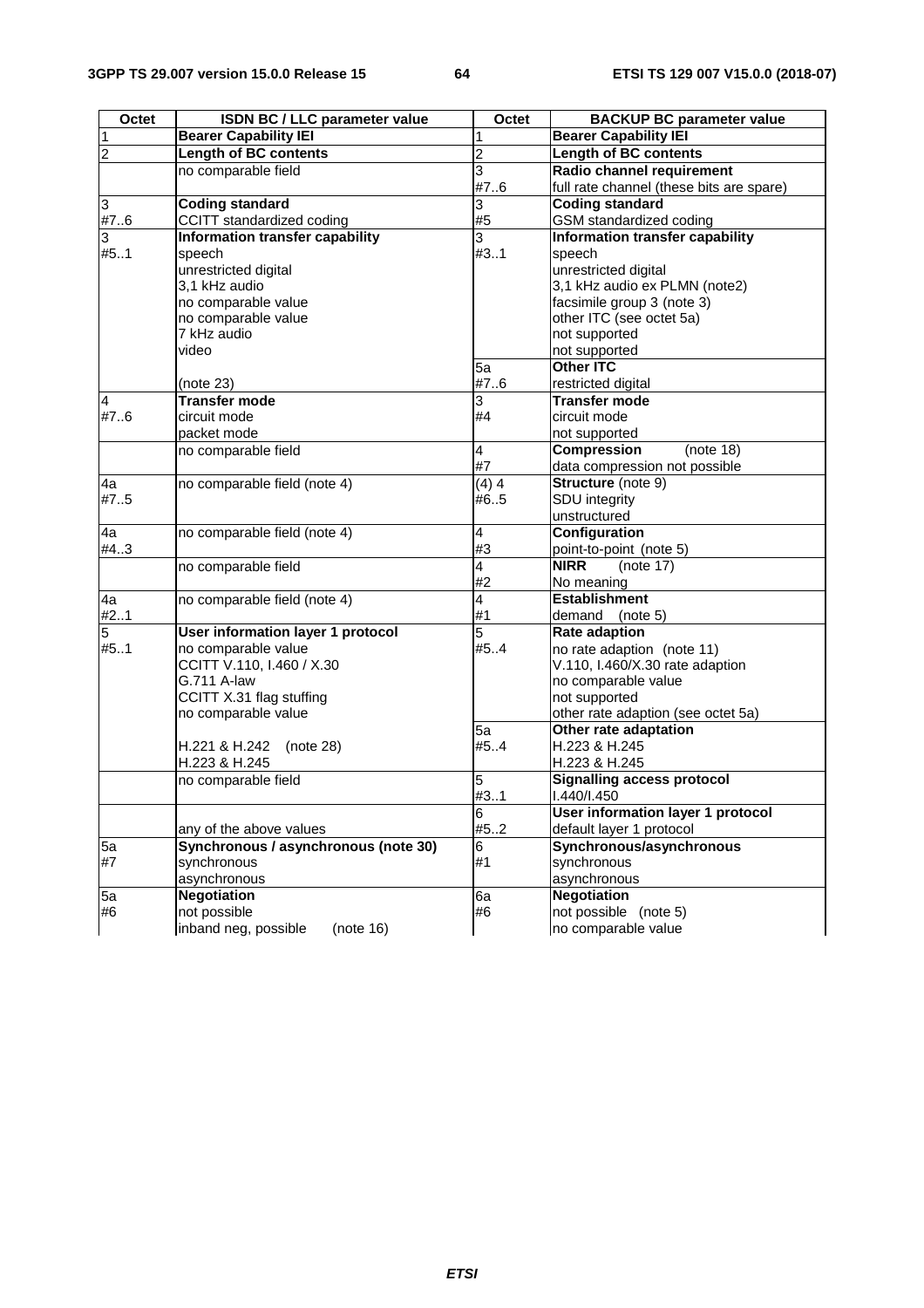| Octet          | ISDN BC / LLC parameter value                  | Octet | <b>BACKUP BC parameter value</b>      |
|----------------|------------------------------------------------|-------|---------------------------------------|
| 5a             | User rate                                      | 6а    | User rate (note 29)                   |
| #5.1           | 0.3 kbit/s                                     | #4.1  | 0,3 kbit/s                            |
|                | 1,2 kbit/s                                     |       | 1,2 kbit/s                            |
|                | 2.4 kbit/s                                     |       | 2,4 kbit/s                            |
|                | 4,8 kbit/s                                     |       | 4,8 kbit/s                            |
|                | 9,6 kbit/s                                     |       | $9,6$ kbit/s                          |
|                | 12 kbit/s                                      |       | 12 kbit/s<br>(note 13)                |
|                | rate is indicated by Ebit as specified in rec. |       | (note $16$ )                          |
|                | 1.460                                          |       |                                       |
|                | 0,6 kbit/s                                     |       | not supported                         |
|                | 3,6 kbit/s                                     |       | not supported                         |
|                | 7,2 kbit/s                                     |       | not supported                         |
|                | 8 kbit/s                                       |       | not supported                         |
|                | 14,4 kbit/s                                    |       | (note 20)                             |
|                | 16 kbit/s                                      |       | not supported                         |
|                | 19.2 kbit/s                                    |       | (note 20)                             |
|                | 28.8 kbit/s                                    |       | (note 20)                             |
|                | 32 kbit/s                                      |       | (note 20)                             |
|                | 38.4 kbit/s                                    |       | (note 20)                             |
|                | 48 kbit/s                                      |       | (note 20)                             |
|                | 56 kbit/s                                      |       | (note 20)                             |
|                | 57.6 kbit/s                                    |       |                                       |
|                |                                                |       | not supported                         |
|                | 0,1345 kbit/s<br>$0.1$ kbit/s                  |       | not supported                         |
|                |                                                |       | not supported                         |
|                | 75 bit/s / 1,2 kbit/s                          |       | not supported                         |
|                | 1,2 kbit/s / 75 bit/s                          |       | not supported                         |
|                | 0,110 kbit/s                                   |       | not supported                         |
|                | 0,2 kbit/s                                     |       | not supported                         |
|                | no comparable value                            |       | unknown                               |
| 5 <sub>b</sub> | Intermediate rate                              | 6b    | Intermediate rate<br>(note 6)         |
| #7.6           | any value                                      | #7.6  | 8 kbit/s                              |
|                |                                                |       | 16 kbit/s                             |
| 5 <sub>b</sub> | NIC on Tx (note 14)                            | 6b    | NIC on Tx                             |
| #5             | does not require                               | #5    | does not require (note 5)             |
|                | requires                                       |       | requires<br>(note 13)                 |
| 5b             | NIC on Rx (note 14)                            | 6b    | NIC on Rx                             |
| #4             | cannot accept                                  | #4    | cannot accept (note 5)                |
|                | can accept                                     |       | can accept<br>(note 13)               |
| 5c             | Number of stop bits                            | 6a    | Number of stop bits                   |
| #76            | 1 bit                                          | #7    | 1 bit<br>(note 5)                     |
|                | 2 bits                                         |       | 2 bits                                |
|                | not used                                       |       | no comparable value                   |
|                | 1.5 bits                                       |       | not supported                         |
| 5c             | Number of data bits                            | 6a    | Number of data bits                   |
| #54            | 7 bits                                         | #5    | 7 bits                                |
|                | 8 bits                                         |       | 8 bits<br>(note 5)                    |
|                | not used                                       |       | no comparable value                   |
|                | 5 bits                                         |       | not supported                         |
| 5c             | <b>Parity information</b>                      | 6b    | <b>Parity information</b>             |
| #31            | odd                                            | #31   | odd                                   |
|                | even                                           |       | even                                  |
|                | none                                           |       | none<br>(note 5)                      |
|                | forced to 0                                    |       | forced to 0                           |
|                | forced to 1                                    |       | forced to 1                           |
|                |                                                | 6c    | <b>Connection element</b><br>(note 1) |
|                | no comparable field                            | #7.6  | transparent                           |
|                |                                                |       | non-transparent (RLP)                 |
|                |                                                |       | both, transp. preferred               |
|                |                                                |       | both, non-transp preferred            |
| 5d             | <b>Duplex mode</b>                             | 4     | <b>Duplex mode</b>                    |
| #7             | half duplex                                    | #4    | half duplex<br>(note 13)              |
|                | full duplex                                    |       | full duplex<br>(note 5)               |
|                |                                                |       |                                       |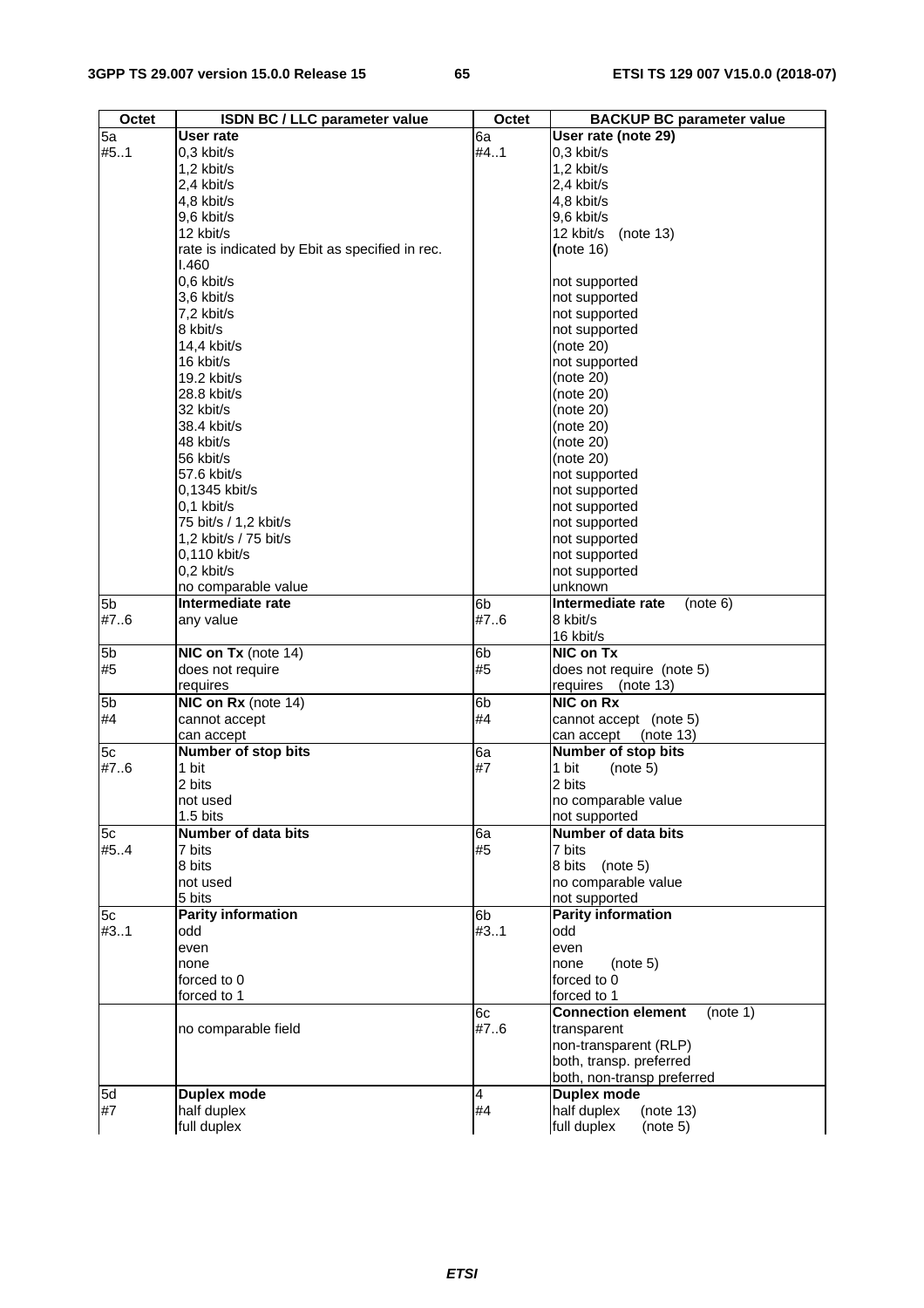| 5d<br>Modem type (note 12)<br>Modem type<br>6c<br>#61<br>#51<br>none (note 7)<br>reserved<br>V.21<br>V.21<br>V.22<br>V.22<br>V.22bis<br>V.22bis<br>V.23<br>not supported<br>$V.26$ ter<br>V.26ter<br>V.32<br>V.32<br>V.26<br>not supported<br>V.26bis<br>not supported<br>V.27<br>not supported<br>V.27bis<br>not supported<br>V.29<br>not supported<br>no comparable value<br>autobauding type 1 (note 16)<br>Fixed network user rate<br>5a<br><b>User rate</b><br>6d<br>(note 20)<br>#5.1<br>#51<br>FNUR not applicable / unknown<br>no comparable value<br>9,6 kbit/s<br>9,6 kbit/s<br>14,4 kbit/s<br>14,4 kbit/s<br>19,2 kbit/s<br>19,2 kbit/s<br>28,8 kbit/s<br>28,8 kbit/s<br>32.0 kbit/s<br>32.0 kbit/s (note 27)<br>38,4 kbit/s<br>38,4 kbit/s<br>48 kbit/s<br>48,0 kbit/s<br>56 kbit/s<br>56,0 kbit/s<br>no comparable value<br>64,0 kbit/s (note 22)<br>Modem type<br>Other modem type<br>6d<br>no comparable value (note 21)<br>#76<br>No other modem type<br>V.34<br>V.34<br><b>Acceptable channel codings</b><br>no comparable field<br>6e<br>#7.6<br>spare<br>Maximum number of traffic channels<br>no comparable field<br>6e<br>#51<br>spare<br>6f<br>User initiated modification indicator<br>No comparable field<br>(note 1) (note 25)<br>#7.5<br>User initiated modification not<br>required<br>User initiated modification upto 1<br>TCH/F may be requested<br>User initiated modification upto 2<br>TCH/F may be requested<br>User initiated modification upto 3<br>TCH/F may be requested<br>User initiated modification upto 4<br>TCH/F may be requested<br>Wanted air interface user rate<br>6f<br>no comparable field<br>#4.1<br>spare<br>Acceptable channel codings extended<br>no comparable field<br>6g<br>#75<br>spare<br><b>Asymmetry indications</b><br>no comparable field<br>6g<br>#43<br>spare<br>User information layer 2 protocol (note<br>User information layer 2 protocol<br>(note 10)<br>8)<br>Q.921 (I.441)<br>no comparable value<br>X.25, link level<br>not supported<br>no comparable value<br>ISO 6429, codeset 0<br>no comparable value<br>unknown | Octet | <b>ISDN BC / LLC parameter value</b> | Octet | <b>BACKUP BC parameter value</b> |
|-------------------------------------------------------------------------------------------------------------------------------------------------------------------------------------------------------------------------------------------------------------------------------------------------------------------------------------------------------------------------------------------------------------------------------------------------------------------------------------------------------------------------------------------------------------------------------------------------------------------------------------------------------------------------------------------------------------------------------------------------------------------------------------------------------------------------------------------------------------------------------------------------------------------------------------------------------------------------------------------------------------------------------------------------------------------------------------------------------------------------------------------------------------------------------------------------------------------------------------------------------------------------------------------------------------------------------------------------------------------------------------------------------------------------------------------------------------------------------------------------------------------------------------------------------------------------------------------------------------------------------------------------------------------------------------------------------------------------------------------------------------------------------------------------------------------------------------------------------------------------------------------------------------------------------------------------------------------------------------------------------------------------------------------------------------------------------------------------|-------|--------------------------------------|-------|----------------------------------|
|                                                                                                                                                                                                                                                                                                                                                                                                                                                                                                                                                                                                                                                                                                                                                                                                                                                                                                                                                                                                                                                                                                                                                                                                                                                                                                                                                                                                                                                                                                                                                                                                                                                                                                                                                                                                                                                                                                                                                                                                                                                                                                 |       |                                      |       |                                  |
|                                                                                                                                                                                                                                                                                                                                                                                                                                                                                                                                                                                                                                                                                                                                                                                                                                                                                                                                                                                                                                                                                                                                                                                                                                                                                                                                                                                                                                                                                                                                                                                                                                                                                                                                                                                                                                                                                                                                                                                                                                                                                                 |       |                                      |       |                                  |
|                                                                                                                                                                                                                                                                                                                                                                                                                                                                                                                                                                                                                                                                                                                                                                                                                                                                                                                                                                                                                                                                                                                                                                                                                                                                                                                                                                                                                                                                                                                                                                                                                                                                                                                                                                                                                                                                                                                                                                                                                                                                                                 |       |                                      |       |                                  |
|                                                                                                                                                                                                                                                                                                                                                                                                                                                                                                                                                                                                                                                                                                                                                                                                                                                                                                                                                                                                                                                                                                                                                                                                                                                                                                                                                                                                                                                                                                                                                                                                                                                                                                                                                                                                                                                                                                                                                                                                                                                                                                 |       |                                      |       |                                  |
|                                                                                                                                                                                                                                                                                                                                                                                                                                                                                                                                                                                                                                                                                                                                                                                                                                                                                                                                                                                                                                                                                                                                                                                                                                                                                                                                                                                                                                                                                                                                                                                                                                                                                                                                                                                                                                                                                                                                                                                                                                                                                                 |       |                                      |       |                                  |
|                                                                                                                                                                                                                                                                                                                                                                                                                                                                                                                                                                                                                                                                                                                                                                                                                                                                                                                                                                                                                                                                                                                                                                                                                                                                                                                                                                                                                                                                                                                                                                                                                                                                                                                                                                                                                                                                                                                                                                                                                                                                                                 |       |                                      |       |                                  |
|                                                                                                                                                                                                                                                                                                                                                                                                                                                                                                                                                                                                                                                                                                                                                                                                                                                                                                                                                                                                                                                                                                                                                                                                                                                                                                                                                                                                                                                                                                                                                                                                                                                                                                                                                                                                                                                                                                                                                                                                                                                                                                 |       |                                      |       |                                  |
|                                                                                                                                                                                                                                                                                                                                                                                                                                                                                                                                                                                                                                                                                                                                                                                                                                                                                                                                                                                                                                                                                                                                                                                                                                                                                                                                                                                                                                                                                                                                                                                                                                                                                                                                                                                                                                                                                                                                                                                                                                                                                                 |       |                                      |       |                                  |
|                                                                                                                                                                                                                                                                                                                                                                                                                                                                                                                                                                                                                                                                                                                                                                                                                                                                                                                                                                                                                                                                                                                                                                                                                                                                                                                                                                                                                                                                                                                                                                                                                                                                                                                                                                                                                                                                                                                                                                                                                                                                                                 |       |                                      |       |                                  |
|                                                                                                                                                                                                                                                                                                                                                                                                                                                                                                                                                                                                                                                                                                                                                                                                                                                                                                                                                                                                                                                                                                                                                                                                                                                                                                                                                                                                                                                                                                                                                                                                                                                                                                                                                                                                                                                                                                                                                                                                                                                                                                 |       |                                      |       |                                  |
|                                                                                                                                                                                                                                                                                                                                                                                                                                                                                                                                                                                                                                                                                                                                                                                                                                                                                                                                                                                                                                                                                                                                                                                                                                                                                                                                                                                                                                                                                                                                                                                                                                                                                                                                                                                                                                                                                                                                                                                                                                                                                                 |       |                                      |       |                                  |
|                                                                                                                                                                                                                                                                                                                                                                                                                                                                                                                                                                                                                                                                                                                                                                                                                                                                                                                                                                                                                                                                                                                                                                                                                                                                                                                                                                                                                                                                                                                                                                                                                                                                                                                                                                                                                                                                                                                                                                                                                                                                                                 |       |                                      |       |                                  |
|                                                                                                                                                                                                                                                                                                                                                                                                                                                                                                                                                                                                                                                                                                                                                                                                                                                                                                                                                                                                                                                                                                                                                                                                                                                                                                                                                                                                                                                                                                                                                                                                                                                                                                                                                                                                                                                                                                                                                                                                                                                                                                 |       |                                      |       |                                  |
|                                                                                                                                                                                                                                                                                                                                                                                                                                                                                                                                                                                                                                                                                                                                                                                                                                                                                                                                                                                                                                                                                                                                                                                                                                                                                                                                                                                                                                                                                                                                                                                                                                                                                                                                                                                                                                                                                                                                                                                                                                                                                                 |       |                                      |       |                                  |
|                                                                                                                                                                                                                                                                                                                                                                                                                                                                                                                                                                                                                                                                                                                                                                                                                                                                                                                                                                                                                                                                                                                                                                                                                                                                                                                                                                                                                                                                                                                                                                                                                                                                                                                                                                                                                                                                                                                                                                                                                                                                                                 |       |                                      |       |                                  |
|                                                                                                                                                                                                                                                                                                                                                                                                                                                                                                                                                                                                                                                                                                                                                                                                                                                                                                                                                                                                                                                                                                                                                                                                                                                                                                                                                                                                                                                                                                                                                                                                                                                                                                                                                                                                                                                                                                                                                                                                                                                                                                 |       |                                      |       |                                  |
|                                                                                                                                                                                                                                                                                                                                                                                                                                                                                                                                                                                                                                                                                                                                                                                                                                                                                                                                                                                                                                                                                                                                                                                                                                                                                                                                                                                                                                                                                                                                                                                                                                                                                                                                                                                                                                                                                                                                                                                                                                                                                                 |       |                                      |       |                                  |
|                                                                                                                                                                                                                                                                                                                                                                                                                                                                                                                                                                                                                                                                                                                                                                                                                                                                                                                                                                                                                                                                                                                                                                                                                                                                                                                                                                                                                                                                                                                                                                                                                                                                                                                                                                                                                                                                                                                                                                                                                                                                                                 |       |                                      |       |                                  |
|                                                                                                                                                                                                                                                                                                                                                                                                                                                                                                                                                                                                                                                                                                                                                                                                                                                                                                                                                                                                                                                                                                                                                                                                                                                                                                                                                                                                                                                                                                                                                                                                                                                                                                                                                                                                                                                                                                                                                                                                                                                                                                 |       |                                      |       |                                  |
|                                                                                                                                                                                                                                                                                                                                                                                                                                                                                                                                                                                                                                                                                                                                                                                                                                                                                                                                                                                                                                                                                                                                                                                                                                                                                                                                                                                                                                                                                                                                                                                                                                                                                                                                                                                                                                                                                                                                                                                                                                                                                                 |       |                                      |       |                                  |
|                                                                                                                                                                                                                                                                                                                                                                                                                                                                                                                                                                                                                                                                                                                                                                                                                                                                                                                                                                                                                                                                                                                                                                                                                                                                                                                                                                                                                                                                                                                                                                                                                                                                                                                                                                                                                                                                                                                                                                                                                                                                                                 |       |                                      |       |                                  |
|                                                                                                                                                                                                                                                                                                                                                                                                                                                                                                                                                                                                                                                                                                                                                                                                                                                                                                                                                                                                                                                                                                                                                                                                                                                                                                                                                                                                                                                                                                                                                                                                                                                                                                                                                                                                                                                                                                                                                                                                                                                                                                 |       |                                      |       |                                  |
|                                                                                                                                                                                                                                                                                                                                                                                                                                                                                                                                                                                                                                                                                                                                                                                                                                                                                                                                                                                                                                                                                                                                                                                                                                                                                                                                                                                                                                                                                                                                                                                                                                                                                                                                                                                                                                                                                                                                                                                                                                                                                                 |       |                                      |       |                                  |
|                                                                                                                                                                                                                                                                                                                                                                                                                                                                                                                                                                                                                                                                                                                                                                                                                                                                                                                                                                                                                                                                                                                                                                                                                                                                                                                                                                                                                                                                                                                                                                                                                                                                                                                                                                                                                                                                                                                                                                                                                                                                                                 |       |                                      |       |                                  |
|                                                                                                                                                                                                                                                                                                                                                                                                                                                                                                                                                                                                                                                                                                                                                                                                                                                                                                                                                                                                                                                                                                                                                                                                                                                                                                                                                                                                                                                                                                                                                                                                                                                                                                                                                                                                                                                                                                                                                                                                                                                                                                 |       |                                      |       |                                  |
|                                                                                                                                                                                                                                                                                                                                                                                                                                                                                                                                                                                                                                                                                                                                                                                                                                                                                                                                                                                                                                                                                                                                                                                                                                                                                                                                                                                                                                                                                                                                                                                                                                                                                                                                                                                                                                                                                                                                                                                                                                                                                                 |       |                                      |       |                                  |
|                                                                                                                                                                                                                                                                                                                                                                                                                                                                                                                                                                                                                                                                                                                                                                                                                                                                                                                                                                                                                                                                                                                                                                                                                                                                                                                                                                                                                                                                                                                                                                                                                                                                                                                                                                                                                                                                                                                                                                                                                                                                                                 |       |                                      |       |                                  |
|                                                                                                                                                                                                                                                                                                                                                                                                                                                                                                                                                                                                                                                                                                                                                                                                                                                                                                                                                                                                                                                                                                                                                                                                                                                                                                                                                                                                                                                                                                                                                                                                                                                                                                                                                                                                                                                                                                                                                                                                                                                                                                 |       |                                      |       |                                  |
|                                                                                                                                                                                                                                                                                                                                                                                                                                                                                                                                                                                                                                                                                                                                                                                                                                                                                                                                                                                                                                                                                                                                                                                                                                                                                                                                                                                                                                                                                                                                                                                                                                                                                                                                                                                                                                                                                                                                                                                                                                                                                                 |       |                                      |       |                                  |
|                                                                                                                                                                                                                                                                                                                                                                                                                                                                                                                                                                                                                                                                                                                                                                                                                                                                                                                                                                                                                                                                                                                                                                                                                                                                                                                                                                                                                                                                                                                                                                                                                                                                                                                                                                                                                                                                                                                                                                                                                                                                                                 |       |                                      |       |                                  |
|                                                                                                                                                                                                                                                                                                                                                                                                                                                                                                                                                                                                                                                                                                                                                                                                                                                                                                                                                                                                                                                                                                                                                                                                                                                                                                                                                                                                                                                                                                                                                                                                                                                                                                                                                                                                                                                                                                                                                                                                                                                                                                 |       |                                      |       |                                  |
|                                                                                                                                                                                                                                                                                                                                                                                                                                                                                                                                                                                                                                                                                                                                                                                                                                                                                                                                                                                                                                                                                                                                                                                                                                                                                                                                                                                                                                                                                                                                                                                                                                                                                                                                                                                                                                                                                                                                                                                                                                                                                                 |       |                                      |       |                                  |
|                                                                                                                                                                                                                                                                                                                                                                                                                                                                                                                                                                                                                                                                                                                                                                                                                                                                                                                                                                                                                                                                                                                                                                                                                                                                                                                                                                                                                                                                                                                                                                                                                                                                                                                                                                                                                                                                                                                                                                                                                                                                                                 |       |                                      |       |                                  |
|                                                                                                                                                                                                                                                                                                                                                                                                                                                                                                                                                                                                                                                                                                                                                                                                                                                                                                                                                                                                                                                                                                                                                                                                                                                                                                                                                                                                                                                                                                                                                                                                                                                                                                                                                                                                                                                                                                                                                                                                                                                                                                 |       |                                      |       |                                  |
|                                                                                                                                                                                                                                                                                                                                                                                                                                                                                                                                                                                                                                                                                                                                                                                                                                                                                                                                                                                                                                                                                                                                                                                                                                                                                                                                                                                                                                                                                                                                                                                                                                                                                                                                                                                                                                                                                                                                                                                                                                                                                                 |       |                                      |       |                                  |
|                                                                                                                                                                                                                                                                                                                                                                                                                                                                                                                                                                                                                                                                                                                                                                                                                                                                                                                                                                                                                                                                                                                                                                                                                                                                                                                                                                                                                                                                                                                                                                                                                                                                                                                                                                                                                                                                                                                                                                                                                                                                                                 |       |                                      |       |                                  |
|                                                                                                                                                                                                                                                                                                                                                                                                                                                                                                                                                                                                                                                                                                                                                                                                                                                                                                                                                                                                                                                                                                                                                                                                                                                                                                                                                                                                                                                                                                                                                                                                                                                                                                                                                                                                                                                                                                                                                                                                                                                                                                 |       |                                      |       |                                  |
|                                                                                                                                                                                                                                                                                                                                                                                                                                                                                                                                                                                                                                                                                                                                                                                                                                                                                                                                                                                                                                                                                                                                                                                                                                                                                                                                                                                                                                                                                                                                                                                                                                                                                                                                                                                                                                                                                                                                                                                                                                                                                                 |       |                                      |       |                                  |
|                                                                                                                                                                                                                                                                                                                                                                                                                                                                                                                                                                                                                                                                                                                                                                                                                                                                                                                                                                                                                                                                                                                                                                                                                                                                                                                                                                                                                                                                                                                                                                                                                                                                                                                                                                                                                                                                                                                                                                                                                                                                                                 |       |                                      |       |                                  |
|                                                                                                                                                                                                                                                                                                                                                                                                                                                                                                                                                                                                                                                                                                                                                                                                                                                                                                                                                                                                                                                                                                                                                                                                                                                                                                                                                                                                                                                                                                                                                                                                                                                                                                                                                                                                                                                                                                                                                                                                                                                                                                 |       |                                      |       |                                  |
|                                                                                                                                                                                                                                                                                                                                                                                                                                                                                                                                                                                                                                                                                                                                                                                                                                                                                                                                                                                                                                                                                                                                                                                                                                                                                                                                                                                                                                                                                                                                                                                                                                                                                                                                                                                                                                                                                                                                                                                                                                                                                                 |       |                                      |       |                                  |
|                                                                                                                                                                                                                                                                                                                                                                                                                                                                                                                                                                                                                                                                                                                                                                                                                                                                                                                                                                                                                                                                                                                                                                                                                                                                                                                                                                                                                                                                                                                                                                                                                                                                                                                                                                                                                                                                                                                                                                                                                                                                                                 |       |                                      |       |                                  |
|                                                                                                                                                                                                                                                                                                                                                                                                                                                                                                                                                                                                                                                                                                                                                                                                                                                                                                                                                                                                                                                                                                                                                                                                                                                                                                                                                                                                                                                                                                                                                                                                                                                                                                                                                                                                                                                                                                                                                                                                                                                                                                 |       |                                      |       |                                  |
|                                                                                                                                                                                                                                                                                                                                                                                                                                                                                                                                                                                                                                                                                                                                                                                                                                                                                                                                                                                                                                                                                                                                                                                                                                                                                                                                                                                                                                                                                                                                                                                                                                                                                                                                                                                                                                                                                                                                                                                                                                                                                                 |       |                                      |       |                                  |
|                                                                                                                                                                                                                                                                                                                                                                                                                                                                                                                                                                                                                                                                                                                                                                                                                                                                                                                                                                                                                                                                                                                                                                                                                                                                                                                                                                                                                                                                                                                                                                                                                                                                                                                                                                                                                                                                                                                                                                                                                                                                                                 |       |                                      |       |                                  |
|                                                                                                                                                                                                                                                                                                                                                                                                                                                                                                                                                                                                                                                                                                                                                                                                                                                                                                                                                                                                                                                                                                                                                                                                                                                                                                                                                                                                                                                                                                                                                                                                                                                                                                                                                                                                                                                                                                                                                                                                                                                                                                 |       |                                      |       |                                  |
|                                                                                                                                                                                                                                                                                                                                                                                                                                                                                                                                                                                                                                                                                                                                                                                                                                                                                                                                                                                                                                                                                                                                                                                                                                                                                                                                                                                                                                                                                                                                                                                                                                                                                                                                                                                                                                                                                                                                                                                                                                                                                                 |       |                                      |       |                                  |
|                                                                                                                                                                                                                                                                                                                                                                                                                                                                                                                                                                                                                                                                                                                                                                                                                                                                                                                                                                                                                                                                                                                                                                                                                                                                                                                                                                                                                                                                                                                                                                                                                                                                                                                                                                                                                                                                                                                                                                                                                                                                                                 |       |                                      |       |                                  |
|                                                                                                                                                                                                                                                                                                                                                                                                                                                                                                                                                                                                                                                                                                                                                                                                                                                                                                                                                                                                                                                                                                                                                                                                                                                                                                                                                                                                                                                                                                                                                                                                                                                                                                                                                                                                                                                                                                                                                                                                                                                                                                 |       |                                      |       |                                  |
|                                                                                                                                                                                                                                                                                                                                                                                                                                                                                                                                                                                                                                                                                                                                                                                                                                                                                                                                                                                                                                                                                                                                                                                                                                                                                                                                                                                                                                                                                                                                                                                                                                                                                                                                                                                                                                                                                                                                                                                                                                                                                                 |       |                                      |       |                                  |
|                                                                                                                                                                                                                                                                                                                                                                                                                                                                                                                                                                                                                                                                                                                                                                                                                                                                                                                                                                                                                                                                                                                                                                                                                                                                                                                                                                                                                                                                                                                                                                                                                                                                                                                                                                                                                                                                                                                                                                                                                                                                                                 |       |                                      |       |                                  |
|                                                                                                                                                                                                                                                                                                                                                                                                                                                                                                                                                                                                                                                                                                                                                                                                                                                                                                                                                                                                                                                                                                                                                                                                                                                                                                                                                                                                                                                                                                                                                                                                                                                                                                                                                                                                                                                                                                                                                                                                                                                                                                 | 6     |                                      |       |                                  |
|                                                                                                                                                                                                                                                                                                                                                                                                                                                                                                                                                                                                                                                                                                                                                                                                                                                                                                                                                                                                                                                                                                                                                                                                                                                                                                                                                                                                                                                                                                                                                                                                                                                                                                                                                                                                                                                                                                                                                                                                                                                                                                 |       |                                      |       |                                  |
|                                                                                                                                                                                                                                                                                                                                                                                                                                                                                                                                                                                                                                                                                                                                                                                                                                                                                                                                                                                                                                                                                                                                                                                                                                                                                                                                                                                                                                                                                                                                                                                                                                                                                                                                                                                                                                                                                                                                                                                                                                                                                                 | #51   |                                      |       |                                  |
|                                                                                                                                                                                                                                                                                                                                                                                                                                                                                                                                                                                                                                                                                                                                                                                                                                                                                                                                                                                                                                                                                                                                                                                                                                                                                                                                                                                                                                                                                                                                                                                                                                                                                                                                                                                                                                                                                                                                                                                                                                                                                                 |       |                                      |       |                                  |
|                                                                                                                                                                                                                                                                                                                                                                                                                                                                                                                                                                                                                                                                                                                                                                                                                                                                                                                                                                                                                                                                                                                                                                                                                                                                                                                                                                                                                                                                                                                                                                                                                                                                                                                                                                                                                                                                                                                                                                                                                                                                                                 |       |                                      |       |                                  |
|                                                                                                                                                                                                                                                                                                                                                                                                                                                                                                                                                                                                                                                                                                                                                                                                                                                                                                                                                                                                                                                                                                                                                                                                                                                                                                                                                                                                                                                                                                                                                                                                                                                                                                                                                                                                                                                                                                                                                                                                                                                                                                 |       |                                      |       |                                  |

General notes:

1) Only the PLMN BC parameter values listed in the table may be generated (comparable values) during a mobile-terminated call by mapping the ISDN BC parameter values, exception see (10).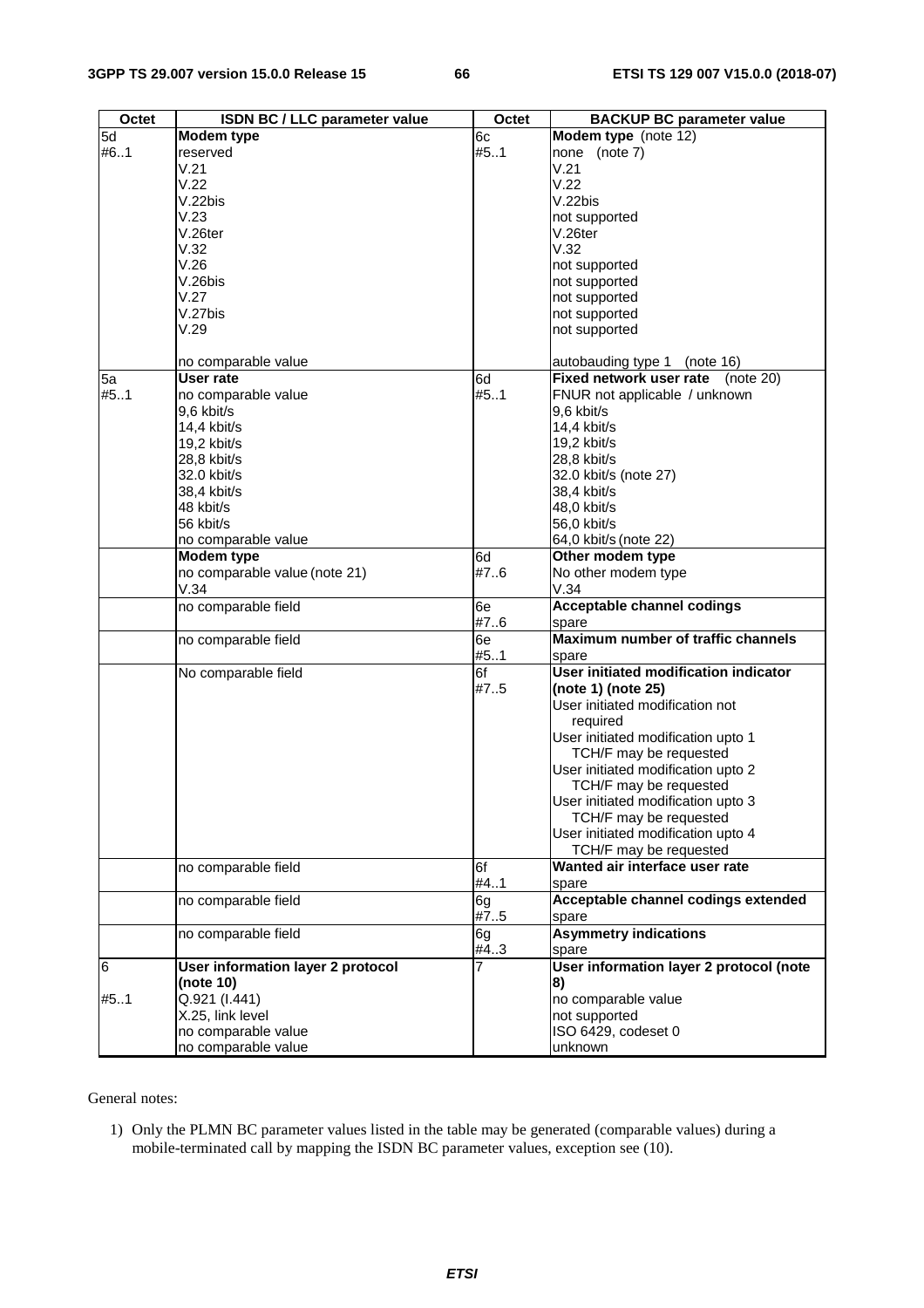- 2) According to Q.931 (05/98) and 3GPP TS 24.008, respectively, the octets are counted from 1 to n onwards; the bit position in a particular octet is indicated by #x..y, with  $\{x,y\} = 1.08$  (bit 1 is the least and bit 8 the most significant bit).
- 3) If octets of the ISDN BC are absent but present in the LLC, the LLC octets should apply for the mapping.
- 4) The number of octets which shall be encoded for the Backup BC-IE must comply to encoding rules in 3GPP TS 24.008 and the combination of the different parameter values shall be in accordance to 3GPP TS 27.001 with the modification that some parameters may be absent, if a whole octet is absent, and some parameters may get values defined for the Backup BC only. However, parameter values that are valid for both the PLMN BC and the Backup BC shall not be in contradiction to 3GPP TS 27.001.

Notes regarding particular entries in table 7C:

- 1) This PLMN parameter value is inserted according to user rate requirements and network capabilities / preferences.
- 2) This PLMN parameter value is inserted, if the information transfer capability in ISDN BC is "3,1kHz audio" and a comparable modem type is specified.
- 3) This PLMN parameter value is inserted, if the information transfer capability is "3,1 kHz audio" and the content of the HLC-IE, if any, indicates "facsimile group 2/3", (for details refer to subclause 10.2.2.3 case 3 for HLR action and subclause 10.2.2.4 case 5 for VMSC action).
- 4) When interworking with an ISDN according to ETS 300 102-1, octets 4a and 4b may be present. The values are ignored and PLMN values are set according to notes 5 and 9.
- 5) This PLMN parameter value is inserted if the comparable ISDN parameter value is missing.
- 6) The value of the Intermediate Rate field of the PLMN Bearer Capability information element shall only depend on the value of the user rate in the same information element. If the connection element is "transparent", the value is 16 kbit/s, if the user rate is 9.6 or 12 kbit/s, and 8 kbit/s otherwise. For any other connection element setting the value is 16 kbit/s. If the user rate value is "unknown" any value can be used, it has to be ignored by the UE
- 7) This PLMN BC parameter value is inserted, if the PLMN BC parameter "Information Transfer Capability" indicates "Unrestricted digital information "or "facsimile group 3".
- 8) Where the network indicates "asynchronous" and connection elements "non-transparent", "both, transparent preferred" or "both, non-transparent preferred" , then the PLMN BC should be forwarded without parameter user information layer 2 protocol, see also (10).
- 9) The PLMN parameter value shall be set to "unstructured" where the network indicates connection element "transparent". Where the network indicates connection elements "non transparent" "both, transparent preferred" or "both, non transparent preferred" the value of the parameter structure shall be set to "SDU Integrity".
- 10) Mapping of parameter values of this octet to PLMN BC parameters and values are subject to specific application rules, i.e. unless otherwise explicitly stated in an appropriate TS mapping to PLMN BC parameters shall not take place.
- 11) This value shall be used when the value of the PLMN BC parameter "Information Transfer Capability" indicates the value "3,1 kHz audio ex PLMN" or "facsimile group 3".
- 12) The modem encoding of both Q.931 (05/98) and ETS 300 102-1 version 1 shall be accepted and mapped according to 3GPP TS 24.008.
- 13) Value not used for currently defined bearer services and Teleservices.
- 14) NIC is only supported in A/Gb mode for "3,1 kHz Ex PLMN audio" interworking with synchronous data transmission.

15) void.

16) If 3,1 kHz audio interworking "inband negotiation possible" is indicated and the parameter user rate is set to "rate is indicated by E bits specified in Recommendation I.460 or may be negotiated inband" the user rate in the PLMN BC-IE shall be set according to a network preferred value. If ISDN-BC parameter modem type is present,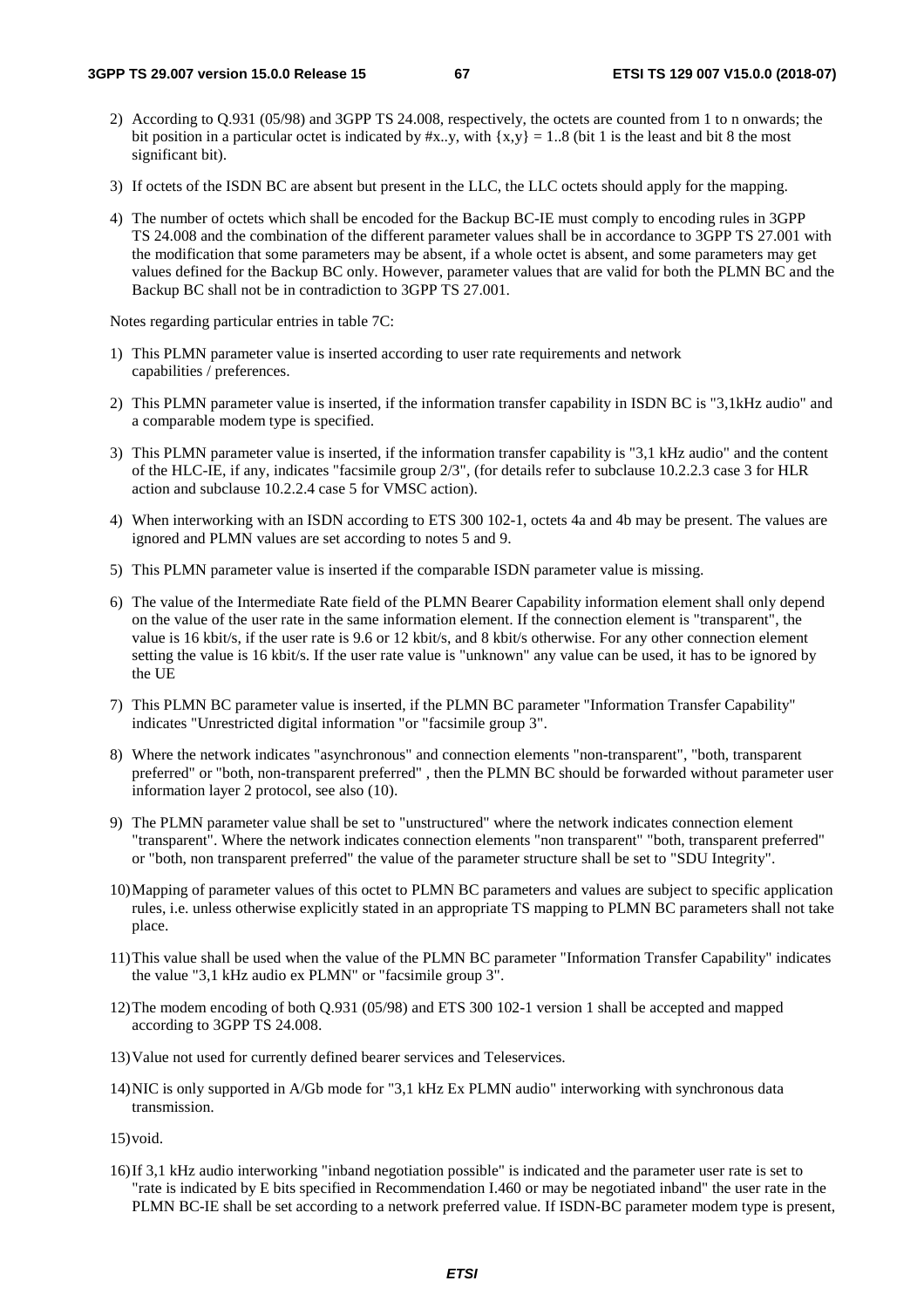its value shall be ignored. The PLMN-BC parameter modem type shall be set according to the user rate for connection element "transparent" and to "autobauding type 1" for connection element "non transparent", "both, transparent preferred" or "both, non transparent preferred". If data compression is used, high speed modems, like V.32bis, V.34 and/or V.90 may be used in the IWF. Autobauding may also be used to support user rates less than 9.6 kbit/s towards the PSTN.

 For unrestricted digital interworking the call shall be rejected if these values are indicated. If the PLMN-BC parameter modem type indicates "autobauding type 1" or "none", then the PLMN-BC parameter other modem type shall be set to "no other modem type".

- 17) An indication of NIRR is not possible in the Backup BC because it has to be negotiated by parameter values in the PLMN BC.
- 18) An indication of compression is not possible in the Backup BC because it has to be negotiated by parameter values in the PLMN BC.

19) void.

- 20) The user rate of the PLMN BC is set to the value for the fall-back bearer service. If the user equipment does not support the fixed network user rate (i.e. the call confirmation message does not contain the fixed network user rate parameter), the network may release the call for a transparent connection element.
- 21) The modem type parameter of the PLMN -BC is taken into account, only.

22) If no LLC is received and the ISDN-BC received consists of octets 1 to 4 only, coded:

| Coding standard:                 | <b>CCITT</b> |
|----------------------------------|--------------|
| Information Transfer capability: | UDI          |
| Transfer mode:                   | circuit      |
| Information transfer rate:       | $64$ kbit/s  |
|                                  |              |

the following PLMN -BC parameters, shall be set to:

| fixed network user rate: | $64$ kbit/s                           |
|--------------------------|---------------------------------------|
| connection element:      | transparent                           |
|                          | bothNT or bothT (If IWF supports FTM) |

The other parameters of the PLMN -BC shall be set to values indicating a fall-back service.

23) When the MSC is directly connected to a restricted 64 kbit/s network, the ISDN BC-IE is coded with an  $ITC = RDI$ .

An ISDN BC-IE, as specified in ETR 018 and shown below, shall be taken to indicate that interworking with an indirectly connected restricted 64 kbit/s network is required:

| Coding standard:                   | <b>CCITT</b>                     |
|------------------------------------|----------------------------------|
| Information Transfer capability:   | UDI                              |
| Transfer mode:                     | circuit                          |
| Information transfer rate:         | $64$ kbit/s                      |
| User information layer 1 protocol: | V.110/X.30                       |
| Synchronous/Asynchronous:          | synchronous                      |
| Negotiation:                       | In-band negotiation not possible |
| User rate:                         | 56 kbit/s                        |
|                                    |                                  |

In this case the PLMN BC parameter Information Transfer Capability is set to "Other ITC" and Other ITC parameter is set to ..restricted digital". If ISDN LLC exists, all the corresponding fields in the PLMN BC shall be derived from the ISDN LLC. Otherwise, the corresponding fields in the PLMN BC shall be derived from the ISDN BC. In the above both case, Connection element is set as follows.

| Connection element: | transparent                           |
|---------------------|---------------------------------------|
|                     | bothNT or bothT (If IWF supports FTM) |

24) Void.

25) This parameter is only included for non-transparent multislot connections.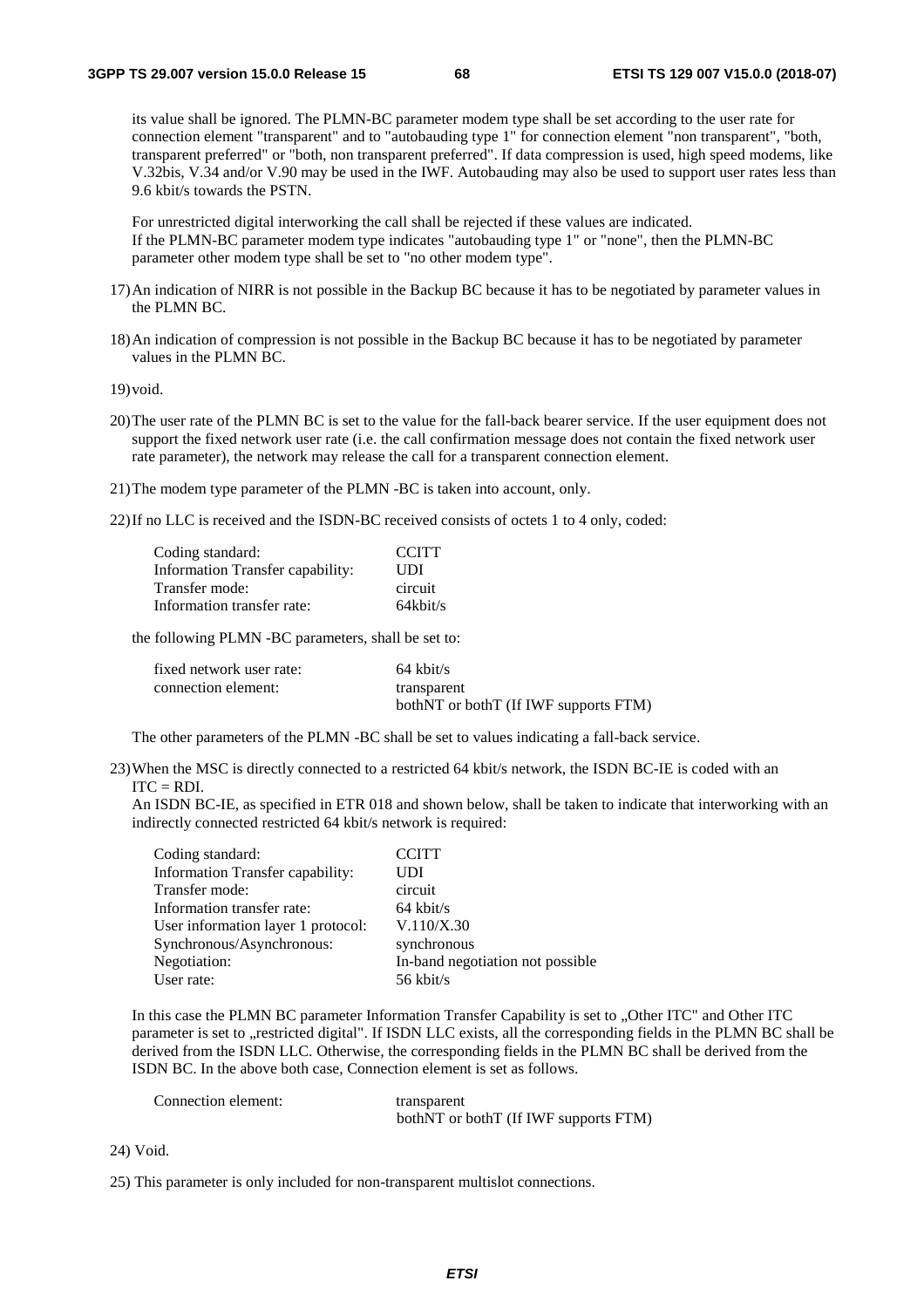- 26) This value was used by services defined for former PLMN releases and does not need to be supported.
- 27) Following BC parameters in SETUP message shall be set to:

| Fixed network user rate | $32 \text{ kbit/s}$          |
|-------------------------|------------------------------|
| Connection element      | transparent (for multimedia) |

- 28) UIL1P is set to "H.221 & H.242" or "H.223 & H.245" by H.324/I. If UIL1P is set to "H.221 and H.242", this should be mapped to "H.223 & H.245".
- 29) In Iu mode, if the User Rate of the ISDN BC is less than 9,6 kbit/s and the Connection Element is mapped to "NT", then FNUR is fixed to 9,6 kbit/s.
- 30) If this parameter value is missing, the Backup BC shall not contain parameter octets 6 and higher.

# 10.2.3 Transparent service support

The protocol stacks for transparent services are specified in 3GPP TS 43.010 and in Clause 11a.3.

In Iu mode, the transparent services are based in the Iu User Plane protocol specified in 3GPP TS 25.415.

In A/Gb mode identifies the rate adaptation scheme shall be utilized on the RAN to MSC link as identified in 3GPP TS 48.020. The transcoding function will generate the 64 kbit/s rate adapted format utilizing the 8 and 16 kbit/s intermediate data rates. The MSC - MSC/IWF will utilize the same rate adaptation scheme as that indicated in 3GPP TS 48.020, i.e. adapted to 64 kbit/s.

# 10.2.3.1 Structure of the MSC/IWF for Iu mode

The transmission towards the RNC is based on AAL2. The Iu UP is used in the transparent mode.



#### **Figure 10: Structure of the MSC/IWF (transparent)**

## 10.2.3.2 Structure of the MSC/IWF for A/Gb mode

When interworking to the unrestricted digital bearer service rate adaptation according to ITU-T Recommendation V.110 will be necessary within the MSC/IWF. For multislot, TCH/F14.4 or EDGE operations MSC/IWF shall adapt the data stream as defined in 3GPP TS 44.021 and 3GPP TS 48.020.

NOTE: From the perspective of MSC/IWF, a TCH/F28.8 EDGE configuration is identical to a multislot 2×TCH/F14.4 configuration.

When interworking to the 3.1 kHz audio service, then the same process as for the PSTN case is necessary (section 9.2.3.2).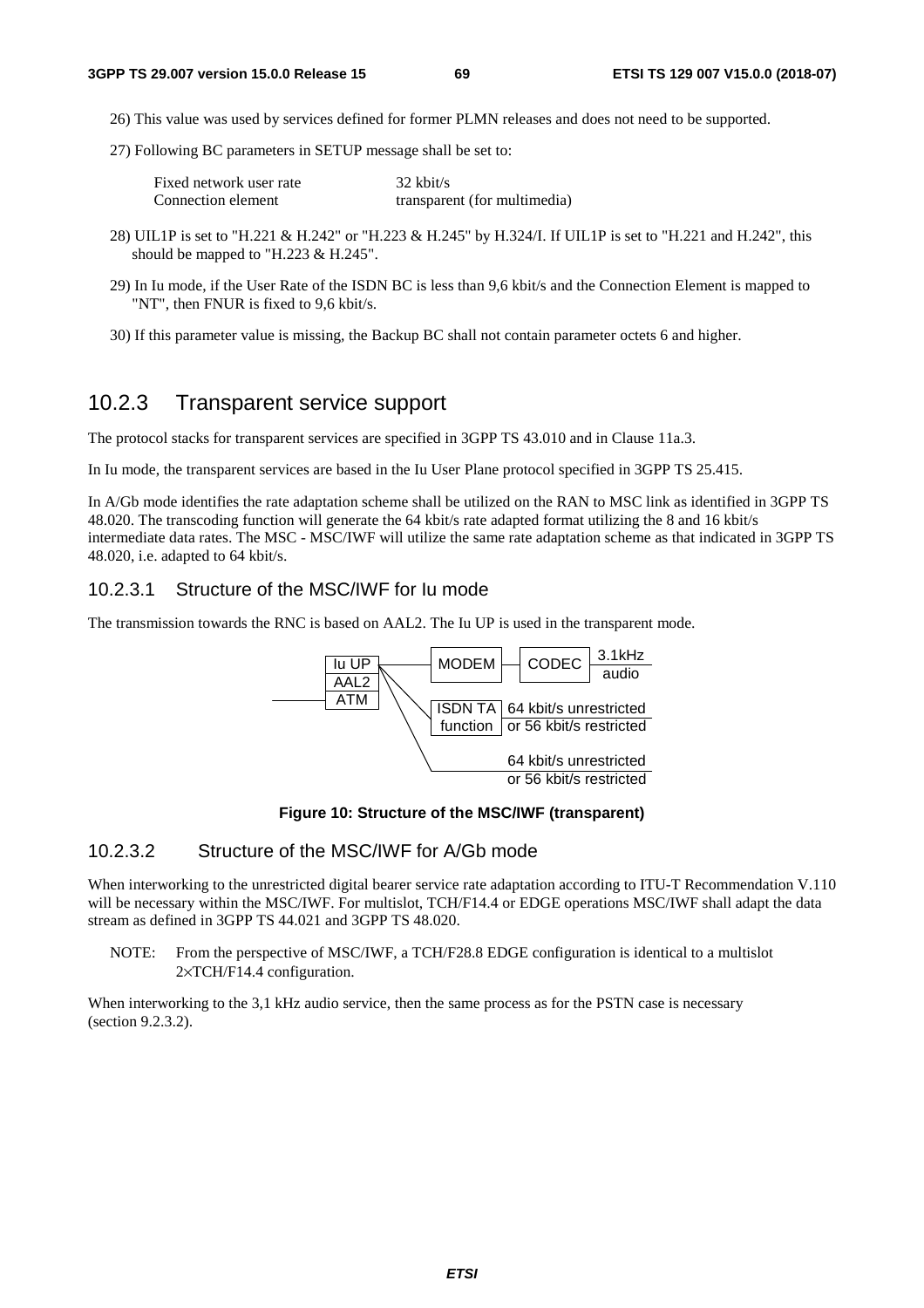

#### **Figure 11: Structure of the MSC/IWF (transparent)**

# 10.2.3.3 Mapping of signalling UE/MSC/IWF to modem or ISDN (V.110) TA-function interface requirements

For the 3,1 kHz audio interworking case see subclause 9.2.3.3.

Status bits SA, SB and X can be used to convey channel control information associated with the data bits in the data transfer state. Table 8 shows the mapping scheme between the V.24 circuit numbers corresponding to the V-series DCE functions and the status bits for the transparent mode. It also shows how the unused status bits should be handled. It is derived from the General Mapping scheme described in annex B. A binary 0 corresponds to the ON condition, a binary 1 to the OFF condition.

The transport of these status bits by the various channel codings is described in 3GPP TS 44.021 and 48.020 for A/Gb mode. For Iu mode refer to 3GPP Clause 11a.

NOTE Although the interface to the ISDN TA function is described in terms of V.24 interchange circuit functions, this does not imply that such circuits need to be physically realised.

| <b>Mapping</b><br>direction: UE to IWF                                                                                                                                                                                                                                                                                                                                                                                                                                                             |                                                                                                                                                                                                                                                                                                                         | <b>Mapping</b><br>direction: IWF to UE                            | Signal at IWF ISDN TA<br>interface or condition<br>within the <b>IWF</b> |
|----------------------------------------------------------------------------------------------------------------------------------------------------------------------------------------------------------------------------------------------------------------------------------------------------------------------------------------------------------------------------------------------------------------------------------------------------------------------------------------------------|-------------------------------------------------------------------------------------------------------------------------------------------------------------------------------------------------------------------------------------------------------------------------------------------------------------------------|-------------------------------------------------------------------|--------------------------------------------------------------------------|
| always ON (note 1)                                                                                                                                                                                                                                                                                                                                                                                                                                                                                 |                                                                                                                                                                                                                                                                                                                         |                                                                   | CT 105                                                                   |
|                                                                                                                                                                                                                                                                                                                                                                                                                                                                                                    |                                                                                                                                                                                                                                                                                                                         | to status bit X                                                   | CT 106                                                                   |
|                                                                                                                                                                                                                                                                                                                                                                                                                                                                                                    |                                                                                                                                                                                                                                                                                                                         | not mapped (note 5)                                               | CT 107                                                                   |
| not mapped (note 6)                                                                                                                                                                                                                                                                                                                                                                                                                                                                                |                                                                                                                                                                                                                                                                                                                         |                                                                   | CT 108                                                                   |
|                                                                                                                                                                                                                                                                                                                                                                                                                                                                                                    |                                                                                                                                                                                                                                                                                                                         | to status bit SB                                                  | CT 109                                                                   |
| always ON (note 2)                                                                                                                                                                                                                                                                                                                                                                                                                                                                                 |                                                                                                                                                                                                                                                                                                                         |                                                                   | CT 133                                                                   |
| from status bit SA (note 3)                                                                                                                                                                                                                                                                                                                                                                                                                                                                        |                                                                                                                                                                                                                                                                                                                         |                                                                   | ignored by IWF                                                           |
| from status bit SB (note 1)                                                                                                                                                                                                                                                                                                                                                                                                                                                                        |                                                                                                                                                                                                                                                                                                                         |                                                                   | ignored by IWF                                                           |
| from status bit $X$ (note 4)                                                                                                                                                                                                                                                                                                                                                                                                                                                                       |                                                                                                                                                                                                                                                                                                                         |                                                                   | ignored by IWF                                                           |
|                                                                                                                                                                                                                                                                                                                                                                                                                                                                                                    |                                                                                                                                                                                                                                                                                                                         | to status bit SA (note 3)                                         | always ON                                                                |
| NOTE 1: The SB bit towards the IWF, according to the General Mapping (annex B),<br>could be used to carry CT 105 from the mobile DTE to the ISDN TA<br>function in the IWF. However, CT 105 should always be ON at the DTE<br>interface in the data transfer state since only duplex operation is<br>supported. Also, many DTEs use the connector pin assigned to CT 105<br>for CT 133. Therefore, CT 105 shall always be set to ON at the IWF ISDN<br>TA function during the data transfer state. |                                                                                                                                                                                                                                                                                                                         |                                                                   |                                                                          |
| NOTE 3:                                                                                                                                                                                                                                                                                                                                                                                                                                                                                            | NOTE 2: CT 133 is not mapped since there is no flow control in transparent mode.<br>The SA bits in both directions are available only with certain channel<br>codings. Therefore, for maximum compatibility, they should not be<br>mapped.<br>The X bit towards the IWF is not mapped since there is no flow control in |                                                                   |                                                                          |
| NOTE 4:                                                                                                                                                                                                                                                                                                                                                                                                                                                                                            | transparent mode.<br>NOTE 5: CT 107 is not used by the IWF.                                                                                                                                                                                                                                                             | NOTE 6: CT 108 is used in the call setup and answering processes. |                                                                          |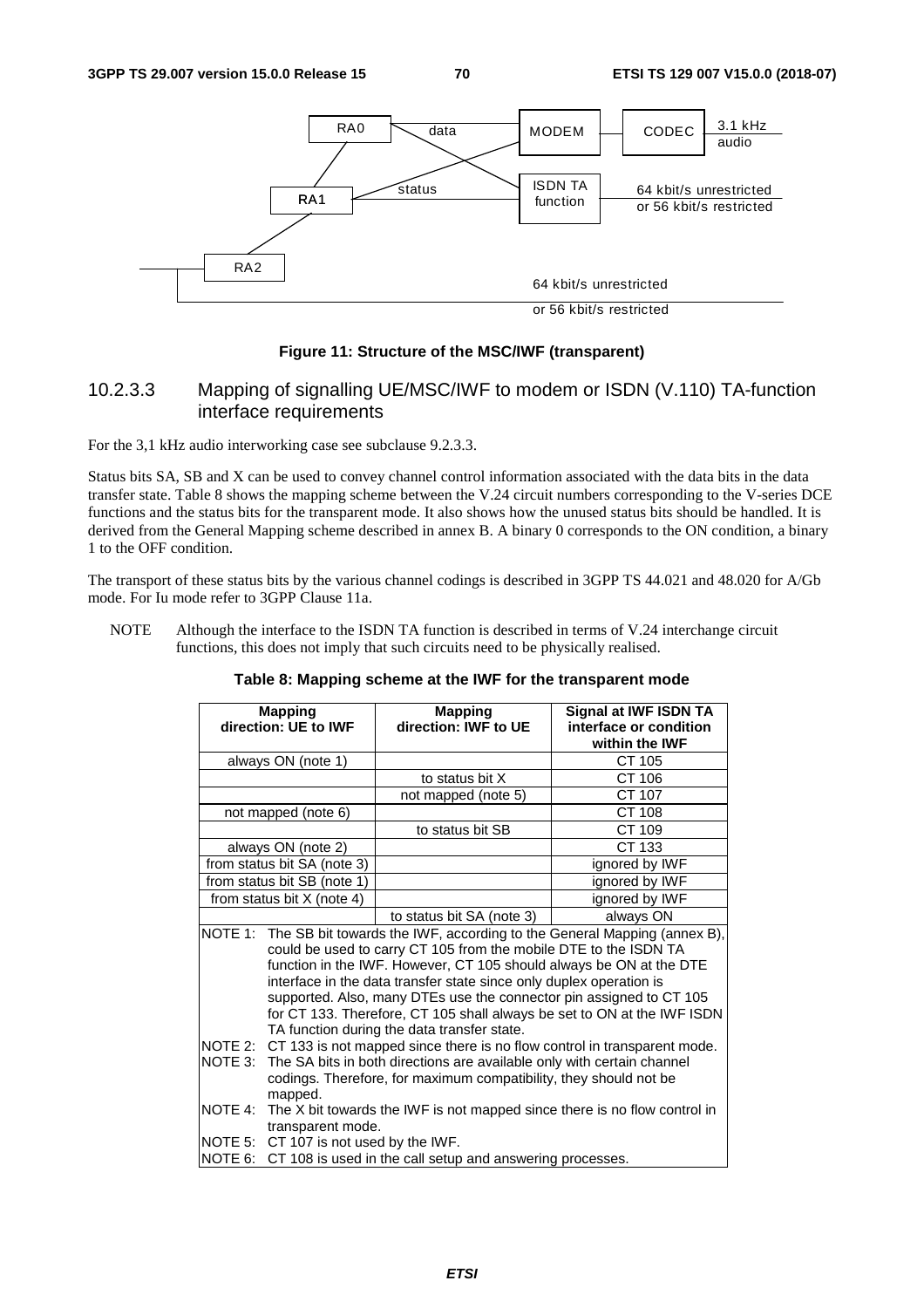## 10.2.3.4 Establishment of end-to-end terminal synchronizations

Prior to exposing the traffic channel of a PLMN connection to transmission of user data, the controlling entities of the connection shall assure of the availability of the traffic channel. This is done by a so called synchronizations process:

- starting on the indication of "physical connection established" resulting from the PLMN-inherent outband signalling procedure This indication is given:
	- for MOC: on sending the CONNECT message;
	- for MTC: on sending the CONNECT ACKNOWLEDGE message;
	- for mobile initiated in-call modification: on sending the MODIFY COMPLETE message (which is sent after reception of the ASSIGNMENT COMPLETE or RAB ASSIGNMENT RESPONSE message); and
	- for network initiated in-call modification: on reception of the ASSIGNMENT COMPLETE or RAB ASSIGNMENT RESPONSE message;
- ending by indicating the successful execution of this process to the controlling entity, which then takes care of the further use of the inband information (data, status).

Network interworking within an MSC/IWF is concerned with the terminating side (to the UE) and the transit side (to the fixed network) of a connection. Both sides shall be treated individually related to the synchronizations process.

| Terminating side (towards the UE)<br>10.2.3.4.1 |
|-------------------------------------------------|
|-------------------------------------------------|

#### 10.2.3.4.1.1 Traffic channel types TCH/F4.8 and TCH/F9.6 in A/Gb mode

With respect to the terminating side the procedure is as follows:

- sending of synchronizations pattern 1/OFF (all data bits "1"/all status bits "OFF") to the UE using the RA1/RA2 rate adaptation function. In multislot transparent operation, the synchronisation pattern sent is 1/OFF with the exception of the bit positions S1, first X, S3, and S4 which contain the substream number and multiframe alignment pattern (see 3GPP TS 44.021);
- searching for detection of the synchronizations pattern from the UE within valid V.110 frames, and in multislot operation, also searching for the multiframe alignment pattern "0000 1001 0110 0111 1100 0110 1110 101" (see 3GPP TS 44.021) in bit position S4 and substream numbers in bit positions S1, first X, and S3. This implies that the E1, E2 and E3 bit of the V.110 frame shall be checked for the appropriate user rate in order to distinguish the synchronization pattern from the RAN idle data frame.
- Timer  $T = 500$  ms) is started for each of the allocated traffic channel(s) of the call on receipt of the synchronizations pattern from the UE.
- When the frame alignment pattern and, in case of multislot operation, the multiframe alignment pattern have been recognized as a steady state, the MSC/IWF continues sending the synchronizations patterns to the UE until a timer T expires.

#### 10.2.3.4.1.2 Traffic channel type TCH/F14.4 for A/Gb mode

With respect to the terminating side the procedure is as follows:

- Sending A-TRAU frames with the data rate set in the bits C1-C4 (TS 48.020) and data bits set to one, sending the multiframe structure with the alignment pattern (bit M1) and with the status bits OFF (bit M2) and, in a multislot case, sending substream numbers (bit M2).
- Searching for the detection of the multiframe alignment pattern  $(0.0001001011001111100011101011$ (TS 44.021) in the bit M1 and, in a multislot case, searching for substream numbers in the bit M2. (Any 5 bit sequence in the multiframe alignment pattern is unique, i.e. the multiframe alignment can take place by recognition of five successive M1 bits).
- Timer T ( $= 500$  ms) is started for each of the allocated traffic channel(s) of the call on receipt of the synchronizations pattern from the UE.
- When the frame alignment pattern and the multiframe alignment pattern have been recognized as a steady state, the MSC/IWF continues sending the synchronizations patterns to the UE until a timer T expires.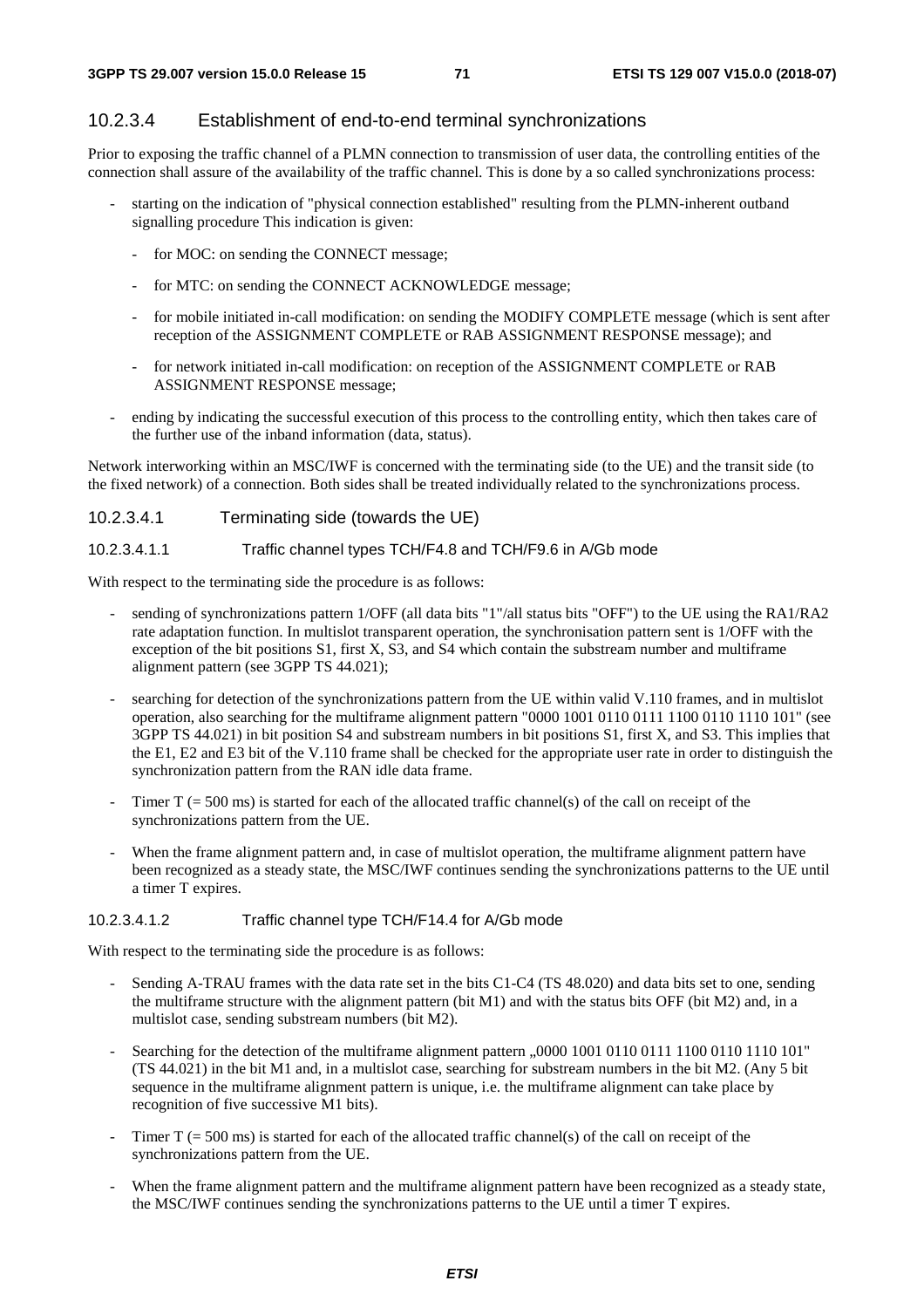#### **3GPP TS 29.007 version 15.0.0 Release 15 72 ETSI TS 129 007 V15.0.0 (2018-07)**

#### 10.2.3.4.1.3 User Plane for Iu mode

The procedures are the same as for the modem case, but, depending on implementation, the IWF may through connect before the fixed network leg has been synchronised.

### 10.2.3.4.2 Transit side (towards the fixed network).

In case of interworking to the ISDN "3,1 kHz audio" bearer service the synchronization process is as for the PSTN interworking case (see subclause 9.2.3.4.2).

In case of V.110 interworking to the ISDN unrestricted digital bearer service the following synchronization process shall be performed.

 The interchange circuits towards the V.110 ISDN TA function are held in the OFF condition until timer T expires, when they are switched to ON.

 From this time, after the expiration of the timer T of every allocated traffic channel, the information on CT106 and CT109 from the IWF V.110 ISDN TA function are directly mapped to the X and SB bits, respectively, towards the UE. For TCH/F14.4 the X and SB bits are mapped to the M2 multiframe bits according to 3GPP TS 44.021. Circuit 108 to the selected V.110 ISDN TA function associated with the connection will be switched from the "OFF" to "ON" condition, thus initiating the synchronization process on the fixed network according to ITU-T Recommendation V.110. The IWF is allowed to map CT 104 to the data bits sent towards the UE and to map data bits received from the UE to CT 103.

### 10.2.3.5 Network independent Clocking (NIC)

Due to the incompatibility between the ISDN and the PLMN requirements for NIC interworking is not provided between these two formats. As such no NIC function is required in providing interworking to the ISDN. In this case, the IWF shall disregard the value of bits E4, E5, E6 and E7 in the data transmission phase.

### 10.2.4 Non-transparent service support

The protocol stacks for non-transparent services are specified in 3GPP TS 43.010 and in Clause 11a.2. Both of the systems use the Radio Link Protocol (RLP) specified in 3GPP TS 24.022.

In Iu mode, the non-transparent services are based in the Iu User Plane protocol specified in 3GPP TS 25.415.

In A/Gb mode the corresponding necessary support concerning the rate adaptation scheme shall be utilized on the RAN-MSC link as identified in 3GPP TS 48.020.

For the non-transparent service support the MSC/IWF will select the modem and speed based on the Compatibility information contained in either the call set-up or call confirmed message, reference subclauses 9.2.1 and 9.2.2. Where the Modem Type indicated is autobauding type 1, the MSC/IWF may select any speed and modem type according to what it can negotiate with the remote modem. In this case User Rate and Fixed Network User Rate, if present, has no meaning.

### 10.2.4.1 Structure of the MSC/IWF for Iu mode

The transmission towards the RNC is based on AAL2. The Iu UP is used in the support mode. The RLP/L2R extends to the UE.



**Figure 12: Structure of the MSC/IWF (non-transparent)**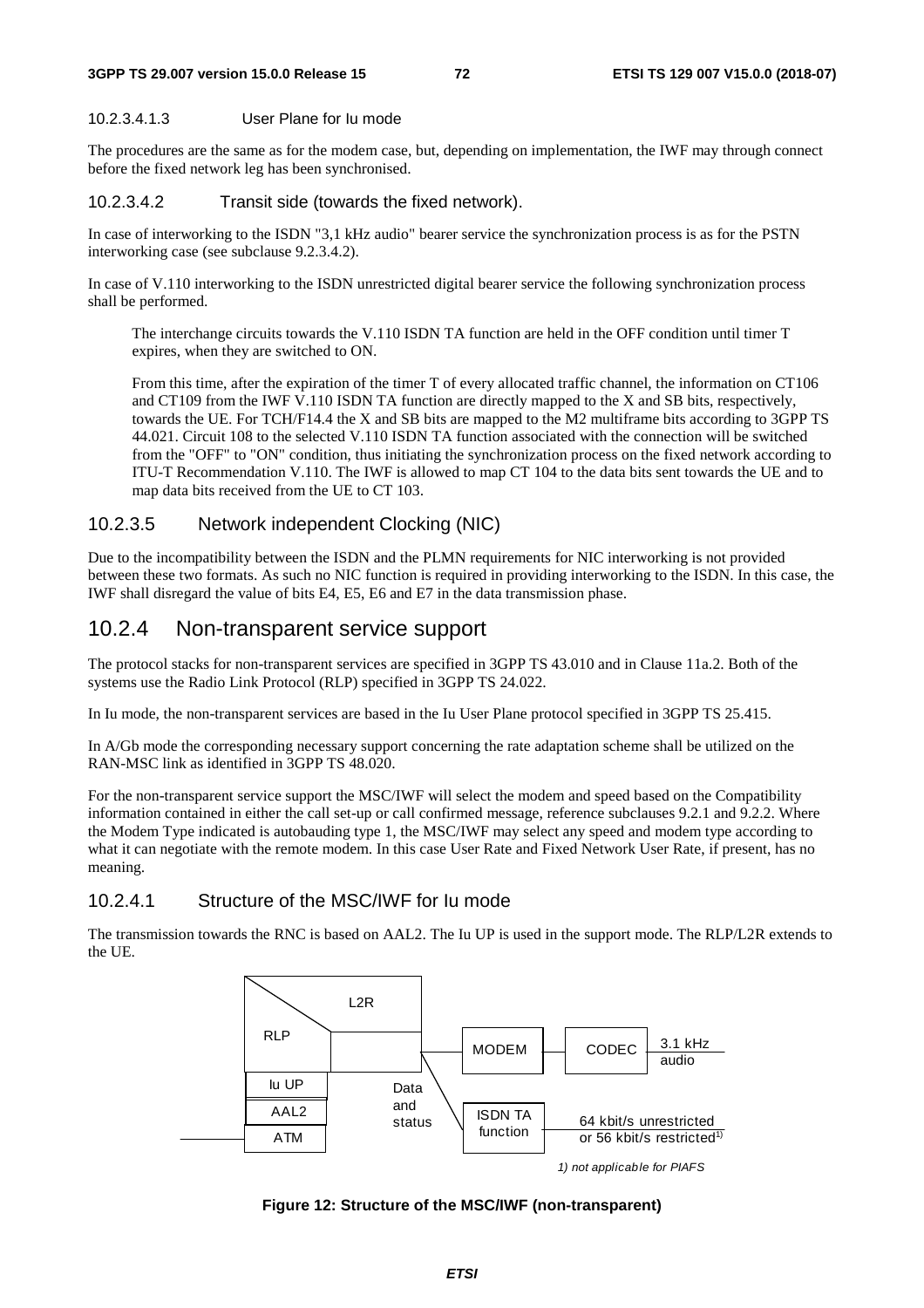### 10.2.4.2 Structure of the MSC/IWF for A/Gb mode

The rate adaptation process will be the same as for the transparent case. , except that a TCH/F43.2 channel coding is also supported. From MSC/IWF's perspective a TCH/F43.2 EDGE configuration is identical to a multislot 3×TCH/F14.4 configuration.

3GPP TS 43.010 identifies the protocol layer structure for the non-transparent case, the MSC/IWF provides the inverse of the action in the UE terminal adaptation function. For a multislot configuration refer to 3GPP TS 43.010.

The V.110, V.120 and PIAFS ISDN TA (terminal adapter) functions provide the same functionality and operational behaviour as fixed ISDN terminal adapters that conform to the corresponding ITU-T Recommendations (V.110 or V.120).



**Figure 13: Structure of the MSC/IWF (non-transparent)** 

### 10.2.4.3 Re-constitution of user data

3GPP TS 24.022 refers to the frame of user data in the radio link protocol. The layer 2 relay functions in the UE and the MSC/IWF (identified in 3GPP TS 43.010 and 3GPP TS 23.202 [90]) contain the mechanism for packing and unpacking the user data into the L2R protocol data units.

### 10.2.4.4 Layer 2 relay functionality

Specific functionality is required on the L2R dependant upon the service which is being requested to be supported. The selection of the appropriate L2R function will be determined by the MSC/IWF on the basis of the bearer capability information signalled in the call set-up request, or call confirmation message. The prime information element being transparent or non transparent service indication. In addition the particular L2R function - type of protocol to be terminated and mode of flow control to be applied (see appropriate subclauses in 3GPP TS 27 series) - will be selected on the basis of the user's layer 2 indication.

The specific interaction between the L2R function and the RLP function and the L2R frame structure will be the same as that detailed in the Annex to the appropriate 3GPP TS 27 series.

### 10.2.4.5 In band signalling mapping flow control

This entails the L2R function providing the means of controlling and responding to flow control function of the modem (or in the rate adapted frame) plus any synchronizations requirements related to flow control. For asynchronous services a specific rule applies for flow control (see 3GPP TS 27.001).

In case of interworking to the ISDN "3,1kHz audio" bearer service the flow control process is as for the PSTN interworking case (see subclause 9.2.4.5). In case of interworking to the ISDN unrestricted digital bearer service the following procedures apply:

The flow control function chosen will be dependent upon the availability of the "user information layer 2" information element of the PLMN BC and if available its value.

For V.110 interworking, outband flow control will be by means of the "X" bit in the V.110 frame to the ISDN.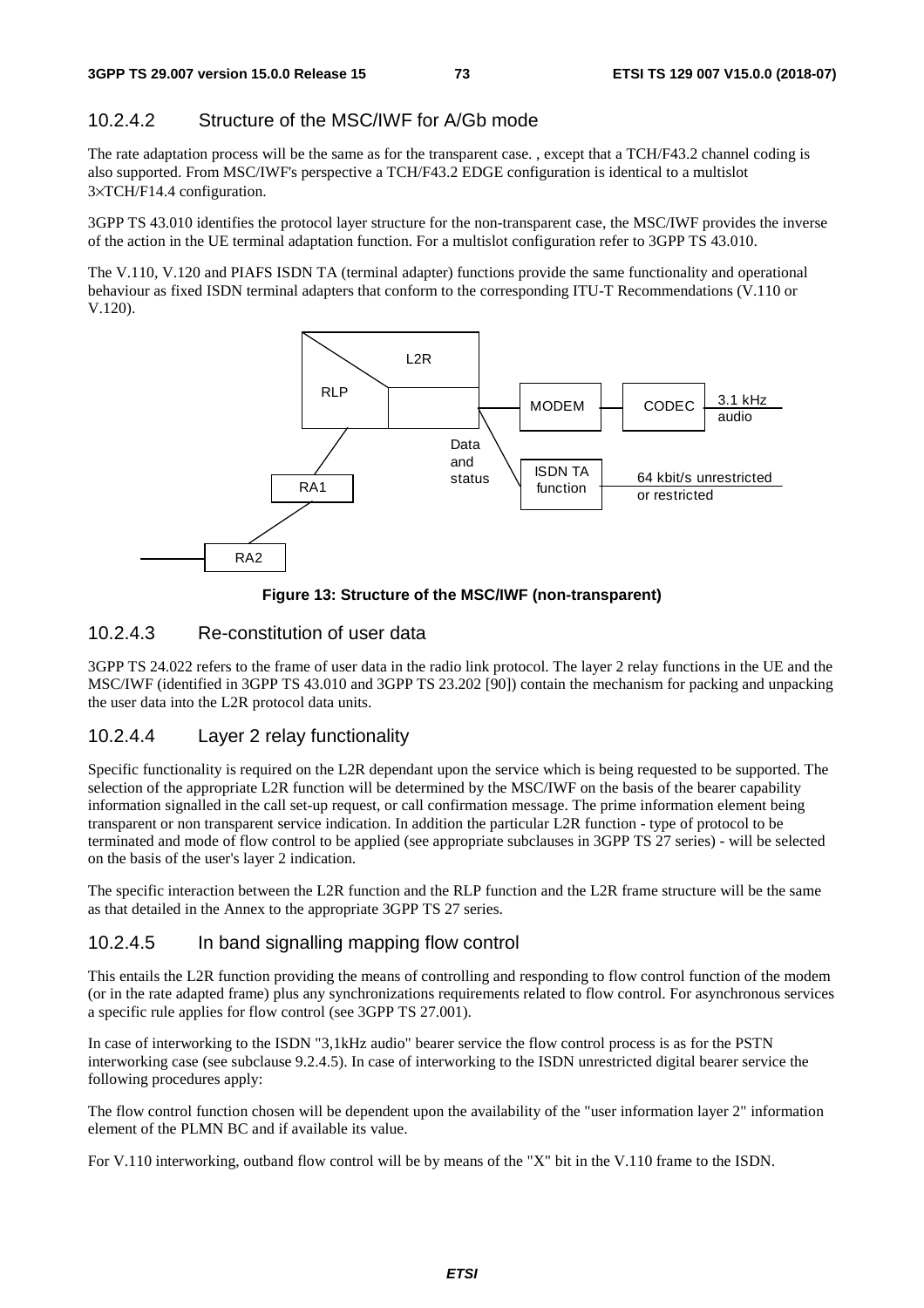For V.120 interworking, outband flow control shall be as follows. In Multiple frame acknowledged mode the functions of the data link control sublayer (send RNR or withhold update of the sequence state variable  $V(R)$ ) shall be used. In Unacknowledged mode the RR bit in the Control State octet shall be used.

For PIAFS interworking, outband flow control shall be as follows. The functions of the data link control sublayer (withhold update of the frame number) shall be used.

If flow control is provided irrespective of the type used, the L2R function shall:

- a) provide immediate indication of flow control to the fixed network on receipt of flow control request from the UE; and/or
- b) provide immediate indication of flow control to the UE on receipt of flow control request from the fixed network i.e. in the next available L2R status octet to be transmitted.

Where in band (X-on/X-off) flow control is in use, then the X-on/X-off characters will not be passed across the radio interface.

If no flow control is provided the involved end systems are responsible for performing in-band flow control on their own by taking into account the buffer capacity of the MSC/IWF as stated below.

### 10.2.4.5.1 Conditions requiring flow control - if flow control is provided - towards the fixed network

The L2R function will initiate flow control in the following circumstances:

- 1) the transmit buffer to the radio side reaches a preset threshold (BACK PRESSURE);
- 2) the L2R function receives a "flow control active" indication.

On removal of buffer congestion or receipt of L2R "flow control inactive" the flow control will be removed.

No flow initiation/removal will take place at the L2R function and loss of data may occur, if no flow control is provided.

### 10.2.4.5.2 Conditions requiring flow control towards the UE

The L2R function will transmit to the UE a "flow control active indication", if flow control is provided, in the following circumstances:

- 1) if the receive buffer from the radio side reaches a preset threshold (BACK PRESSURE);
- 2) if a flow control indication is received from the fixed network customer. On receipt of this flow control indication, transmission of data from the receive buffers towards the fixed network terminal is halted.

On removal of the buffer congestion or fixed network flow control indication, the L2R function will send a "flow control inactive" indication towards the UE. In addition, for the fixed network indication, transmission of data from the receive buffers will be restarted.

If no flow control is provided at the L2R function, no flow control initiation/removal will take place by the MSC/IWF. Data might be lost without any indication by the MSC/IWF to the end systems involved.

### 10.2.4.6 Data buffers

### 10.2.4.6.1 Transmit buffers (towards UE)

Incoming data from the fixed network customer shall be buffered such that if the MSC/IWF is unable to transfer data over the radio path the data is not lost.

The buffer shall be capable of holding the data. Its size is up to the implementers. When the buffer is half full flow control towards the fixed network shall be initiated if flow control is provided as per subclause 10.2.4.5.1.

#### 10.2.4.6.2 Receive buffers (from UE)

Incoming data from the UE is buffered such that if the fixed network terminal is unable to accept the data then it is not lost.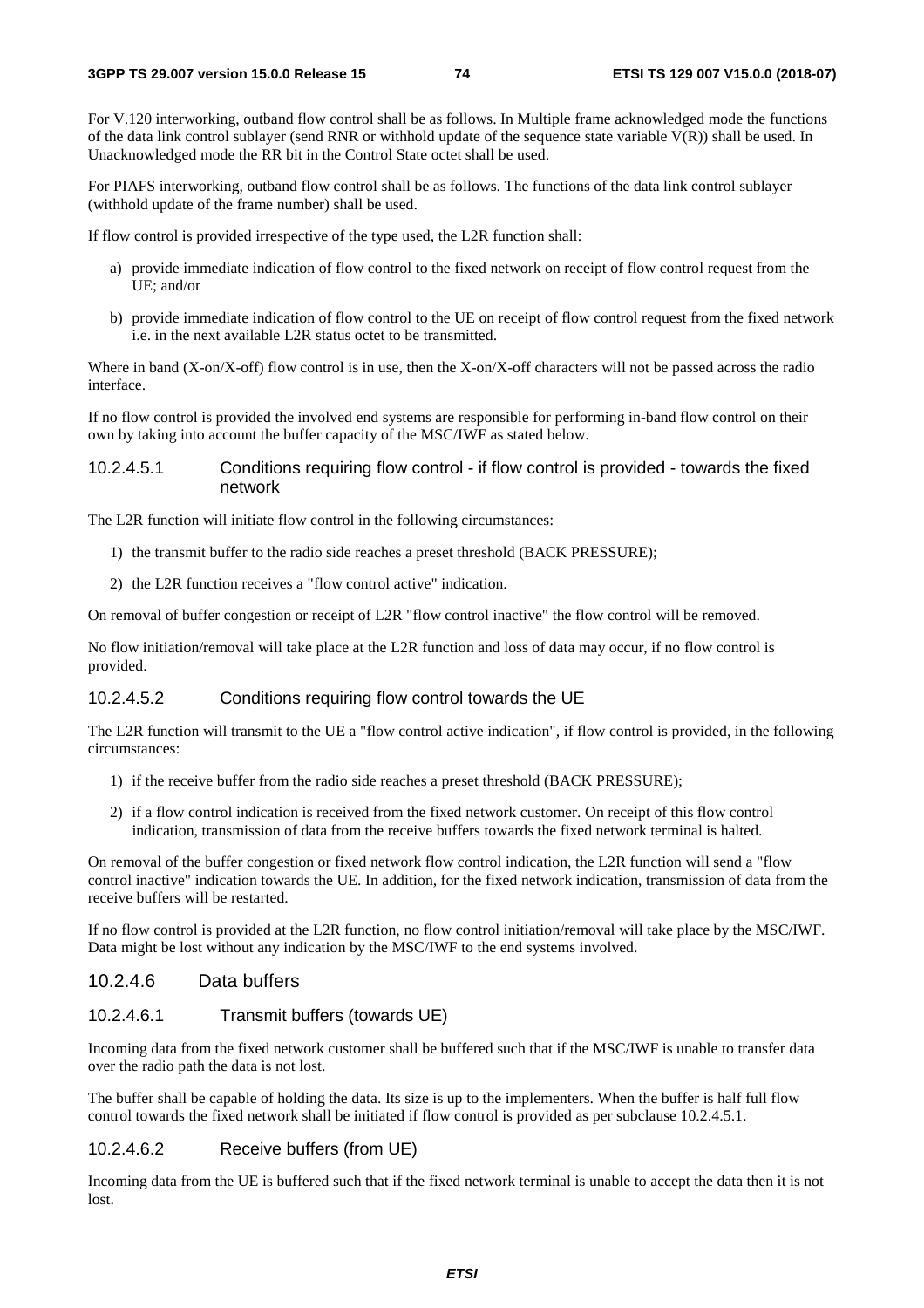The buffer shall be capable of holding the data. Its size is up to the implementers. When the buffer becomes half full, the L2R function will send a "flow control active" indication towards the UE if flow control is provided at the L2R function, as per subclause 10.2.4.5.2.

### 10.2.4.7 BREAK Indication

The BREAK indication is managed as detailed in subclause 9.2.4.7.

When V.120 rate adaptation is being used in protocol sensitive asynchronous mode on the ISDN, the L2R break condition shall map on to the BR bit of the V.120 header octet.

### 10.2.4.8 Signalling mapping of modem or ISDN (V.110, V.120 or PIAFS) TA-function status information

Status information is carried between the modem or ISDN (V.110, V.120or PIAFS) TA-function in the IWF and the terminal adaption function in the UE by the L2R function. The L2RCOP entity transfers interface status information between L2Rs via the status octets SA, SB and X in L2RCOP-PDUs (3GPP TS 27.002). Table 9 shows the mapping scheme between the V.24 circuit numbers corresponding to the V-series DCE functions and the status bits for the nontransparent mode. It also shows how the unused status bits should be handled. It is derived from the General Mapping scheme described in annex B. A binary 0 corresponds to the ON condition, a binary 1 to the OFF condition.

NOTE. Although the interface to the ISDN TA function is described in terms of V.24 interchange circuit functions, this does not imply that such circuits need to be physically realised.

|         | <b>Mapping</b>                                                                       | <b>Mapping</b>                                                                        | Signal at IWF ISDN TA                                                                 |  |  |  |  |  |
|---------|--------------------------------------------------------------------------------------|---------------------------------------------------------------------------------------|---------------------------------------------------------------------------------------|--|--|--|--|--|
|         | direction: UE to IWF                                                                 | direction: IWF to UE                                                                  | interface or condition within                                                         |  |  |  |  |  |
|         |                                                                                      |                                                                                       | the <b>IWF</b>                                                                        |  |  |  |  |  |
|         | always ON (note 1)                                                                   |                                                                                       | CT 105                                                                                |  |  |  |  |  |
|         |                                                                                      | to status bit X (notes 4, 7)                                                          | CT 106 (note 7)                                                                       |  |  |  |  |  |
|         |                                                                                      | not mapped (note 5)                                                                   | CT 107                                                                                |  |  |  |  |  |
|         | not mapped (note 6)                                                                  |                                                                                       | CT 108                                                                                |  |  |  |  |  |
|         |                                                                                      | to status bit SB                                                                      | CT 109                                                                                |  |  |  |  |  |
|         | from status bit $X$ (note 8)                                                         |                                                                                       | CT 133 (notes 3, 8)                                                                   |  |  |  |  |  |
|         | from status bit SA (note 2)                                                          |                                                                                       | ignored by IWF                                                                        |  |  |  |  |  |
|         | from status bit SB (note 1)                                                          |                                                                                       | ignored by IWF                                                                        |  |  |  |  |  |
|         |                                                                                      | to status bit SA (note 2)                                                             | always ON                                                                             |  |  |  |  |  |
| NOTE 1: |                                                                                      | The SB bit towards the IWF, according to the General Mapping (annex B), could be      |                                                                                       |  |  |  |  |  |
|         |                                                                                      | used to carry CT 105 from the mobile DTE to the ISDN TA function in the IWF.          |                                                                                       |  |  |  |  |  |
|         |                                                                                      | However, CT 105 should always be ON at the mobile DTE interface in the data           |                                                                                       |  |  |  |  |  |
|         |                                                                                      | transfer state since only duplex operation is supported. Also, many DTEs use the      |                                                                                       |  |  |  |  |  |
|         |                                                                                      |                                                                                       | connector pin assigned to CT 105 for CT 133. Therefore, CT 105 shall always be set    |  |  |  |  |  |
|         |                                                                                      | to ON at the ISDN TA function during the data transfer state.                         |                                                                                       |  |  |  |  |  |
| NOTE 2: |                                                                                      | The SA bits (both directions) are not mapped since CTs 107 and 108 are handled        |                                                                                       |  |  |  |  |  |
|         | locally (notes 5, 6).                                                                |                                                                                       |                                                                                       |  |  |  |  |  |
| NOTE 3: |                                                                                      | The condition of CT 133 (or other flow control mechanism) may also be affected by     |                                                                                       |  |  |  |  |  |
|         |                                                                                      |                                                                                       | the state of the L2R transmit buffer (towards the UE) in the IWF and the state of RLP |  |  |  |  |  |
|         | $(RR/RNR)$ .                                                                         |                                                                                       |                                                                                       |  |  |  |  |  |
| NOTE 4: |                                                                                      | The condition of status bit X towards the UE may also be affected by the state of the |                                                                                       |  |  |  |  |  |
|         | L2R receive buffer in the IWF (from the UE).                                         |                                                                                       |                                                                                       |  |  |  |  |  |
|         | NOTE 5: CT 107 is not used by the IWF.                                               |                                                                                       |                                                                                       |  |  |  |  |  |
| NOTE 6: | CT 108 is used in the call setup and answering processes.                            |                                                                                       |                                                                                       |  |  |  |  |  |
| NOTE 7: | For inband flow control, CT 106 is not mapped and the status bit X towards the UE is |                                                                                       |                                                                                       |  |  |  |  |  |
|         | controlled by the reception of XON and XOFF characters from the ISDN TA function.    |                                                                                       |                                                                                       |  |  |  |  |  |
| NOTE 8: |                                                                                      | For inband flow control, changes in the condition of the status bit X from the UE     |                                                                                       |  |  |  |  |  |
|         |                                                                                      | result in the sending of XON or XOFF to the ISDN TA function. CT 133 is always set    |                                                                                       |  |  |  |  |  |
|         | to ON.                                                                               |                                                                                       |                                                                                       |  |  |  |  |  |

|  | Table 9: Mapping scheme at the IWF for the non-transparent mode |  |  |  |
|--|-----------------------------------------------------------------|--|--|--|
|--|-----------------------------------------------------------------|--|--|--|

### 10.2.4.9 Support of out-band flow control

Out-band flow control in the case of V.110 rate adaption requires V.110 TA to TA "end-to-end flow control" as defined therein. If this functionality is requested by UE but cannot be supported by the MSC/IWF for any reason (refer also to note 15 of table 7B) the call pending shall be released.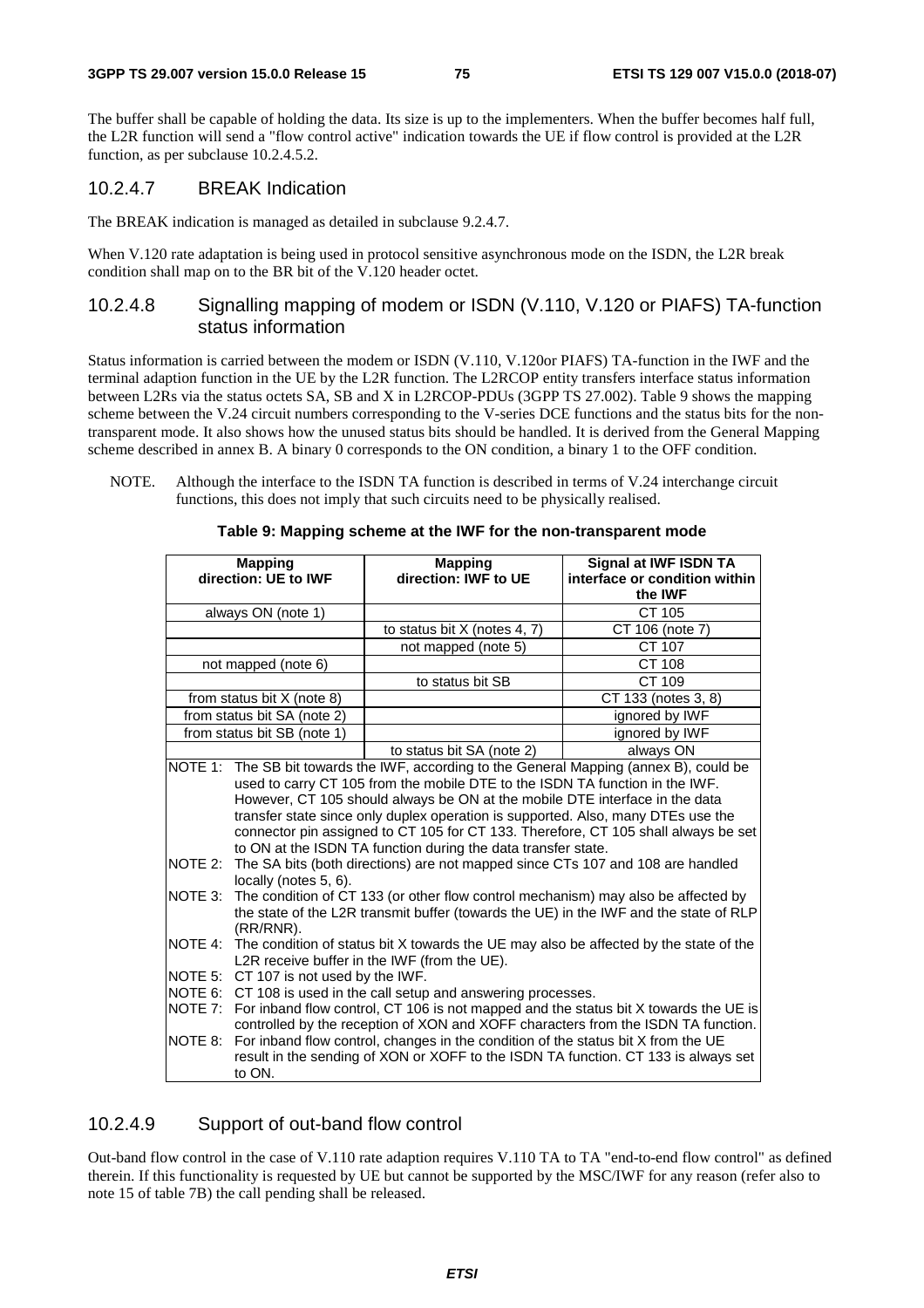For V.120 interworking, outband flow control shall be as follows. In Multiple frame acknowledged mode the functions of the data link control sublayer (send RNR or withhold update of the sequence state variable  $V(R)$ ) shall be used. In Unacknowledged mode the RR bit in the Control State octet shall be used.

### 10.2.4.10 Synchronizations

In case of interworking to the ISDN "3,1kHz audio" bearer service the synchronization process is as for the PSTN interworking case (see subclause 9.2.3.4). In case of interworking to the ISDN unrestricted digital bearer service the following synchronization process shall be performed:

### 10.2.4.10.1 V.110 and V.120 Frame synchronizations

The ISDN frame synchronizations will need to be mapped to the frame synchronizations utilized on the MSC/IWF to MSC link.

### 10.2.4.10.2 RLP Frame start indication

The frame start indication is defined in 3GPP TS 48.020. Link establishment and frame error recovery are defined in 3GPP TS 24.022

### 10.2.4.10.3 L2R Frame synchronizations

The synchronizations of user data and its interaction between the L2R function and RLP function are defined in 3GPP TS 27 series.

### 10.2.4.10.4 Establishment of end-to-end terminal synchronizations

Prior to exposing the traffic channel of a PLMN connection to transmission of user data, the controlling entities of the connection shall assure of the availability of the traffic channel. This is done by a so called synchronization process:

- starting on the indication of "physical connection established" resulting from the PLMN-inherent outband signalling procedure This indication is :
	- for MOC: on sending the CONNECT message;
	- for MTC: on sending the CONNECT ACKNOWLEDGE message;
	- for mobile initiated in-call modification: on sending the MODIFY COMPLETE message (which is sent after reception of the ASSIGNMENT COMPLETE or RAB ASSIGNMENT RESPONSE message); and
	- for network initiated in-call modification: on reception of the ASSIGNMENT COMPLETE or RAB ASSIGNMENT RESPONSE message;
- ending by indicating the successful execution of this process to the controlling entity, which then takes care of the further use of the in-band information (data, status).

Network interworking within an MSC/IWF is concerned with the terminating side (to the UE) and the transit side (to the fixed network) of a connection. Both sides shall be treated individually related to the synchronization process.

10.2.4.10.4.1 Terminating side (towards the UE)

The procedures are the same as for the modem case.

10.2.4.10.4.2 Transit side (towards the fixed network)

Depending upon implementation, the synchronization of the V.110 or V.120 rate adaptation protocol on the ISDN transit network may be performed either after RLP establishment or in parallel to the RLP establishment. In case of the parallel establishment, data received from the transit side during RLP establishment shall be stored within the L2R buffers until the RLP establishment at the terminating side has been finished. When the RLP has been established and on recognizing frame alignment the information from/to the RLP is mapped by the L2R entity applicable to this particular bearer capability.

For V.110 rate adaptation on the ISDN, the synchronization process consists of sending the V.110 frame structure and looking for incoming frame synchronization according to the procedures in ITU-T Recommendation V.110.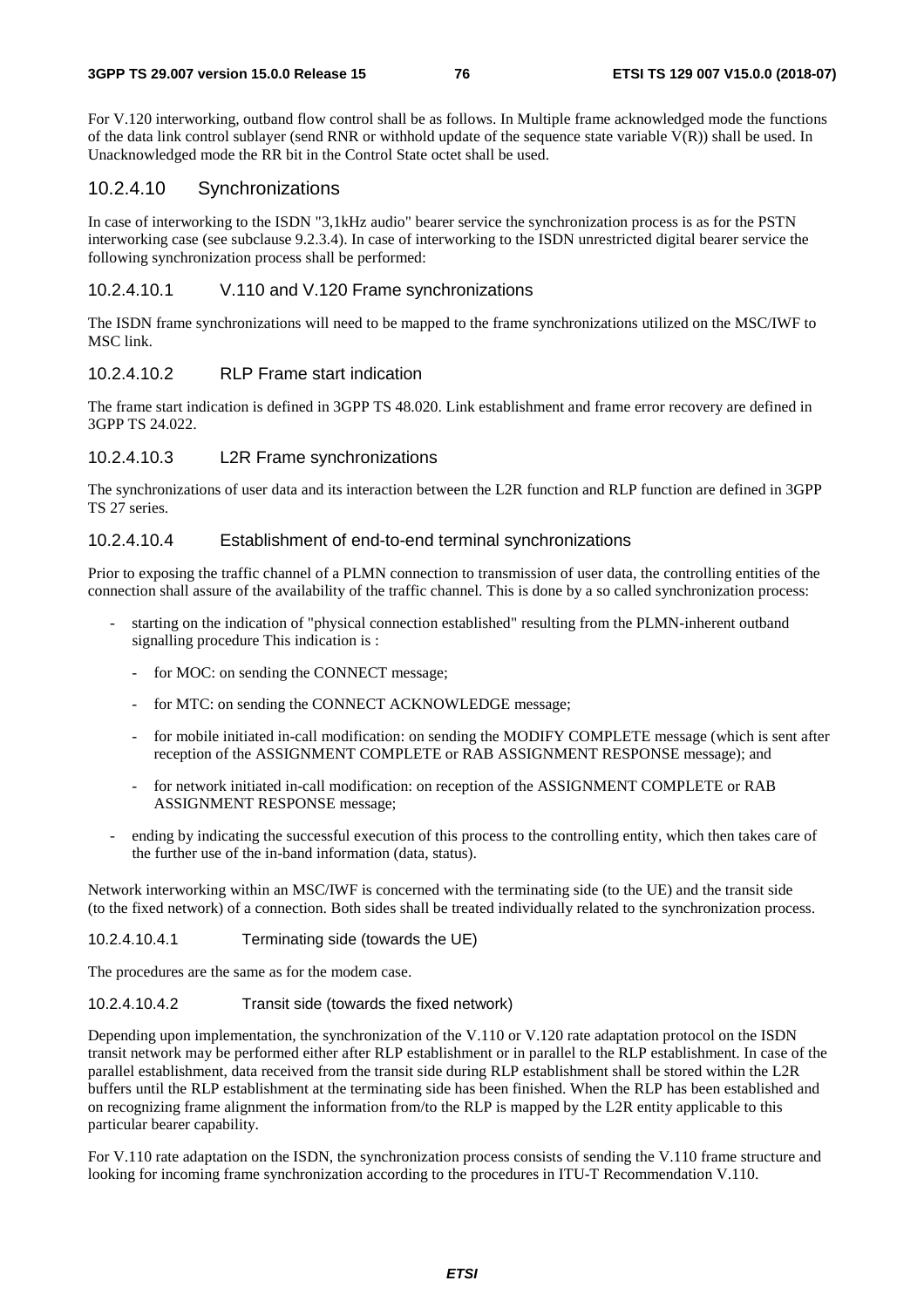For V.120 rate adaptation the following applies. In Multiple frame acknowledged mode, data (I frames) may be sent following an exchange of SABME and UA in the traffic channel. In Unacknowledged mode, data (UI frames) may be sent immediately after an ISUP CONNECT or CONNECT COMPLETE message has been received on the ISDN signalling channel. Optionally, an XID exchange may take place in the traffic channel to verify link integrity.

Note. V.120 allows UI frames to be sent in Multiple frame acknowledged mode at any time in addition to I frames. Whilst the IWF shall not follow this procedure when sending frames, such a sequence of I and UI frames may be received by the IWF. Although not specified in V.120, it is recommended that the IWF should deliver to the UE, the contents of the sequence of I and UI frames in the order in which they are received.

For PIAFS rate adaptation the following applies. Data frame is sent following an exchange of initial negotiation and control frame in the traffic channel.

### 10.2.4.11 Data compression

When data compression is invoked within a non-transparent bearer service, interworking to the ISDN is realized by mapping the PLMN user rate to at least the same user rate in the ISDN. When the ISDN user rate is the same flow control will ensure data integrity, but the overall performance will be slow. When the ISDN user rate is higher the overall performance may be faster.

### 10.2.4.12 Additional aspects of V.120 Interworking

V.120 rate adaptation may be invoked with asynchronous services only. V.120 is applicable to both UDI and RDI connections.

### 10.2.4.12.1 V.120 Signalling parameters

The signalling parameters relevant to V.120 will be carried in the ISDN LLC and PLMN BC and PLMN LLC information elements. The mapping of the parameter values takes place in the MSC/IWF.

For mobile terminated calls both single-numbering and multi-numbering scenarios may apply, as defined in subclause 9.2.2. The HLR shall not store an ISDN LLC with the MSISDN.

### 10.2.4.12.2 V.120 Protocol parameters

The following restrictions apply for the parameters relevant for V.120:

- BS 20 NT will use the protocol sensitive asynchronous mode. As a consequence, the rate adaption header shall always be present.
- Only the default logical link will be established, i.e. the LLI negotiation value is "Default, LLI=256 only".
- V.120 recommends the use of the multiple frame acknowledged information transfer procedure for the protocol sensitive mode of operation.
- The IWF shall use the default value for the V.120 window size and the default value for the maximum transmit information field size. It shall be able to receive frames with the default maximum size.
- NOTE: V.120 does not specify the values for these and other HDLC-related parameters directly. They are specified in Q.922 (1992) section 5.9. The information field includes the V.120 terminal adaption data field, the rate adaption header and the header extension (Control State octet), if present.

### 10.2.4.12.3 Data compression on the ISDN

Whilst V.110 rate adaptation does not support standardized data compression, V.42bis data compression may be used with V.120 protocol sensitive asynchronous mode. This is described in V.120 (10/96) annex C.

### 10.2.4.12.4 Use of the V.120 Control State (header extension) octet

The bits in the V.120 Control State octet are not used for the control of V.24 interface circuits. In unacknowledged mode the RR bit in the Control State octet is used to carry flow control information between the peer terminal adaption protocol entities. In acknowledged mode the Control State octet is not required.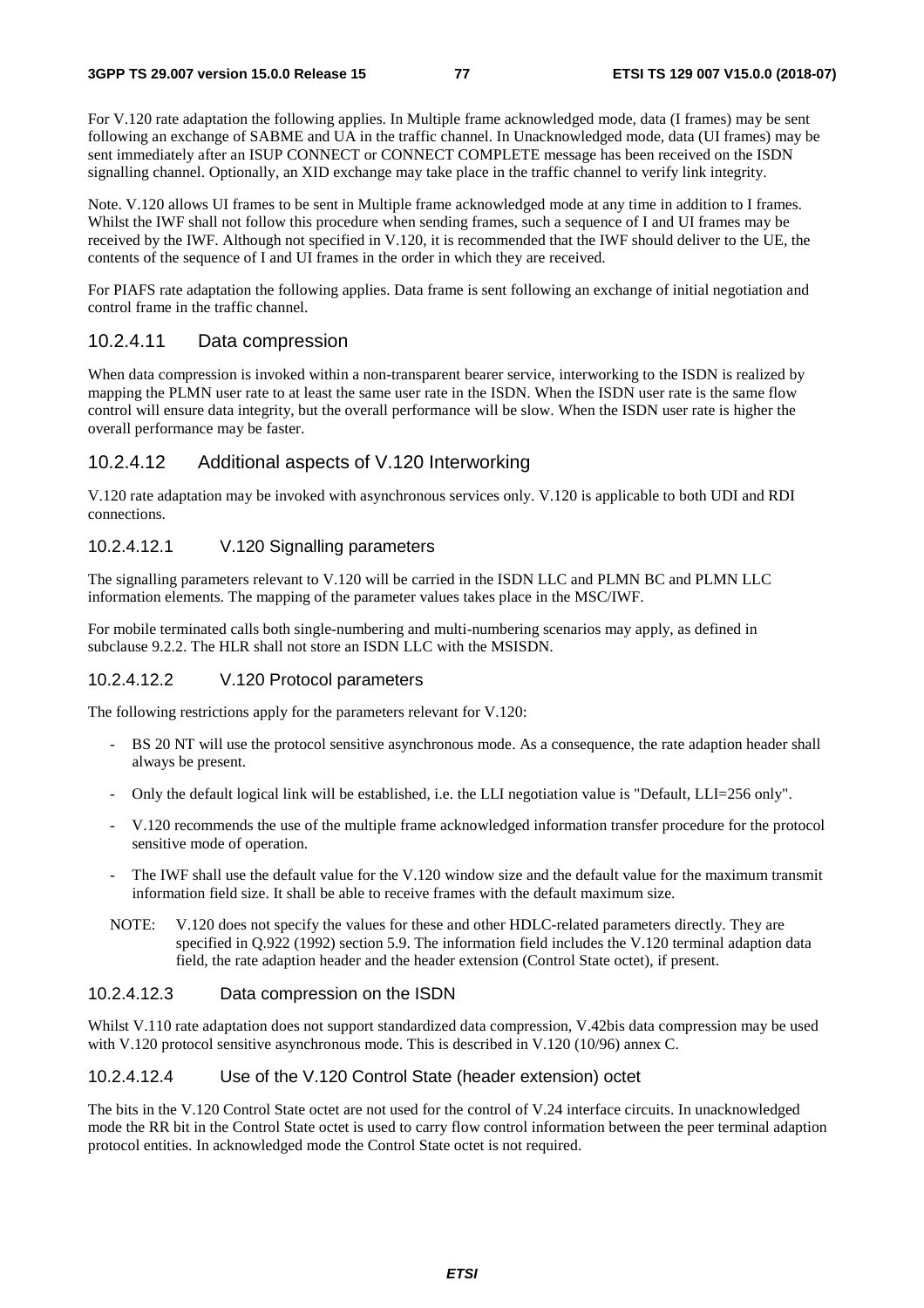### 10.2.4.13 Interworking with restricted 64 kbit/s networks

### 10.2.4.13.1 Rate adaptation

Both V.110 and V.120 rate adaption protocols may be used on a restricted 64 kbit/s network.

For V.110 rate adaption, the procedure is described in ITU-T Recommendation I.464. The RA2 function shall set the 8<sup>th</sup> bit of each octet in the 64 kbit/s stream to binary 1. A consequence of this is that the highest permitted intermediate rate is 32 kbit/s. At the receiver, the  $8<sup>th</sup>$  bit shall be ignored.

Rec. V.120 states that the user data shall be rate adapted to 56 kbit/s by using only the first 7 bits of each octet in the 64 kbit/s stream. The 8<sup>th</sup> bit shall be set to binary 1. At the receiver, the 8<sup>th</sup> bit shall be ignored.

### 10.2.4.13.2 MSC - ISDN signalling

When interworking indirectly with restricted 64 kbit/s networks the ISDN BC information element shall be coded according to ETR 018 (as shown in the notes to tables 7A and 7B). The information corresponding to the PLMN BC-IE shall be communicated in the ISDN LLC-IE which shall be provided by the UE for mobile originated calls.

In the case of direct interworking, an ITC = RDI in the PLMN BC-IE maps on to an ITC = RDI in the ISDN BC-IE for both MO and MT calls.

### 10.2.4.14 Service level up and down grading

Text in 9.2.4.12 applies here as well.

### 10.2.4.15 Interworking in Frame Tunneling Mode

Figure 14 below shows the protocol stack used for FTM. The interface between the two asynchronous-synchronous conversion functions in the IWF and the remote terminal adapter (TA) is a 64 kbit/s UDI or a 56 kbit/s RDI connection. X.31 flag stuffing is used to adapt the rate between the two conversion functions. Data transparency is provided through bit stuffing.



**Figure 14: The FTM protocol stack** 

Data compression between the TAF and the IWF is optionally applied. The asynchronous to synchronous HDLC conversion follows from ISO/IEC 3309[48].

A particular aspect of the asynchronous HDLC protocol is the provision of control character transparency. This means that flags (0x7E) and the control escape character (0x7D) are escaped, by insertion of the control escape character in front of the character to be escaped, and that the  $6<sup>th</sup>$  bit of the escaped character is complemented (i.e., the escaped character is XOR'ed with 0x20). ISO/IEC 3309[48] allows additional control characters to be escaped by prior agreement or negotiation between the peer entities. For instance, in PPP [49], a negotiation procedure is defined using an Asynchronous Control Character Map (ACCM). By examining the contents of the HDLC frames that pass through it, the IWF shall identify whether the higher layer protocol is PPP, in which case, it shall detect and interpret the ACCM negotiation result. If PPP is used, the conversion function in the IWF shall apply a default ACCM until another is negotiated.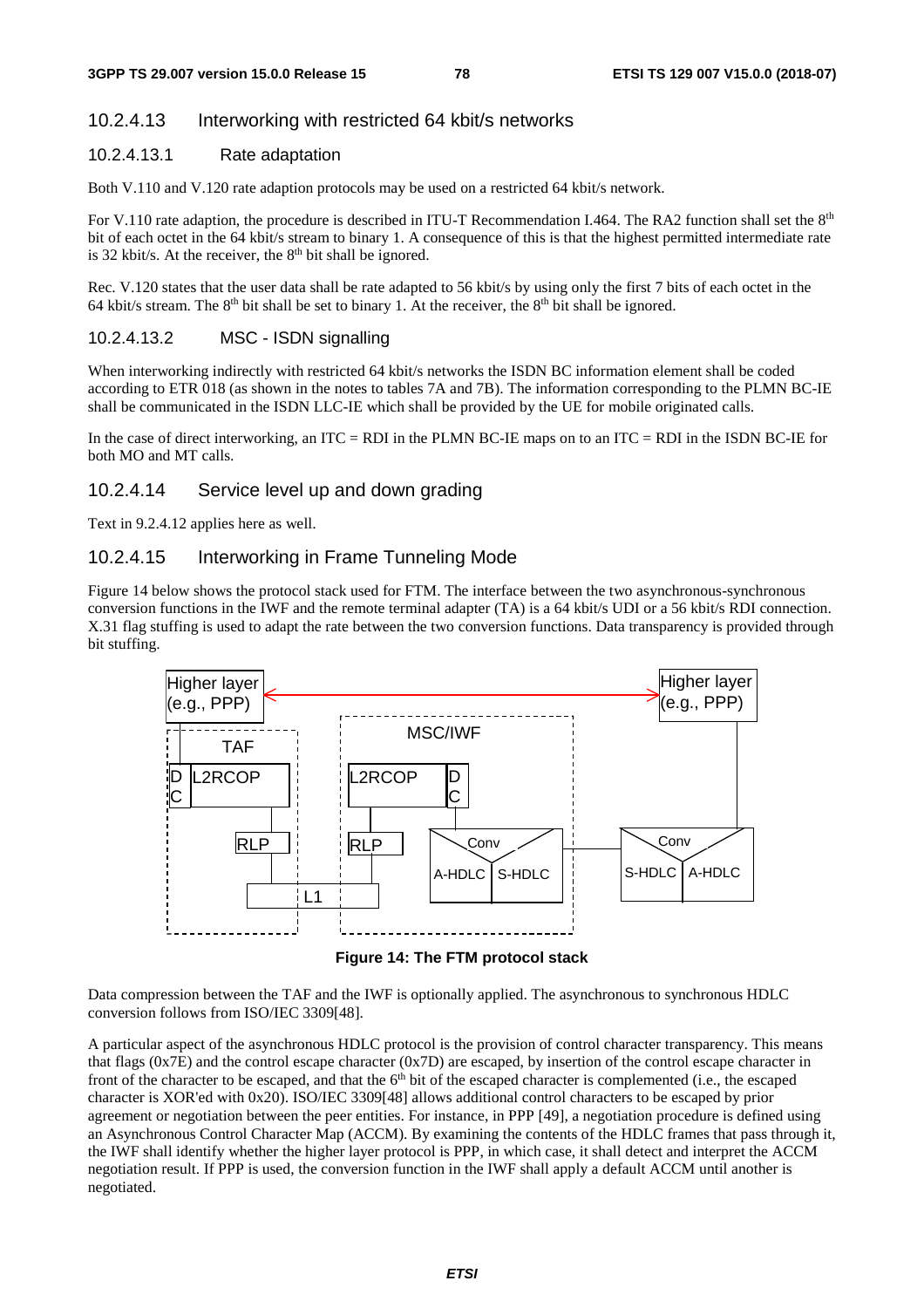### 10.2.4.16 Additional aspects of PIAFS Interworking

PIAFS has several U-Plane protocol suites, but "Data Transmission Protocol (fixed rate)"[50] is only applied for UTRAN Iu mode in consideration of simplicity. Details of frame structure and retransmission procedure etc. conform to reference [50].

In case of 32kbit/s mode, IWF performs rate adaptation based on I.460 for fixed network.

In case of 64 kbit/s mode, restriction on throughput may be caused by (the maximum frame length of 572bits in RLP).

# 10.2.5 DTE/DCE interface (Filtering)

This is described in section 9.2.5.

# 10.3 Interworking Alternate speech facsimile group 3 calls

# 10.3.1 Alternate speech data bearer interworking

### 10.3.1.1 General

The procedure for the alternate speech/facsimile group 3 service is invoked at the UE-MSC link during the call set-up phase. This service is invoked by indication of repeated bearer capability information elements in the setup message and/or call confirmed message, respectively (preceded by a repeat indicator "circular"), one indicating speech and the other indicating "facsimile group 3" plus user rate etc., as for normal single calls. The bearer capability first indicated i.e. speech or facsimile determines the first selection required of the network by the subscriber. Depending on the type of service requested and direction of call establishment (M0/MT, see relevant clauses of the 3GPP TS 27 series) low layer and high layer capabilities may also be included. The MSC/IWF will perform both compatibility checking and subscription checking for mobile originated calls and optionally for mobile terminated calls (single numbering scheme) on both sets of capabilities as for normal data calls. If either the subscription check or the compatibility check fails then the call shall be rejected. The only exception to this is when TS61/TS62 negotiation takes place, see 3GPP TS 27.001.

As regards the supplementary services the application rules are laid down in 3GPP TS 22.004.

The speech phase of the call, when invoked, is handled by the transcoder and will utilize the normal telephony teleservice interworking requirements and mobile network capabilities. The Facsimile group 3 phase of the call, when invoked, shall utilize the appropriate data interworking capability (e.g. IWF) and shall use the transparent mobile network capability in A/Gb mode or the non-transparent mobile network capability in UTRAN Iu mode.

The network shall provide, for service and operational reasons, a rapid and reliable changeover of capability upon request from the mobile user. This changeover may involve the disabling, by-passing or introduction of particular network functions (e.g. speech coder, modem etc.) and change of the channel configuration on the radio interface. This changeover is initiated on the receipt of the "MODIFY" message (see 3GPP TS 24.008) from the UE. The network itself will not initiate a changeover.

### 10.3.1.2 Mobile originated ISDN terminated

If one bearer capability information element indicates the ITC value "facsimile group 3", the call set up is as for the PSTN case. Interworking is provided to the ISDN bearer service 3,1 kHz audio for the whole connection, including the speech phase. The MODIFY message (see 3GPP TS 24.008) will be generated by the mobile subscriber. This message is not transmitted to the ISDN, i.e. no outband correlation between the user on the fixed network and the mobile user will be possible. In this instance it is necessary for change of network capabilities to be carried out in the mobile network.

### 10.3.1.3 ISDN originated mobile terminated

In principle this is handled as for a normal ISDN originated call.

However when the calling user indicates an ISDN BC-IE with an ITC value "3,1 kHz audio" and an HLC "facsimile group 3", i.e. the call arrives at the PLMN with compatibility information allowing for deducing the Teleservice "Facsimile transmission", the call setup is as described in subclause 10.2.2.3 case 3 in the HLR, and subclause 10.2.2.4 case 5 in the VMSC.

In the information transfer phase the call is dealt with as indicated in the previous paragraph.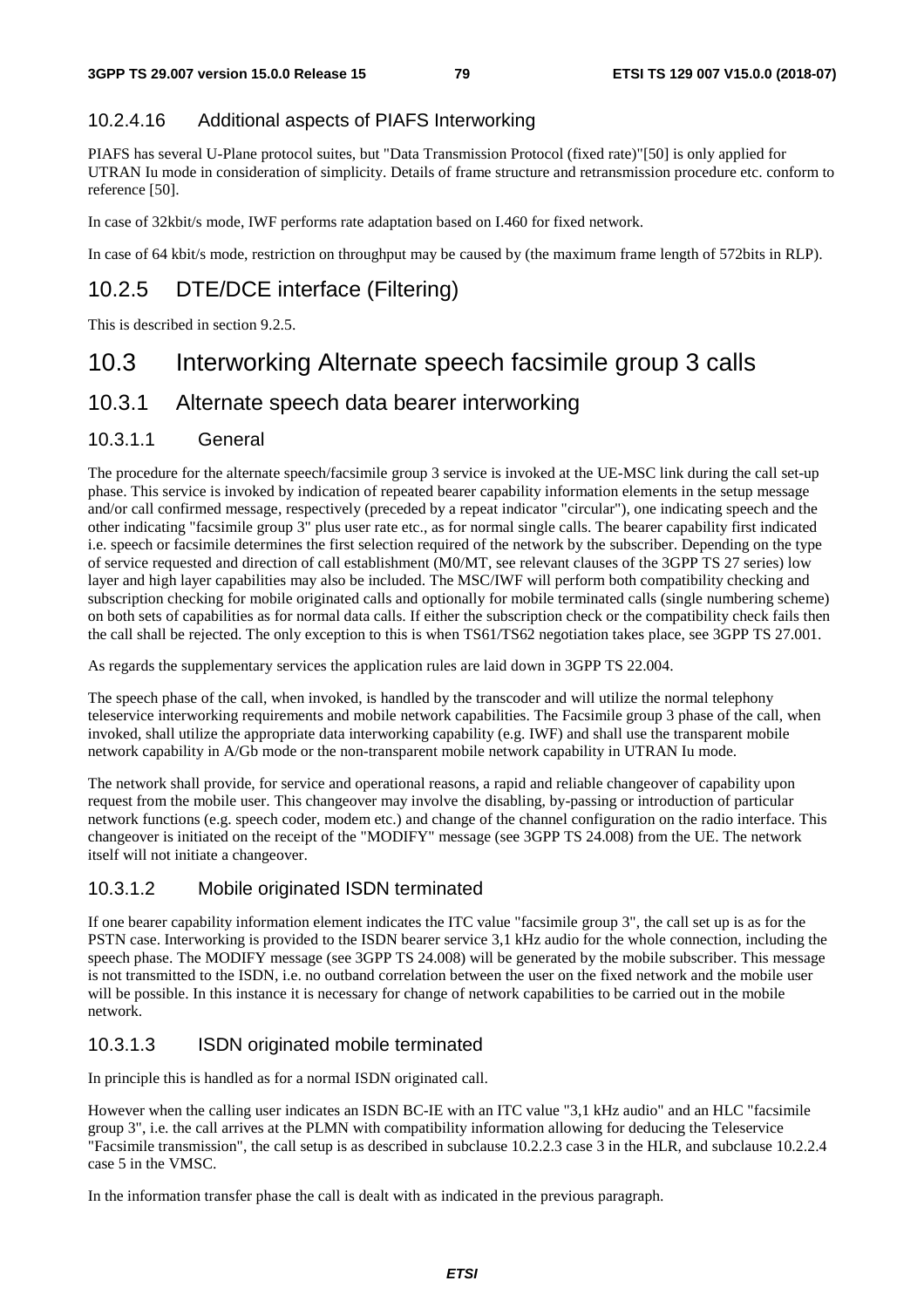# 10.4 3G-H.324/M calls over UDI/RDI

3G-H.324/M calls provide UDI/RDI (e.g. 32 kbit/s transparent data, 56 kbit/s transparent data or 64 kbit/s transparent data). H.223 and H.245 flow is not terminated in the MSC.

3G-H.324 calls over 64 kbit/s transparent data and 56kbit/s transparent data can be connected to H.324/I calls over UDI/RDI. H.223 protocol is transparent to IWF.

In case of 3G-H.324M calls over 32 kbit/s, IWF which performs rate adaptation between 64kbit/s and 32kbit/s is used. Rate adaptation is based on ITU-T Recommendation I.460.

The Service Change and Fallback functionality for UDI/RDI multimedia calls is described in 3GPP TS 23.172 [83].

The support of IWF which transcodes the multiplexes and the content of control, audio, video and data in MSC is FFS.

### 10.4.1 Mobile originated multimedia call

### 10.4.1.1 Call setup

The setup message sent by the UE contains either a multimedia BC-IE indicating a multimedia only call request (*i.e.* no fallback / service change allowed) or both a speech BC-IE and a multimedia BC-IE to indicate the support of fallback and service change (see 3GPP TS 27.001 [43] and 3GPP TS 24.008 [40]).

The MSC shall not accept a requested service to which the user is not provisioned for. Provided that the user is provisioned for the BS30 bearer service – and/or speech the following applies :

- in case of a multimedia only BC-IE, the MSC shall either accept the setup as such or with modifications sent to the UE in the call proceeding message (see 3GPP TS 27.001 [43]) ;
- in case of both a speech BC-IE and a multimedia BC-IE in either order, the MSC shall either accept the possibility of fallback or service change by responding with the two BC-IEs in the same order as received, in the reverse order (relayed from terminating user), or turn the call to a speech call by sending only a speech BC-IE in the call proceeding message, or turn the call to a multimedia only call by sending only the multimedia BC-IE in the call proceeding message (see 3GPP TS 27.001 [43]).
- in case of a multimedia BC-IE with  $FNUR = 32$  kbit/s and a speech BC-IE, the MSC shall reply with only a multimedia BC-IE in the call proceeding message (see 3GPP TS 23.172 [83]).

### 10.4.1.2 Fallback after setup

If the MSC has accepted the possibility of a fallback and service change, and the transit network or the terminating side does not allow one of the bearers, the MSC shall initiate an In-Call Modification procedure (see 3GPP TS 24.008 [40]) in order to fallback to the allowed mode. As a result of the procedure, the radio and network resources are modified and the relevant channel is set up between the calling UE and the fixed network. If the fallback fails, *e.g.* due to an unsuccessful In-Call Modification procedure, the MSC shall clear the call.

### 10.4.1.3 User initiated service change after setup

If the MSC has accepted the possibility of a service change and the user initiates an In-Call Modification procedure (see 3GPP TS 24.008 [40]) in order to change the service either from speech to multimedia or vice-versa, the MSC shall invoke the service change as an In-Call Modification procedure. As a result of the procedure, the radio and core network resources are modified in order to comply with the requested service change.

### 10.4.2 Mobile terminated multimedia call

### 10.4.2.1 Call setup

If the user is provisioned to use both the transparent bearer service (for multimedia) and the speech teleservice, and if the network supports both services and the service change functionality, the MSC shall send both a multimedia BC-IE and a speech BC-IE in the setup message to the mobile station. In case the MSC receives a multimedia call, the multimedia BC-IE is prioritised (first BC). In case the MSC receives a speech call, the speech BC is prioritised.

If the user is provisioned to use only the transparent bearer service and if the network supports the multimedia service, the MSC shall only send a multimedia BC-IE, which results in a fallback to multimedia if the call was a speech call.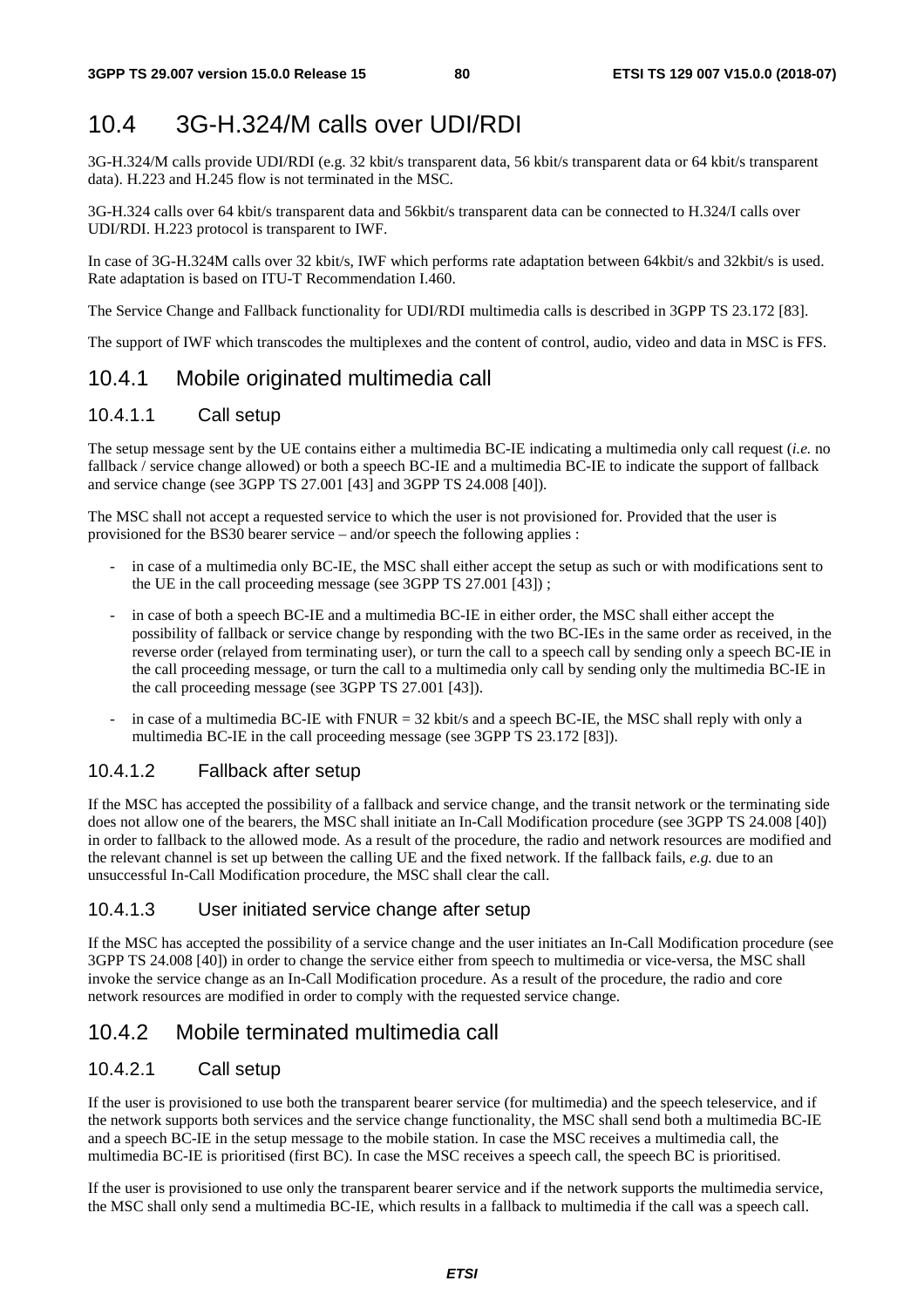If the user is provisioned to use only the speech teleservice, the MSC shall only send a speech BC-IE, which results in a fallback to speech if the call was a multimedia call.

In case both a speech BC-IE and a multimedia BC-IE are included in the setup message, the mobile station shall either accept the service change capability by responding with two BC-IEs in the same or reversed order, or turn the call to a speech call by sending only a speech BC-IE in the call confirmed message, or to a multimedia only call (*i.e.* no service change allowed) by sending only a multimedia BC-IE in the call confirmed message.

In case of a multimedia only BC-IE in the setup, the UE may accept the setup as such or with modifications sent to the MSC in the call confirmed message.

### 10.4.2.2 User initiated service change after setup

If the MSC supports the possibility of a service change and the user initiates an In-Call Modification procedure (see 3GPP TS 24.008 [40]) in order to change the service either from speech to multimedia or vice-versa, the MSC shall invoke the service change as an In-Call Modification procedure. As a result of the procedure, the radio and core network resources are modified in order to comply with the requested service change.

# 11 Interworking between A/Gb mode MSC and Iu mode MSC

# 11.0 Signalling issues

### 11.0.1 Loss of BC Information during Handover from A/Gb mode to UTRAN Iu mode

In the case of inter-MSC handover from A/Gb mode to UTRAN Iu mode, the serving A/Gb mode MSC/VLR sends a MAP message Prepare Handover carrying the BSSMAP message Handover Request. This message includes the parameter Channel Type, indicating whether radio resources are to be allocated for speech or data (parameter 'Speech or data indicator') and, among other data, the type of data service (transparent/non transparent) and the user rates (both included in the parameter 'Data rate and transparency indicator').

As no other bearer capability related parameters are received, it is not possible to distinguish between any other services than 'speech', 'data transparent' and 'data non-transparent'.

The mapping into QoS radio access parameters would be done as described in 3GPP TS 27.001[86], annex B, subclause B.1.13., limited to the services 'speech', 'data, non-transparent' and 'data, transparent'.

### 11.0.2 Handover from UTRAN Iu mode to A/Gb mode

In case a UTRAN Iu mode call is set up in the CN, the BC IE parameters are mapped into QoS RAB parameters at call setup.

If the CN has to perform a handover towards A/Gb mode, the non-anchor MSC needs to perform an assignment based on GSM traffic channel parameters.

In case of handover from UTRAN Iu mode to A/Gb mode, the anchor MSC maps the BC IE parameters into A/Gb mode traffic channel parameters. This requires that the BC IE is coded according to A/Gb mode protocol requirements, i.e. all those parameters ignored in UTRAN Iu mode should nevertheless be correctly specified by the UE in order to perform a handover to A/Gb mode.

# 11.0.3 Loss of BC Information during Handover from A/Gb mode to GERAN Iu mode

Subclause 11.0.1 applies also to handover from A/Gb mode to GERAN Iu mode.

Additionally, the serving A/Gb mode MSC/VLR will include the parameter GERAN Classmark in the MAP message Prepare Handover, if this parameter is available. The GERAN Classmark, which indicates the capabilities of the BSS in the target cell (e.g. allowed channel codings and maximum number of traffic channels), shall be taken into account by the target MSC when it performs the mapping into QoS radio access parameters.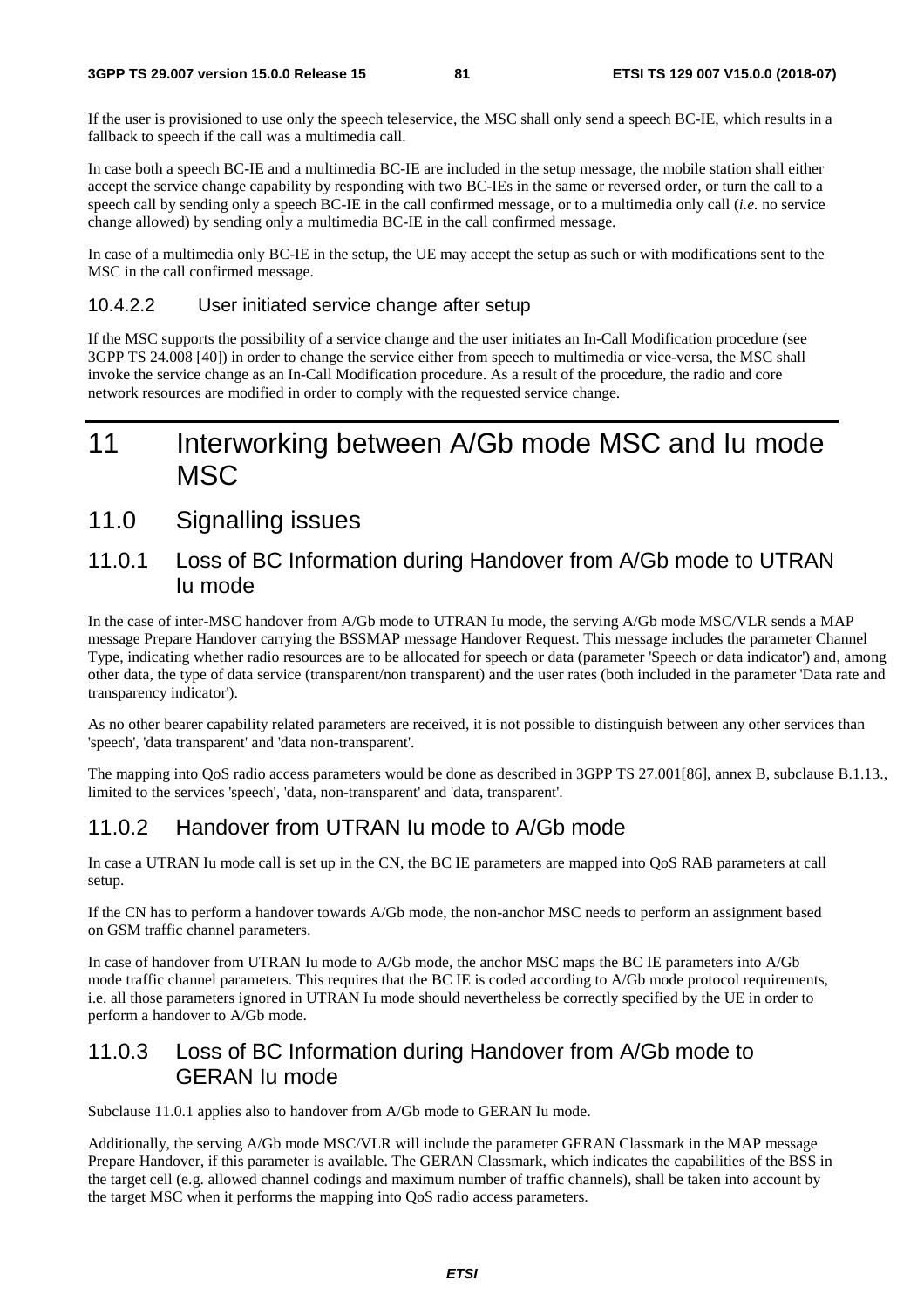# 11.0.4 Handover from GERAN Iu mode to A/Gb mode

Subclause 11.0.2 applies also to handover from GERAN Iu mode to A/Gb mode.

NOTE: The protocol requirements for the coding of the BC IE according to GERAN Iu mode are the same as for A/Gb mode, i.e. all those parameters needed in order to perform a handover to A/Gb mode are available.

# 11.0.5 Handover from UTRAN Iu mode to GERAN Iu mode

The serving UTRAN Iu mode MSC/VLR will send a MAP message Prepare Handover carrying the RANAP message Relocation Request. When setting the QoS RAB parameters in the RANAP message Relocation Request, the serving UTRAN Iu mode MSC/VLR shall take into account:

- the GERAN Classmark of the target cell, if this parameter is available;
- the allowed channel codings and the maximum number of traffic channels from the BC IE, if the serving MSC is the anchor MSC; and
- the allowed radio interface rates (included in the parameter Channel Type), if the serving MSC is not the anchor MSC.

This requires that the BC IE is coded according to GERAN Iu mode protocol requirements, i.e. all those parameters ignored in UTRAN Iu mode should nevertheless be correctly specified by the UE in order to perform a handover to GERAN Iu mode. Furthermore, it requires that the anchor MSC maps the BC IE parameters into A/Gb mode traffic channel parameters and includes the parameter Channel Type in the MAP message Prepare Handover also for basic handover to UTRAN Iu mode.

# 11.0.6 Handover from GERAN Iu mode to UTRAN Iu mode

The serving GERAN Iu mode MSC/VLR will send a MAP message Prepare Handover carrying the RANAP message Relocation Request. When setting the QoS RAB parameters in the RANAP message Relocation Request, the serving GERAN Iu mode MSC/VLR shall take the mode of the target cell into account. (See 3GPP TS 27.001[86], annex B, subclause B.1.13. For non-transparent services, some of the RAB Subflow Combination bit rates are supported in GERAN Iu mode, but not in UTRAN Iu mode.)

# 11.1 Handover to A/Gb mode MSC

After a handover from an Iu mode MSC or an A/Gb mode MSC to an A/Gb mode MSC the user plane between the anchor MSC and the visited MSC shall comply to:

- the standard A-interface protocols if both MSCs are connected via a TDM interface, i.e.:
	- A-TRAU or modified V.110 frames as defined in 3GPP TS 44.021 [27] and 3GPP TS 48.020 [28];
	- up to four 16kbit/s substreams are multiplexed in one 64kbit/s channel (Split/Combine function and Multiplexing function as defined in 3GPP TS 44.021 [27] and 3GPP TS 48.020 [28]).
- the Nb UP protocol if the anchor MSC or MGW and the visited MSC or MGW are connected via an ATM transport interface or IP transport interface in a BICC based CS CN. The NbUP shall be configured in support mode, the data is transported in a 64 kbit/s bit stream, formatted in SDUs of 40 octets and transmitted every 5 ms, in accordance with Annex P of ITU-T Recommendation I.366.2 [81]. PDU type 0 is used, i.e., payload CRC is applied. This is needed for the framing to be handled the same for all transports but the Frame Quality Classification control shall be ignored (3GUP property Delivery Of Erroneous SDUs = yes) and therefore interim nodes shall only pass on the CRC. The data is encoded between MSC-B/MGW-B (non-Anchor) and MSC-A/MGW-A (Anchor) as for the TDM case. Furthermore, Clause 11a.1.3 is applicable.
- the CLEARMODE payload type, see IETF RFC 4040 [92], within RTP/IP if SIP-I over Nc is deployed in the CN. The data is transported in a 64 kbit/s bit stream. The data is encoded between MSC-B/MGW-B (non-Anchor) and MSC-A/MGW-A (Anchor) as for the TDM case. Furthermore, Clause 11a.1.3 is applicable.

Editor's Note: The packetisation time for the CLEARMODE payload type is FFS.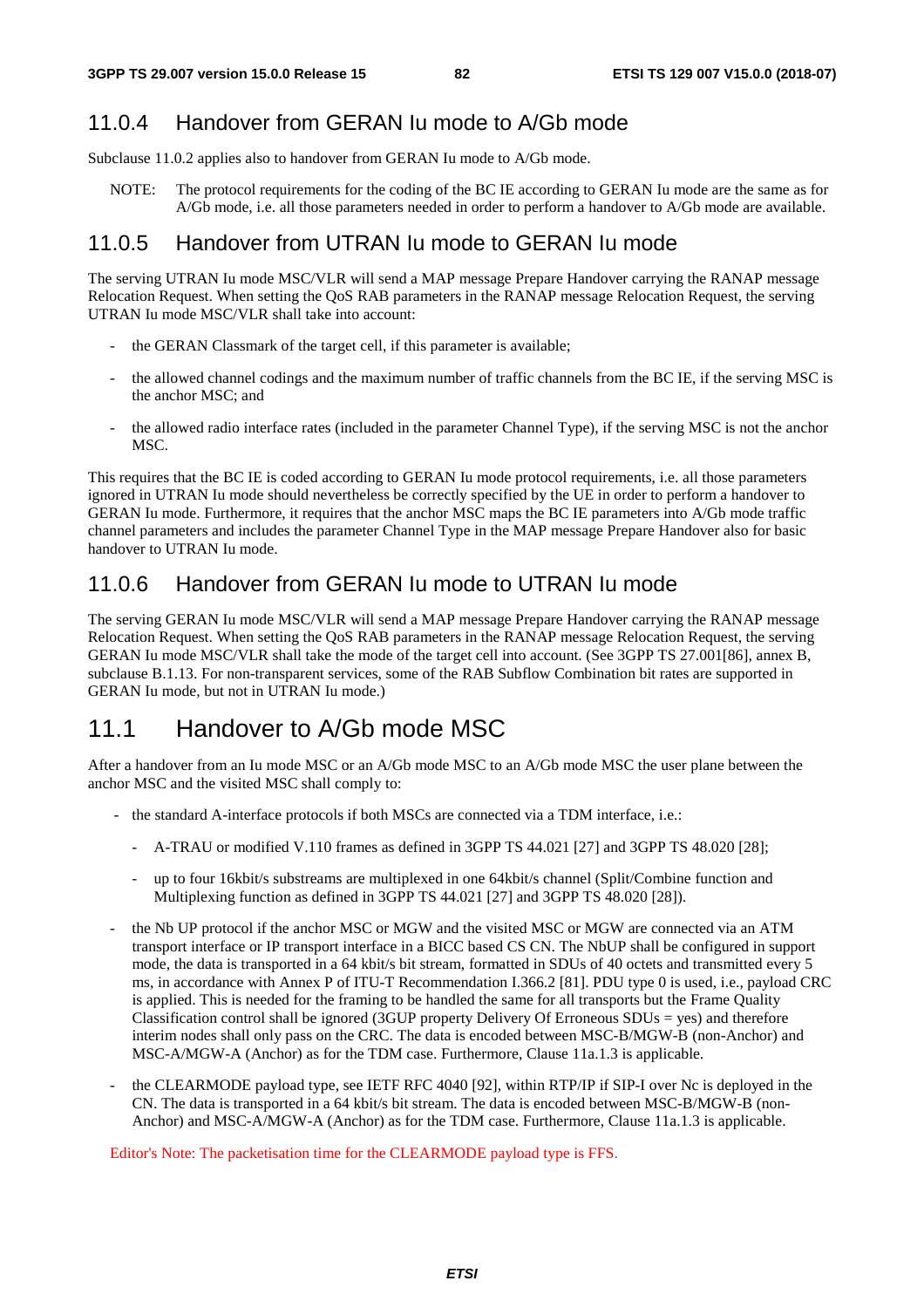# 11.2 Handover from A/Gb mode MSC to UTRAN Iu mode MSC

After a handover from an A/Gb mode MSC to an UTRAN Iu mode MSC the user plane between the anchor MSC and the visited MSC shall comply to:

- the A-TRAU' protocol if both MSCs are connected via a TDM interface except for  $\text{FWUR} = 32 \text{ kbit/s}$  (ITC = UDI), FNUR = 56 kbit/s (ITC=RDI) and FNUR = 64 kbit/s (ITC=UDI). For these exceptions a plain 64 kbit/s channel is used between the MSCs.
- the Nb UP protocol if the anchor MSC or MGW and the visited MSC or MGW are connected via an ATM transport interface or IP transport interface ina BICC based CS CN. The NbUP shall be configured in support mode, the data is transported in a 64 kbit/s bit stream, formatted in SDUs of 40 octets and transmitted every 5 ms, in accordance with Annex P of ITU-T Recommendation I.366.2 [81]. PDU type 0 is used, i.e., payload CRC is applied. This is needed for the framing to be handled the same for all transports but the Frame Quality Classification control shall be ignored (3GUP property Delivery Of Erroneous SDUs = yes) and therefore interim nodes shall only pass on the CRC. The data is encoded between MSC-B/MGW-B (non-Anchor) and MSC-A/MGW-A (Anchor) as for the TDM case (A-TRAU' protocol or plain 64kbits/s). Furthermore, Clause 11a.1.3 is applicable.
- the CLEARMODE payload type, see IETF RFC 4040 [92], within RTP/IP if SIP-I over Nc is deployed in the CN. The data is transported in a 64 kbit/s bit stream. The data is encoded between MSC-B/MGW-B (non-Anchor) and MSC-A/MGW-A (Anchor) as for the TDM case. Furthermore, Clause 11a.1.3 is applicable.

Editor's Note: The packetisation time for the CLEARMODE payload type is FFS.

# 11.3 Handover from A/Gb mode MSC to GERAN Iu mode MSC

### 11.3.1 User plane for transparent services

After a handover from a GERAN A/Gb mode MSC to a GERAN Iu mode MSC the user plane for transparent services between the anchor MSC and the visited MSC shall comply to:

- the A-TRAU' protocol except for FNUR =  $32$  kbit/s (ITC = UDI), FNUR =  $56$  kbit/s (ITC=RDI) and FNUR = 64 kbit/s (ITC = UDI). For these exceptions a plain 64 kbit/s channel is used between the MSCs. The rate adaptation between 64 kbit/s and 32 kbit/s is based on ITU-T Recommendation I.460.
- the Nb UP protocol if the anchor MSC or MGW and the visited MSC or MGW are connected via an ATM transport interface or IP transport interface in a BICC based CS CN. The NbUP shall be configured in support mode, the data is transported in a 64 kbit/s bit stream, formatted in SDUs of 40 octets and transmitted every 5 ms, in accordance with Annex P of ITU-T Recommendation I.366.2 [81]. PDU type 0 is used, i.e., payload CRC is applied. This is needed for the framing to be handled the same for all transports but the Frame Quality Classification control shall be ignored (3GUP property Delivery Of Erroneous SDUs = yes) and therefore interim nodes shall only pass on the CRC. The data is encoded between MSC-B/MGW-B (non-Anchor) and MSC-A/MGW-A (Anchor) as for the TDM case (A-TRAU' protocol or plain 64kbits/s). Furthermore, Clause 11a.1.3 is applicable.
- the CLEARMODE payload type, see IETF RFC 4040 [92], within RTP/IP if SIP-I over Nc is deployed in the CN. The data is transported in a 64 kbit/s bit stream. The data is encoded between MSC-B/MGW-B (non-Anchor) and MSC-A/MGW-A (Anchor) as for the TDM case. Furthermore, Clause 11a.1.3 is applicable.

Editor's Note: The packetisation time for the CLEARMODE payload type is FFS.

### 11.3.2 User plane for non-transparent services

After a handover from a GERAN A/Gb mode MSC to a GERAN Iu mode MSC the user plane for transparent services between the anchor MSC and the visited MSC shall comply to:

- the A-TRAU'' protocol as defined below for the RAB subflows with 12 kbit/s, 24 kbit/s, 36 kbit/s and 48 kbit/s and the A-TRAU' protocol for the RAB subflows with 14,4 kbit/s, 28,8 kbit/s, 43,2 kbit/s and 57,6 kbit/s, if both MSCs are connected via a TDM interface.
- the Nb UP protocol if the anchor MSC or MGW and the visited MSC or MGW are connected via an ATM transport interface or IP transport interface in a BICC based CS CN. The NbUP shall be configured in support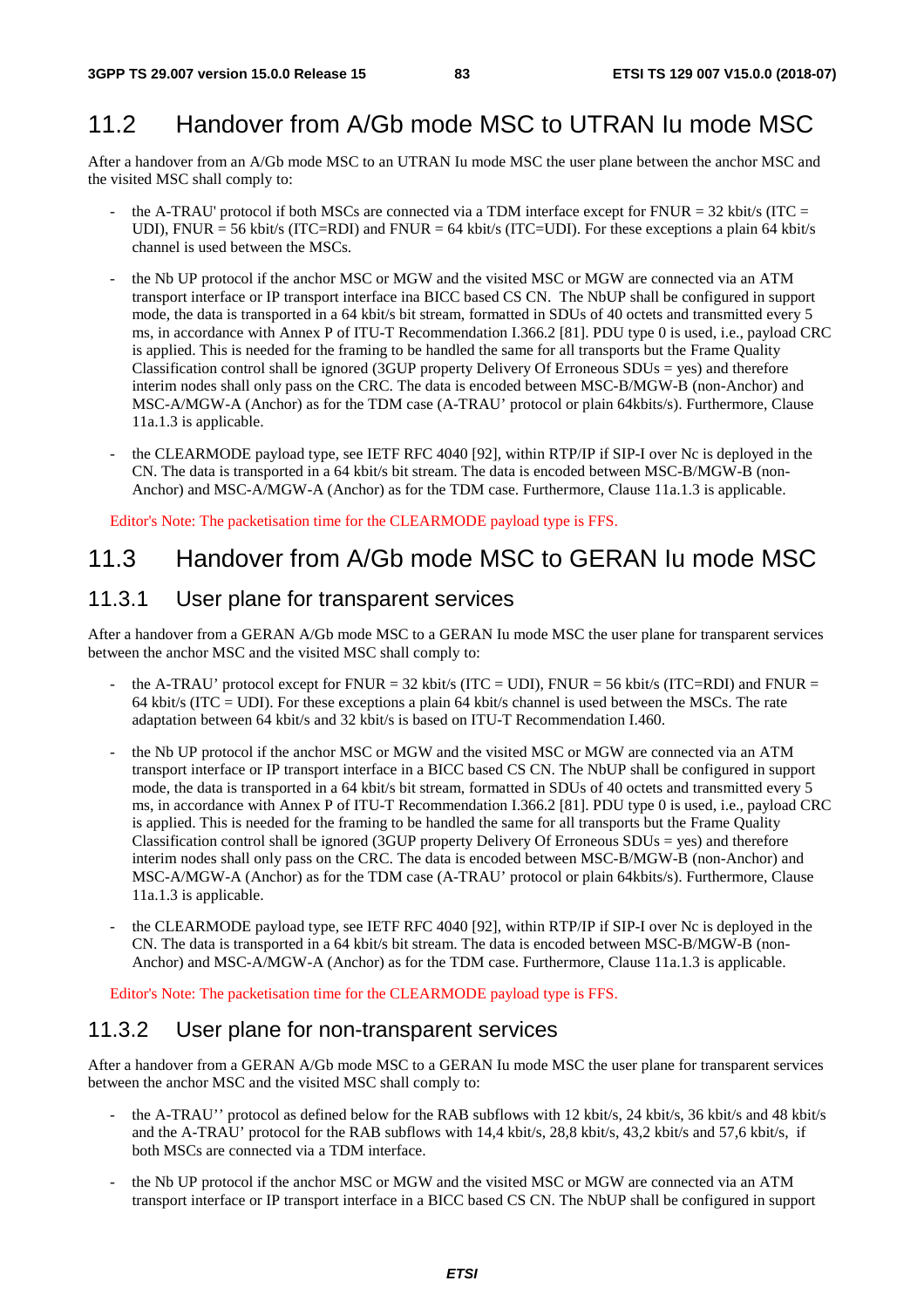mode, the data is transported in a 64 kbit/s bit stream, formatted in SDUs of 40 octets and transmitted every 5 ms, in accordance with Annex P of ITU-T Recommendation I.366.2 [81]. PDU type 0 is used, i.e., payload CRC is applied. This is needed for the framing to be handled the same for all transports but the Frame Quality Classification control shall be ignored (3GUP property Delivery Of Erroneous SDUs = yes) and therefore interim nodes shall only pass on the CRC. The data is encoded between MSC-B/MGW-B (non-Anchor) and MSC-A/MGW-A (Anchor) as for the TDM case (A-TRAU'' or A-TRAU' protocol). Furthermore, Clause 11a.1.3 is applicable.

the CLEARMODE payload type, see IETF RFC 4040 [92], within RTP/IP if SIP-I over Nc is deployed in the CN. The data is transported in a 64 kbit/s bit stream. The data is encoded between MSC-B/MGW-B (non-Anchor) and MSC-A/MGW-A (Anchor) as for the TDM case. Furthermore, Clause 11a.1.3 is applicable

Editor's Note: The packetisation time for the CLEARMODE payload type is FFS.

# 11.4 Handover within Iu mode PLMNs

After a handover from an Iu mode MSC to a UTRAN Iu mode MSC the user plane between the anchor MSC or MGW and the visited MSC or MGW shall comply to:

- the A-TRAU' protocol if both MSCs are connected via a TDM interface except for the transparent case FNUR = 32 kbit/s (ITC = UDI or RDI), FNUR = 56 kbit/s (ITC=RDI) and FNUR =  $64$  kbit/s (ITC=UDI). For these exceptions a plain 64 kbit/s channel is used between the MSCs. The rate adaptation between 64 kbit/s and 32 kbit/s is based on ITU-T Recommendation I.460 [2].
- the Nb UP protocol if the anchor MSC or MGW and the visited MSC or MGW are connected via an ATM transport interface or IP transport interface in a BICC based CS CN. The NbUP shall be configured in support mode, the data is transported in a 64 kbit/s bit stream, formatted in SDUs of 40 octets and transmitted every 5 ms, in accordance with Annex P of ITU-T Recommendation I.366.2 [81]. PDU type 0 is used, i.e., payload CRC is applied. This is needed for the framing to be handled the same for all transports but the Frame Quality Classification control shall be ignored (3GUP property Delivery Of Erroneous SDUs = yes) and therefore interim nodes shall only pass on the CRC. The data is encoded between MSC-B/MGW-B (non-Anchor) and MSC-A/MGW-A (Anchor) as for the TDM case (A-TRAU' protocol or plain 64kbits/s).
- the CLEARMODE payload type, see IETF RFC 4040 [92], within RTP/IP if SIP-I over Nc is deployed in the CN. The data is transported in a 64 kbit/s bit stream. The data is encoded between MSC-B/MGW-B (non-Anchor) and MSC-A/MGW-A (Anchor) as for the TDM case. Furthermore, Clause 11a.1.3 is applicable.

#### Editor's Note: The packetisation time for the CLEARMODE payload type is FFS.

After a handover from an Iu mode MSC to a GERAN Iu mode MSC the user plane between the anchor MSC or MGW and the visited MSC or MGW shall comply to

- the A-TRAU' or A-TRAU'' protocol or a plain 64 kbit/s channel if both MSC are connected via a TDM interface. The A-TRAU' protocol shall be used for transparent services except for the transparent cases FNUR = 32 kbit/s (ITC = UDI), FNUR = 56 kbit/s (ITC=RDI) and FNUR = 64 kbit/s (ITC=UDI). For these exceptions a plain 64 kbit/s channel is used between the MSCs. The rate adaptation between 64kbit/s and 32kbit/s is based on ITU-T Recommendation I.460. For non-transparent services, the A-TRAU'' protocol shall be used for the RAB subflows with 12 kbit/s, 24 kbit/s, 36 kbit/s and 48 kbit/s and the A-TRAU' protocol shall be used for the RAB subflows with 14,4 kbit/s, 28,8 kbit/s, 43,2 kbit/s and 57,6 kbit/s.
- the Nb UP protocol if the anchor MSC or MGW and the visited MSC or MGW are connected via an ATM transport interface or IP transport interface in a BICC based CS CN. The NbUP shall be configured in support mode, the data is transported in a 64 kbit/s bit stream, formatted in SDUs of 40 octets and transmitted every 5 ms, in accordance with Annex P of ITU-T Recommendation I.366.2 [81]. PDU type 0 is used, i.e., payload CRC is applied. This is needed for the framing to be handled the same for all transports but the Frame Quality Classification control shall be ignored (3GUP property Delivery Of Erroneous SDUs = yes) and therefore interim nodes shall only pass on the CRC. The data is encoded between MSC-B/MGW-B (non-Anchor) and MSC-A/MGW-A (Anchor) as for the TDM case (A-TRAU'' protocol, A-TRAU' protocol or plain 64kbits/s). Furthermore, Clause 11a.1.3 is applicable.
- the CLEARMODE payload type, see IETF RFC 4040 [92], within RTP/IP if SIP-I over Nc is deployed in the CN. The data is transported in a 64 kbit/s bit stream. The data is encoded between MSC-B/MGW-B (non-Anchor) and MSC-A/MGW-A (Anchor) as for the TDM case. Furthermore, Clause 11a.1.3 is applicable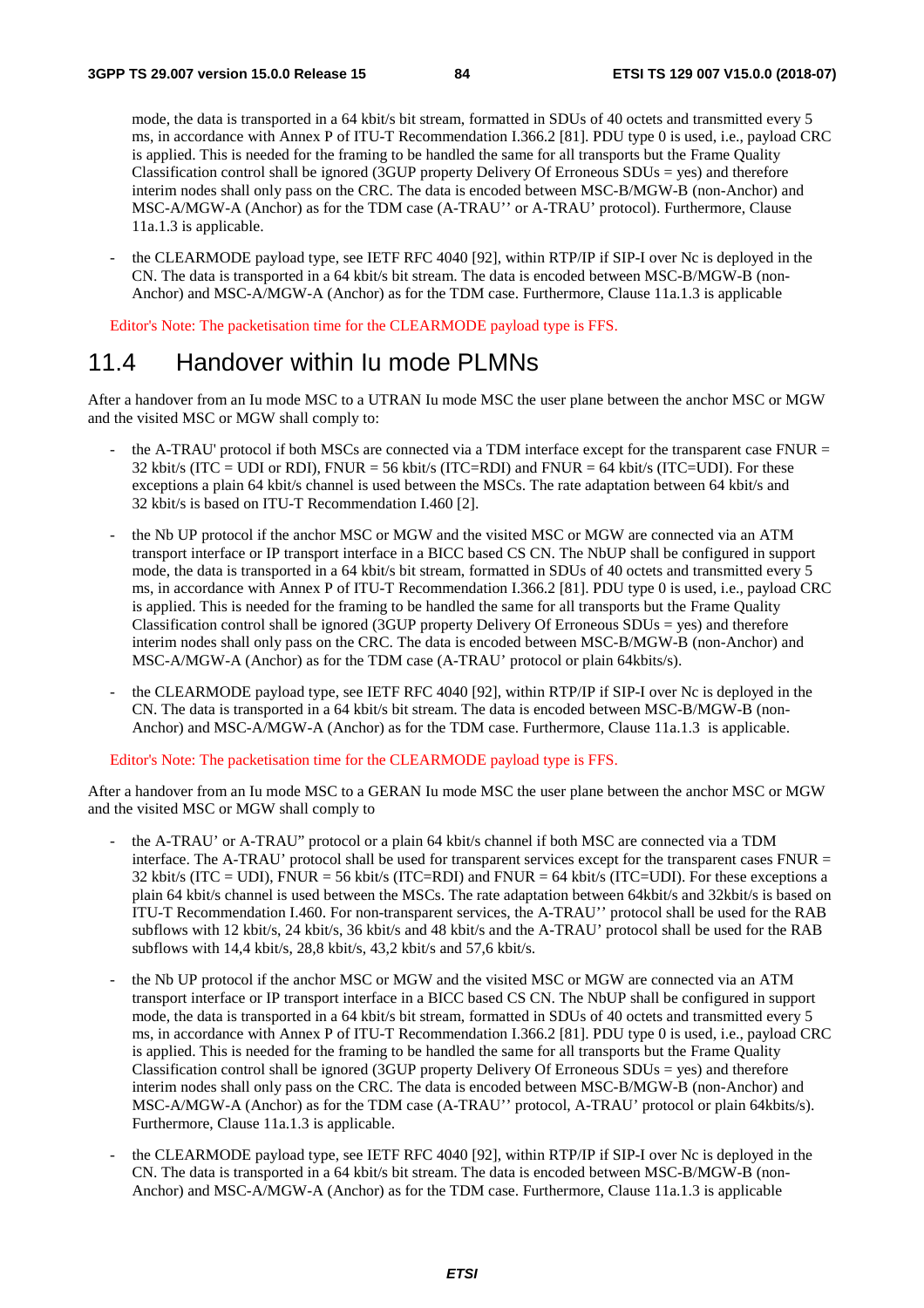Editor's Note: The packetisation time for the CLEARMODE payload type is FFS.

# 11.5 Handover for 56kbit/s

The FNUR = 56 kbit/s in transparent mode can be supported in A/Gb mode by two configurations:

- 1. without IWF with the following channel codings
	- 2\*TCH/F32.0
	- 5\*TCH/F9.6
- 2. with IWF with the following channel coding
	- 4\*TCH/F14.4

The FNUR = 56 kbit/s in transparent mode is supported in Iu mode by a configuration without IWF only. Therefore handover for 56kbit/s in transparent mode between Iu mode MSC and A/Gb mode can be supported only for configurations without IWF.

**Note:** Handover between configurations with and without IWF are also not supported within A/Gb mode.

# 11.6 Void

# 11a Transport Protocols

# 11a.1 Core Network

### 11a.1.0 Overview

The Nb UP protocol is used to transport user data in BICC based Core Network, see 3GPP TS 29.415 [80].

The RTP protocol is used to transport user data in SIP-I based Core Network, see 3GPP TS 29.414 [93]. The CLEARMODE payload type shall be applied, see IETF RFC 4040 [92] for 64k data.

Figures 16 and 16a below show the different cases to consider:

- 1. Transport on the access side of the IWF
- 2. Transport beyond the IWF, i.e., between the IWF and the fixed network



**Figure 16: Transport of data within the BICC based Core Network**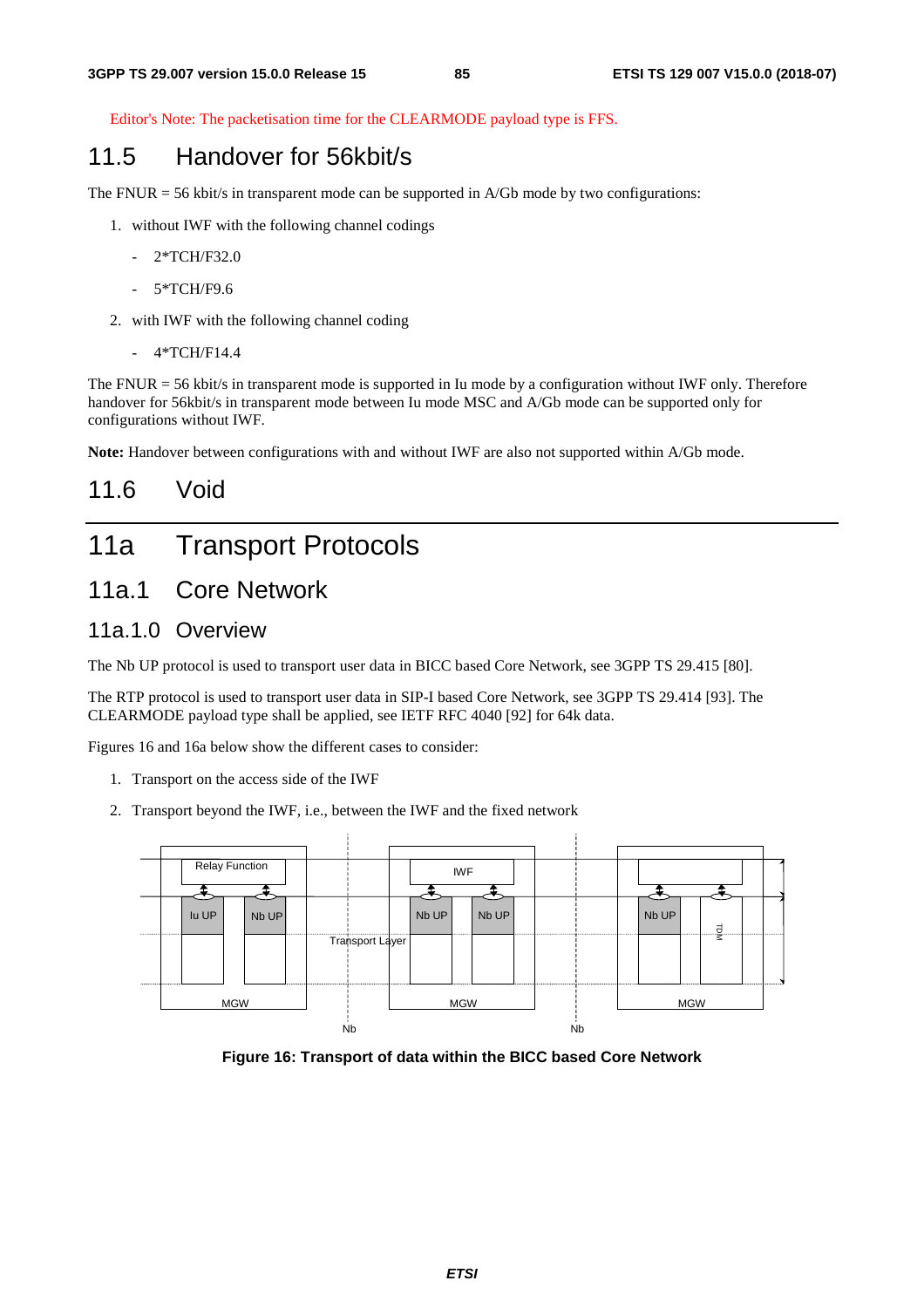

**Figure 16a: Transport of data within the SIP-I based Core Network** 

### 11a.1.1 Void

### 11a.1.2 Transport beyond the IWF

### 11a.1.2.1 UDI and RDI

The data is transported in a 64 kbit/s bit stream, formatted in SDUs of 40 octets and transmitted every 5 ms, in accordance with Annex P of ITU-T Recommendation I.366.2 [81]. For BICC based CS CN, PDU type 0 is used, i.e., payload CRC is applied.

At the border between the CN and the fixed (ISDN) network, for BICC based CS CN conversion between Nb UP and TDM shall be applied. For SIP-I based CS CN conversion between "CLEARMODE" payload type and TDM shall be applied. In case of RDI interworking, the 56 kbit/s RDI bit stream is transmitted within the CN as 64 kbit/s bit stream where the last bit of each octet is ignored. For this reason the octet alignment shall be preserved in the SDUs transported in the CN.

### 11a.1.2.2 Modem

The modem signals are PCM encoded and transported on a 64 kbit/s bit stream. The transmission is otherwise identical to the UDI/RDI case, see Section 11a.1.2.1

### 11a.1.3 Transport on the access side of the IWF

### 11a.1.3.0 Inter MSC-Relocation

After inter-MSC relocation, Clause 11 is applicable.

Furthermore,for the BICC based CS CN the Nb UP is used in support mode, for SIP-I CLEARMODE/RTP shall be used; all interim Server nodes are assumed not to be aware of the relocation case – i.e. receive BICC IAM with same information as for connections beyond the IWF (Clause 11a.1.2).

Figure 17 indicates the relevant connections, where MSC-A/MGW-A are the Anchor nodes and MSC-B/MGW-B are the Non-Anchor nodes. The CSD MGW Termination Properties for the terminations in Figure 17 shall be used as described in Tables 16 and 17.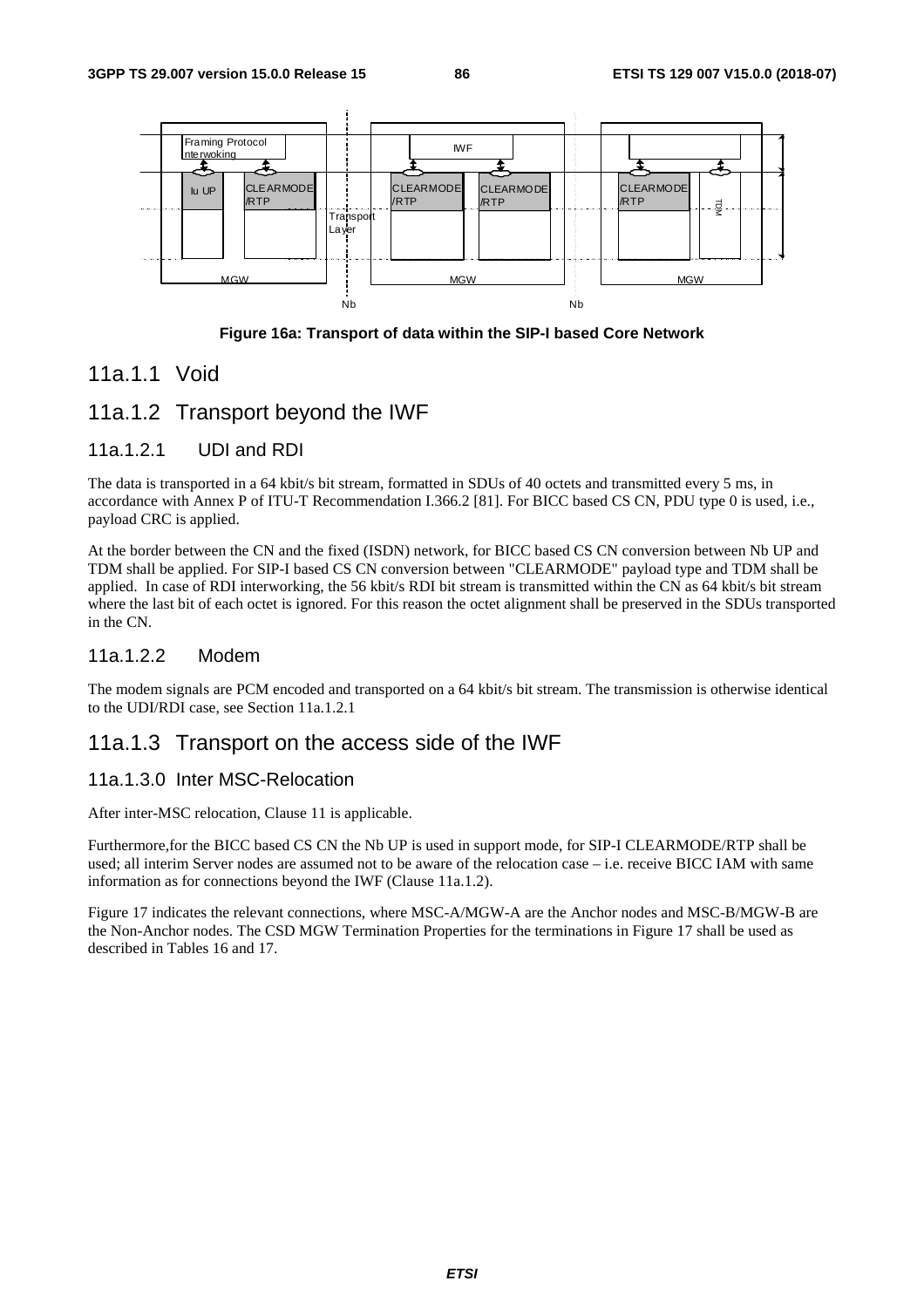

**Figure 17: Bearer Independent connections for Inter-MSC SRNS Relocation** 

The Iu UP for BICC based CS CN shall be initialised on each Nb leg in a forward direction (regardless if Forward Bearer or Backward Bearer procedures are used), i.e. in the direction of the IAM. For further details see TS 23.205 [83].

When setting up the call leg towards MSC-B, the anchor node MSC-A shall request an UDI bearer in out-of-band signalling. For UDI/RDI multimedia calls with fallback and service change according to 3GPP TS 23.172 [17], the anchor node MSC-A shall negotiate the multimedia dummy codec as specified in 3GPP TS 23.153 [91] .

#### Editor's Note: SCUDIF for SIP-I on Nc is FFS.

Figure 18 shows the scenario where the IWF resides in a MGW directly interfacing an Iu or A interface, as encountered e.g. before an inter-MSC handover. The CSD MGW Termination Properties for the terminations in Figure 18 shall be used as described in Tables 16 and 17.



**Figure 18: IWF in MGW interfacing Iu or A interface** 

### 11a.1.3.0a Several MGWs controlled by same MSC server

In other cases than inter-MSC relocation where the IWF is not interfacing an Iu UP layer protocol entity, the following bullets are applicable (For example, an MSC-server may control two MGWs and route the call through both, as one MGW interfaces Iu and the other one hosts the user plane part of the IWF):

- If the access network uses A/Gb mode, the same transport as described in Clause 11.1 shall be applied.
- If the access network uses Iu mode, the same transport as described in Clause 11.4 shall be applied.

Furthermore, for BICC CS CN the Nb UP is used in support mode.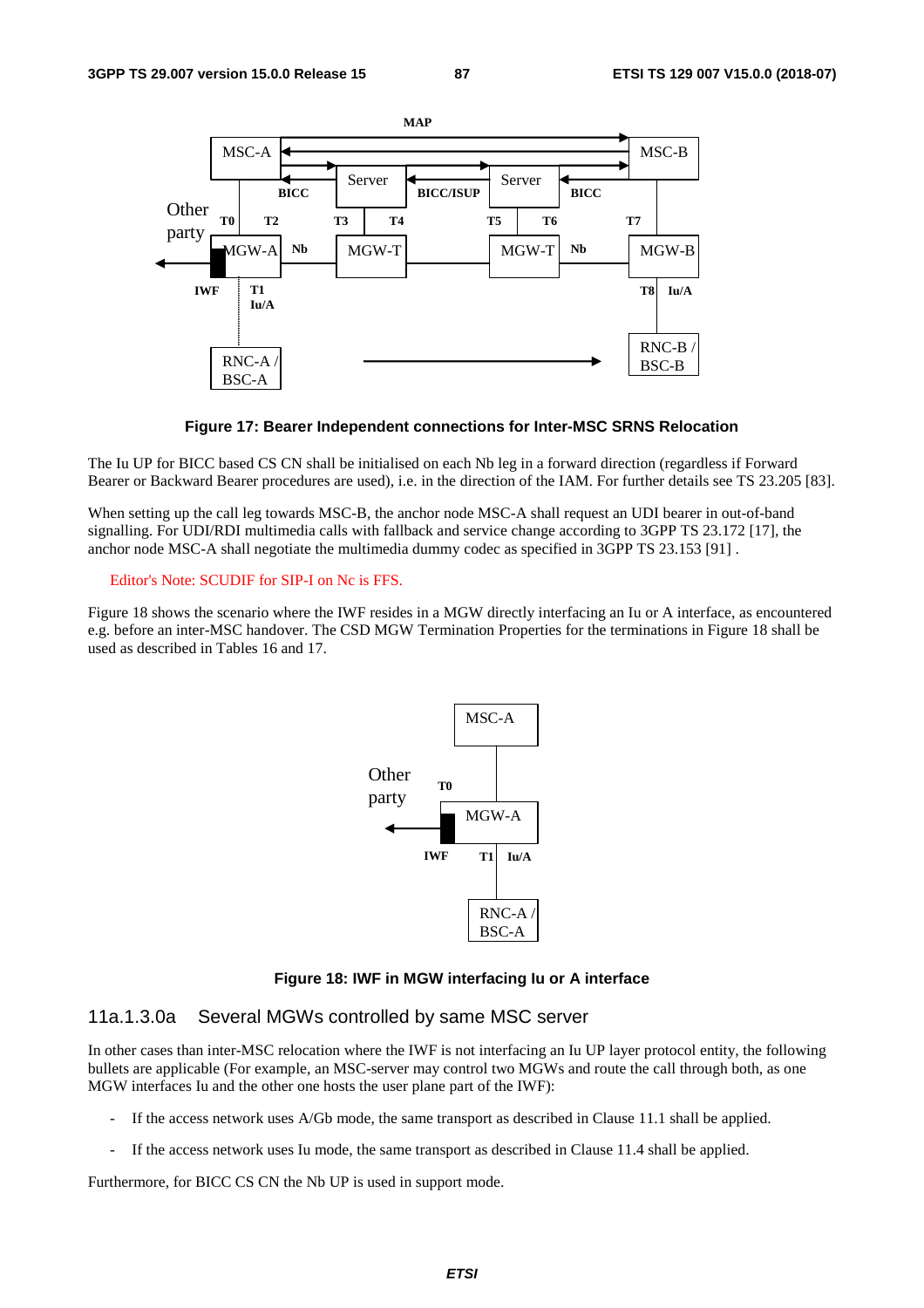Figure 19 indicates the relevant connections, where MGW-A is where the IWF resides. The CSD MGW Termination Properties for the terminations in Figure 19 shall be used as described in Tables 16 and 17.



### **Figure 19: Transport on the access side of the IWF if the same MSC server controls one MGW A hosting the IWF and another MGW B interfacing the radio access network**

The MSC server selects the direction of the IuUP initialisation if BICC based CS CN.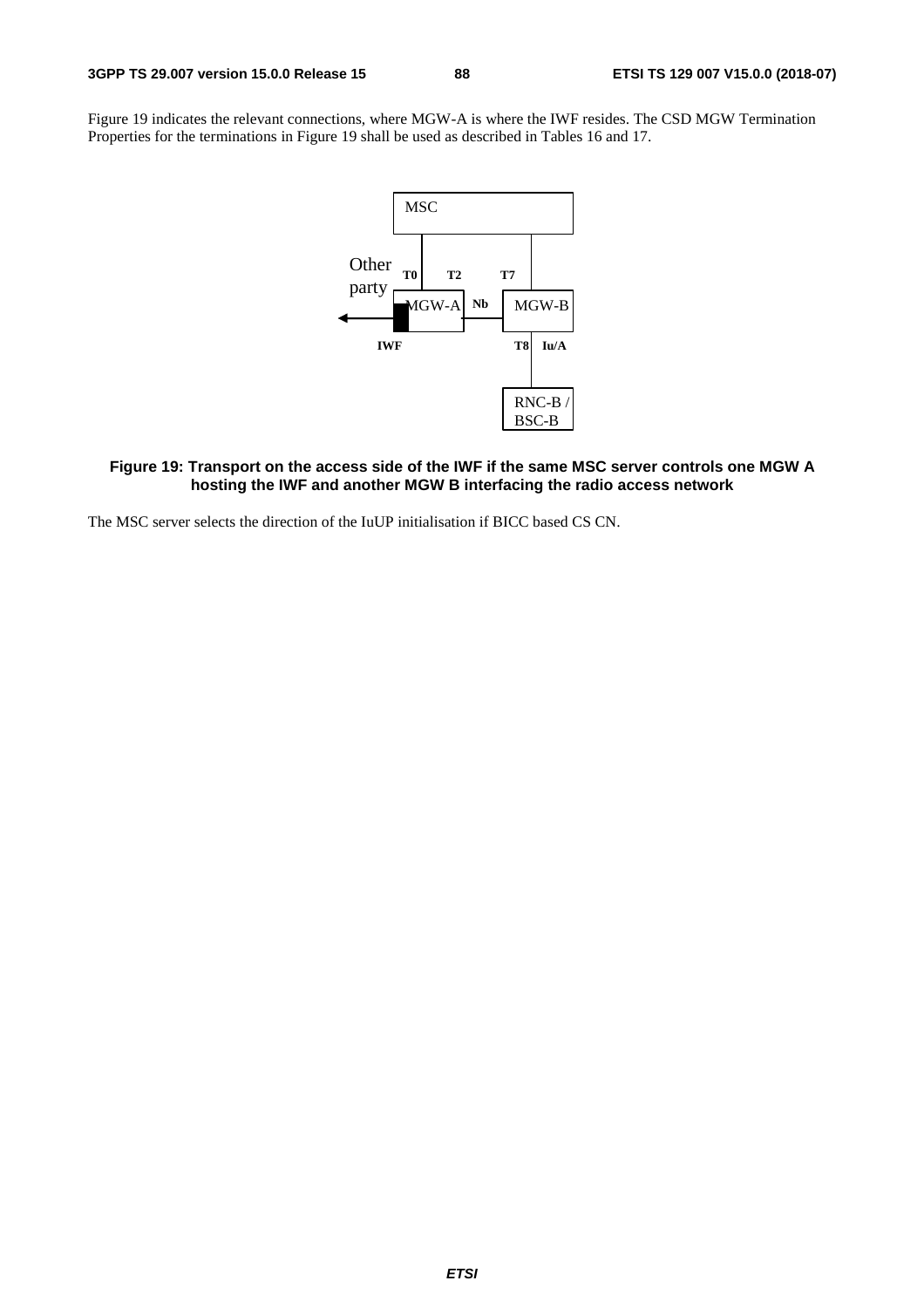# 11a.1.3.1 Non-Transparent CSD

shall not be supplied.

|                                                                                                                                                                                             | <b>MSC-A</b>                                                                                                                                     |                                |                    |                  |                          |                |                |                                                                                                                                                |  |  |
|---------------------------------------------------------------------------------------------------------------------------------------------------------------------------------------------|--------------------------------------------------------------------------------------------------------------------------------------------------|--------------------------------|--------------------|------------------|--------------------------|----------------|----------------|------------------------------------------------------------------------------------------------------------------------------------------------|--|--|
| <b>Termination</b><br><b>Packages/Parameters</b>                                                                                                                                            |                                                                                                                                                  |                                |                    |                  | <b>MSC-B</b>             |                |                | Intermediate<br><b>Nodes</b>                                                                                                                   |  |  |
|                                                                                                                                                                                             | T <sub>0</sub>                                                                                                                                   | T1 (lu)                        | $\overline{1}1(A)$ | $\overline{12}$  | $\overline{17}$          | T8 (lu)        | T8 (A)         | T3, T4, T5, T6                                                                                                                                 |  |  |
| <b>TMR</b>                                                                                                                                                                                  | <b>TMR</b>                                                                                                                                       |                                |                    | <b>UDI</b>       | <b>UDI</b>               | <b>UDI</b>     | <b>UDI</b>     | <b>UDI</b>                                                                                                                                     |  |  |
|                                                                                                                                                                                             | (NOTE 5)                                                                                                                                         |                                |                    | (NOTE 3)         |                          | (NOTE 7)       | (NOTE 3)       |                                                                                                                                                |  |  |
| threegcsd:plmnbc                                                                                                                                                                            | $\overline{a}$                                                                                                                                   | PLMN_BC                        | PLMN_BC            | PLMN_BC          | $\sim$                   |                |                |                                                                                                                                                |  |  |
| threegup:interface                                                                                                                                                                          | $\overline{CN}$                                                                                                                                  | <b>RAN</b>                     |                    | <b>CN</b>        | CN                       | <b>RAN</b>     |                | CN                                                                                                                                             |  |  |
|                                                                                                                                                                                             | (NOTE 2)                                                                                                                                         |                                |                    | (NOTE 2)         | (NOTE 2)                 |                |                | (NOTE 2)                                                                                                                                       |  |  |
| threegup:initdir                                                                                                                                                                            | (NOTE 2)                                                                                                                                         | $\overline{N}$                 | $\blacksquare$     | <b>OUT</b>       | IN                       | <b>OUT</b>     | $\sim$         | IN                                                                                                                                             |  |  |
|                                                                                                                                                                                             | (NOTE 4)                                                                                                                                         |                                |                    | (NOTE 2)         | (NOTE 2)                 |                |                | (NOTE 2)                                                                                                                                       |  |  |
|                                                                                                                                                                                             |                                                                                                                                                  |                                |                    | (NOTE 6)         | (NOTE 6)                 |                |                |                                                                                                                                                |  |  |
| threegup:mode                                                                                                                                                                               | Support                                                                                                                                          | support                        |                    | Support          | Support                  | support        | $\blacksquare$ | Support                                                                                                                                        |  |  |
|                                                                                                                                                                                             | (NOTE <sub>2</sub> )                                                                                                                             |                                |                    | (NOTE 2)         | (NOTE 2)                 |                |                | (NOTE 2)                                                                                                                                       |  |  |
| threegcsde:bitrate                                                                                                                                                                          | $\blacksquare$                                                                                                                                   | $\blacksquare$<br>$\mathbf{r}$ | <b>GSM CC</b>      | <b>GSMCC</b>     | $\overline{\phantom{a}}$ | <b>BITRATE</b> | $\blacksquare$ |                                                                                                                                                |  |  |
| threegcsd:gsmchancod                                                                                                                                                                        |                                                                                                                                                  |                                |                    | (NOTE 1)         |                          |                |                |                                                                                                                                                |  |  |
| IP Interface Type                                                                                                                                                                           | NbolP(NOTE                                                                                                                                       | $\blacksquare$                 | AoIP               | NbolP(NOTE       | NbolP(NOTE               | $\blacksquare$ | AoIP           | NbolP(NOTE 8)                                                                                                                                  |  |  |
|                                                                                                                                                                                             | 8)                                                                                                                                               |                                | (NOTE 9)           | 8)               | 8)                       |                | (NOTE 9)       |                                                                                                                                                |  |  |
| <b>Payload Type</b>                                                                                                                                                                         | <b>CLEARMODE</b>                                                                                                                                 | $\blacksquare$                 | AoIP               | <b>CLEARMODE</b> | <b>CLEARMODE</b>         | $\blacksquare$ | AoIP           | <b>CLEARMODE</b>                                                                                                                               |  |  |
|                                                                                                                                                                                             | [92], G711                                                                                                                                       |                                | (NOTE 10)          | $[92]$           | $[92]$                   |                | (NOTE 10)      | $[92]$                                                                                                                                         |  |  |
|                                                                                                                                                                                             | $[1, x]$ , or T.38                                                                                                                               |                                |                    | (NOTE 11)        | (NOTE 11)                |                |                | (NOTE 11)                                                                                                                                      |  |  |
|                                                                                                                                                                                             | [y,z]                                                                                                                                            |                                |                    |                  |                          |                |                |                                                                                                                                                |  |  |
|                                                                                                                                                                                             |                                                                                                                                                  |                                |                    |                  |                          |                |                |                                                                                                                                                |  |  |
|                                                                                                                                                                                             | (NOTE 11)                                                                                                                                        |                                |                    |                  |                          |                |                |                                                                                                                                                |  |  |
| NOTE 1: GSM CC shall only be provided if T8 is an A interface. GSM CC shall not be provided if T8 is an lu interface.<br>NOTE 2: Only applicable for a BICC network.                        |                                                                                                                                                  |                                |                    |                  |                          |                |                |                                                                                                                                                |  |  |
| NOTE 3: Optional                                                                                                                                                                            |                                                                                                                                                  |                                |                    |                  |                          |                |                |                                                                                                                                                |  |  |
| NOTE 4: Value depends on call direction: IN if terminating call, OUT if originating call.                                                                                                   |                                                                                                                                                  |                                |                    |                  |                          |                |                |                                                                                                                                                |  |  |
| NOTE 5: TMR is set according to the value received from ISDN/BICC signalling. Im addition, a received USI may be supplied. If no TMR value from                                             |                                                                                                                                                  |                                |                    |                  |                          |                |                |                                                                                                                                                |  |  |
|                                                                                                                                                                                             | ISDN/BICC signalling is available, but the MSC determines with the help of PLMN_BCs exchanged with the UE that the call is a data call, it shall |                                |                    |                  |                          |                |                |                                                                                                                                                |  |  |
|                                                                                                                                                                                             | supply a value derived from the PLMN_BC.                                                                                                         |                                |                    |                  |                          |                |                |                                                                                                                                                |  |  |
| NOTE 6: If several MGWs are controlled by the same MSC server, the server may also select the other value.                                                                                  |                                                                                                                                                  |                                |                    |                  |                          |                |                |                                                                                                                                                |  |  |
| NOTE 7: For a data rate of 64 kbit/s, TMR "UDI" may be supplied. For other data rates, TMR "UDI" shall not be sent.                                                                         |                                                                                                                                                  |                                |                    |                  |                          |                |                |                                                                                                                                                |  |  |
| NOTE 8: The parameter may be supplied with value "NbolP" for a termination towards a SIP-I based CS CN. For termination towards a BICC based CS                                             |                                                                                                                                                  |                                |                    |                  |                          |                |                |                                                                                                                                                |  |  |
|                                                                                                                                                                                             | CN, the parameter shall not be supplied.                                                                                                         |                                |                    |                  |                          |                |                |                                                                                                                                                |  |  |
| NOTE 9: For an A interface with TDM transport, the IP interface type shall not be supplied. For an A interface with IP transport, the value "AoIP" may be<br>supplied as IP interface type. |                                                                                                                                                  |                                |                    |                  |                          |                |                |                                                                                                                                                |  |  |
| NOTE 10: For an A interface with TDM transport, the Payload Type shall not be supplied. For an A interface with IP transport, CLEARMODE (see IETF RFC                                       |                                                                                                                                                  |                                |                    |                  |                          |                |                |                                                                                                                                                |  |  |
|                                                                                                                                                                                             |                                                                                                                                                  |                                |                    |                  |                          |                |                | 4040 [92]) or Redundant RTP payload for Audio Data as specified in IETF RFC 2198 [94] encapsulating the CLEARMODE payload shall be supplied as |  |  |
| payload type.                                                                                                                                                                               |                                                                                                                                                  |                                |                    |                  |                          |                |                |                                                                                                                                                |  |  |
| NOTE 11: The parameter shall be supplied for a termination towards a SIP-I based CS CN. For terminations towards a BICC based CS CN, the parameter                                          |                                                                                                                                                  |                                |                    |                  |                          |                |                |                                                                                                                                                |  |  |

**Table 16: Non-Transparent CSD MGW Termination Properties For Inter-MSC SRNS Relocation**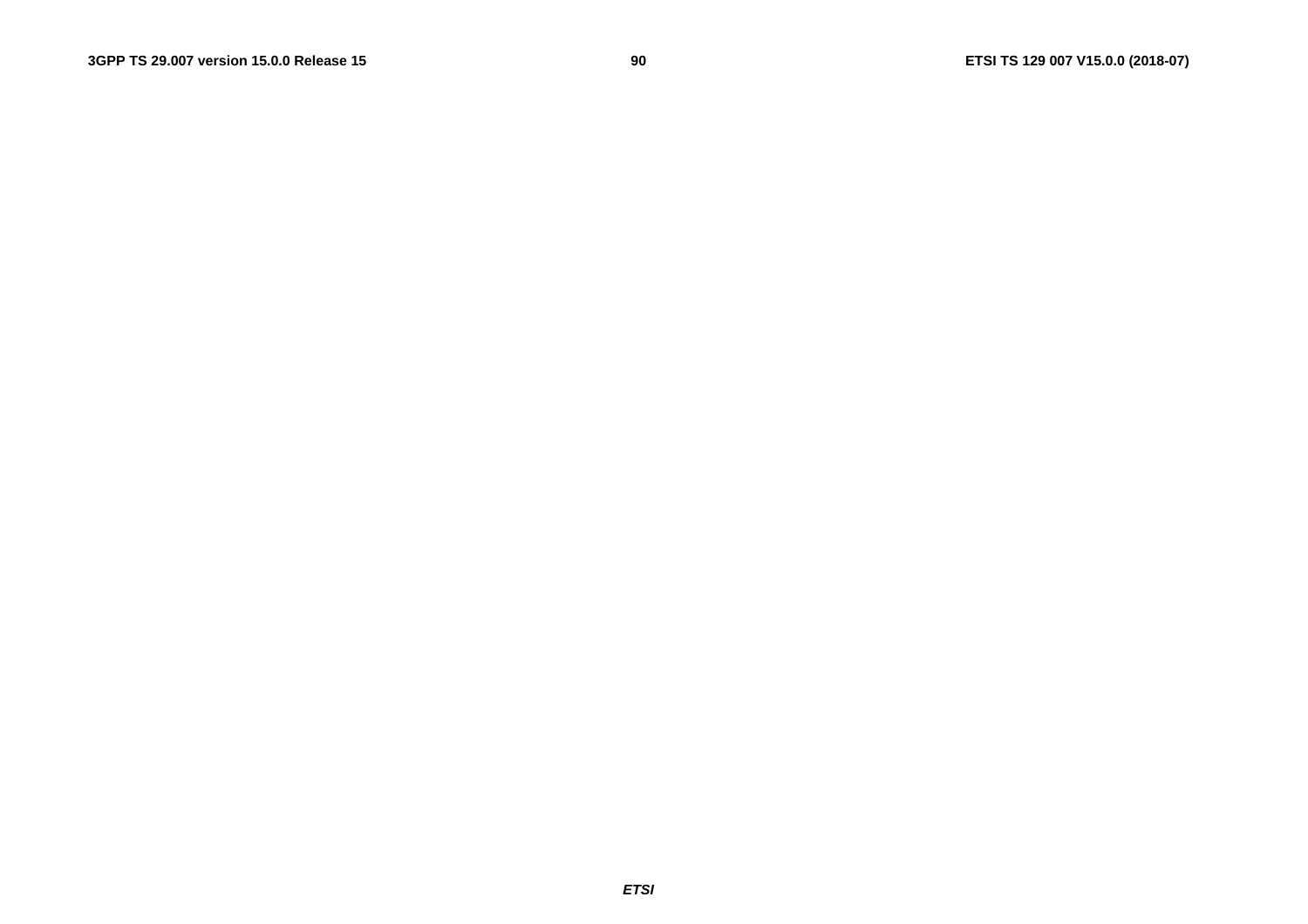### 11a.1.3.2 Transparent CSD

**Table 17: Transparent CSD MGW Termination Properties For Inter-MSC SRNS Relocation**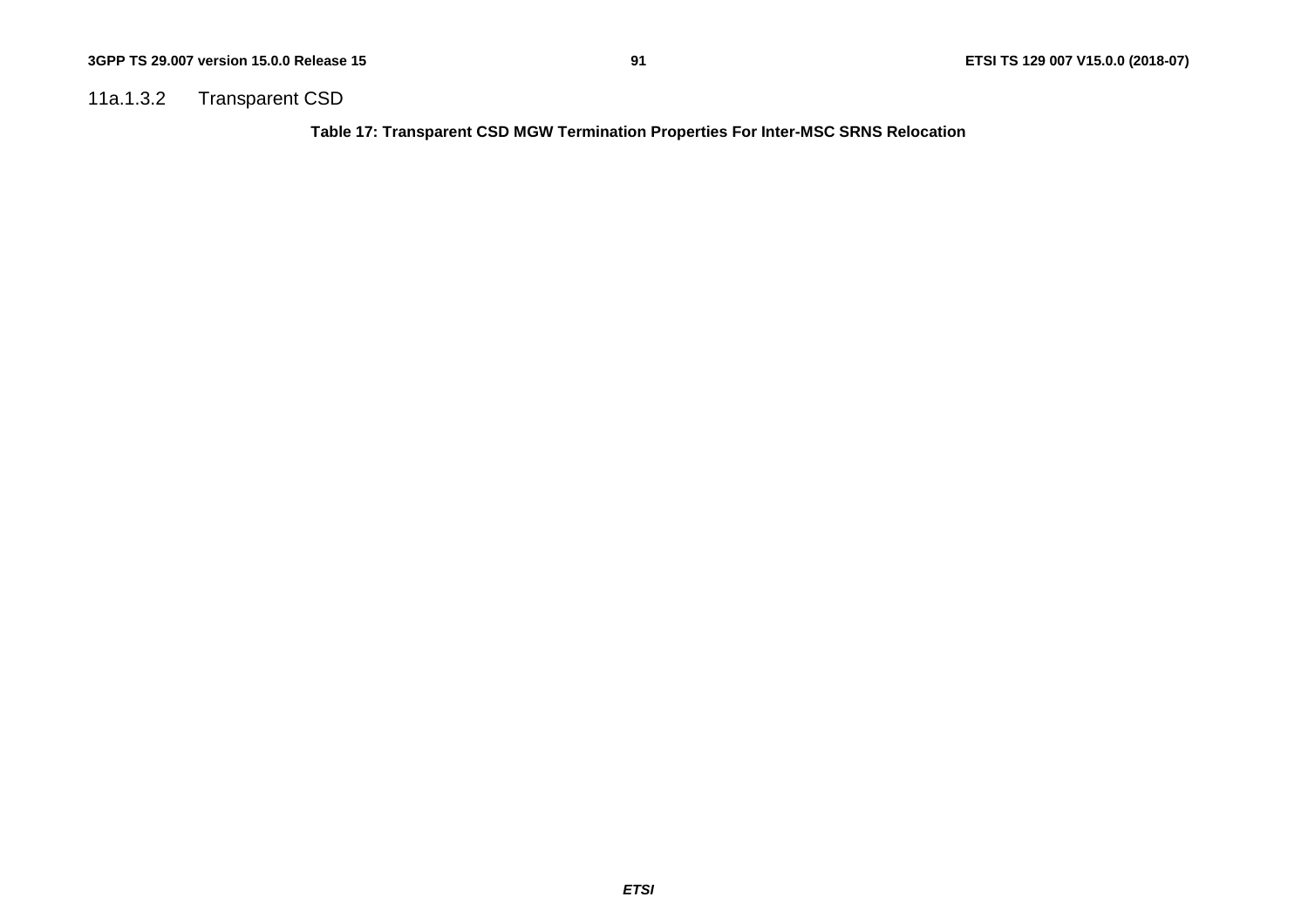| <b>Termination</b><br><b>Packages/Parameters</b> | <b>MSC-A</b>                                                   |                     |                   |                                     | MSC-B                         |                            | Intermediate<br><b>Nodes</b> |                               |
|--------------------------------------------------|----------------------------------------------------------------|---------------------|-------------------|-------------------------------------|-------------------------------|----------------------------|------------------------------|-------------------------------|
|                                                  | T <sub>0</sub>                                                 | <b>T1 (iu)</b>      | T1(A)             | T <sub>2</sub>                      | T7                            | <b>T8 (iu)</b>             | T8 (A)                       | T3, T4, T5, T6                |
| <b>TMR</b>                                       | <b>TMR</b><br>(NOTE 6)                                         |                     |                   | <b>UDI</b><br>(NOTE 4)<br>(NOTE 10) | <b>UDI</b><br>(NOTE 10)       | <b>UDI</b><br>(NOTE 8)     | <b>UDI</b><br>(NOTE 4)       | <b>UDI</b>                    |
| threegcsd:plmnbc                                 |                                                                | PLMN_BC<br>(NOTE 9) | PLMN_BC           | PLMN BC<br>(NOTE 10)                |                               |                            |                              |                               |
| threegup:interface                               | <b>CN</b><br>(NOTE 3)                                          | <b>RAN</b>          |                   | <b>CN</b><br>(NOTE 3)               | <b>CN</b><br>(NOTE 3)         | <b>RAN</b>                 | ٠                            | <b>CN</b><br>(NOTE 3)         |
| threegup:mode                                    | (NOTE 3)<br>Support                                            | transparent         |                   | Support<br>(NOTE 3)                 | Support<br>(NOTE 3)           | transparent                |                              | Support<br>(NOTE 3)           |
| threegup:initdir                                 | (NOTE 3)<br>(NOTE 5)                                           |                     |                   | <b>OUT</b><br>(NOTE 3)<br>(NOTE 7)  | IN<br>(NOTE 3)<br>(NOTE 7)    |                            |                              | IN<br>(NOTE 3)                |
| threegcsden:bitrate                              |                                                                |                     |                   |                                     |                               | <b>BITRATE</b><br>(NOTE 1) |                              |                               |
| threegcsd:gsmchancod                             |                                                                | $\blacksquare$      | <b>GSMCC</b>      | <b>GSM CC</b><br>(NOTE 2)           | $\blacksquare$                |                            | ٠                            |                               |
| IP Interface Type                                | NbolP(NOTE<br>11)                                              |                     | AoIP(NOT<br>E(12) | NbolP(NOTE<br>11)                   | NbolP(NOTE<br>11)             |                            | AoIP<br>(NOTE 12)            | NbolP(NOTE<br>11)             |
| <b>Payload Type</b>                              | <b>CLEARMODE</b><br>$[92]$<br>or<br>$G.711$ [1,x]<br>(NOTE 14) | $\blacksquare$      | AoIP<br>(NOTE 13) | <b>CLEARMODE</b><br>(NOTE 14)       | <b>CLEARMODE</b><br>(NOTE 14) |                            | AoIP<br>(NOTE 13)            | <b>CLEARMODE</b><br>(NOTE 14) |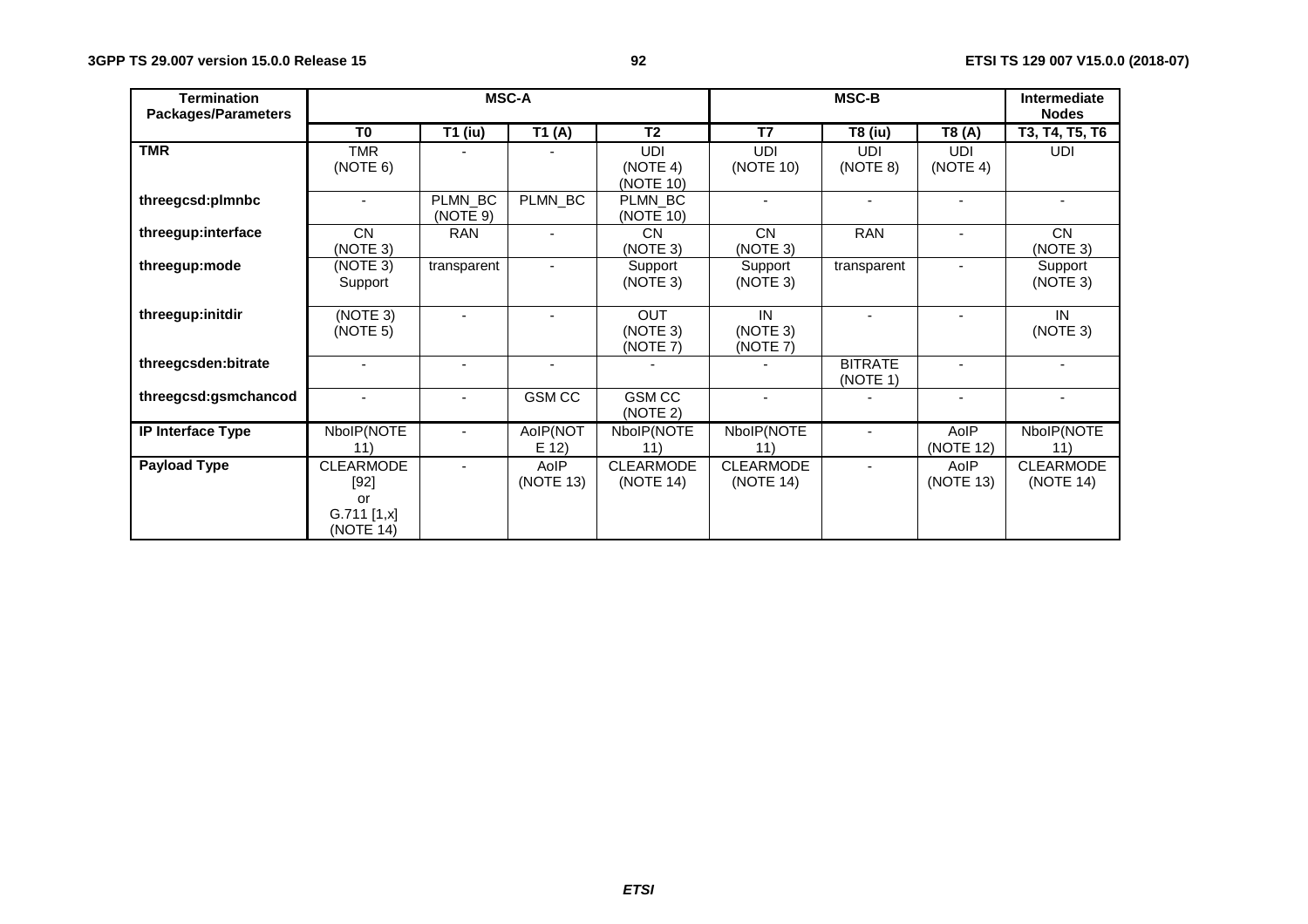- NOTE 1: This is optional if rate is 64kb/s. In this case no rate adaptation is required.
- NOTE 2: GSM CC shall only be provided if T8 is an A interface. GSM CC shall not be provided if T8 is an Iu interface.
- NOTE 3: Only applicable for a BICC network.
- NOTE 4: Optional
- NOTE 5: Value depends on call direction: IN if terminating call, OUT if originating call.
- NOTE 6: TMR is set according to the value received from ISDN/BICC signalling. Im addition, a received USI may be supplied. If no TMR value from ISDN/BICC signalling is available, but the MSC determines with the help of PLMN\_BCs exchanged with the UE that the call is a data call, it shall supply a value derived from the PLMN\_BC.
- NOTE 7: If several MGWs are controlled by the same MSC server, the server may also select the other value.
- NOTE 8: For a data rate of 64 kbit/s, TMR "UDI" may be supplied. For other data rates, TMR "UDI" shall not be sent.
- NOTE 9: For a SCUDIF multimedia call, the MuMe codec shall be configured instead.
- NOTE 10: For a SCUDIF multimedia call, the MuMe codec shall be configured instead in case of BICC termination.
- NOTE 11: The parameter may be supplied with value " NboIP" for a termination towards a SIP-I based CS CN. For terminations towards a BICC based CS CN, the parameter shall not be supplied.
- NOTE 12: For an A interface with TDM transport, the IP interface type shall not be supplied. For an A interface with IP transport, the value "AoIP" may be supplied as IP interface type.
- NOTE 13: For an A interface with TDM transport, the Payload Type shall not be supplied. For an A interface with IP transport, CLEARMODE (see IETF RFC 4040 [92]) or Redundant RTP payload for Audio Data as specified in IETF RFC 2198 [94] encapsulating the CLEARMODE payload shall be supplied as payload type.
- NOTE 14: The payload type parameter shall be supplied for a termination towards a SIP-I based CS CN. For terminations towards a BICC based CS CN, the parameter shall not be supplied.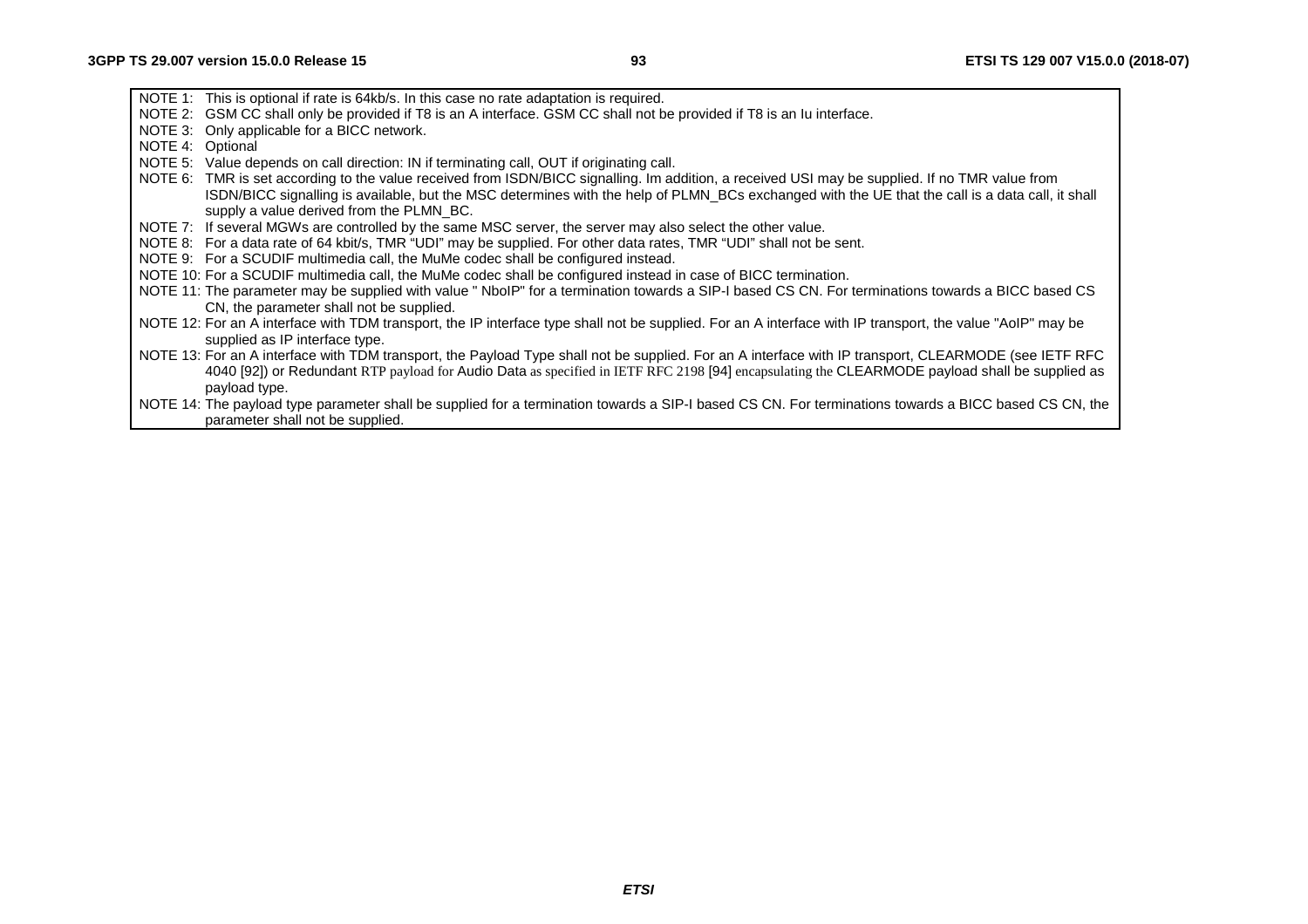# 11a.2 NT services

# 11a.2.1 Iu interface and Nb interface at access side of IWF in a BICC based CS CN

On the Iu interface and if TDM or SIP-I is not used in the CN between the access network and the IWF, this paragraph is applicable, except for the Nb interface in the case of inter-MSC relocation. The Iu and Nb user planes are used in support mode, see 3GPP TS 25.415 [42] and 3GPP TS 29.415 [80]. Each SDU corresponds to one RLP frame and, consequently, is 576 bits long. In GERAN Iu mode another SDU size of 480 bits is possible. It carries two RLP frames of 240 bits and is used if TCH/F9.6 is used in GERAN. Each SDU is transported in one Iu or Nb UP PDU of Type 1. In UTRAN Iu mode, the range of RAB Subflow Combination bit rate values is 14,4 kbit/s, 28,8 kbit/s, 57,6 kbit/s, limited by the maximum bit rate, and varies with the transmission period on the Uu interface, which is 40 ms, 20 ms or 10 ms. In GERAN Iu mode these values are valid if TCH/F14.4, TCH/28.8 or TCH/F43.2 is used. In addition GERAN Iu mode has a RAB Subflow Combination bit rate of 43,2 kbit/s with a transmission period of 13⅓ ms. If TCH/F9.6 is used, the range of RAB Subflow Combination bit rate values is 12 kbit/s, 24 kbit/s, 36 kbit/s, 48 kbit/s, limited by the maximum bit rate, and varies with the transmission period on the Um interface, which is 40 ms, 20 ms, 13⅓ ms or 10 ms. A change in the transmission period is signalled to the IWF through the Iu and Nb UP protocols. The Iu or Nb UP primitive Iu- or Nb-UP-DATA-REQUEST is invoked each time an RLP frame is ready to be sent from the IWF towards the UE. DTX indication is not used.

The following table shows the connection between the RAB subflow combination bit rate and the AIUR.

#### **Table 18: Connection between the RAB subflow combination bit rate and AIUR for Non-Transparent CSD Services**

| <b>RAB subflow</b><br>combination bit rate                                          | <b>AIUR</b>   | Used number of traffic channels and<br>channel coding for GERAN Iu mode | <b>Comment</b> |  |  |  |
|-------------------------------------------------------------------------------------|---------------|-------------------------------------------------------------------------|----------------|--|--|--|
| 57,6 kbit/s                                                                         | 57,6 kbit/s   | 4xTCH/F14.4, 2xTCH/F28.8                                                | (Note 1)       |  |  |  |
| 43,2 kbit/s                                                                         | 43,2 kbit/s   | 3xTCH/F14.4, 1xTCH/F43.2                                                | (Note 2)       |  |  |  |
| 48 kbit/s                                                                           | 38,4 kbit/s   | 4xTCH/F9.6                                                              | (Note 2)       |  |  |  |
| 36 kbit/s                                                                           | 28,8 kbit/s   | 3xTCH/F9.6                                                              | (Note 2)       |  |  |  |
| 28,8 kbit/s                                                                         | $28.8$ kbit/s | 2xTCH/F14.4, 1xTCH/F28.8                                                | (Note 1)       |  |  |  |
| 24 kbit/s                                                                           | $19.2$ kbit/s | 2xTCH/F9.6                                                              | (Note 2)       |  |  |  |
| 14,4 kbit/s                                                                         | $14,4$ kbit/s | 1xTCH/F14.4                                                             | (Note 1)       |  |  |  |
| 9,6 kbit/s<br>1xTCH/F9.6<br>12 kbit/s<br>(Note 2)                                   |               |                                                                         |                |  |  |  |
| NOTE 1: RAB subflow combination bit rate is used in UTRAN Iu mode and GERAN Iu mode |               |                                                                         |                |  |  |  |
|                                                                                     |               | NOTE 2: RAB subflow combination bit rate is only used in GERAN Iu mode  |                |  |  |  |

# 11a.2.2 Nb interface at access side of IWF in a BICC based CS CN for Inter-MSC relocation

For Inter-MSC relocation this paragraph is applicable for the Nb interface in BICC based CS CN between the access network and the IWF. The Nb UP protocol is applied in support mode and the SDU size is 320 bits, transmitted every 5 ms. PDU type 0 is used. The data within the PDU is encoded as A-TRAU' and A-TRAU" frames.

# 11a.2.3 Nb interface at network side of IWF in a BICC based CS CN

If TDM is not used, then between the IWF and the fixed network (ISDN or PSTN), for the BICC based CS CN the Nb UP protocol is applied in support mode and the SDU size is 320 bits, transmitted every 5 ms. PDU type 0 is used.

# 11a.2.4 Nb interface at access side of IWF in a SIP-I based CS CN

The CLEARMODE RTP payload type shall be used with a framing period of 20 msecs. The data within the CLEARMODE RTP payload type shall be transported in a 64 kbit/s bit stream and shall be encoded as for the TDM case of the A interface.

# 11a.2.5 Nb interface at network side of IWF in a SIP-I based CS CN

For non-transparent CSD calls CLEARMODE [92] shall be supported in addition to G.711 [1,x] as RTP payload type.

NOTE: G.711 will only be used if an offerer is not able to determine wether a call is a data call or a speech call.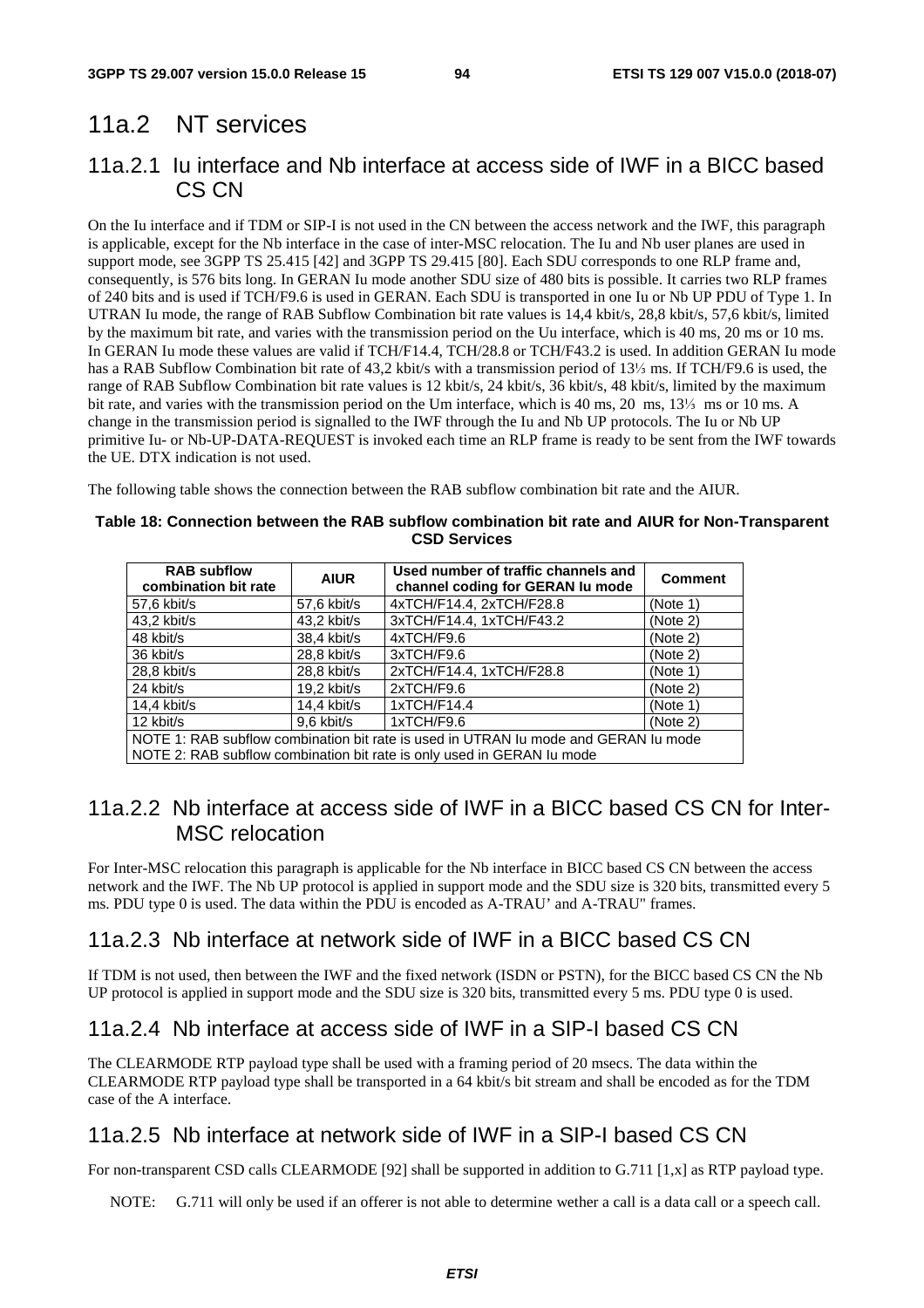For facsimile calls T.38 [y,z] may be supported in addition to G.711.

For SCUDIF (see TS 23.172 [83]), the "vnd.3gpp.clearmode" RTP payload type (see Annex C) shall be used.

The negotiation of payload types is described in Clause 15.

### 11a.2.6 A interface with IP transport

The CLEARMODE RTP payload type (see IETF RFC 4040[92]) or Redundant RTP payload for Audio Data as specified in IETF RFC 2198 [94] encapsulating the CLEARMODE payload shall be used. Transport without redundancy shall be supported. Transport with redundancy may be supported. Only the redundancy level 2 and level 3 are applicable on the AoIP interface.

Note: The redundancy level is signalled from the MSC server by the Mc interface as negotiated between the MSC server with the BSC.

The data within the CLEARMODE RTP payload type shall be transported with a framing period of 20 ms in a 64 kbit/s bit stream and shall be encoded as for the TDM case of the A interface.

# 11a.3 T services

### 11a.3.0 Iu interface

On the Iu interface, the Iu UP is used in transparent mode, see 3GPP TS 25.415 [42]. The payload of the Iu and Nb frames will consist of user data bits only for synchronous data, and RA0 synchronous bit streams for asynchronous data.

On the Iu interfaces, the payload (SDU) size is fixed, determined by the bit rate. Following table shows SDU sizes. AAL2 is used. The AAL2 SSCS layer shall be supported for segmentation and re-assembly.

| Table 19: SDU sizes for Transparent CSD Services at lu interface |  |
|------------------------------------------------------------------|--|
|------------------------------------------------------------------|--|

| <b>Bit rate</b> | SDU size (= RLC PDU payload size) |
|-----------------|-----------------------------------|
| $28.8$ kbit/s   | 576 bits                          |
| 33.6 kbit/s     | 672 bits                          |
| 32 kbit/s       | 640 bits                          |
| 56/64 kbit/s    | 640 bits                          |

The primitive Iu-UP \_UNIT-DATA-REQUEST is invoked at regular intervals in order to have a constant bit rate (every SDU).

### 11a.3.0a Nb interface in BICC based CS CN

If TDM is not used at the Nb interface, then the Nb UP protocol is applied in support mode and the SDU size is 320 bits, transmitted every 5 ms. PDU type 0 is used.

### 11a.3.1 Avoidance of delay at RNC

The TTI-to-CPS Packet packaging delay can be avoided by choosing the length of the CPS packet payload so that the payloads of an integer number of CPS Packets fill one TTI. The contents of the whole TTI can be sent further towards the MSC immediately after the reception without waiting for the next TTI.

# 11a.3.2 Recovery from the loss of ATM cells

The ATM cell loss rate is estimated to be very small (less than  $10^{-6} \dots 10^{-8}$ ), the quality of transmission being comparable to that of a high quality ISDN.

The following happens if a cell is lost (see ITU-T Recommendation I.363.2 [87]):

- At least one CPS packet is distorted.
- The distorted CPS packet(s) is/are discarded by the receiver.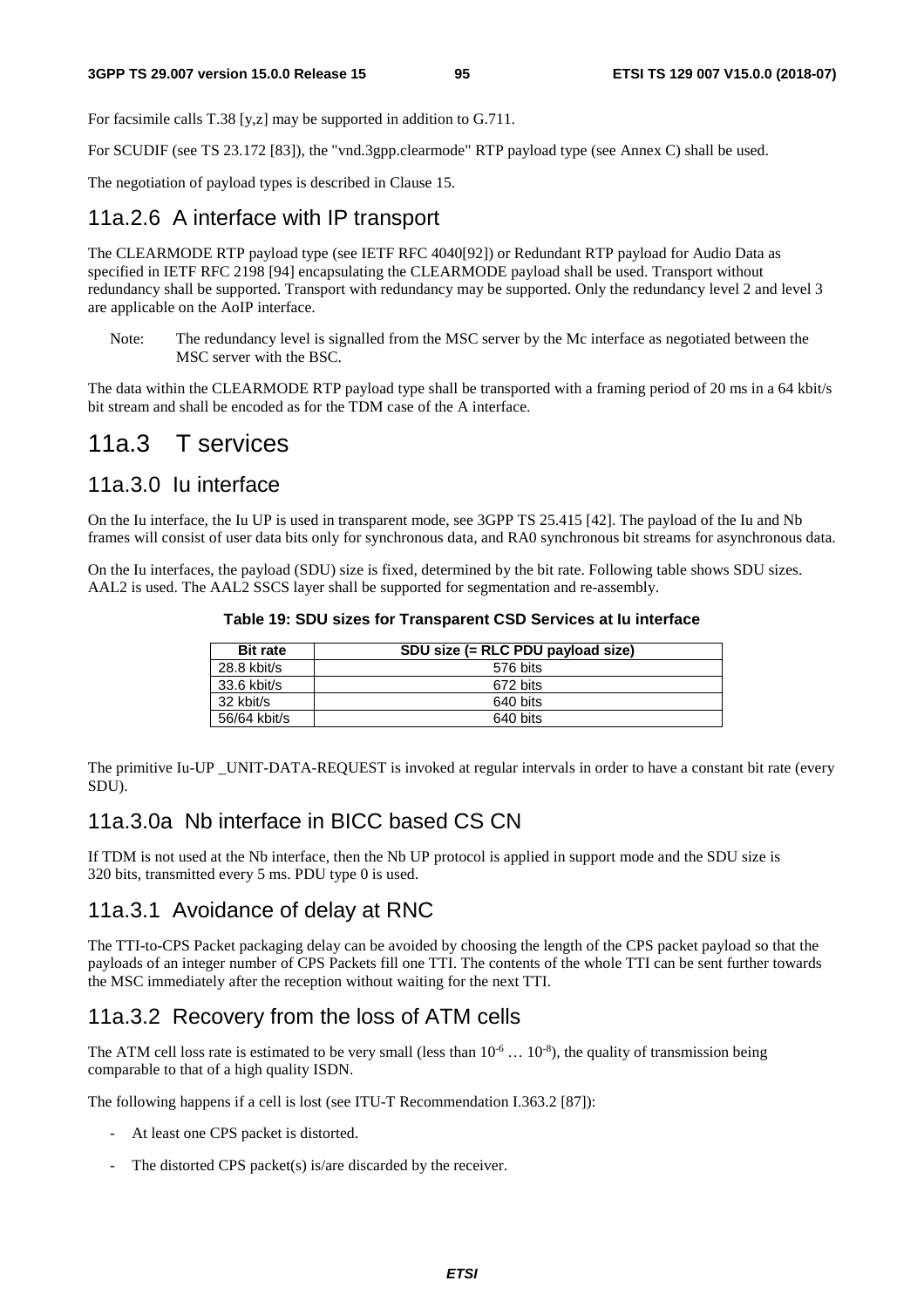- If only one CPS packet is discarded, the upper layer can identify the event by the UUI/SSSAR sequence number, and consequently insert a fill sequence of the length of a CPS payload field to the correct place in the bit stream. ITU-T Recommendation I.366.1[88] (SSSAR) describes that UUI takes value between 0 and 26 for final data and value 27 for more data, but UUI should take value 26 for final data considering compatibility with other SSCS specifications. When UUI works as sequence number by repetition of 27 and 26, CPS packet payload size is equal to half a SDU size. This CPS packet payload size also satisfies the requirement described in subclause 6.2.1. CPS packet payload size is set by ITU-T Recommendation Q.2630.1 [89] over Iu interface.
- If more than one CPS packets are discarded, the upper layer can identify the event by monitoring the buffer level at the ATM/TDM interface or by monitoring the reception of CPS packets with a timer. (The modulo 2 sequence number cannot indicate the loss of two consecutive CPS packets). The following figures apply for the 40 octet payload field.
- Worst case: 2 packets lost  $=$   $>$   $2 \times 40$  octets  $\times$  8 bits/octet : 64 kbit/s = 10 ms, i.e. buffer level decreased by 80 octets.
- Consequently, recovery with fill inserted in the correct place is possible, if the ATM cell jitter (i.e. transmission delay variation) is less than 5 ms. With a bigger jitter fill may be inserted in a wrong place in the TDM bit stream.

### 11a.3.3 A interface with IP transport

The CLEARMODE RTP payload type (see IETF RFC 4040[92]) or Redundant RTP payload for Audio Data as specified in IETF RFC 2198 [94] encapsulating the CLEARMODE payload shall be used. Transport without redundancy shall be supported. Transport with redundancy may be supported. Only the redundancy level 2 and level 3 are applicable on the AoIP interface.

Note: The redundancy level is signalled from the MSC server by the Mc interface as negotiated between the MSC server with the BSC.

The data within the CLEARMODE RTP payload type shall be transported with a framing period of 20 ms in a 64 kbit/s bit stream and shall be encoded as for the TDM case of the A interface.

# 11a.3.4 Nb interface at access side of IWF in a SIP-I based CS CN

The CLEARMODE RTP payload type shall be used with a framing period of 20 msecs. The data within the CLEARMODE RTP payload type shall be transported in a 64 kbit/s bit stream and shall be encoded as for the TDM case of the A interface.

### 11a.3.5 Nb interface at network side of IWF in a SIP-I based CS CN

CLEARMODE [92] shall be supported in addition to G.711 [1,x] as RTP payload types.

The negotiation of payload types is described in Clause 15.

# 12 Frame Synchronization

Potentially two links are involved in the MSC/IWF regarding the need for frame synchronization, i.e. the link towards the UE and the link towards the fixed network. The links towards the UE are covered by 3GPP TS 48.020 and 48.060 for A/Gb mode and 3GPP TS 25.415 for Iu mode. For the link towards the fixed network, the appropriate sections of ITU-T Recommendation V-series modem, V.110, V.120 and PIAFS Recommendations apply.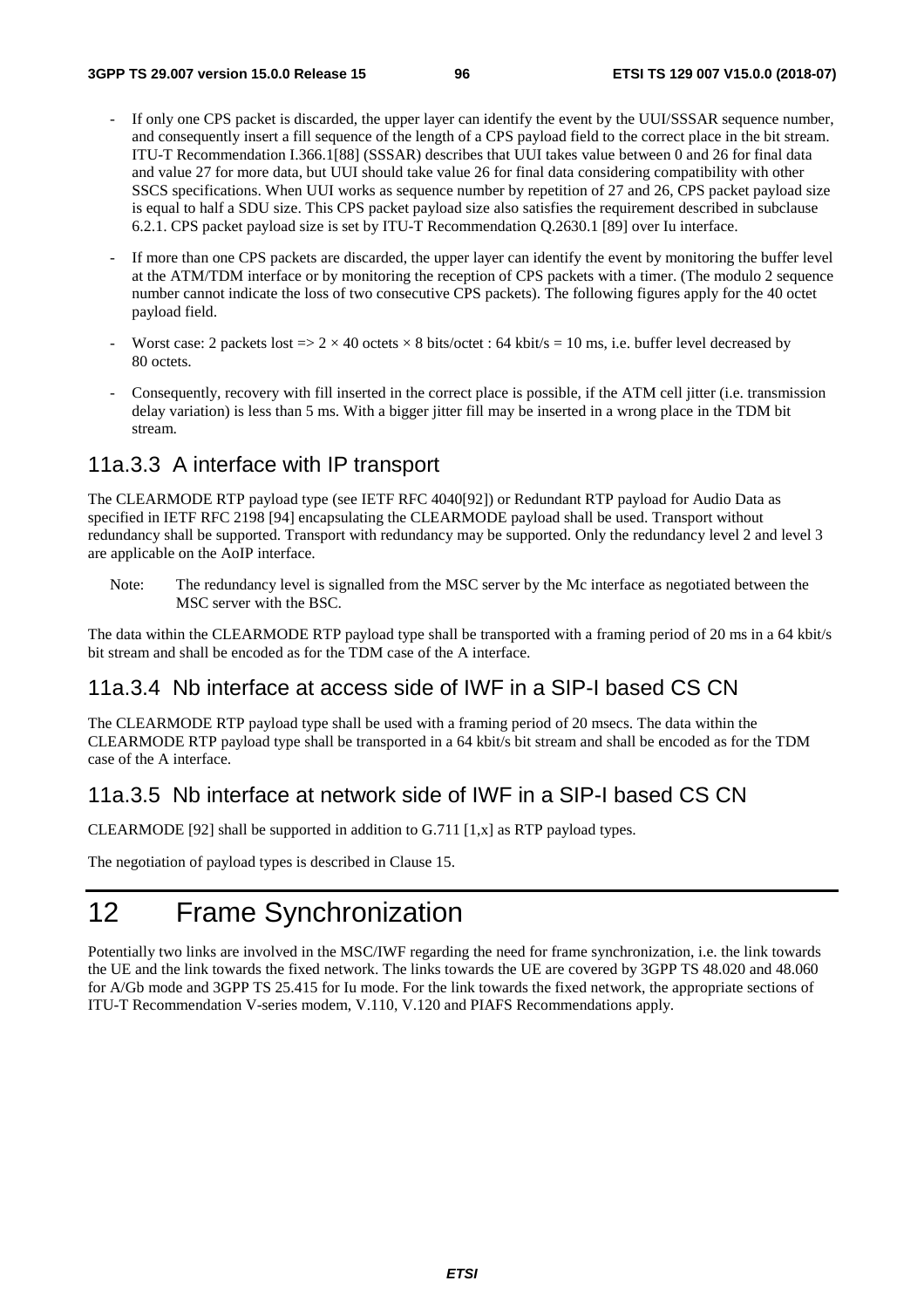# 12.1 Initial frame synchronization

# 12.1.1 Terminating side (towards the UE)

In Iu mode, the terminating side is not synchronous.

In A/Gb mode, for transparent/non-transparent and interworking to the PSTN or ISDN the interface to the RAN is managed as follows. As soon as the outband signalling exchange indicates that the traffic channel is available the MSC/IWF will start sending frames with the frame contents set as indicated in subclause 9.2.3.4.1 towards the RAN. The MSC/IWF will seek to attain V.110 or A-TRAU frame synchronization on the incoming data from the RAN. V.110 synchronization will be considered to be completed in line with the procedures described in subclause 9.2.3.4.1.1. A-TRAU frame synchronization will be considered to be completed in line with the procedures described in subclause 9.2.3.4.1.2. The incoming data will only be considered valid once the frame synchronization procedure defined in subclause 9.2.3.4.1 is complete. For non-transparent interworking to the PSTN or ISDN, the procedures described in subclause 9.2.4.10.1 shall be followed.

# 12.1.2 Transit side (towards the fixed network)

### 12.1.2.1 Interworking to the PSTN

In the case of interworking to the PSTN the procedures for initial synchronization for the transparent services are covered in subclause 9.2.3.4.2 and the non-transparent services in subclause 9.2.4.10.2.

### 12.1.2.2 Interworking to the ISDN

In the case of interworking to the ISDN the procedures for initial synchronization for the transparent services are covered in subclause 10.2.3.4.2 and the non-transparent services in subclause 10.2.4.10.4.2.

# 12.2 Action on loss of frame synchronization

The IWF should attempt to recover synchronization as described in the following subsections. If the resynchronization attempt fails, the IWF may clear the call.

# 12.2.1 Loss on the transit side (towards the fixed network)

If loss of frame synchronization is detected from the fixed network in line with the procedures specified in the ITU-T or PIAFS recommendation applicable to the type of interworking (V.110, V.120, PIAFS or V-series modem), then re-synchronization is initiated in line with the procedures specified in that recommendation. No change of behaviour of the MSC/IWF on the RAN/MSC link is necessary.

# 12.2.2 Loss on the terminating side (towards the UE)

In Iu mode, the terminating side is not synchronous, so loss of synchronisation is not possible. For T services, frames may be lost or arrive irregularly, which handling is implementation dependent.

In A/Gb mode, if the MSC/IWF detects a loss of frame synchronisation on one or more substreams on the RAN/MSC link, the MSC/IWF initiates a re-synchronisation on the substreams in question as specified in the following.

The MSC/IWF shall detect a loss of V.110 frame synchronisation in line with the rules specified in ITU-T Recommendation V.110. The MSC/IWF shall detect a loss of A-TRAU frame synchronisation when an A-TRAU frame has been received with at least one error in the synchronisation pattern (ref 3GPP TS 48.020).

If loss of synchronization is detected on the RAN/MSC link then a re-synchronization process should be initiated. However for this link to the RAN it is only necessary to search for the frame alignment pattern incoming from the RAN. In the case of A-TRAU the synchronisation shall take care of the multiframe alignment according to subclause 9.2.3.4.1.2 and the MSC/IWF shall set the control bit UFE (Uplink Frame Error, see 3GPP TS 48.020) in the next downlink A-TRAU frame to indicate the framing error to the RAN.

There shall be no action regarding the outgoing frame towards the RAN, other than to continue sending the rate adapted frames made up of the incoming data from the fixed network. During the re-synchronization process data shall continue to be sent towards the fixed network via the modem or ISDN (V.110, V.120, or PIAFS) TA-function as if the frame synchronization were still available. The mapping of the status bits is unchanged during re-synchronization.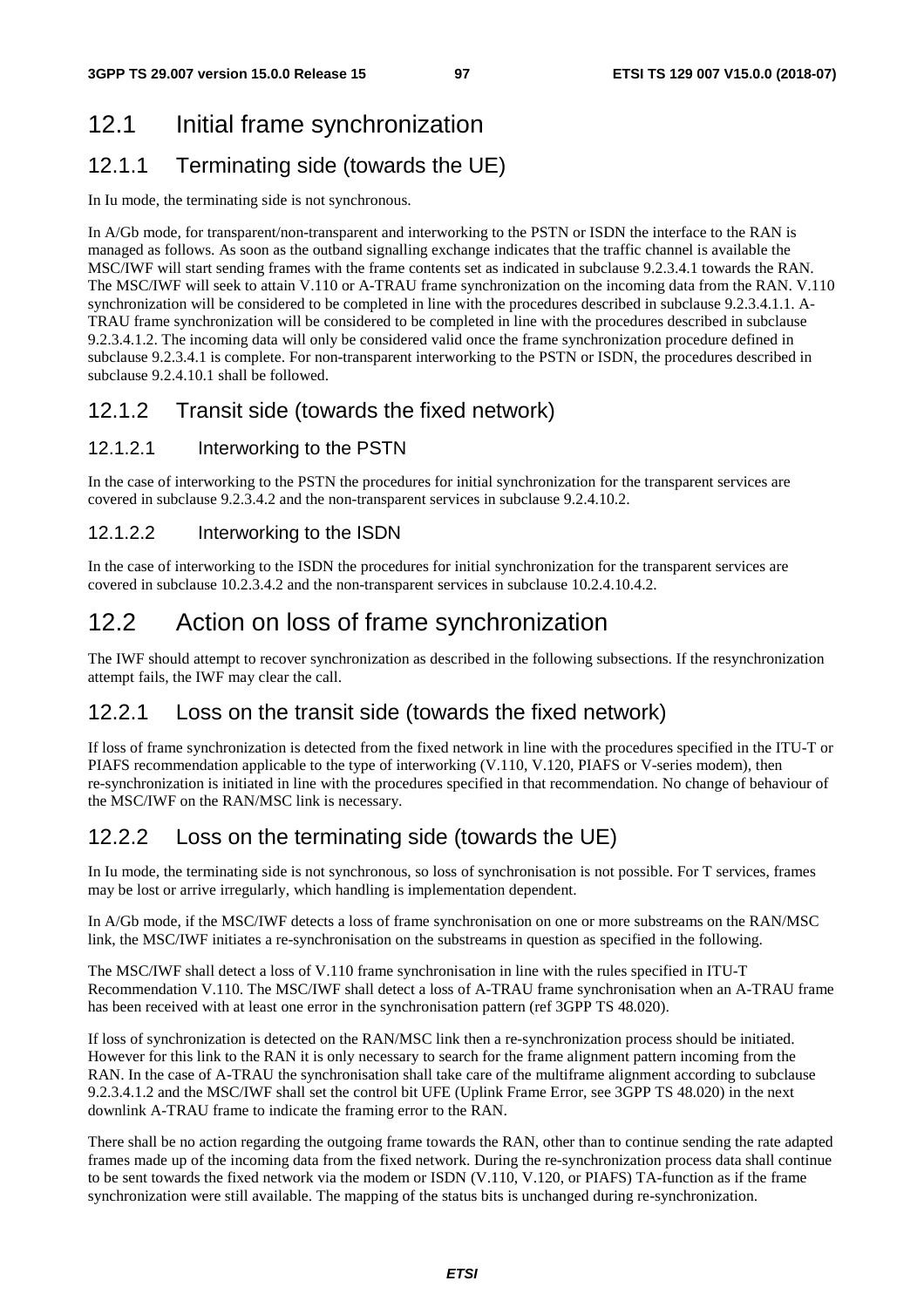Once synchronization has been re-attained the RLP will recover any possible loss of data on the RAN/MSC link in the case of non-transparent services. The indication of UFE will be stopped in the case of A-TRAU.

# 13 Call Clearing

When a call is to be cleared, the MSC/IWF shall handle both the links, towards the UE as well as towards the fixed network.

At the link towards the UE out-band (3GPP TS 24.008) signalling shall be used. Changes in the in-band status bits shall not be used to signal call clearing.

At the link towards the fixed network, the clearing procedures appropriate to the fixed network shall be used, together with any additional procedures described in the ITU-T Recommendation applicable to the type of interworking (V.110, V.120, PIAFS or V-series modem).

# 14 The A-TRAU Framing Protocols

# 14.1 A-TRAU' Protocol

The A-TRAU' protocol is defined as follows:

- A-TRAU' frames are transmitted in regular intervals of 10ms;
- an A-TRAU' frame consists of two consecutive A-TRAU frames (as defined in 3GPP TS 48.020 [28]) each with a length of 320 bit;
- the A-TRAU' protocol is used on a plain 64 kbit/s channel without substreams;
- the same A-TRAU' format is used for the transparent and non-transparent transmission mode;
- in transparent mode the number of data bits in an A-TRAU' frame depend on the user rate only, each user rate corresponds to a fixed number of data bits (see below);
- in non-transparent mode A-TRAU' frames contain always complete RLP frames, rate adaptation is performed by means of the M2 bit;
- the M1-bit is used to identify  $1<sup>st</sup>$  and  $2<sup>nd</sup>$  frame in both transmission modes.

### 14.1.1 Frame layout for the different transparent user rates

The number of data bits in an A-TRAU' frame depend on the user rate only, each user rate corresponds to a fixed number of data bits in an A-TRAU' frame.

|  | Table 20: A-TRAU' frame layout for transparent user rate |  |  |
|--|----------------------------------------------------------|--|--|
|  |                                                          |  |  |

| Date Rate     | Number of data bits per A-TRAU' frame |
|---------------|---------------------------------------|
| $33.6$ kbit/s | 336                                   |
| 28.8 kbit/s   | 288                                   |

The data bits are inserted in the A-TRAU' frame starting with D1 of Data field 1 of the first A-TRAU frame. The unused bits are filled with binary '1'.

# 14.1.2 A-TRAU' frame format

One A-TRAU' frame consists of two consecutive A-TRAU frames. Figure 20 shows the format of one A-TRAU frame.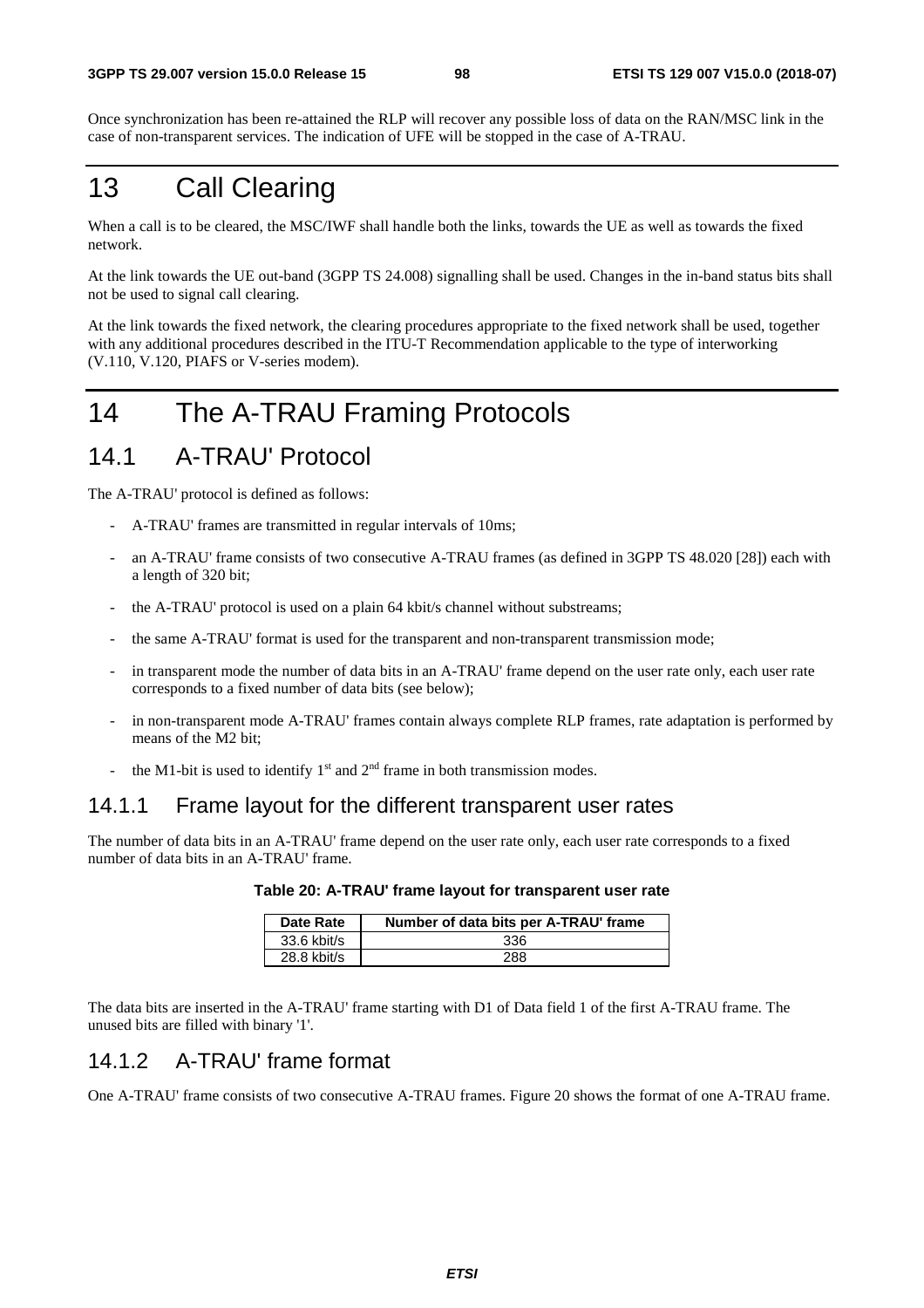|                         | bit number       |                 |                 |                 |                 |                  |                 |                  |                     |
|-------------------------|------------------|-----------------|-----------------|-----------------|-----------------|------------------|-----------------|------------------|---------------------|
| Octet number            | 0                | 1               | 2               | 3               | 4               | 5                | 6               | 7                |                     |
| 0                       | $\overline{0}$   | $\overline{0}$  | $\overline{0}$  | $\overline{0}$  | $\overline{0}$  | $\overline{0}$   | $\mathbf 0$     | $\overline{0}$   |                     |
| 1                       | $\pmb{0}$        | 0               | 0               | $\overline{0}$  | 0               | 0                | $\mathbf{0}$    | $\overline{0}$   |                     |
| $\overline{c}$          | 1                | C <sub>1</sub>  | C <sub>2</sub>  | C <sub>3</sub>  | C <sub>4</sub>  | C <sub>5</sub>   | M <sub>1</sub>  | M <sub>2</sub>   |                     |
| 3                       | Z <sub>1</sub>   | D1              | D <sub>2</sub>  | D <sub>3</sub>  | D4              | D <sub>5</sub>   | D <sub>6</sub>  | D7               |                     |
| $\overline{\mathbf{4}}$ | D <sub>8</sub>   | D <sub>9</sub>  | D <sub>10</sub> | D11             | D12             | D <sub>13</sub>  | D14             | $\overline{D15}$ | 36 bit data field 1 |
| 5                       | D <sub>16</sub>  | D17             | D18             | D19             | D <sub>20</sub> | D <sub>21</sub>  | D <sub>22</sub> | D <sub>23</sub>  |                     |
| 6                       | D24              | D25             | D <sub>26</sub> | D <sub>27</sub> | D <sub>28</sub> | D <sub>29</sub>  | D30             | D31              |                     |
| $\overline{7}$          | D32              | D33             | D34             | D35             | D36             | $\overline{Z}2$  | D <sub>1</sub>  | D <sub>2</sub>   |                     |
| 8                       | D <sub>3</sub>   | D <sub>4</sub>  | D5              | D6              | D7              | D8               | D <sub>9</sub>  | D <sub>10</sub>  |                     |
| 9                       | $\overline{D11}$ | D12             | D <sub>13</sub> | D14             | D <sub>15</sub> | $\overline{D16}$ | D17             | $\overline{D18}$ | 36 bit data field 2 |
| 10                      | D <sub>19</sub>  | D <sub>20</sub> | D <sub>21</sub> | D <sub>22</sub> | D <sub>23</sub> | D <sub>24</sub>  | D <sub>25</sub> | D <sub>26</sub>  |                     |
| 11                      | D <sub>27</sub>  | D <sub>28</sub> | D <sub>29</sub> | D30             | D31             | D32              | D33             | D34              |                     |
| 12                      | D35              | D36             | $\overline{Z}3$ | D <sub>1</sub>  | D <sub>2</sub>  | D <sub>3</sub>   | D <sub>4</sub>  | D <sub>5</sub>   |                     |
| 13                      | D <sub>6</sub>   | D7              | D <sub>8</sub>  | D <sub>9</sub>  | D <sub>10</sub> | D <sub>11</sub>  | D <sub>12</sub> | D <sub>13</sub>  |                     |
| 14                      | D14              | D <sub>15</sub> | D16             | D17             | D18             | D <sub>19</sub>  | D <sub>20</sub> | D21              | 36 bit data field 3 |
| 15                      | D <sub>22</sub>  | D <sub>23</sub> | D <sub>24</sub> | D <sub>25</sub> | D <sub>26</sub> | D <sub>27</sub>  | D <sub>28</sub> | D <sub>29</sub>  |                     |
| 16                      | D30              | D31             | D32             | D33             | D34             | D35              | D36             | Z4               |                     |
| 17                      | D <sub>1</sub>   | D <sub>2</sub>  | D <sub>3</sub>  | D4              | D <sub>5</sub>  | D <sub>6</sub>   | D7              | D <sub>8</sub>   |                     |
| 18                      | D <sub>9</sub>   | D <sub>10</sub> | D11             | D <sub>12</sub> | D <sub>13</sub> | D <sub>14</sub>  | D <sub>15</sub> | D <sub>16</sub>  | 36 bit data field 4 |
| 19                      | D17              | D <sub>18</sub> | D <sub>19</sub> | D <sub>20</sub> | D21             | D <sub>22</sub>  | D <sub>23</sub> | D <sub>24</sub>  |                     |
| 20                      | D <sub>25</sub>  | D <sub>26</sub> | D <sub>27</sub> | D28             | D <sub>29</sub> | D <sub>30</sub>  | D31             | D32              |                     |
| 21                      | D33              | D34             | D35             | D36             | $\overline{25}$ | D <sub>1</sub>   | D <sub>2</sub>  | D <sub>3</sub>   |                     |
| 22                      | D4               | D <sub>5</sub>  | D <sub>6</sub>  | D7              | D <sub>8</sub>  | D <sub>9</sub>   | D <sub>10</sub> | D11              |                     |
| 23                      | D12              | D <sub>13</sub> | D14             | D <sub>15</sub> | D <sub>16</sub> | D <sub>17</sub>  | D <sub>18</sub> | D19              | 36 bit data field 5 |
| 24                      | D <sub>20</sub>  | D <sub>21</sub> | D <sub>22</sub> | D <sub>23</sub> | D <sub>24</sub> | D <sub>25</sub>  | D <sub>26</sub> | D <sub>27</sub>  |                     |
| 25                      | D <sub>28</sub>  | D <sub>29</sub> | D <sub>30</sub> | D31             | D32             | D <sub>33</sub>  | D34             | D35              |                     |
| 26                      | D36              | $\overline{26}$ | D <sub>1</sub>  | D <sub>2</sub>  | D <sub>3</sub>  | D <sub>4</sub>   | D <sub>5</sub>  | D <sub>6</sub>   |                     |
| 27                      | $\overline{D7}$  | D <sub>8</sub>  | D9              | D <sub>10</sub> | D11             | D <sub>12</sub>  | D <sub>13</sub> | D14              |                     |
| 28                      | D <sub>15</sub>  | D16             | D17             | D <sub>18</sub> | D <sub>19</sub> | D <sub>20</sub>  | D <sub>21</sub> | D <sub>22</sub>  | 36 bit data field 6 |
| 29                      | D <sub>23</sub>  | D <sub>24</sub> | D <sub>25</sub> | D <sub>26</sub> | D <sub>27</sub> | D <sub>28</sub>  | D <sub>29</sub> | D <sub>30</sub>  |                     |
| 30                      | D31              | D32             | D33             | D34             | D35             | D36              | $\overline{Z}$  | D <sub>1</sub>   |                     |
| 31                      | D <sub>2</sub>   | D <sub>3</sub>  | D <sub>4</sub>  | D <sub>5</sub>  | D <sub>6</sub>  | D7               | D <sub>8</sub>  | D <sub>9</sub>   |                     |
| 32                      | D <sub>10</sub>  | D11             | D12             | D <sub>13</sub> | D14             | D <sub>15</sub>  | D16             | D17              |                     |
| 33                      | D18              | D19             | D <sub>20</sub> | D <sub>21</sub> | D <sub>22</sub> | D <sub>23</sub>  | D <sub>24</sub> | D <sub>25</sub>  | 36 bit data field 7 |
| 34                      | D <sub>26</sub>  | D <sub>27</sub> | D <sub>28</sub> | D <sub>29</sub> | D30             | D31              | D32             | D33              |                     |
| 35                      | D34              | D35             | D36             | $\overline{Z8}$ | D <sub>1</sub>  | D <sub>2</sub>   | D <sub>3</sub>  | D <sub>4</sub>   |                     |
| 36                      | D <sub>5</sub>   | D <sub>6</sub>  | D7              | D <sub>8</sub>  | D <sub>9</sub>  | D <sub>10</sub>  | D11             | D <sub>12</sub>  |                     |
| 37                      | D <sub>13</sub>  | D14             | D <sub>15</sub> | D16             | D17             | D18              | D <sub>19</sub> | D <sub>20</sub>  | 36 bit data field 8 |
| 38                      | D <sub>21</sub>  | D <sub>22</sub> | D <sub>23</sub> | D <sub>24</sub> | D <sub>25</sub> | D <sub>26</sub>  | D <sub>27</sub> | D28              |                     |
| 39                      | D <sub>29</sub>  | D30             | D31             | D32             | D33             | D34              | D35             | D36              |                     |

### **Figure 20: A-TRAU 320 bit frame**

#### **Data Bits (Dxx):**

The 288 data bits of an A-TRAU frame are divided in eight fields of 36 bits.

#### **Control bits (C Bits):**

#### **C1 to C4:**

The Control bits C1 to C4 define the used data rate. C1 to C4 in the first A-TRAU frame indicate the data rate in send direction.

C1 to C4 in the second A-TRAU frame indicate the used data rate in backward direction. This is required for Rate Control that is required in uplink direction. For details on Rate Control see 3GPP TS 25.415 [42].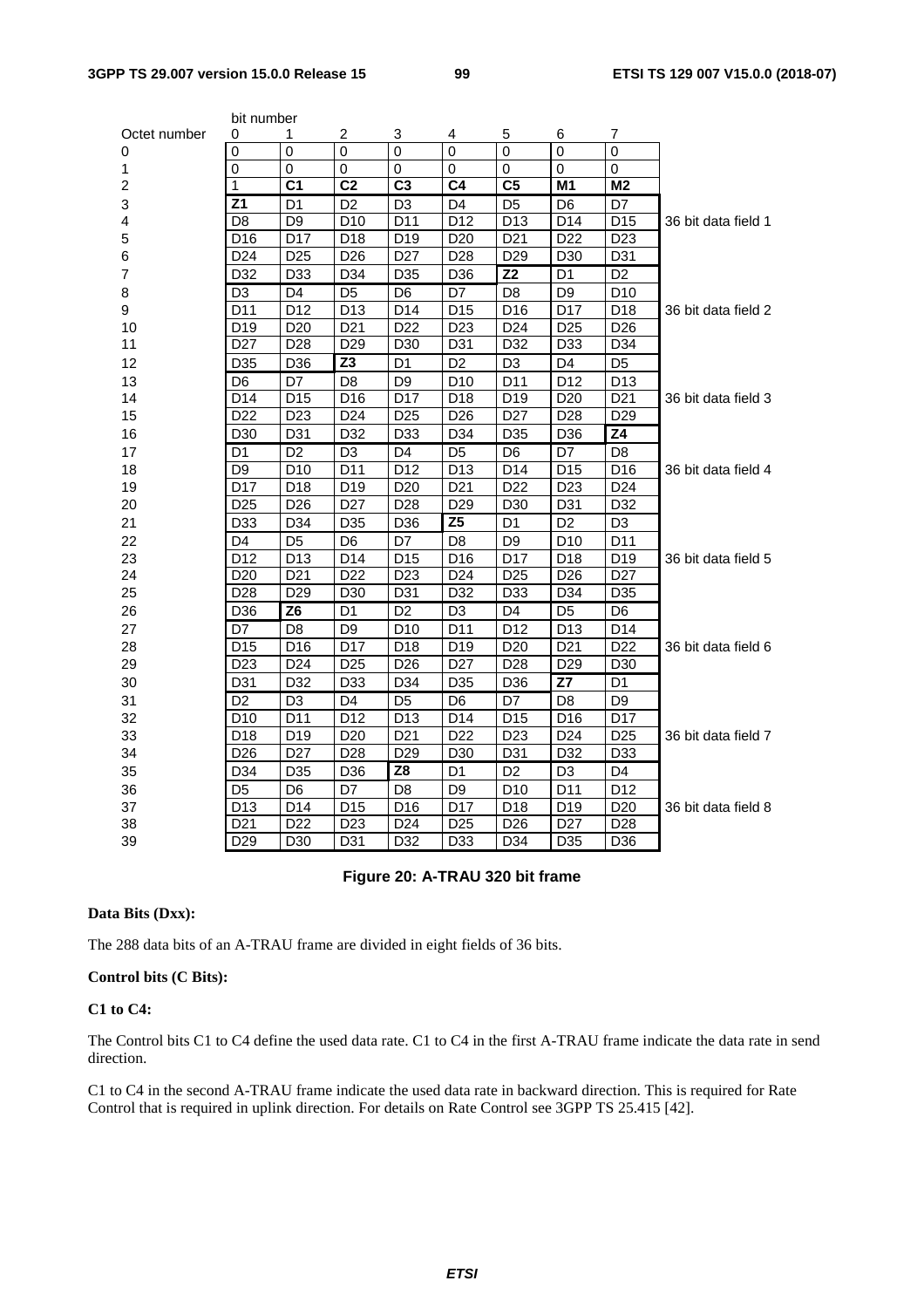| C2 | C <sub>3</sub> | C4 | <b>Radio Interface User Rate</b> |
|----|----------------|----|----------------------------------|
|    |                |    | 57,6 kbit/s                      |
|    |                |    | 43,2 kbit/s                      |
|    |                |    | 33,6 kbit/s                      |
|    |                |    | 28,8 kbit/s                      |
|    |                |    | $14.4$ kbit/s                    |

#### **Table 21: A-TRAU' control bits**

### **C5:**

C5 is not used, it is set to binary '1'.

#### **Bit M1:**

An A-TRAU' frame is made of two consecutive A-TRAU which build the transport container for 576 data bits. Bit M1 is used to determine the order of the A-TRAU frames within an A-TRAU' frame.

The two M1 bits are referred to as the Frame Start Identifier. The FSI value is 01. These values are assigned to the M1 bit as shown below:

#### **Table 22: Frame Start Identifier**

|                     | M1 bit |
|---------------------|--------|
| First A-TRAU frame  |        |
| Second A-TRAU frame |        |

#### **Bit M2:**

The M2 bit is used to indicate 'valid' A-TRAU' frames. The M2 bit in both of the two consecutive A-TRAU frames relating to an A-TRAU' frame shall have the same value.

#### Transparent mode:

In transparent mode M2 is clamped to binary '0'.

#### Non-transparent mode:

In non-transparent mode M2 is used for DTX. If DTX is applied, M2 is set to binary '1'. If DTX is not to be applied, M2 bit is set to binary '0'. The DTX handling is used in both directions for rate adaptation purpose. This means that the sending entity will insert 'fill RLP-frames' with DTX set to binary '1' in case no RLP-frame is available.

Fill frames are also sent in order to adapt the RLP transmission frequency to the AIUR. The ratio between RLP frames and 'fill' RLP frames is defined in the following table:

| <b>AIUR</b>   | Ratio between RLP and 'fill' RLP frames   |
|---------------|-------------------------------------------|
| 57.6 kbit/s   | Only valid frames                         |
| 43.2 kbit/s   | 3 valid frame followed by 1 'fill' frame  |
| 28.8 kbit/s   | 1 valid frame followed by 1 'fill' frame  |
| $14.4$ kbit/s | 1 valid frame followed by 3 'fill' frames |

#### **Table 23: RLP transmission frequency**

#### **Z bits:**

The bits Zi are used for Framing Pattern Substitution mechanism. This mechanism is defined in 3GPP TS 48.020 [28].

#### **Mapping of A-TRAU' frames to PCM time slots:**

A-TRAU' frames shall be mapped octet aligned to PCM time slots. I.e. bit number 0 to 7 of each octet of an A-TRAU' frame shall be mapped to bit number 0 to 7 of the PCM time slot.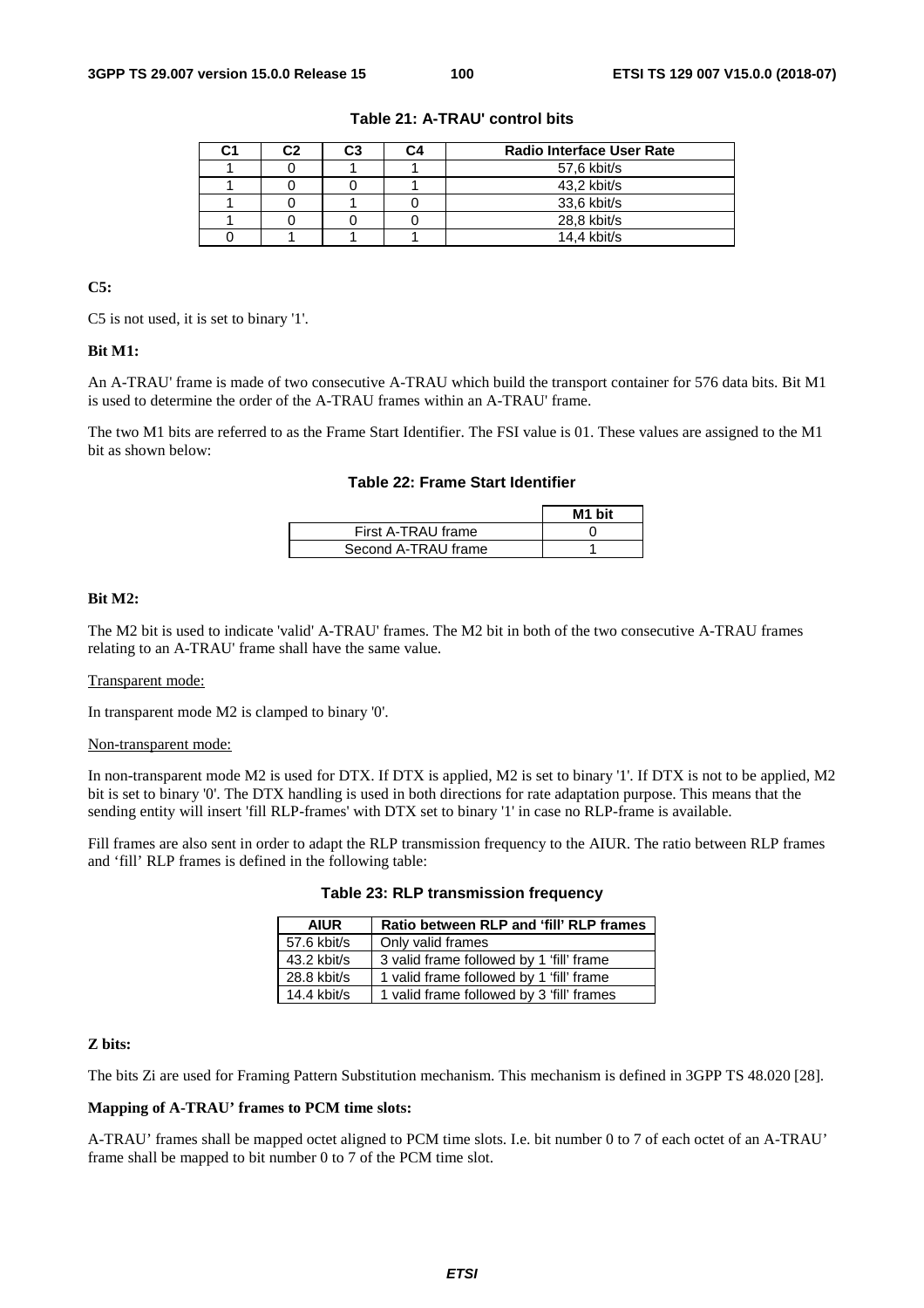# 14.2 A-TRAU'' Protocol

The RLP frame length of 240 bit shall be used. For the transfer of this RLP frame length the A-TRAU'' protocol is introduced. An A-TRAU'' frame has the same layout as the A-TRAU' frame and contains two A-TRAU frames.

One RLP frame with the length of 240 bit is contained in one A-TRAU frame. The A-TRAU'' protocol is only used for the non-transparent services.

In Figure 21, the format of the A-TRAU frame for the RLP frame length of 240 is shown.

|                | Bit number       |                 |                 |                 |                 |                 |                 |                 |                     |
|----------------|------------------|-----------------|-----------------|-----------------|-----------------|-----------------|-----------------|-----------------|---------------------|
| Octet number   | 0                | 1               | 2               | 3               | 4               | 5               | 6               | 7               |                     |
| 0              | 0                | $\overline{0}$  | $\overline{0}$  | $\overline{0}$  | $\overline{0}$  | $\mathbf 0$     | $\mathbf 0$     | 0               |                     |
| 1              | 0                | 0               | 0               | 0               | 0               | 0               | 0               | 0               |                     |
| $\overline{c}$ | 1                | C <sub>1</sub>  | C <sub>2</sub>  | C <sub>3</sub>  | C4              | C <sub>5</sub>  | M <sub>1</sub>  | M <sub>2</sub>  |                     |
| 3              | $\overline{Z1}$  | D <sub>1</sub>  | D <sub>2</sub>  | D <sub>3</sub>  | D <sub>4</sub>  | D <sub>5</sub>  | D <sub>6</sub>  | D7              |                     |
| 4              | D <sub>8</sub>   | D <sub>9</sub>  | D <sub>10</sub> | D11             | D12             | D <sub>13</sub> | D14             | D15             | 36 bit data field 1 |
| 5              | D <sub>16</sub>  | D17             | D18             | D19             | D <sub>20</sub> | D <sub>21</sub> | D <sub>22</sub> | D <sub>23</sub> |                     |
| 6              | D <sub>24</sub>  | D <sub>25</sub> | D <sub>26</sub> | D <sub>27</sub> | D <sub>28</sub> | D <sub>29</sub> | D30             | D31             |                     |
| 7              | D32              | D33             | D34             | D35             | D36             | Z <sub>2</sub>  | D <sub>1</sub>  | D <sub>2</sub>  |                     |
| 8              | D <sub>3</sub>   | D <sub>4</sub>  | D <sub>5</sub>  | D <sub>6</sub>  | D7              | D <sub>8</sub>  | D <sub>9</sub>  | D <sub>10</sub> |                     |
| 9              | D11              | D <sub>12</sub> | D <sub>13</sub> | D14             | D <sub>15</sub> | D16             | D17             | D18             | 36 bit data field 2 |
| 10             | D <sub>19</sub>  | D <sub>20</sub> | D <sub>21</sub> | D <sub>22</sub> | D <sub>23</sub> | D <sub>24</sub> | D <sub>25</sub> | D <sub>26</sub> |                     |
| 11             | D <sub>27</sub>  | D <sub>28</sub> | D <sub>29</sub> | D30             | D31             | D32             | D33             | D34             |                     |
| 12             | D35              | D <sub>36</sub> | Z <sub>3</sub>  | D <sub>1</sub>  | D <sub>2</sub>  | D <sub>3</sub>  | D <sub>4</sub>  | D <sub>5</sub>  |                     |
| 13             | D <sub>6</sub>   | D7              | D <sub>8</sub>  | D <sub>9</sub>  | D <sub>10</sub> | D11             | D <sub>12</sub> | D <sub>13</sub> |                     |
| 14             | D14              | D <sub>15</sub> | D16             | D17             | D18             | D <sub>19</sub> | D <sub>20</sub> | D <sub>21</sub> | 36 bit data field 3 |
| 15             | D <sub>22</sub>  | D <sub>23</sub> | D <sub>24</sub> | D <sub>25</sub> | D <sub>26</sub> | D <sub>27</sub> | D <sub>28</sub> | D <sub>29</sub> |                     |
| 16             | D30              | D31             | D32             | D33             | D34             | D35             | D36             | Z4              |                     |
| 17             | D1               | D <sub>2</sub>  | D <sub>3</sub>  | D <sub>4</sub>  | D <sub>5</sub>  | D <sub>6</sub>  | D7              | D <sub>8</sub>  |                     |
| 18             | D <sub>9</sub>   | D <sub>10</sub> | D11             | D12             | D <sub>13</sub> | D14             | D <sub>15</sub> | D16             | 36 bit data field 4 |
| 19             | D17              | D18             | D19             | D <sub>20</sub> | D <sub>21</sub> | D <sub>22</sub> | D <sub>23</sub> | D <sub>24</sub> |                     |
| 20             | D <sub>25</sub>  | D <sub>26</sub> | D <sub>27</sub> | D <sub>28</sub> | D <sub>29</sub> | D30             | D31             | D32             |                     |
| 21             | D33              | D34             | D35             | D36             | Z <sub>5</sub>  | D <sub>1</sub>  | D <sub>2</sub>  | D <sub>3</sub>  |                     |
| 22             | D4               | D <sub>5</sub>  | D <sub>6</sub>  | D7              | D <sub>8</sub>  | D <sub>9</sub>  | D <sub>10</sub> | D11             |                     |
| 23             | D12              | D13             | D14             | D <sub>15</sub> | D16             | D17             | D18             | D19             | 36 bit data field 5 |
| 24             | D <sub>20</sub>  | D <sub>21</sub> | D <sub>22</sub> | D <sub>23</sub> | D <sub>24</sub> | D <sub>25</sub> | D <sub>26</sub> | D <sub>27</sub> |                     |
| 25             | D <sub>28</sub>  | D <sub>29</sub> | D <sub>30</sub> | D31             | D32             | D33             | D34             | D35             |                     |
| 26             | D36              | Z <sub>6</sub>  | D <sub>1</sub>  | D <sub>2</sub>  | D <sub>3</sub>  | D <sub>4</sub>  | D <sub>5</sub>  | D <sub>6</sub>  |                     |
| 27             | D7               | D <sub>8</sub>  | D <sub>9</sub>  | D <sub>10</sub> | D11             | D12             | D <sub>13</sub> | D <sub>14</sub> |                     |
| 28             | $\overline{D15}$ | D16             | D17             | D <sub>18</sub> | D19             | D <sub>20</sub> | D <sub>21</sub> | D <sub>22</sub> | 36 bit data field 6 |
| 29             | D <sub>23</sub>  | D <sub>24</sub> | D <sub>25</sub> | D <sub>26</sub> | D <sub>27</sub> | D28             | D <sub>29</sub> | D <sub>30</sub> |                     |
| 30             | D31              | D32             | D33             | D34             | D35             | D36             | Z7              | D <sub>1</sub>  |                     |
| 31             | D <sub>2</sub>   | D <sub>3</sub>  | D4              | D <sub>5</sub>  | D <sub>6</sub>  | D7              | D <sub>8</sub>  | D9              |                     |
| 32             | D <sub>10</sub>  | D <sub>11</sub> | D <sub>12</sub> | D <sub>13</sub> | D14             | D <sub>15</sub> | D <sub>16</sub> | D17             |                     |
| 33             | D18              | D19             | D <sub>20</sub> | D <sub>21</sub> | D <sub>22</sub> | D <sub>23</sub> | D <sub>24</sub> | D <sub>25</sub> | 36 bit data field 7 |
| 34             | D <sub>26</sub>  | D <sub>27</sub> | D <sub>28</sub> | D <sub>29</sub> | D <sub>30</sub> | D31             | D32             | D33             |                     |
| 35             | D34              | D35             | D36             | Z8              | D1              | D <sub>2</sub>  | D <sub>3</sub>  | D <sub>4</sub>  |                     |
| 36             | D <sub>5</sub>   | D <sub>6</sub>  | D7              | D <sub>8</sub>  | D <sub>9</sub>  | D <sub>10</sub> | D11             | D <sub>12</sub> |                     |
| 37             | D <sub>13</sub>  | D14             | D <sub>15</sub> | D16             | D17             | D18             | D <sub>19</sub> | D <sub>20</sub> | 36 bit data field 8 |
| 38             | D <sub>21</sub>  | D <sub>22</sub> | D <sub>23</sub> | D <sub>24</sub> | D <sub>25</sub> | D <sub>26</sub> | D <sub>27</sub> | D <sub>28</sub> |                     |
| 39             | D <sub>29</sub>  | D <sub>30</sub> | D31             | D32             | D33             | D34             | D35             | D36             |                     |

#### **Figure 21: Use of A-TRAU frame for RLP frame size of 240 bits**

### **Data Bits (Dxx):**

The 288 data bits of an A-TRAU frame are divided in eight fields of 36 bits.

Only 240 data bits will be used. The data bits D25 … D 26 of the data field 7 and the data bits D1 … D36 of the data field 8 are set to '1' in of transfer of 240 bit long RLP frames.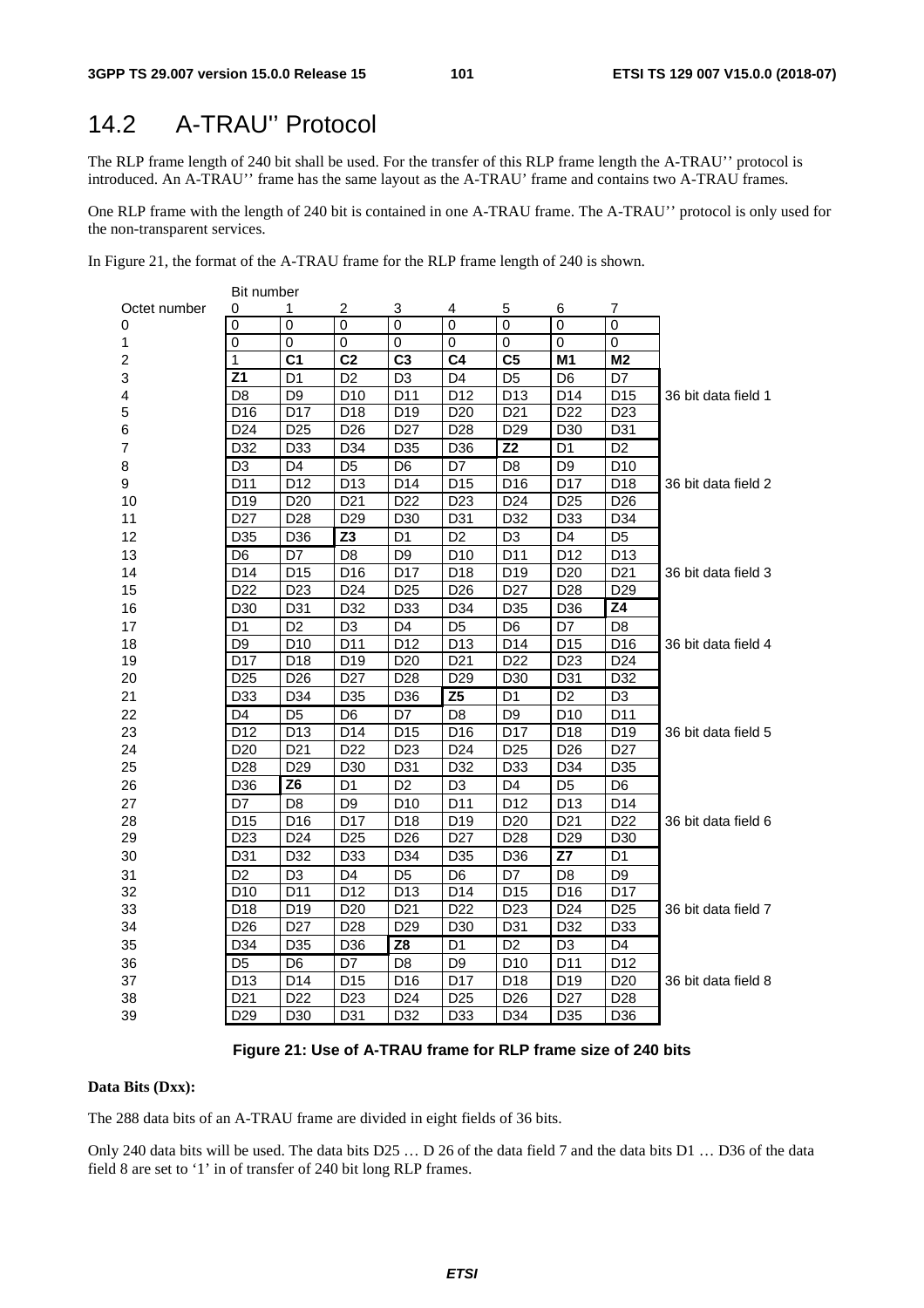#### **Control bits (C Bits):**

#### **C1 to C4:**

The Control bits C1 to C4 define the used data rate. C1 to C4 in the first A-TRAU frame indicate the data rate in send direction.

C1 to C4 in the second A-TRAU frame indicate the used data rate in backward direction. This is required for Rate Control in uplink direction.

| C1 | r, | C3 | C4 | <b>Radio Interface User Rate</b> |
|----|----|----|----|----------------------------------|
|    |    |    |    | 28,8 kbit/s                      |
|    |    |    |    | 38,4 kbit/s                      |
|    |    |    |    | $19.2$ kbit/s                    |
|    |    |    |    | 9.6 kbit/s                       |

**Table 24: A-TRAU control bits for A-TRAU"** 

### **C5:**

The C5 bit indicates that the A-TRAU'' protocol is used and one A-TRAU frame contains one RLP frame with the length of 240 bit. In this case C5 is set binary '0'.

#### **Bit M1:**

For A-TRAU'' the M1 bit in each A-TRAU frame is always set to 1.

#### **Bit M2:**

A-TRAU'' protocol is only used in non-transparent mode.

The M2 is used for DTX. If DTX is applied, M2 is set to binary '1'. If DTX is not to be applied, M2 bit is set to binary '0'. The DTX handling is used in both directions for rate adaptation purpose. This means that the sending entity will insert 'fill RLP-frames' with DTX set to binary '1' in case no RLP-frame is available.

Fill frames are also sent in order to adapt the RLP transmission frequency to the AIUR. The ratio between RLP frames and 'fill' RLP frames is defined in the following table for the A-TRAU'' protocol:

| <b>AIUR</b>   | Ratio between RLP and 'fill' RLP frames                                                                                   |
|---------------|---------------------------------------------------------------------------------------------------------------------------|
| 38,4 kbit/s   | Each A-TRAU frame is valid                                                                                                |
| 28,8 kbit/s   | An A-TRAU" frame with two valid frames is followed by an A-<br>TRAU" frame containing one valid frame and one fill frame. |
| $19.2$ kbit/s | Each A-TRAU" frame contains one valid frame and one fill<br>frame.                                                        |
| 9,6 kbit/s    | An A-TRAU" frame with one valid frame and one fill frame is<br>follows by an A-TRAU" frame containing two fill frames     |

**Table 25: RLP transmission frequency** 

### **Z bits:**

The bits Zi are used for Framing Pattern Substitution mechanism. This mechanism is defined in 3GPP TS 48.020 [28].

### **Mapping of A-TRAU'' frames to PCM time slots:**

A-TRAU'' frames shall be mapped octet aligned to PCM time slots. I.e. bit number 0 to 7 of each octet of an A-TRAU' frame shall be mapped to bit number 0 to 7 of the PCM time slot.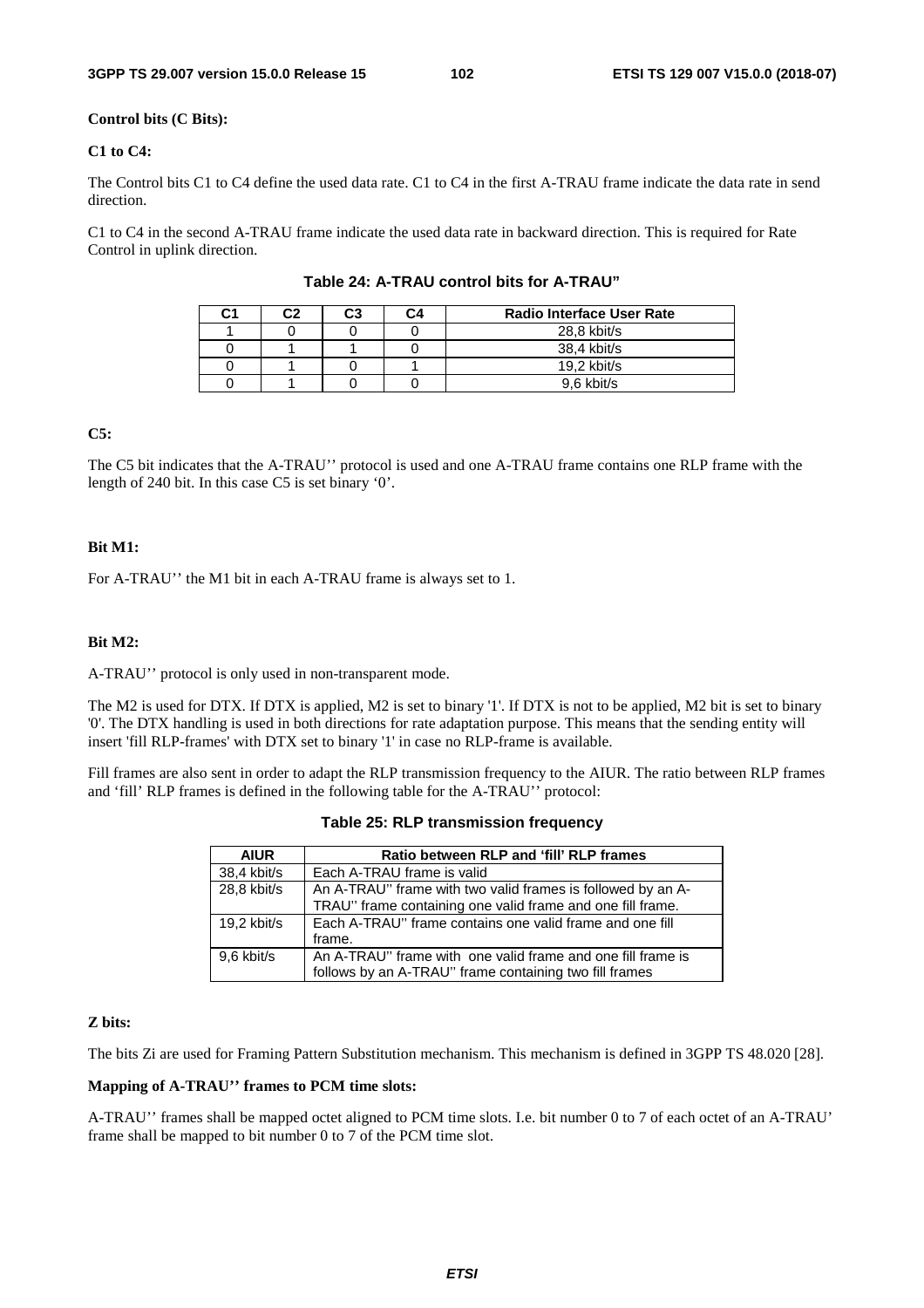# 15 RTP Payload Type Negotiation for Data Calls within a SIP-I based CS Core Network

# 15.1 RTP payload type negotiation at access side of IWF

For any data call, the SDP offer shall contain a single m-line with only the CLEARMODE payload type (see IETF RFC4040 [92]). In addition, the ISUP IAM encapsulated in the INVITE to set up the corresponding call leg shall contain TMR UDI.

# 15.2 RTP payload type negotiation at network side of IWF

If a call is determined to be a data call other than faxsimile or Modem (i.e. TMR "UDI") by the offerer, the SDP offer shall contain a single m-line with only the CLEARMODE payload type (see IETF RFC 4040 [92]).

If a call is determined to be a faxsimile or Modem call by the offerer, the SDP offer shall contain an m-line including only the PCM codec. For faxsimile, the offer may include an additional m-line including the t38 payload type (see ITU-T Recommendation T.38 [96] and IETF RFC 3362 [97]).

If an offerer is not able to determine if a call is a data call or a speech call (TMR "3.1 kHz Audio"), it shall only offer speech codec(s) including the PCM codec. If the PCM codec is offered in combination with other speech codecs, the OoBTC procedures in Clauses 6.12 and 9.3 of TS 23.153 [91] are applicable,

For SCUDIF (see TS 23.172 [83]), the "vnd.3gpp.clearmode" RTP payload type (see Annex C) shall be offered together with speech codec(s) in a single SDP m-line. The OoBTC procedures in Clause 9.3 of TS 23.153 [91] are applicable.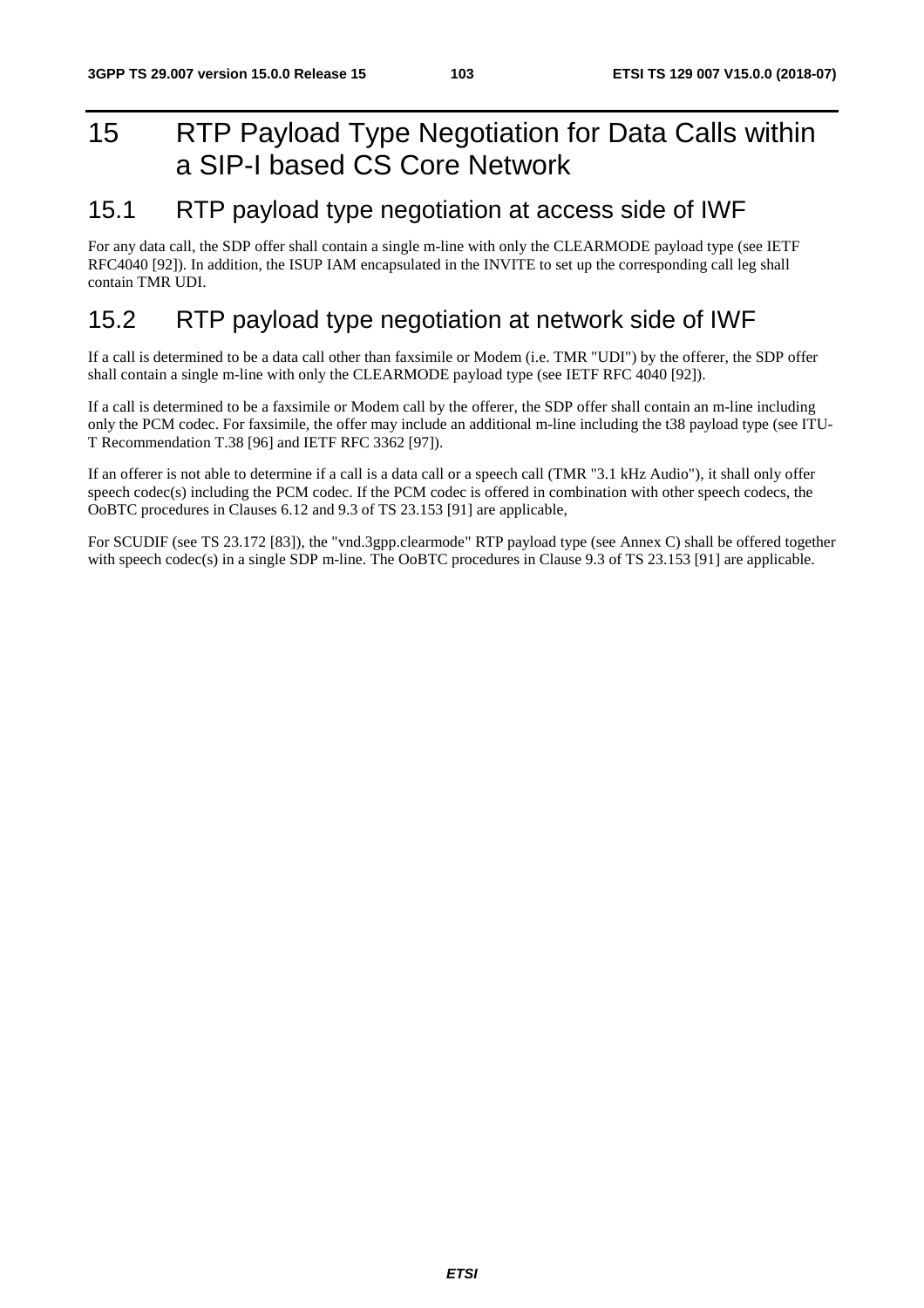# Annex A (informative): SDLs

The following SDLs are intended to assist in the interpretation of the text in subclause 10.2.2 and are not intended to indicate implementation requirements. Therefore these SDLs are informative only.



**Figure A.1 (Sheet 1 of 1): Procedures in the HLR**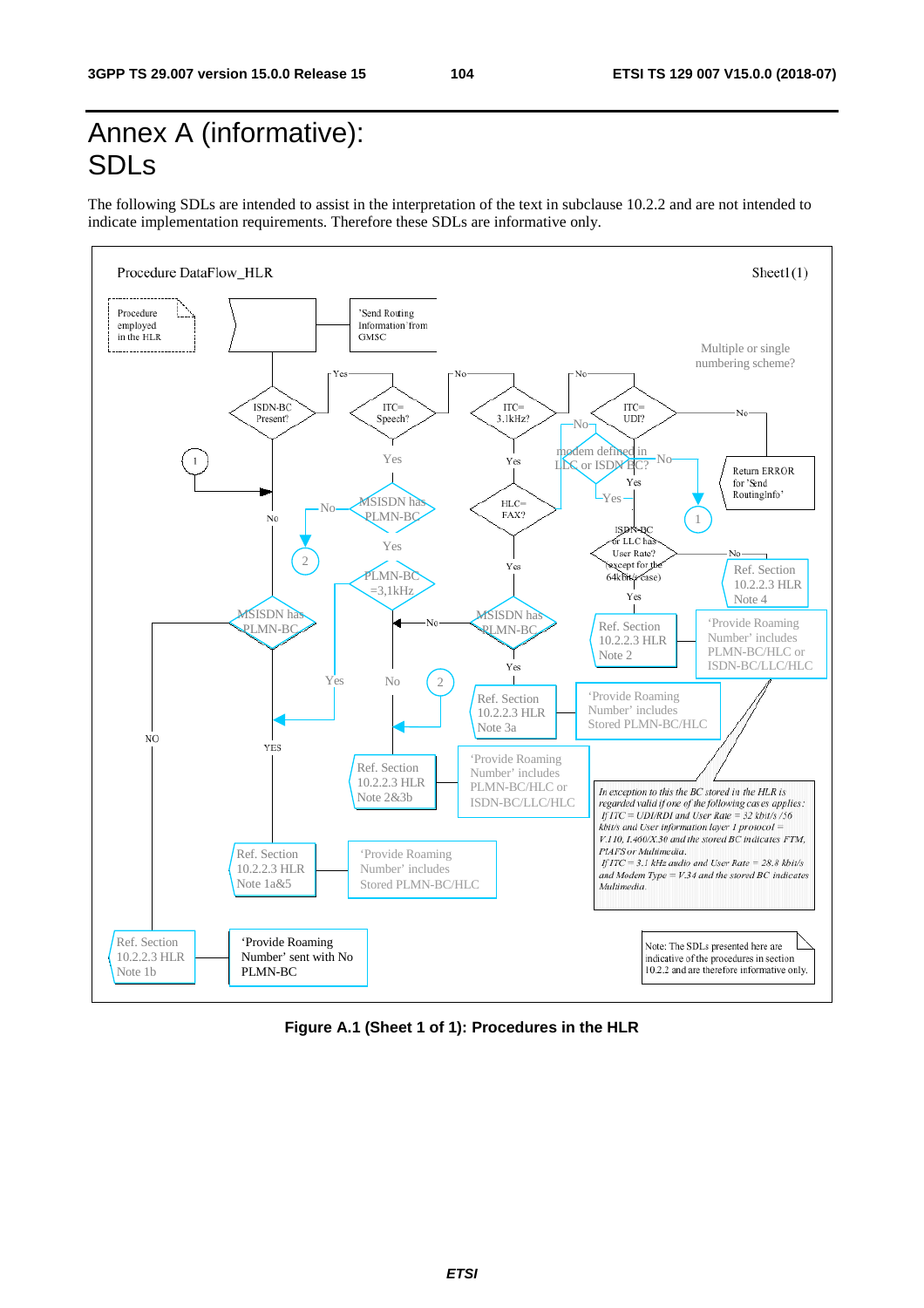#### Procedure DataFlow\_MSC\_VLR



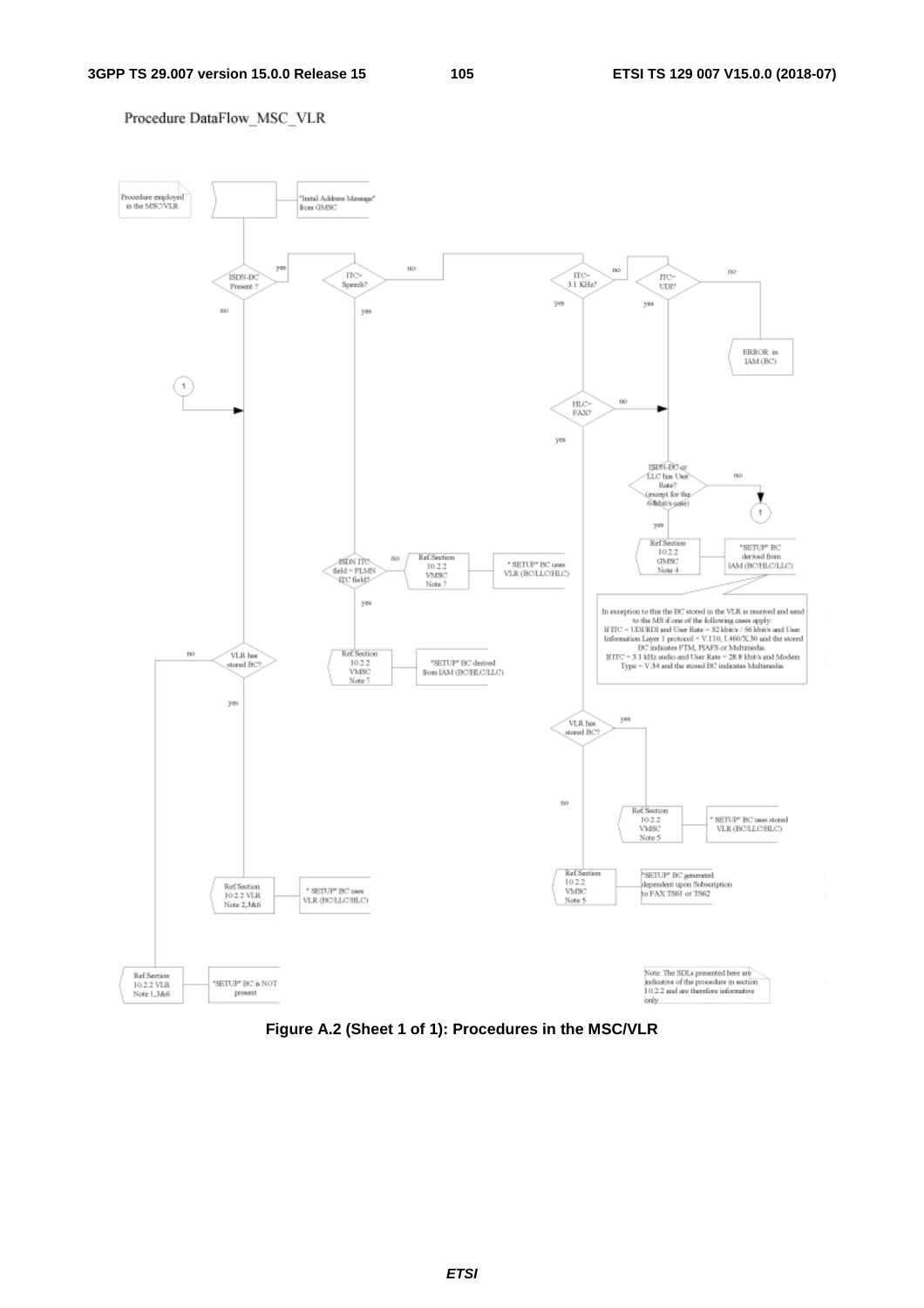# Annex B (informative): General mapping of V.24 circuits to channel status bits

In the data transfer state, status bits SA, SB and X can be used to convey channel control information associated with the data bits. Table C1 shows the general mapping scheme between the V.24 circuit numbers and the status bits in the IWF. A binary 0 corresponds to the ON condition, a binary 1 to the OFF condition. The specific mappings for the various PLMN bearer types are given elsewhere in the present document.

Since the V.24 circuits that are outputs from a DCE are inputs to a DTE (and vice versa), this mapping is the reverse of that used in the MT (3GPP TS 27.002, 3GPP TS 27.003).

For example, CT 109 is an output from the modem in the IWF and maps on to SB towards the MT. In the MT, SB is mapped on to CT 109 which is an input to the attached DTE.

| <b>Status bit</b>    | <b>Status bit</b>                                                                                                                                                                                                                                                                                                                                                                                                                                                                                                                                                                                                                                                                                                                                                    | Signal at IWF modem |  |  |  |  |  |
|----------------------|----------------------------------------------------------------------------------------------------------------------------------------------------------------------------------------------------------------------------------------------------------------------------------------------------------------------------------------------------------------------------------------------------------------------------------------------------------------------------------------------------------------------------------------------------------------------------------------------------------------------------------------------------------------------------------------------------------------------------------------------------------------------|---------------------|--|--|--|--|--|
| direction: UE to IWF | direction: IWF to UE                                                                                                                                                                                                                                                                                                                                                                                                                                                                                                                                                                                                                                                                                                                                                 | interface           |  |  |  |  |  |
| SB.                  |                                                                                                                                                                                                                                                                                                                                                                                                                                                                                                                                                                                                                                                                                                                                                                      | 105 (note 3)        |  |  |  |  |  |
|                      | X (note 1)                                                                                                                                                                                                                                                                                                                                                                                                                                                                                                                                                                                                                                                                                                                                                           | 106                 |  |  |  |  |  |
|                      | SA                                                                                                                                                                                                                                                                                                                                                                                                                                                                                                                                                                                                                                                                                                                                                                   | 107                 |  |  |  |  |  |
| SA                   |                                                                                                                                                                                                                                                                                                                                                                                                                                                                                                                                                                                                                                                                                                                                                                      | 108                 |  |  |  |  |  |
|                      | SВ                                                                                                                                                                                                                                                                                                                                                                                                                                                                                                                                                                                                                                                                                                                                                                   | 109                 |  |  |  |  |  |
| X                    |                                                                                                                                                                                                                                                                                                                                                                                                                                                                                                                                                                                                                                                                                                                                                                      | 133 (notes 2 and 3) |  |  |  |  |  |
| NOTE 1:              | The condition of X towards the UE may also be affected by the state of any<br>transmit buffer in the IWF.                                                                                                                                                                                                                                                                                                                                                                                                                                                                                                                                                                                                                                                            |                     |  |  |  |  |  |
| NOTE 2:<br>and IWF.  | The condition of CT 133 towards the modem may also be affected by the state of<br>any receive buffer in the IWF or layer 2 flow control condition between the MT                                                                                                                                                                                                                                                                                                                                                                                                                                                                                                                                                                                                     |                     |  |  |  |  |  |
| NOTE 3:<br>conflict. | CT105 and CT133 are assigned to the same connector pin on both the standard<br>25 pin connector (ISO/IEC 2110 [78]) and the commonly used 9 pin connector<br>(annex B). When this pin is used for CT133 at the DTE/MT interface then on the<br>MT side of the interface CT 105 is treated as being always in the ON condition.<br>SB towards the IWF will therefore also always be ON.<br>Similarly, when this pin is being used for CT105 then on the MT side of the<br>interface CT 133 is treated as being always in the ON condition. X towards the<br>IWF will therefore also always be ON.<br>As circuit 133 is used only in duplex operation and circuit 105 is used only in half<br>duplex operation (which is not supported by the PLMN) there should be no |                     |  |  |  |  |  |

### **Table B1: General mapping scheme at the IWF**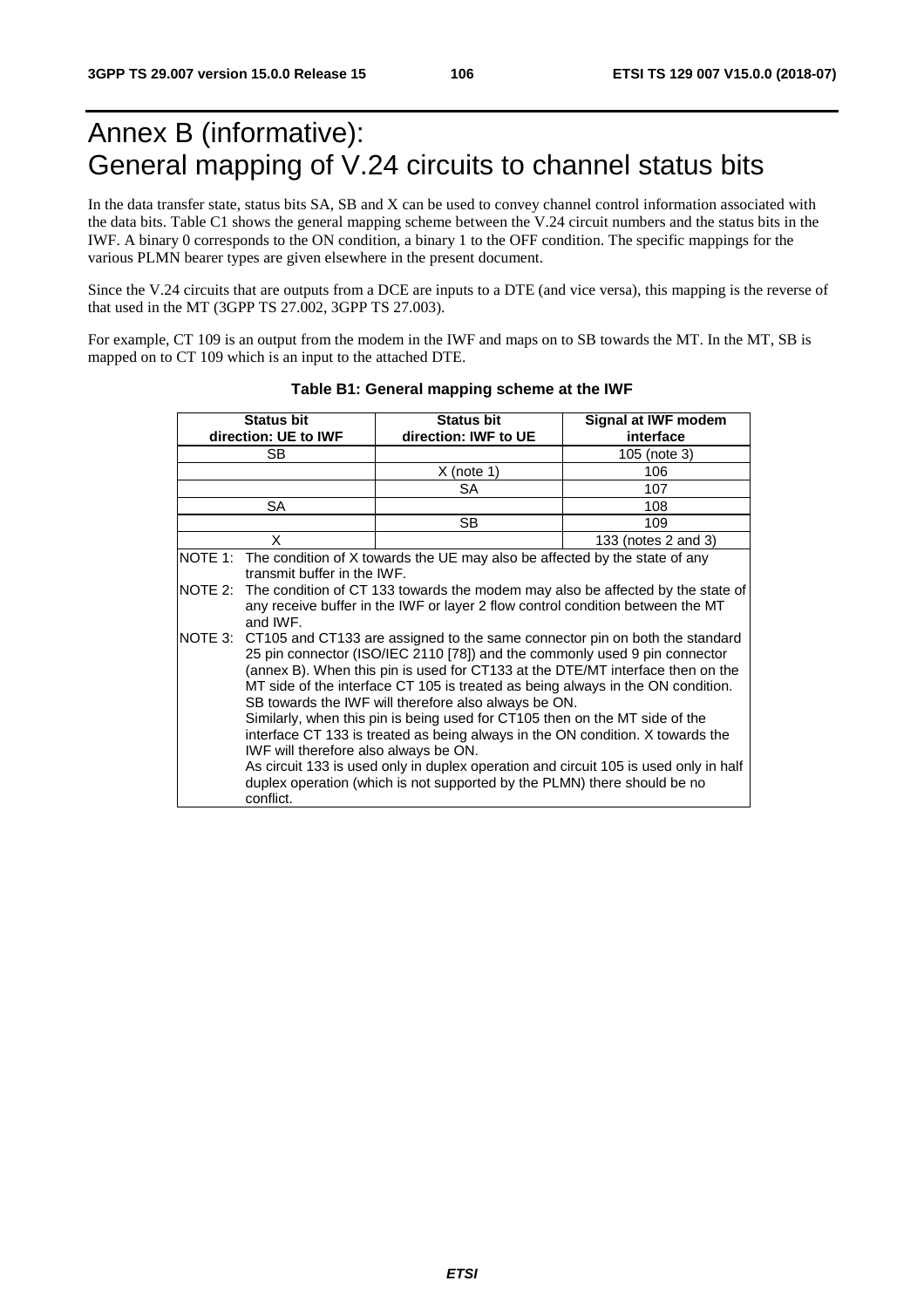# Annex C (normative): RTP payload type for SCUDIF in SIP-I based CS core network

# C.1 Scope

This Annex defines the "vnd.3gpp.clearmode" RTP payload type which shall be used within SDP (see IETF RFC 4566 [98]) to denote the 3G-324.M and the 3G-324.M2 "dummy codecs" defined to indicate a multimedia call for SCUDIF in 3GPP TS 23.172 [83]. Procedures for the codec negotiation applying these codecs are defined in 3GPP TS 23.172 [83] and in Clause 15.2

# C.2 RTP payload Type definition

The "vnd.3gpp.clearmode" RTP payload type shall have the same PDU format and contents as defined for the Clearmode RTP payload type in IETF RFC 4040 [92].

The "vnd.3gpp.clearmode" RTP payload type shall be an "audio" media type.

In addition to the optional "ptime" and "maxptime" parameters, which shall have the same meaning as specified for the Clearmode RTP payload type in IETF RFC 4040 [92], the following additional optional MIME parameter is defined:

"network-initiated-service-change":

This parameter shall be supplied for the "3G-324.M2" codec defined in 3GPP TS 23.172 [83]. It shall be omitted for the "3G-324.M" codec defined in 3GPP TS 23.172 [83]. No values shall be supplied for this parameter.

# C.3 Describing the RTP payload Type in SDP

The "vnd.3gpp.clearmode" RTP payload shall be described in SDP (see IETF RFC 4566 [98]) as follows.

- The MIME type ("audio") shall be used in the SDP "m=" line as the media name
- A dynamic RTP payload type number shall be used in the SDP "m=" line.
- The meaning of the dynamic RTP payload type number shall be described by supplying "vnd.3gpp.clearmode" as MIME subtype within an SDP "rtpmap" attribute.
- If supplied, the optional parameter "ptime" shall be encoded as "ptime" SDP attribute.
- If supplied, the optional parameter "maxptime" shall be encoded as "maxptime" SDP attribute.
- If supplied, the optional parameter "network-initiated-service-change" shall be encoded within the "fmtp" SDP attribute. No values for the parameter shall be supplied.

# C.4 SDP Offer-Answer considerations

The "network-initiated-service-change" is a declarative parameter. If an "vnd.3gpp.clearmode" RTP payload type with an associated "network-initiated-service-change" parameter is included in an SDP "m="-line in an SDP offer, this RTP payload type shall either be rejected by excluding it from the "m="-line in the SDP answer, or the RTP payload type shall be included in the answer and the associated "network-initiated-service-change" parameter shall then be supplied in the answer.

# C.5 SDP Example

The following example shows an SDP offer during the setup of a SCUDIF call, where Multimedia is the preferred encoding and the network initiated service change is supported. AMR and PCM are offered as speech codecs for a fallback.

 m=audio 12345 RTP/AVP 97 98 99 0 a=rtpmap:97 vnd.3gpp.clearmode/8000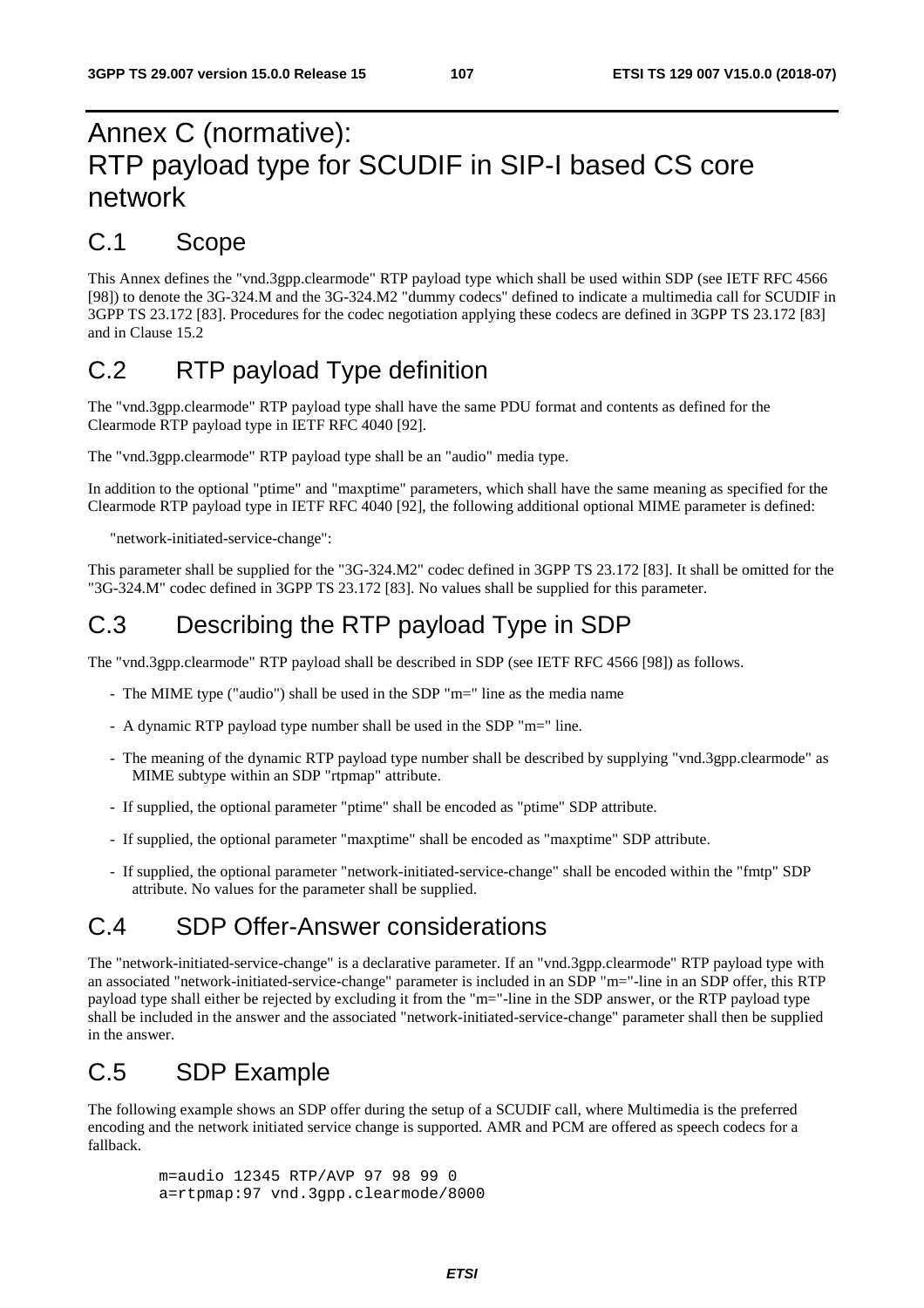```
 a=rtpmap:98 vnd.3gpp.clearmode/8000 
a=fmtp:98 network-initiated-service-change 
a=rtpmap:99 AMR/8000/1 
a=3gOoBTC
```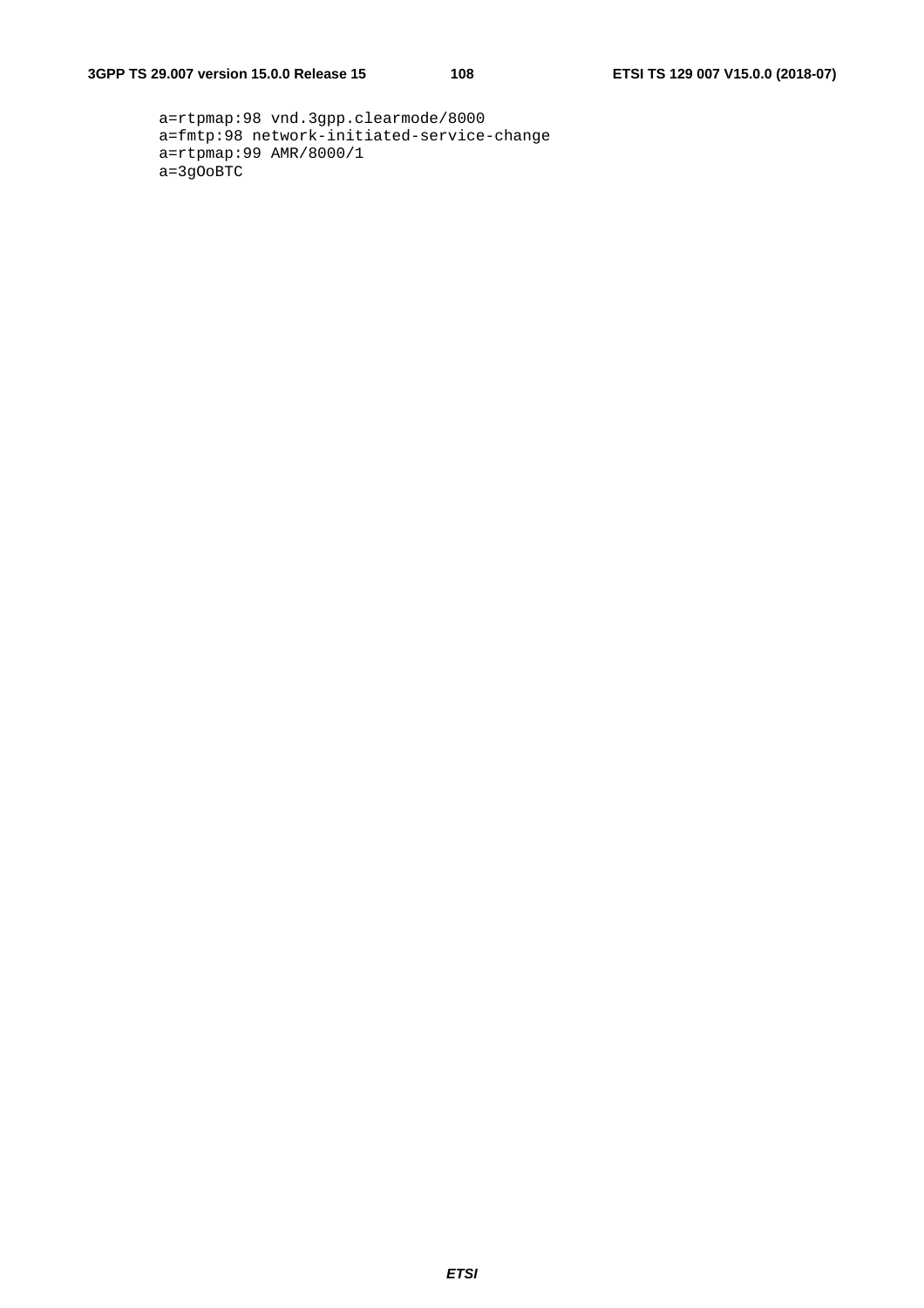# Annex D (informative): IANA registration information for RTP payload types for SCUDIF in SIP-I based CS core network

# D.1 Introduction

This Annex provides information required for the registration of the "vnd.3gpp.clearmode" RTP payload type at IANA.

Editor´s note: MCC is requested to perform this registration on behalf of 3GPP at <http://www.iana.org/cgi-bin/mediatypes.pl>

# D.2 IANA Registration information

D.2.1 Media Type Name

audio

## D.2.2 Subtype Name

vnd.3gpp.clearmode

## D.2.3 Required parameters

none

# D.2.4 Optional parameters

"ptime" gives the length of time in milliseconds represented by the media in a packet, as described in RFC 4566 [98].

"maxptime" represents the maximum amount of media, which can be encapsulated in each packet, expressed as time in milliseconds, as described in IETF RFC 4566 [98].

"network-initiated-service-change" denotes if a network initiated servive change is supported or applied. It shall be used according to the rules in 3GPP TS 29.007 and 3GPP TS 23.172 [83]. No values shall be supplied for this parameter

# D.2.5 Encoding considerations

Framed encoding.

#### D.2.6 Security considerations

See Section 6 of RFC 4040 [92]

#### D.2.7 Interoperability considerations

none

## D.2.8 Published specification

3GPP TS 29.007.

## D.2.9 Applications which use this media type

Service change and UDI/RDI Fallback (SCUDIF), as defined in 3GPP TS 23.172 [83]

#### D.2.10 Additional information

This type is only defined for transfer via RTP.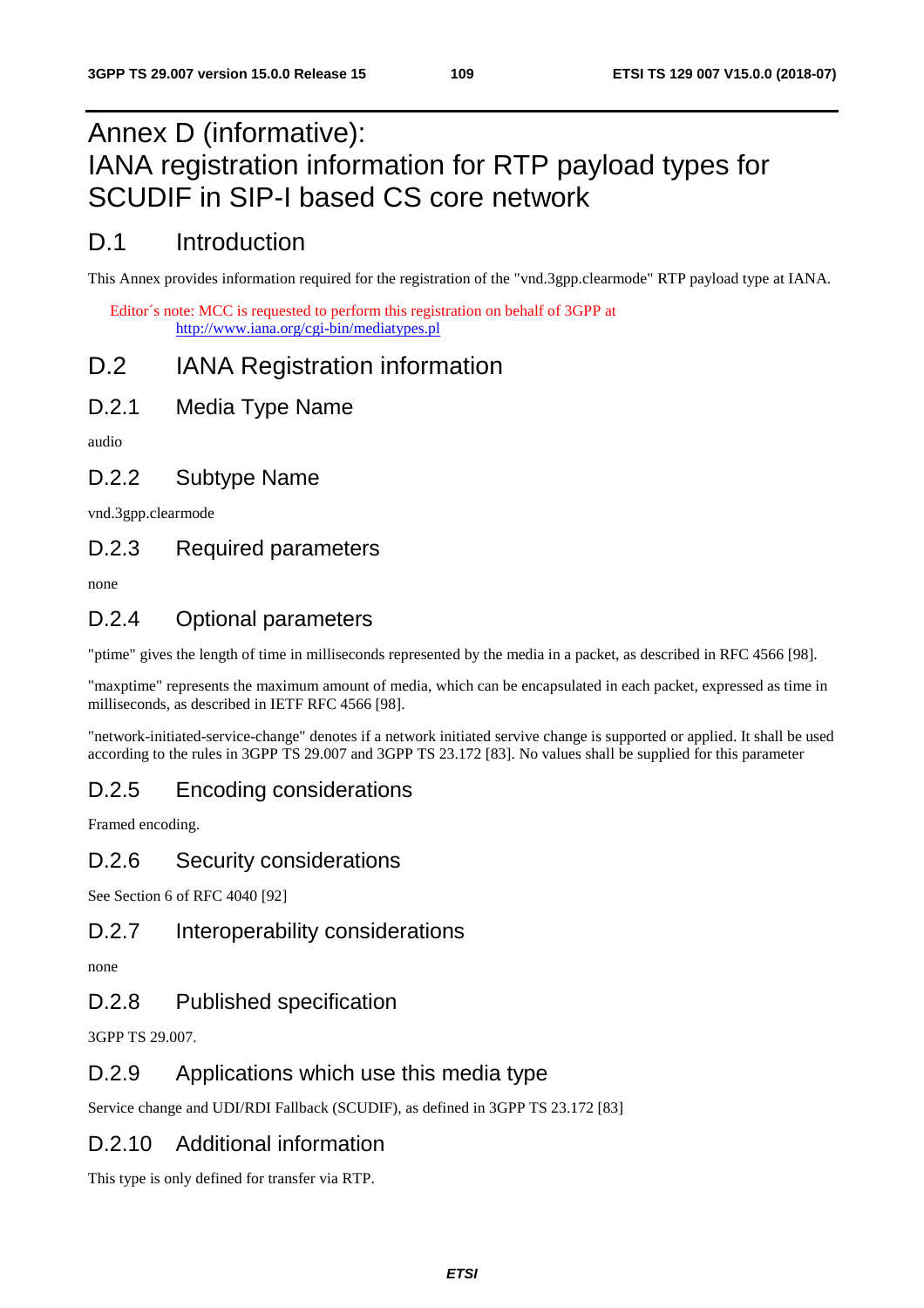D.2.10.1 Magic number(s)

none

D.2.10.2 File extension(s)

none

D.2.10.3 Macintosh File Type Code(s

none

D.2.10.2 Object Identifier(s) or OID(s)

none

#### D.2.11 Intended usage

Limited use.

This RTP payload type will only be applied within a 3GPP SIP-I based circuit switched core network, as specified in 3GPP TS 23.231 [99]

#### D.2.12 Other Information/General Comment

none

#### D.2.13 Person to contact for further information

3GPP Specifications Manager

[3gppContact@etsi.org](mailto:3gppContact@etsi.org)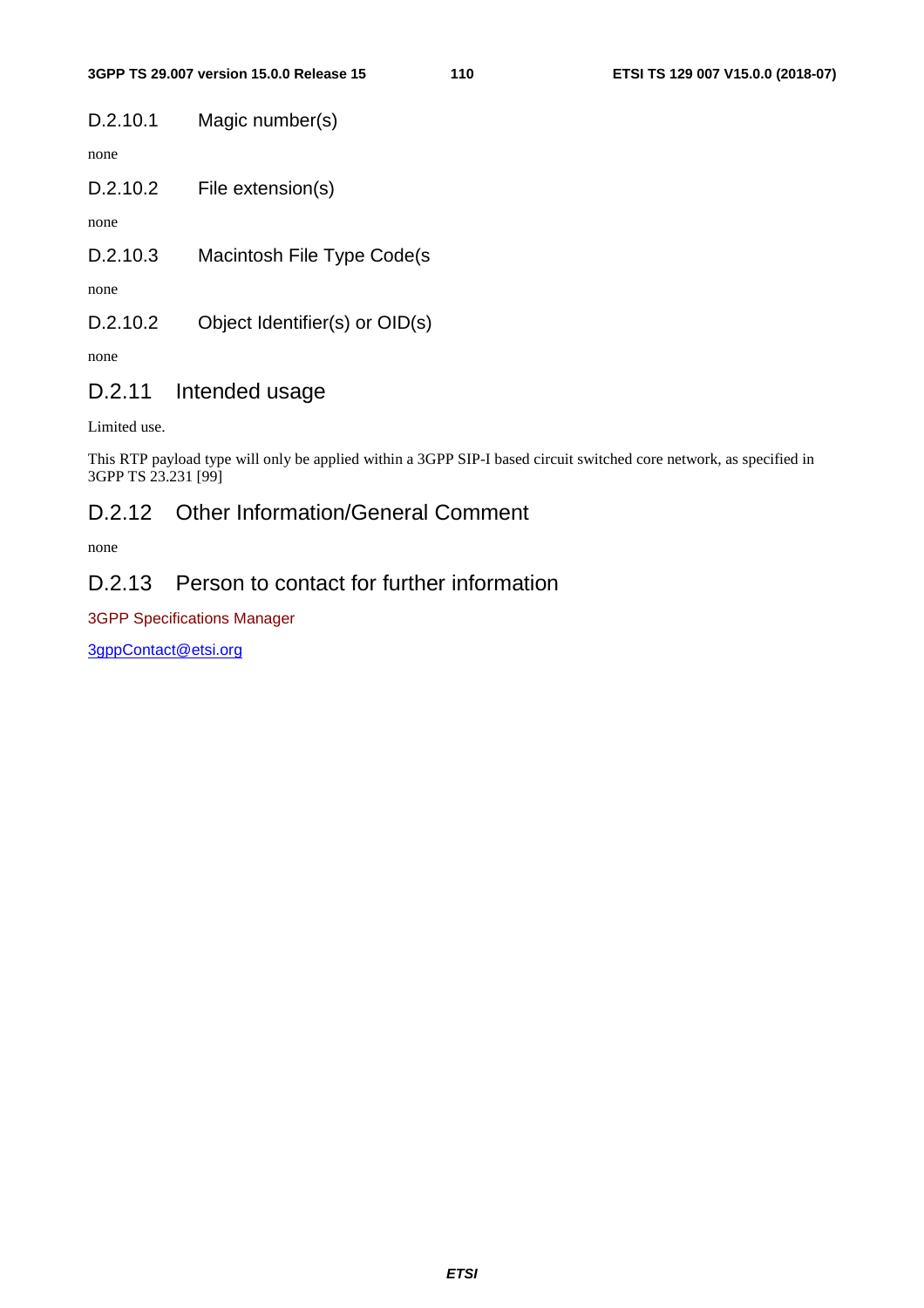Annex E (informative): Change history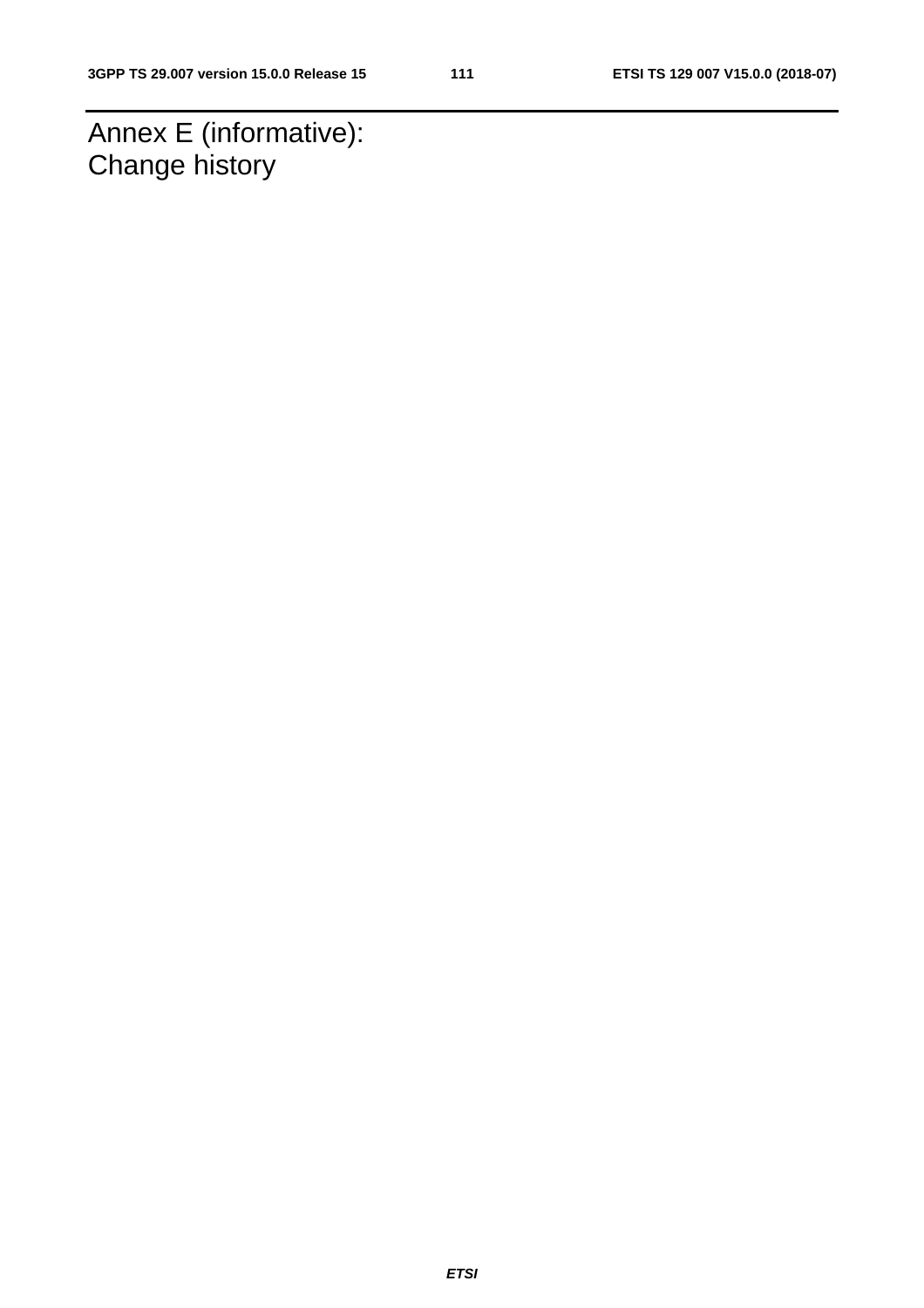| <b>Date</b>   | TSG#         | <b>TSG Doc.</b> | <b>CR</b>        |              | <b>Rev Subject/Comment</b>                                                                  | Old   |                    |
|---------------|--------------|-----------------|------------------|--------------|---------------------------------------------------------------------------------------------|-------|--------------------|
|               |              |                 |                  |              |                                                                                             |       | <b>New</b>         |
| 1999-04       |              |                 |                  |              | 09.07 Transferred to 3GPP CN3                                                               | 7.1.0 |                    |
|               | <b>CN#03</b> |                 |                  |              | Approved at CN#03                                                                           |       | 3.0.0              |
|               | <b>CN#04</b> |                 | 001              |              | Introduction of EDGE channel codings into the<br>specifications                             | 3.0.0 | 3.1.0              |
|               | CN#05        |                 | 002              |              | R99 Service Clean-up                                                                        | 3.1.0 | 3.2.0              |
|               | CN#05        |                 | 003              |              | <b>EDGE</b> related corrections                                                             | 3.1.0 | 3.2.0              |
|               | CN#05        |                 | 004              |              | EDGE Asymmetric channel coding                                                              | 3.1.0 | 3.2.0              |
|               | CN#06        |                 | 006              |              | R99 service clean up                                                                        | 3.2.0 | 3.3.0              |
|               | <b>CN#06</b> |                 | 007              |              | Correction of intermediate rate values                                                      | 3.2.0 | 3.3.0              |
|               | <b>CN#06</b> |                 | $\overline{008}$ |              | Introduction of Frame Tunnelling Mode                                                       | 3.2.0 | 3.3.0              |
|               | <b>CN#06</b> |                 | 009              |              | <b>Updates for UMTS</b>                                                                     | 3.2.0 | 3.3.0              |
|               | CN#06        |                 | 010              |              | Introduction of PIAFS and enhancement of processing at                                      | 3.2.0 | 3.3.0              |
|               |              |                 |                  |              | mobile terminated call                                                                      |       |                    |
|               | CN#06        |                 | 011              |              | Multimedia call                                                                             | 3.2.0 | 3.3.0              |
|               | <b>CN#07</b> |                 | $\overline{012}$ |              | Change of reference from ETS 300102-1 to Q.931                                              | 3.3.0 | 3.4.0              |
|               | <b>CN#07</b> |                 | 013              |              | Handover between GSM and UMTS                                                               | 3.3.0 | 3.4.0              |
|               | <b>CN#07</b> |                 | $\overline{014}$ |              | Changes to support fallback to speech in a circuit                                          | 3.3.0 | 3.4.0              |
|               |              |                 |                  |              | switched multimedia call set-up                                                             |       |                    |
|               | <b>CN#08</b> |                 | 015              |              | Handover between 3G MSCs                                                                    | 3.4.0 | 3.5.0              |
|               | <b>CN#08</b> |                 | $\overline{016}$ |              | Rejection of lower user rates                                                               | 3.4.0 | 3.5.0              |
|               | <b>CN#08</b> |                 | 017              |              | Fax                                                                                         | 3.4.0 | 3.5.0              |
|               | <b>CN#08</b> |                 | 018              |              | Clarification of the VMSC behaviour in case of<br>interworking                              | 3.4.0 | 3.5.0              |
|               | <b>CN#08</b> |                 | 019              |              | Handover between 3G MSCs (Clarification for 56 and 64<br>kbit/s)                            | 3.4.0 | 3.5.0              |
|               | <b>CN#08</b> |                 | 020              |              | ISDN TA function in case of bit transparent 56 kbit/s<br>(RDI) and 64 kbit/s (UDI)          | 3.4.0 | 3.5.0              |
|               | <b>CN#08</b> |                 | 021              |              | 33.6 kbit/s for multimedia                                                                  | 3.4.0 | 3.5.0              |
|               | CN#09        |                 | 022              |              | Transparent 32 kbit/s data rate with I.460 rate adaptation                                  | 3.5.0 | 4.0.0              |
|               | <b>CN#09</b> |                 | $\overline{025}$ |              | Correction of incomplete part related to the introduction of 3.5.0<br><b>UMTS NT-RT FAX</b> |       | 4.0.0              |
|               | CN#09        |                 | 026              |              | 3.1 kHz multimedia at 33.6 kbit/s                                                           | 3.5.0 | 4.0.0              |
|               | CN#09        |                 | $\overline{028}$ |              | Clarification related to RCR                                                                | 3.5.0 | 4.0.0              |
|               | CN#09        |                 | 029              |              | 32 kbit/s UDI/RDI multimedia                                                                | 3.5.0 | 4.0.0              |
|               | CN#10        |                 | 032              |              | Handover for 56kbit/s                                                                       | 4.0.0 | 4.1.0              |
|               | CN#10        |                 | 033              |              | Removal of BS 30 NT                                                                         | 4.0.0 | 4.1.0              |
|               | CN#11        |                 | 035              |              | A-TRAU' Correction                                                                          | 4.1.0 | 4.2.0              |
|               | CN#11        |                 | 037              |              | A-TRAU' Synchronization                                                                     | 4.1.0 | 4.2.0              |
|               | <b>CN#11</b> |                 | 038              |              | Removal of FAX NT in GSM from Rel-4                                                         | 4.1.0 | 4.2.0              |
|               | CN#11        |                 | 039              |              | Introduction of Nb UP                                                                       | 4.1.0 | 4.2.0              |
| 2001-12       | <b>CN#14</b> | NP-010571       | 043              |              | Removal of Shared IWF                                                                       | 4.2.0 | 4.3.0              |
| 2001-12 CN#14 |              | NP-010574       | 045              |              | SDU size for transparent data at 33.6 kbit/s                                                | 4.2.0 | 4.3.0              |
| 2001-12 CN#14 |              | NP-010604       | $044$ 3          |              | New terminology required by TSG GERAN                                                       | 4.3.0 | 5.0.0              |
| 2002-03 CN#15 |              | NP-020084       | 049              | $\mathbf{1}$ | Mobile terminated call with single numbering scheme                                         | 5.0.0 | 5.1.0              |
| 2002-06 CN#16 |              | NP-020169       | 046 6            |              | Service change and fallback for UDI/RDI multimedia calls                                    | 5.1.0 | $\overline{5.2.0}$ |
| 2002-06       | CN#16        | NP-020172       | 048              | $\vert$ 1    | Clarification to VMSC/HLR logic for modem/facsimile                                         | 5.1.0 | 5.2.0              |
|               |              |                 |                  |              | calls which are signalled as Speech.                                                        |       |                    |
| 2002-06 CN#16 |              | NP-020172       | 052              | 1            | Signalling of FTM calls                                                                     | 5.1.0 | 5.2.0              |
| 2002-09 CN#17 |              | NP-020406       | 055              | 1            | Handling of CSD calls and Inter-MSC Relocation                                              | 5.2.0 | 5.3.0              |
| 2002-09 CN#17 |              | NP-020407       | $053 \mid 3$     |              | Determining the basic service for MT calls                                                  | 5.2.0 | 5.3.0              |
| 2002-12       | CN#18        | NP-020617       | 056              | $\vert$ 1    | CS Data Services (including HSCSD and EDGE) for<br><b>GERAN lu mode</b>                     | 5.3.0 | 5.4.0              |
| 2002-12       | CN#18        | NP-020616       | 058              | 11           | Use of Iu UP in support mode for transparent data<br>services at the Nb interface           | 5.3.0 | 5.4.0              |
| 2002-12 CN#18 |              | NP-020615       | 059              |              | Correction on mapping of BC-IE                                                              | 5.3.0 | 5.4.0              |
| 2002-12 CN#18 |              | NP-020619       | 060 3            |              | Mobile originating BC handling for SCUDIF calls                                             | 5.3.0 | 5.4.0              |
| 2003-03 CN#19 |              | NP-030076       | 065              |              | Correction of errorneous implemented CR                                                     | 5.4.0 | 5.5.0              |
| 2003-03 CN#19 |              | NP-030076       | 067              | 1            | Use of Nb UP protocol after inter-MSC handover                                              | 5.4.0 | 5.5.0              |
| 2003-06 CN#20 |              | NP-030201       | 070              |              | Negotiation of fixed network user rate (FNUR)                                               | 5.5.0 | 5.6.0              |
| 2003-06 CN#20 |              | NP-030201       | 071              | $\mathbf 1$  | Use of single or multislot configurations                                                   | 5.5.0 | 5.6.0              |
| 2003-06 CN#20 |              | NP-030203       | 073              | $\mathbf{1}$ | Subscription check after Call Confirmed                                                     | 5.5.0 | 5.6.0              |
| 2003-09       | CN#21        | NP-030328       | 080 2            |              | Interpretation of "no BC-IE in CALL PROC/CONF<br>messages"                                  | 5.6.0 | $\overline{5.7.0}$ |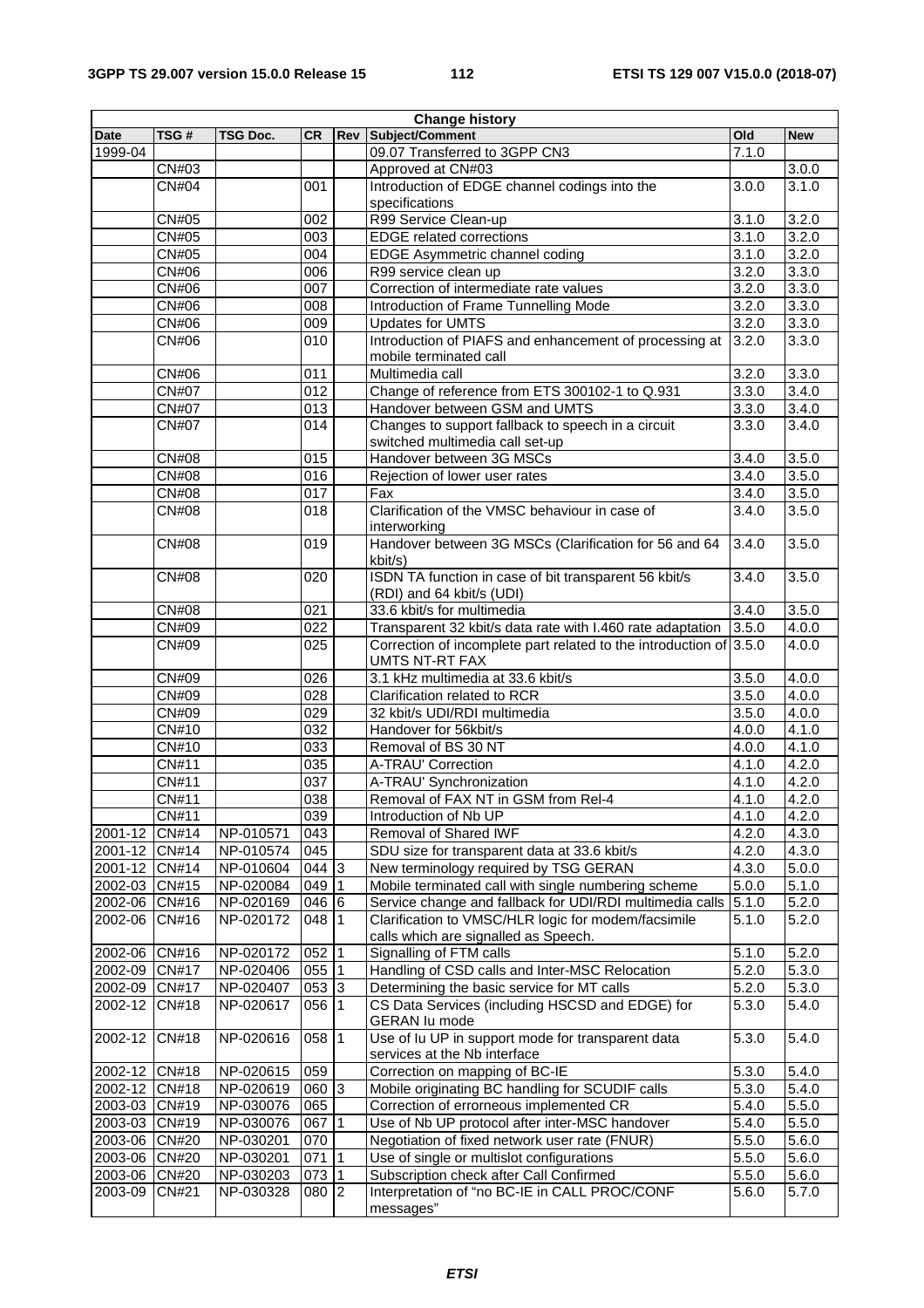| <b>Change history</b> |              |                 |           |                |                                                                                                 |                                         |        |            |
|-----------------------|--------------|-----------------|-----------|----------------|-------------------------------------------------------------------------------------------------|-----------------------------------------|--------|------------|
| <b>Date</b>           | TSG#         | <b>TSG Doc.</b> | <b>CR</b> | <b>Rev</b>     |                                                                                                 | Subject/Comment                         | Old    | <b>New</b> |
| 2003-09               | <b>CN#21</b> | NP-030329       | 081       | $\mathbf{1}$   | Alignment of negotiation rules with 27.001                                                      |                                         |        | 5.7.0      |
| 2003-09 CN#21         |              | NP-030327       | 084       | $\overline{2}$ | Clarification of Handover description                                                           |                                         |        | 5.7.0      |
| 2003-12 CN#22         |              | NP-030455       | 089       | $\overline{4}$ | Backward signalling of service information between<br>VMSC and GMSC for MTC                     |                                         |        | 5.8.0      |
| 2004-03 CN#23         |              | NP-040082       | 096       |                | Signalling of LLC and HLC                                                                       |                                         |        | 5.9.0      |
| 2004-06 CN#24         |              | NP-040239       | 099       |                | Addition of network initiated in-call modification                                              |                                         | 5.9.0  | 5.10.0     |
| 2004-12               | CN#26        | NP-040587       | 106       |                | Transfer of information from TR 23.910                                                          |                                         | 5.10.0 | 6.0.0      |
| 2005-03               | <b>CN#27</b> | NP-050099       | 109       | 3              | Nb transport for handover between UMTS and GSM                                                  |                                         | 6.0.0  | 6.1.0      |
| 2005-09 ICP#29        |              | CP-050375       | 121       | 1              | CSD MGW Termination Properties For Inter-MSC SRNS<br>Relocation                                 |                                         |        | 6.2.0      |
| 2005-09 CP#29         |              | CP-050380       | 125       | -1             | <b>Correction of References</b>                                                                 |                                         |        | 6.2.0      |
| 2005-09 CP#29         |              | CP-050386       | 114       | $\overline{2}$ | CS data Mobile Terminating calls from PSTN                                                      |                                         |        | 7.0.0      |
| 2005-12 CP#30         |              | CP-050506       | 134       | $\overline{2}$ | Correction to transport at access side of IWF                                                   |                                         |        | 7.1.0      |
| 2005-12 CP#30         |              | CP-050507       | 135       |                | Corrections to the A-TRAU' and A-TRAU" descriptions                                             |                                         | 7.0.0  | 7.1.0      |
| 2006-03 CP#31         |              | CP-060053       | 139       | 1              | Clarification of the speech followed by fax case in an<br>7.1.0<br>splitted (BICC) architecture |                                         |        | 7.2.0      |
| 2006-06 CP#32         |              | CP-060218       | 145       | 3              | Multimedia & CSD calls<br>7.2.0                                                                 |                                         |        | 7.3.0      |
| 2008-05 CP#40         |              | CP-080300       | 147       | $\overline{2}$ | <b>GSM Bearer Capability in SRI-Ack</b>                                                         |                                         | 7.3.0  | 7.4.0      |
| 2008-09 CP#41         |              | CP-080566       | 148       | 2              | Update to TS 29.007 for SIP-I                                                                   |                                         | 7.4.0  | 8.0.0      |
| 2008-12 CP#42         |              | CP-080764       | 149       | 6              | AoIP impacts to Mc parameters                                                                   |                                         | 8.0.0  | 8.1.0      |
| 2008-12               | CP#42        | CP-080754       | 150       | 5              | Data call transport at network side of IWF for SIP-I based<br>CS CN                             |                                         | 8.0.0  | 8.1.0      |
| 2008-12 CP#42         |              | CP-080754       | 151       | 1              | RTP payload types for SCUDIF                                                                    |                                         | 8.0.0  | 8.1.0      |
| 2009-12 CP#46         |              |                 |           |                | Automatic upgrade from previous Release<br>8.1.0                                                |                                         |        | 9.0.0      |
| 2010-09 CP#49         |              | CP-100549       | 152       | 1              | Correcting unspecific external reference                                                        |                                         | 9.0.0  | 9.1.0      |
| 2011-03 CP#51         |              |                 |           |                | Automatic upgrade from previous Release version 9.1.0                                           |                                         | 9.1.0  | 10.0.0     |
| 2012-09 CP#57         |              |                 |           |                | Automatic upgrade from previous Release version 10.0.0                                          |                                         | 10.0.0 | 11.0.0     |
| 2014-10               |              |                 |           |                | Automatic upgrade from previous Release                                                         |                                         | 11.0.0 | 12.0.0     |
| 2015-12               |              |                 |           |                |                                                                                                 | Automatic upgrade from previous Release | 12.0.0 | 13.0.0     |
| <b>Change history</b> |              |                 |           |                |                                                                                                 |                                         |        |            |
| <b>Date</b>           | TSG#         | <b>TSG Doc.</b> | <b>CR</b> | Rev            | Subject/Comment<br>Cat                                                                          |                                         |        | <b>New</b> |
| 2017-03               | CT#75        |                 |           |                |                                                                                                 | Automatic upgrade from previous Release |        | 14.0.0     |
| 2018-06 CT#80         |              |                 |           |                |                                                                                                 | Automatic upgrade from previous Release |        | 15.0.0     |